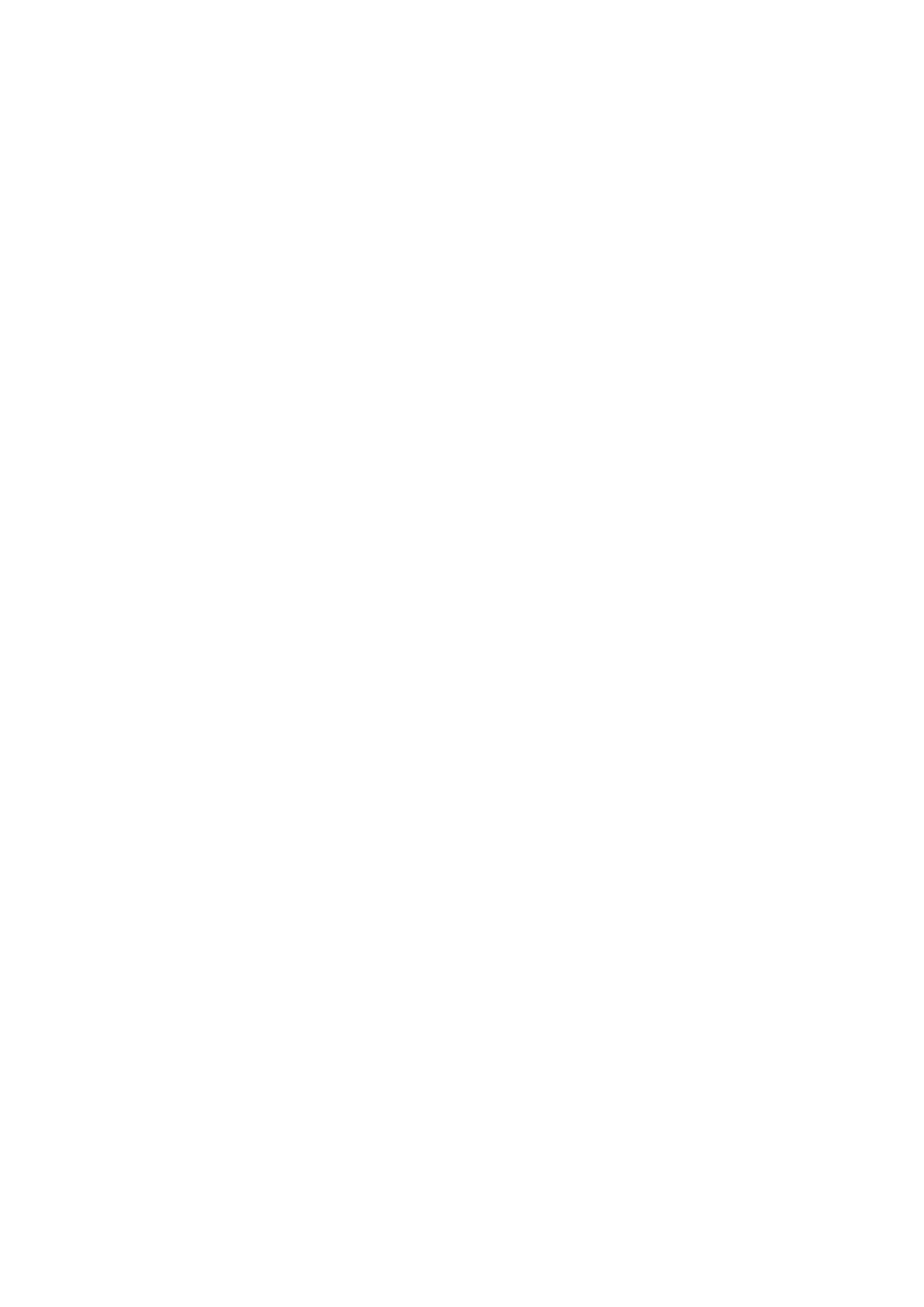## Legislative Assembly

Thursday, 21 May 2020

## $\overline{a}$ **THE SPEAKER (Mr P.B. Watson)** took the chair at 9.00 am, acknowledged country and read prayers.

## **PLANNING AND DEVELOPMENT AMENDMENT BILL 2020**

*Appropriations*

Message from the Governor received and read recommending appropriations for the bill.

## **PAPER TABLED**

A paper was tabled and ordered to lie upon the table of the house.

#### **ECONOMICS AND INDUSTRY STANDING COMMITTEE**

*Eighth Report — "Taking Charge: Western Australia's Transition to a Distributed Energy Future" — Government Response — Statement by Speaker*

**THE SPEAKER (Mr P.B. Watson)** [9.04 am]: Members, I have been advised that in relation to the recommendations contained in the Economics and Industry Standing Committee report entitled "Taking Charge: Western Australia's Transition to a Distributed Energy Future", which was tabled on 20 February 2020, no responses have been received from the Minister for Commerce, Minister for Emergency Services, Minister for Housing, Minister for Lands, Minister for Local Government, Minister for Planning and Minister for Tourism by the required time.

## **CORONAVIRUS — PRISONS — HELPING HANDS PROJECT**

*Statement by Minister for Corrective Services*

**MR F.M. LOGAN (Cockburn — Minister for Corrective Services)** [9.04 am]: I rise to inform the house of the Helping Hands project, which is a collaboration between the Department of Justice, Department of Corrective Services and the Department of Communities. The Department of Justice and the Department of Communities recently agreed to collaborate to provide services and goods to vulnerable members of the community who may be disadvantaged as a result of the impact of COVID-19. The project, which has been named Helping Hands, provides an excellent opportunity for prisoners to provide a meaningful contribution to the community in lieu of the section 95 community project work that was recently suspended due to COVID-19 restrictions.

A number of initiatives are underway at prisons throughout Western Australia. These include contributions from prisoners at Bandyup Women's Prison, who are designing and manufacturing children's clothing for vulnerable children. Prisoners from Greenough Regional Prison are manufacturing pillowcases, library bags, toiletry bags and small teddy bears. Prisoners from Bunbury Regional Prison and Pardelup Prison Farm have commenced manufacturing more than 100 chairs and furniture to facilitate vulnerable children who are studying from home. Roebourne Regional Prison, Wooroloo Prison Farm, Casuarina Prison and Greenough Regional Prison are expected to commence similar manufacturing in the near future.

With the assistance of the department's education, employment and transitional services team, prisoners from Bandyup Women's Prison, Boronia Pre-release Centre for Women, Bunbury Regional Prison, Banksia Hill Detention Centre, Casuarina Prison, Greenough Regional Prison and Karnet Prison Farm are creating drawings and artwork designs, which prisoners at West Kimberley Regional Prison, Bandyup Women's Prison and Boronia Pre-release Centre for Women will craft into mindfulness colouring books and cards. The intent of those cards is to deliver a message of hope and kindness during these difficult times. Prisoners across WA are preparing care packages for the Department of Communities to be distributed to vulnerable children, women experiencing domestic violence, elders and seniors experiencing hardship and homelessness. The department has negotiated a donation of damaged bikes and scooters, which will be repaired at Wooroloo and Karnet Prison Farms and distributed to vulnerable children between the ages of 10 and 14. This is a positive collaboration between the Department of Justice and the Department of Communities. I am pleased that prisoners will be able to continue to give back to the community during these difficult and uncertain times. I want to thank the Department of Justice for all its efforts in putting this project together so quickly and the Department of Communities for facilitating these initiatives.

## **CORONAVIRUS — REMOTE ABORIGINAL COMMUNITIES**

*Statement by Minister for Housing*

**MR P.C. TINLEY (Willagee — Minister for Housing)** [9.07 am]: Following the announcement of the state of emergency in Western Australia, the Department of Communities has been helping people in remote communities to control who enters their community to prevent the spread of COVID-19. Directions were issued by the State Emergency Coordinator under section 67 of the Emergency Management Act 2005 to restrict access into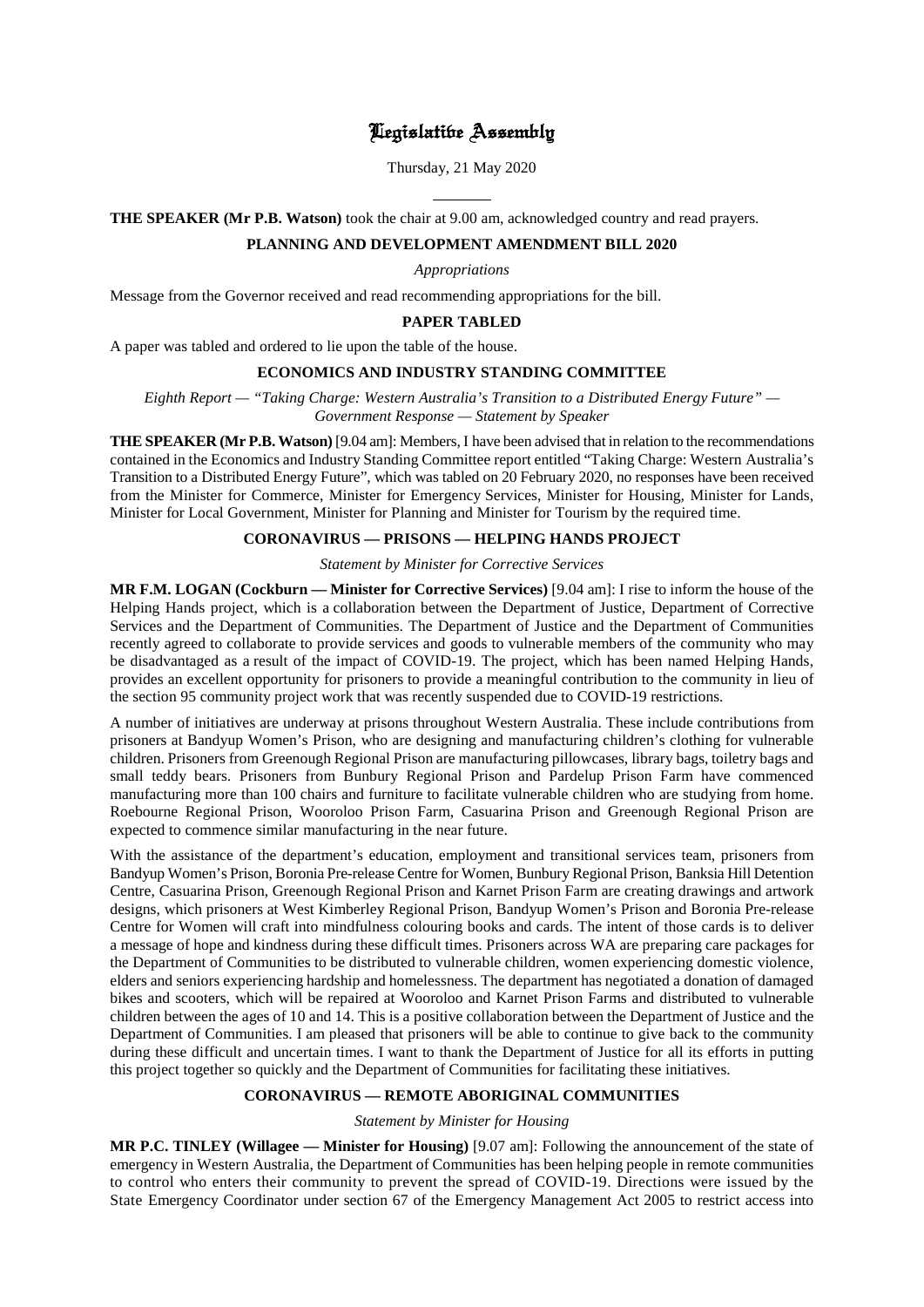remote communities. COVID-19 could be particularly devastating in remote communities, especially where existing health issues are present, so it has been a priority of the McGowan government to ensure that some of our most vulnerable Western Australians are protected.

Following the declaration of the state of emergency, officers from the department were in contact with the relevant communities to ensure they were aware of the new directions coming into effect. I would like to acknowledge the work of departmental staff in coordinating this response and working tirelessly to provide residents of remote communities with the information they need to keep their communities safe. Many members of remote communities wished to return home during this time. The department has worked to ensure that any members who wished to return have had the opportunity to do so in a safe and orderly manner, and in accordance with self-isolation protocols. Current estimates are that 1 000 people chose to return to remote communities during the pandemic. Exemptions to those restrictions enable the provision of or access to essential or human services in those communities. This is to ensure the continued provision of power, water and municipal services and the treatment of wastewater in remote communities. Staff continue to work with communities to develop and implement bespoke pandemic plans for each community and address issues such as food security and any other challenges that arise. I commend their work.

#### **CHALLENGER TAFE SITE — BEACONSFIELD**

#### *Statement by Minister for Housing*

**MR P.C. TINLEY (Willagee — Minister for Housing)** [9.09 am]: I am pleased to inform the house that Challenger TAFE in Beaconsfield ceased operation in December 2018 and the decommissioned asset was transferred to the Department of Communities in July 2019. The site currently forms part of the planning process for the "Heart of Beaconsfield" masterplan with the City of Fremantle. There was some concern from the local community that the vacant buildings could attract antisocial behaviour.

In November 2019, the Department of Communities received interest from the Western Australia Police Force, the Department of Defence and, more recently, the Department of Justice, to utilise the site. The Department of Communities has granted site access to these agencies for training and development purposes while the long-term future of the site is determined. This interim use of the site provides meaningful activation of an otherwise latent state government asset, while also significantly reducing the risks of trespassing, damage and theft. During this process, the Department of Communities actively rehomed furniture and educational items with the South Metropolitan Youth Link, which works with students disengaging from mainstream schooling.

I am heartened to know that the site is providing a benefit to the community and the state, particularly during these concerning times.

## **KICKSTART VIRTUAL FESTIVAL**

#### *Statement by Minister for Youth*

**MR D.J. KELLY (Bassendean — Minister for Youth)** [9.10 am]: I rise today to announce the launch of the KickstART Virtual festival tomorrow, Friday, 22 May. Presented by Propel Youth Arts WA and funded by the government of Western Australia, KickstART Virtual will run until 29 May—just over a month after the Youth Week WA program of events were scheduled to run across the state.

COVID-19 has disrupted life as we know it and caused the cancellation of innumerable live events across the globe, including Youth Week WA and the KickstART festival. In response, Propel Youth Arts WA has developed KickstART Virtual—a week-long online festival of free workshops, talks and hangouts, specifically tailored to young creative people in WA, and developed by creative coordinator Kobi Arthur Morrison with the Youth Week WA planning committee.

Through KickstART Virtual, we hope to provide an opportunity for young people in WA to come together, learn and connect during this time of isolation and uncertainty. It is an opportunity for young people to get creative and stay connected with the arts community, all from the safety and comfort of their own home.

The KickstART Virtual festival will be a week of creative workshops, talks, performances and more by young people for young people. All events are online, free and youth orientated. The KickstART Virtual festival is a fantastic opportunity to get creative and stay connected with the arts community. I encourage members to jump on the Propel Youth Arts Facebook page and share the events with their community.

## **PEEL BUSINESS PARK — NAMBEELUP**

#### *Grievance*

**MR Z.R.F. KIRKUP (Dawesville)** [9.12 am]: My grievance today is to the Treasurer in his capacity as Minister for Lands. I appreciate the minister taking my grievance today, given the short notice. The issue came to my attention only last week. My grievance relates to the Peel Business Park in Nambeelup and a recent issue relating to a tendering process. On 11 March 2020, Development WA issued an invitation to tender 2020/02, which was basically a brief to establish irrigation and landscaping for stage 1 of the Peel Business Park in Nambeelup. I understand that the invitation to tender was offered to a number of businesses, one of which was Peel Scape Solutions. Paul Holdom, the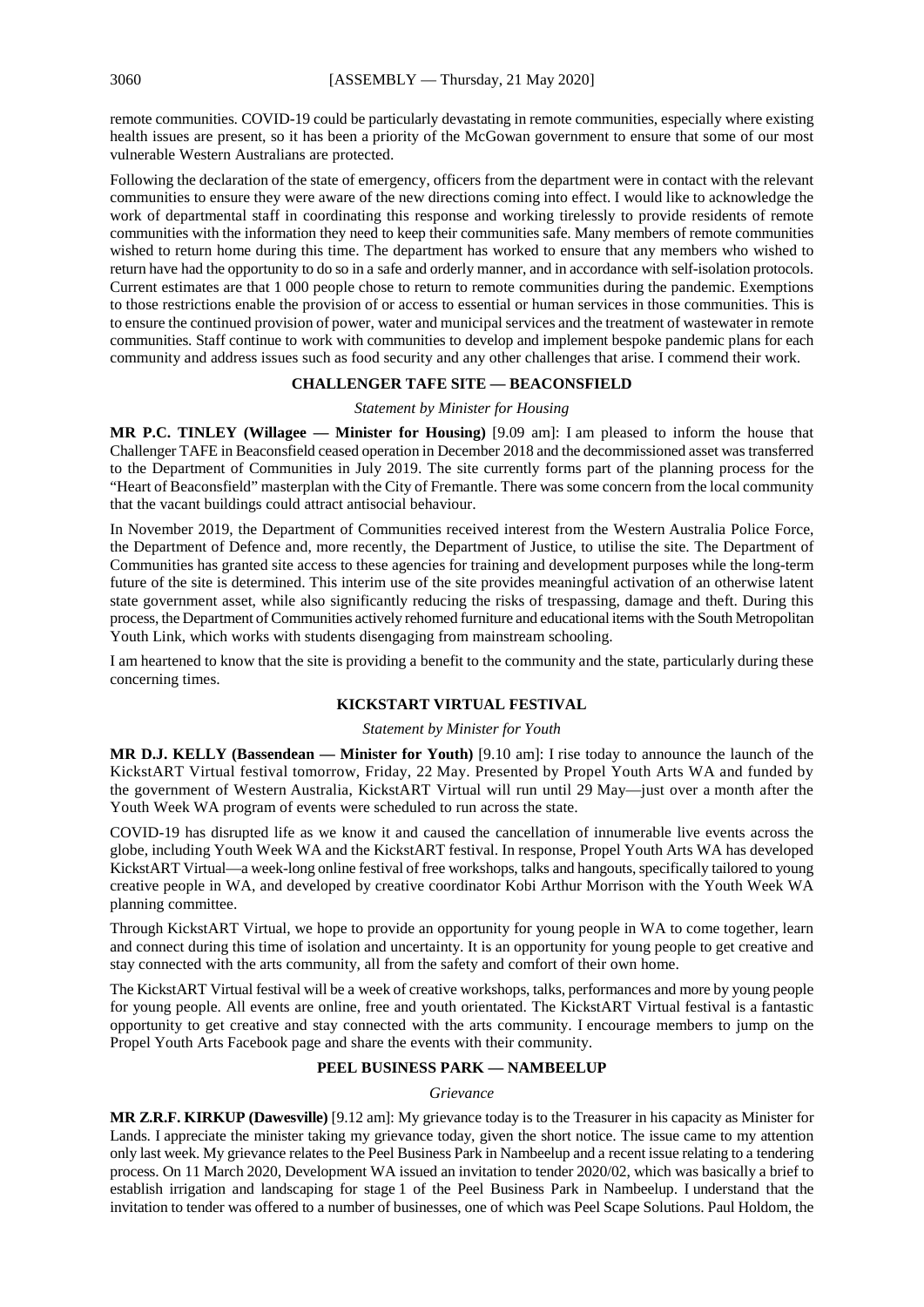director of that business, approached me and a number of members across Mandurah and the Peel region to talk about some concerns that he has had with the process subsequently. Effectively, this was a very significant tender worth more than \$1 million at the time. As I said, it is part of stage 1 of the landscaping irrigation project.

Peel Scape Solutions submitted the most competitive tender that it could. It is a Mandurah-based business housed on Gordon Road, Mandurah. It was invited to participate in the tender process, which would have included more than 20 businesses, including suppliers and subcontractors, which obviously meant that the money expended on the work done as a result of that tender would have stayed within the Peel region, which of course is very valuable to our community. The whole point of Peel Business Park when it was first established was to ensure that any money spent on development in Nambeelup would stay within the community as much as possible.

Peel Scape Solutions submitted a tender for \$1.55 million, which was apparently \$260 000 higher than the winning tender. I have absolutely no issue with the competitive tender process and ensuring that taxpayers and the community receive the best value for money. My concern is that, unfortunately, not a single business in the Peel region was one of the top three successful tenderers. Indeed, the successful tenderer—the business that won the bid—was Total Eden, which, while it has a presence in Perth, has its headquarters in Victoria and has been sold to a Canadian firm. Companies were invited to submit their tenders for irrigation and landscaping works for Peel Business Park. No Peel business made the top three and the business that won the tender was unfortunately a Canadian firm, which is obviously a very concerning situation given where we are going in this post-COVID-19 economy.

Following the debrief on the submission, Peel Scape Solutions was told that no preference was given in the tender process to any business based in the Peel region. This is obviously quite a concern, given that as part of the invitation to tender, Peel Scape Solutions was told —

*DevelopmentWA is committed to providing focus and opportunity in the procurement of goods and services from businesses in the Peel Region for the Peel Business Park project in Nambeelup. The strategy aligns with the Cabinet approved Transform Peel initiative and supports the creation of a new economy and job creation in the Peel region.*

I appreciate, as I said, that a process usually takes place to ensure a competitive tender arrangement is put in place. Peel Business Park is a significant bipartisan project that ensures further economic stimulation in the Peel region and the diversification of Mandurah's economy and the communities surrounding the Peel more broadly.

Anyone would obviously expect that when a project is ground in the idea that money should be spent on government projects in the Peel region, businesses within the region should also be successful. It concerns me greatly and it is frankly quite disappointing that a local business employing local people, which would have used some 20 local subcontractors and suppliers, was not successful in the tender. Peel Scape Solutions was invited to tender and it was not even included in the top three, and, unfortunately, the successful tenderer was a Canadian firm. Interestingly, when we go through the tender, it states that the specified trees, soils and mulches all have to be approximate to the development. Unfortunately, in this case, it is likely that a lot of the suppliers will come to the Peel from places as far north as Joondalup to carry out the works that will be required under the tender. Unfortunately, we will have a situation in which no local business will be involved in the provision of these works in Peel Business Park. I suspect that there will not even be a local requirement for the irrigation and landscaping works. We will not see any local input; it will come from the far north of Perth.

I appreciate the minister taking my grievance today. I seek his input and advice to local businesses about what they can do to ensure that preference is given to Mandurah businesses. It is only fair and reasonable to expect that a state government that spends millions of dollars of taxpayers' money on the Peel region development would provide work to a Peel business, not a Canadian firm. That is completely unfair and unreasonable. Even though this business was slightly more expensive—16 per cent more expensive than the successful tenderer—undoubtedly the impact it would have had on our community would have been much more significant than the contract being awarded to a Canadian firm. That is a very big concern of ours, especially when one of the key outcomes of the Peel Business Park was always meant to be a preference for Peel businesses, Mandurah businesses in particular. Communities that I represent should have been given preferred treatment or at least some preference in the tender process.

I am really asking the minister to look at this issue a bit more closely, certainly as part of future tenders, to ensure that Peel businesses get some priority as part of the tender process. I think it is incredibly unfair, especially given the unemployment rate in Mandurah and the economic situation, that we do not even see Mandurah contracts going to Mandurah businesses.

**MR B.S. WYATT (Victoria Park — Minister for Lands)** [9.19 am]: I thank the member for Dawesville for his grievance. It is a fair grievance and, as he points out, Peel Business Park in Nambeelup is an important investment and job generator for the state government and for the local community. I reference our recent conversation in this place on Tuesday night on the Procurement Bill reforms, and we are very determined to ensure that as much work as possible goes locally. I have been to the business park a number of times and I make the point that so far, of the \$22 million in construction work to date, 90 per cent has gone to a local contractor, Wormall Civil, which I have met with a few times over the years.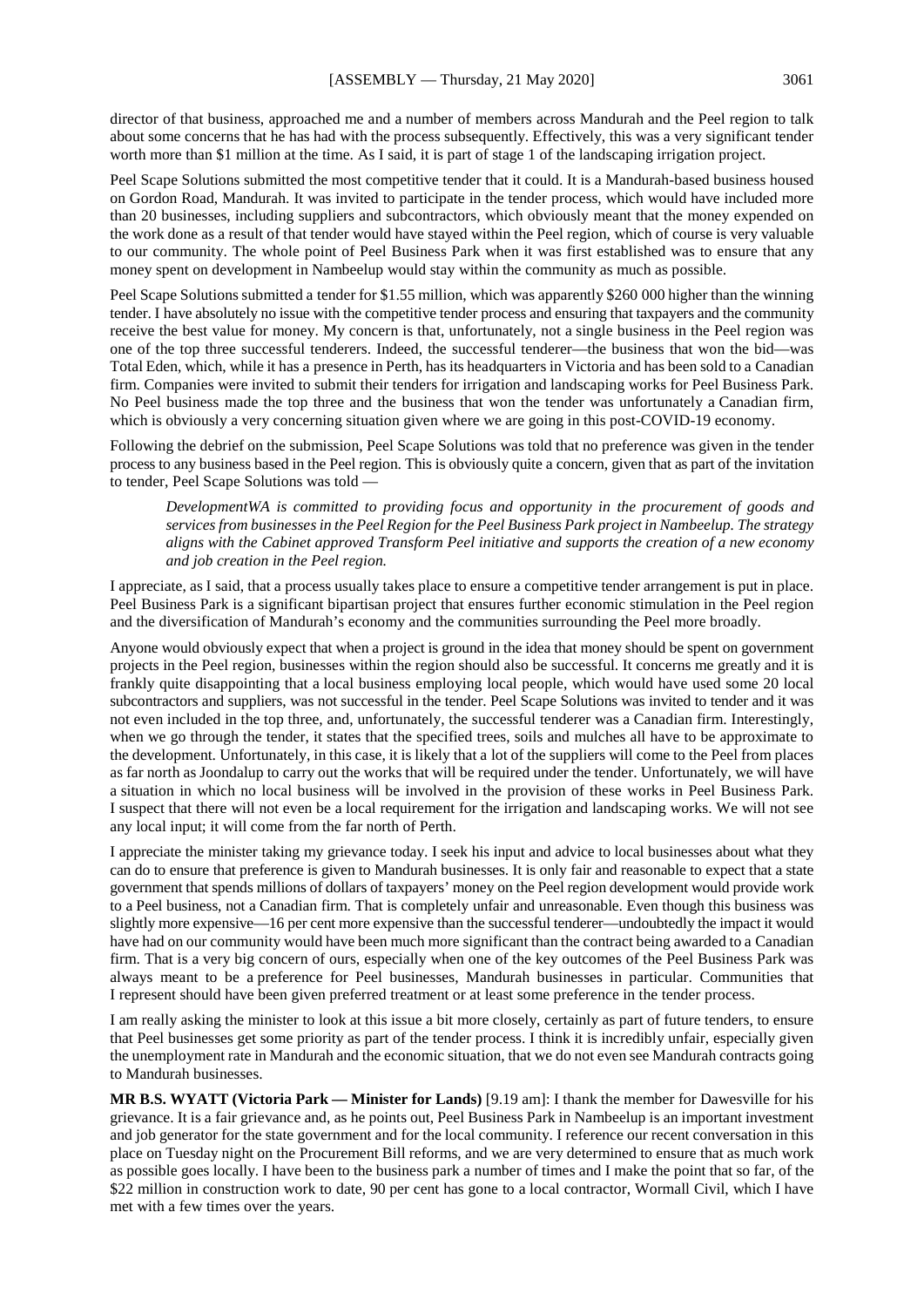As the member correctly points out, a landscaping contract was released recently, on 11 March 2020. As an aside, as part of ensuring we get as much local delivery of work as we can, Development WA has a Peel business register that has been advertised three times in local media. So far, 100 Peel businesses have been registered. That has been useful for Development WA, but it is also utilised by other government agencies. In respect of this tender, the member is right: two companies, including Peel Scape Solutions, were invited to tender. Although they were not on the register, I suspect they were known to Development WAand so were invited to tender.

For the member's information, the methodology to assess the tenders is through a weighting system, so of the things that were considered, 50 per cent—about half—went to price; 10 per cent went to project understanding and construction methodology; five per cent to recent relevant projects; 15 per cent to project team structure; 10 per cent to Indigenous engagement; and another 10 per cent to WA industry participation. As the member points out, the contract was awarded to the Total Eden store at Bibra Lake. The member made reference to it being a Canadian company. Total Eden is owned by Ruralco, and the farmers in this place will know Ruralco, which became quite a large Australian agribusiness and was then purchased by —

## **Mr I.C. Blayney**: Elders.

**Mr B.S. WYATT**: I think Ruralco purchased a chunk of Elders along the way, did it not?

**Mr I.C. Blayney**: Elders bought them.

**Mr B.S. WYATT**: Did it? Nutrien, a Canadian company, bought Ruralco late last year I think, so yes, the ultimate owning company is Canadian. I do not know, but I suspect Total Eden operates as a franchise. I do not know how the local stores are owned, but bearing in mind issues around WA industry participation and looking at those various weightings, to win this tender any company would have to have had significant local weighting. I noted the member's comment; I wrote it down because it concerns me that in the briefing Peel Scape Solutions was told that no preference was given to Peel companies. I am not sure that is quite right, so I am worried about that advice. I will check the advice that was given to the member's constituent, Mr Holdom. To ensure there is weighting around industry participation in granting the contract, it is of course a matter of who will be doing the work. The contract may have gone to X company to do the local contract, but the member made the point that his constituent would have engaged 20 subcontractors locally. I expect that many of those subcontractors would still be doing the work, just through Total Eden at Bibra Lake as opposed to Peel Scape Solutions. But I will check on that, because I want to ensure that local work is given to local companies.

In conclusion I will make a couple of points on Peel Business Park. It is actually going very well. The Department of Fire and Emergency Services' Bushfire Centre of Excellence is under construction and will be located there, which was heavily contested. Many local governments were keen to have that centre in their areas, but ultimately Peel Business Park was identified as the right location for that.

#### **Mr D.A. Templeman** interjected.

**Mr B.S. WYATT**: With, of course, the vigorous advocacy of the member for Mandurah!

There is no doubt that it was a very competitive tender. Many companies bid for that tender and the prices ranged from about \$1.2 million to \$1.5 million, so it was a significant tender; there is no doubt about that. In light of the issues the member has raised, I undertake to contact Development WA today to get a briefing to ensure that Total Eden will be using as many local contractors as possible, because that is what we are trying to achieve. Everyone who has been there knows where Peel Business Park is located; it is on the edge of a large population centre that has significant capacity to deliver this sort of work. That is what we want to achieve. I made the comment earlier about Wormall Civil, which has been doing a great job down there, rolling out the utilities et cetera.

I have one final point, and the Minister for Local Government will like this. The Shire of Murray has put a lot of support into this, and not only vocal support—it has also put its hand in its pocket to ensure the success of Peel Business Park. I acknowledge the shire president and the CEO of the Shire of Murray. Every time I have gone there, they have turned up with great enthusiasm to ensure that the state government understands the efforts they have made to ensure that local people can live locally and work locally.

I thank the member for Dawesville for the grievance, and hopefully I have assuaged the concerns of the constituent who raised these issues. There are a couple of points that I will go and confirm, and I will get back to the member on them.

## **CORONAVIRUS — HOMELESSNESS SERVICES — BUNBURY**

*Grievance*

**MR D.T. PUNCH (Bunbury)** [9.26 am]: My grievance is to Hon Simone McGurk in her capacity as Minister for Community Services. I would like to start by thanking the minister for not only taking this grievance but also her passion and commitment to supporting the most vulnerable people in our community, and the community services sector generally.

The restrictions resulting from COVID-19 have highlighted how many people in Bunbury are sleeping on the streets, and the role that support services have played with practical support in helping people to find shelter. Support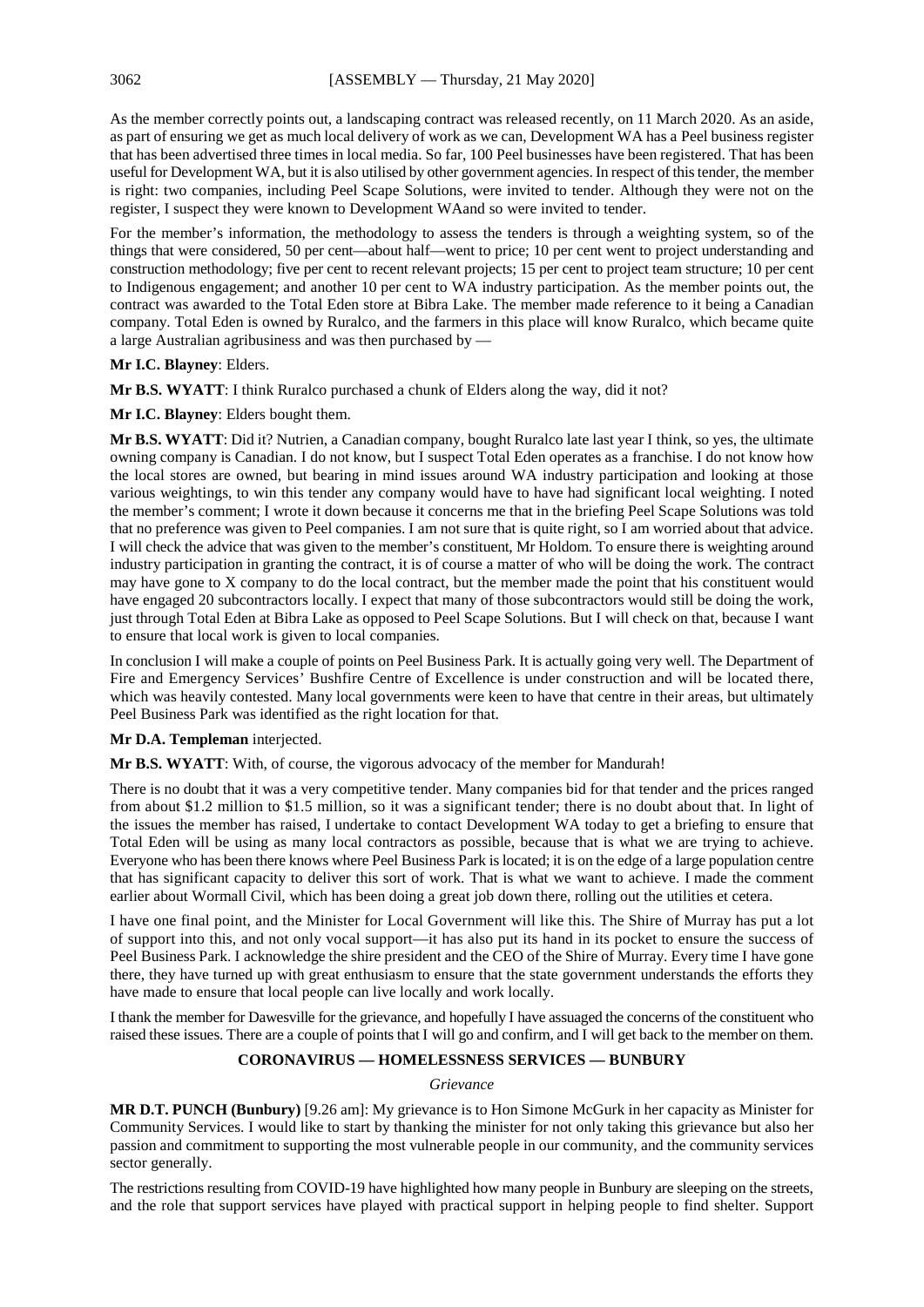services, like the InTown Centre, can no longer allow people to congregate at their premises for lunch and advice. Caravan parks and camping grounds are shut down to new visitors, and we have witnessed a growing tent city at the Graham Bricknell Music Shell and the old railway station in the central business district. As more places close, the difficulties for people who have to sleep in the open are exacerbated. Many of these difficulties magnify other problems, including managing personal belongings, health, medication, personal safety and food, and even simple things like finding phone recharge outlets for those who still have a phone and need it to access support services that have switched to telephone contact only. These matters cannot be pre-planned; the pandemic came upon us, we had to respond, and then suddenly we find that all these little things make such a difference to people's lives.

The pandemic has demonstrated the significant number of people sleeping on the streets in Bunbury, and that has been shocking for many people who have been confronted with that visible, tangible evidence of vulnerable people within our community. It is important that I commend the services working to support people who are experiencing homelessness, and I recognise their efforts during this especially difficult time. I have been advised that in the quarter leading up to the end of March, more than 120 people were accommodated by various support services in Bunbury and the south west. That is a pretty significant effort by those agencies, and we do not often see that because we focus on the visible evidence of people who actually do not have a home.

I met recently with Mr John Sproule and Dee from the Salvation Army. They are absolutely front line workers supporting the people sleeping on our streets. I cannot speak highly enough of John and the work he is doing. With very limited funds, he helps with food and some emergency and crisis accommodation, and he talks with people and listens to their stories, which is often the most important starting point. He visits the music shell daily to check on the wellbeing of people and look for new ways to help. John is being active and proactive, but he cannot stretch his resources any further. He has some fantastic ideas for solutions, but as an individual working for a not-for-profit charity organisation, no matter how much he wants to do more, he has just about reached the limit of how much he can assist. There is only so much we can ask of an individual.

Despite being a volunteer service, the Bunbury Soup Van manages to maintain a regular service, providing a warm evening meal at least once a week. This continued even when its own volunteers were self-isolating and staying home to protect their own health, and there was a great deal of fear in our community about the pandemic. It is true that the number of rounds it does each week has reduced, but the service has remained regular and something that people without a home can rely on. Accordwest is a homelessness services provider in Bunbury. It takes on some of the most difficult to house tenants. It provides housing and support for recently released prisoners and safe environments for children at risk. I have met many of the employees of Accordwest; they are proud of the work they do and the difference they make in our community, but the scale of the problem is becoming overwhelming. Without new approaches and resources, it is very difficult for Accordwest as an agency to make inroads into ways in which people could achieve secure accommodation. Doors Wide Open provides support to people experiencing meth addiction, and their families. It has always recognised the co-existence of substance abuse and homelessness amongst its clients, but this pandemic has truly brought home the extent of the problem. Many people who previously couch surfed or stayed at caravan parks are now out of options and have joined the ranks of those who are sleeping in the open at the shell. Rather than Doors Wide Open saying that this is beyond its funded scope, it has looked at what it can do to help, and has called for donations for care packages to support people.

These and many other community service organisations need help to continue making a difference in the lives of people who are living on the streets in my community. They need the opportunity to share their experiences and be encouraged to be part of the solution for Bunbury as a whole. I have spoken to volunteers and staff associated with all of these organisations and their frustrations are clear. They support not just people who are without a home, but also people who are at risk of losing their home. These organisations see that people are falling through the cracks but they are not being given the local professional leadership and support that they need to tackle the problem in a coordinated way. As a consequence, they feel overwhelmed.

With the dreadfully low level of payment from sources such as JobSeeker and several disability support pensions, this problem will grow. While the federal government refuses to address a long-term solution to inadequate income support, more people will look to the non-government sector for help. People do not have the resources to secure and maintain private tenancies and there is not enough social housing to go around. I am concerned that when the JobSeeker payment reverts to its historically low level in September, more people in my community will be living in cars and on the streets. These payments might be established federally, but the impact of their inadequacy is felt at state and local levels, with much of the burden borne by the not-for-profit sector and community volunteers. In a sense, the savings that the federal government is pursuing in its welfare budget are translated into costs for nongovernment organisations.

I ask the minister to look at how, in a growing city such as Bunbury, we can design solutions to help people. I also ask that she meet with the key providers of help in Bunbury to map out a pathway forward, so that they can get behind it and sort this problem out. We must also keep pressure on the federal government to adequately address income support so that people can achieve their human needs for adequate food and housing. I thank the minister for receiving my grievance.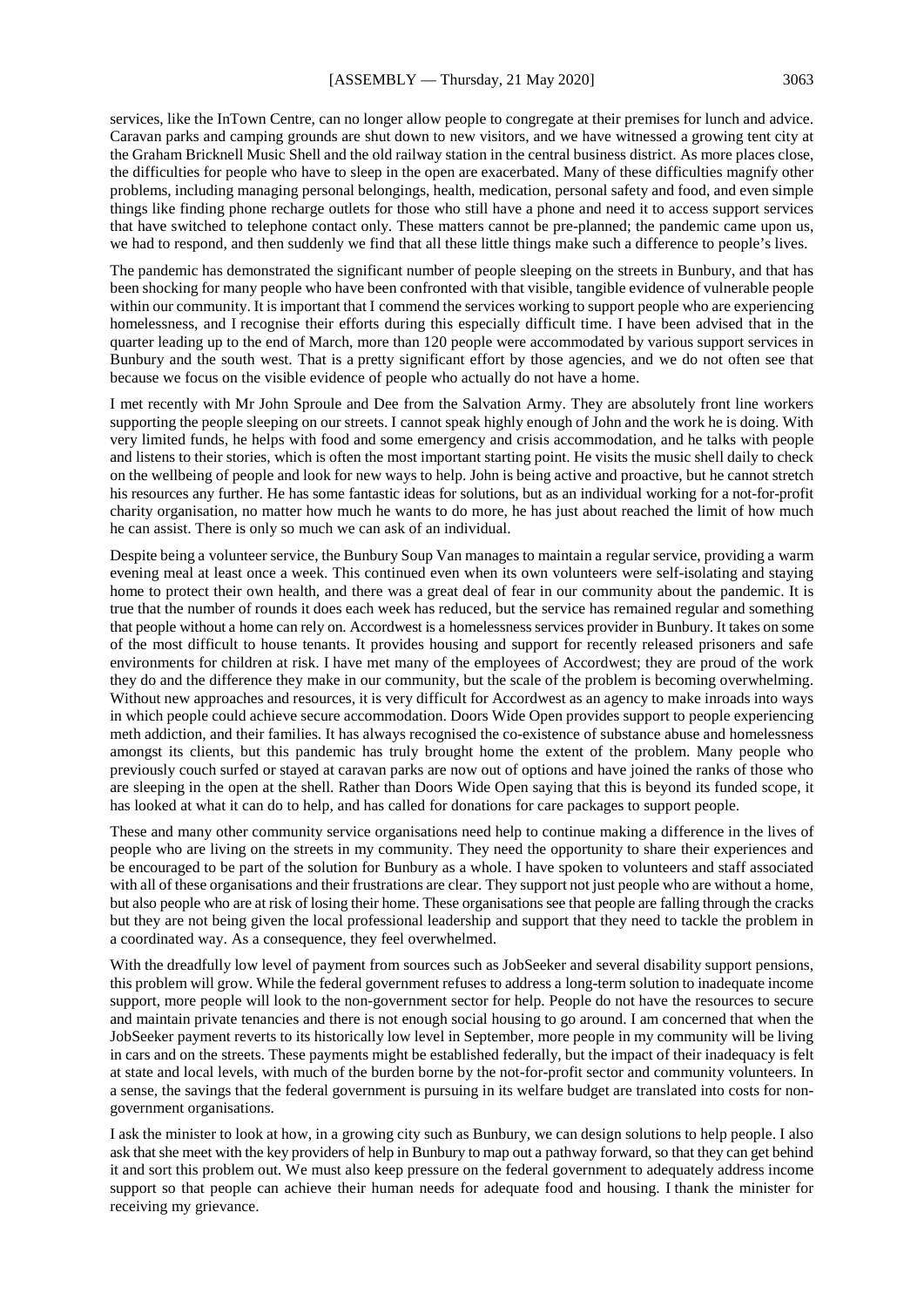**MS S.F. McGURK (Fremantle — Minister for Child Protection)** [9.33 am]: I thank the member for raising this issue with me today. Since coming to Parliament, he has been a strong advocate for the people of Bunbury as their representative, and I thank him for his constructive approach in bringing this issue to my attention. As the member pointed out, homelessness is a complex community issue that has been exacerbated by the challenges that we have all had to confront during the COVID-19 crisis. In many cases, this crisis has been particularly hard for people who are sleeping rough or have precarious accommodation options. Of course, as the member pointed out, that has often pushed people out from options that they might have had for couch surfing or taking up a spare room for a time. There has been concern, and those people have been pushed out. In addition, some services have closed, such as some food supports, which has placed extra pressure on these people.

As I have spoken about before in this place, each year the Department of Communities provides over \$90 million to not-for-profit services around the state to provide special homelessness services. These services assist families, women and children affected by family and domestic violence, young people and single adults who are homeless or at risk of becoming homeless. Many of these services, including the services the member referenced in his electorate, provide critical services to the community despite all the challenges that are thrown at them. I acknowledge that despite government investment, the existing homelessness services system does not always offer effective responses, and in challenging times, such as those we find ourselves in, it can crack under the additional pressure. I also acknowledge that homelessness and rough sleeping is a significant issue in the member's electorate and the south west generally, and that the current situation is causing frustration and distress for many within the local community. I think the local media has picked up on the extra visibility of these people. As the member raised with me, the closure of caravan parks and the like has pushed people out and made their disadvantage very visible to the local community.

I am pleased to say that, at a local level, the Department of Communities' south west office is working with other groups on a project to identify and mobilise support for people who are experiencing or are at high risk of experiencing homelessness. The project is being coordinated across multiple agencies, including the Department of Communities; the South West Aboriginal Medical Service; the WA Country Health Service; Accordwest, which the member mentioned; the City of Bunbury; and local community advocates, some of which the member referenced in his speech. I am pleased to inform the member that the group has already completed a census of known rough sleepers in Bunbury, Margaret River and the south west. The census data for Bunbury indicated that approximately 80 individuals were couch surfing or sleeping rough in the member's electorate. Many were also experiencing issues around family and domestic violence, mental health, substance misuse or interaction with the justice and child protection systems. This comes as no surprise to many people who are working in this field. This project group will work on an integrated planning approach to pool resources. It will use skilled human service workers to engage with people who are homeless and refer them and other agencies to the supports that are so needed. Importantly, outreach work by local community service groups to support this action commenced earlier this month.

In recognition that the pooling of existing resources and coordination of approaches will go only so far, the McGowan government created the Lotterywest COVID-19 relief fund. The \$159 million COVID-19 relief fund will provide support for organisations that help people who are experiencing hardship. An initial \$59 million will be available for crisis and emergency support for eligible not-for-profit and community organisations to assist with costs associated with an increased demand for food, clothing, shelter and other critical needs. If they have not done so already, I urge the member to make sure that the organisations that he spoke to, and is very well connected with, are aware of that application process. The funding will be delivered in rounds, and if one round has finished, there will be other rounds available. We need to make sure that those organisations reach out for that assistance. These grants are beginning to roll out across the community and will have a big impact in supporting organisations that assist vulnerable people.

Significant work has also been happening across government in conjunction with the community services sector to distribute information and advice and put plans in place to respond to the health pandemic, should the situation worsen. Communities has created several task forces to respond to the impact of the pandemic on vulnerable cohorts, including a homelessness task force, which will do this work and track emerging issues to assist those cohorts. Plans are currently in place to ensure emergency accommodation and support is available for rough sleepers should they contract COVID-19 and need to self-isolate while they await test results or recover from the virus. Thankfully, due to the efforts of Western Australians and the very strong response of the McGowan government in WA, we are in a very different position than was anticipated only two months ago. The stream of new cases of COVID-19 has slowed to a trickle and there is no evidence of community transmission.

Although I acknowledge the need to consider innovative solutions to house and support vulnerable people during COVID-19, it is important that this work is consistent with a broader strategic direction that will produce longterm outcomes. I understand the City of Bunbury has recently provided funding to install lockers and construct temporary outdoor shelters. That is important, but we know that this is about managing the problem rather than solving it. We announced late last year that there would be \$72 million in new funding for additional homelessness services to support people who are sleeping rough in the community. An amount of \$34.5 million will go to the Housing First initiative with a view to ending homelessness in Western Australia.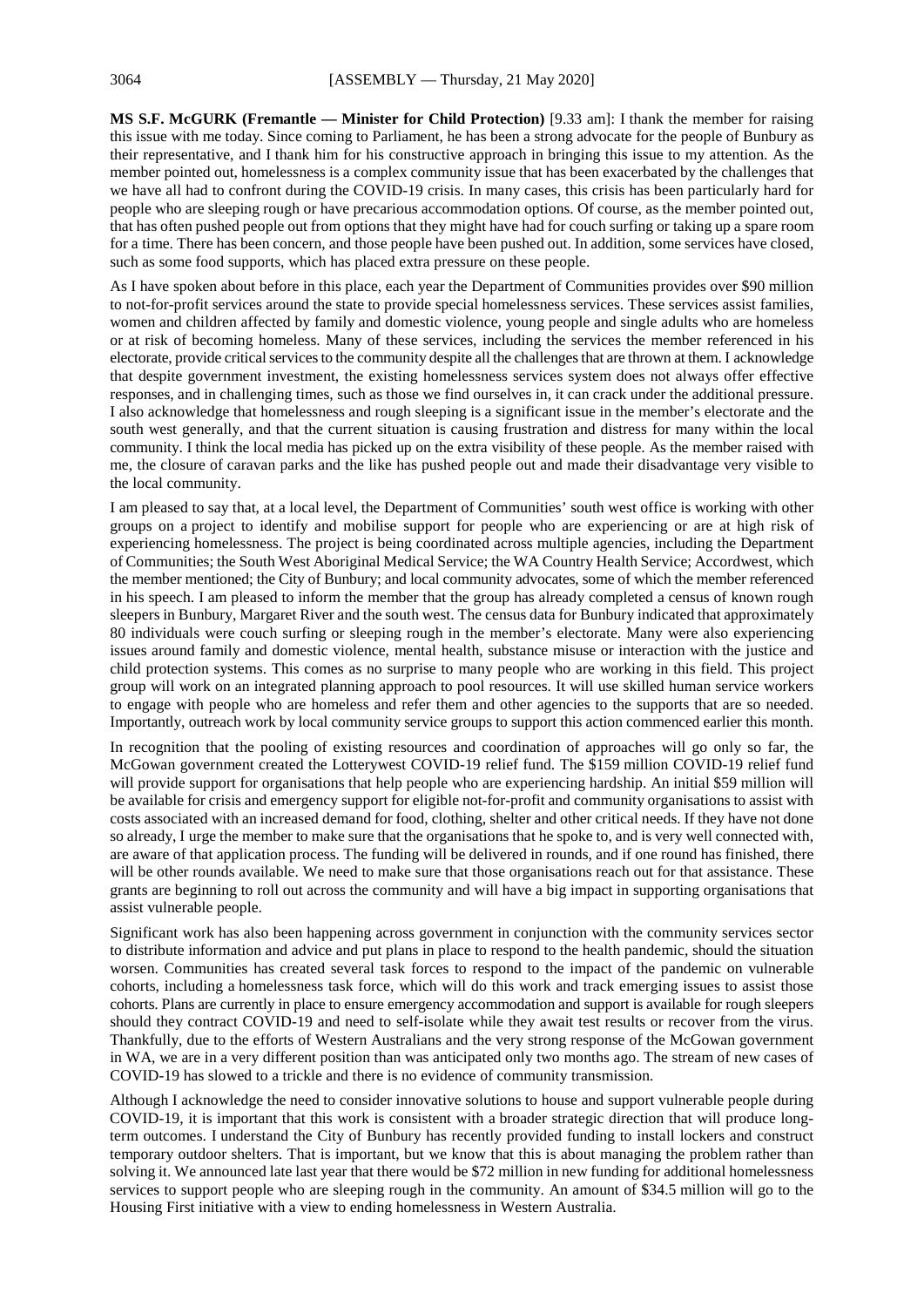#### **CORONAVIRUS — SMALL BUSINESS AND TOURISM — GOVERNMENT SUPPORT**

#### *Grievance*

**MRS A.K. HAYDEN (Darling Range)** [9.40 am]: I would like to thank the Minister for Small Business for taking my grievance today. I understand that he had some difficult news yesterday and I wish him all the very best and hope that it is going to be better.

**Mr P. Papalia**: It's all good.

**Mrs A.K. HAYDEN**: It is all good. Excellent; that is good to hear.

My grievance is on behalf of the thousands of small and family-run businesses and tourism operators who are straining under the pressure of the COVID-19 pandemic. Sadly, they have fallen through the gaps in the support that has been announced by the state government. Over the past few weeks we have heard announcements that have offered hope to small business and tourism operators; but, sadly, after reading the fine print, those hopes have been turned into salt. After seeing the criteria and eligibility, they have found that they are not able to apply for much of the funding announced by the government.

There are more than 220 000 small businesses in Western Australia and they represent more than 96 per cent of all businesses in the state. WA is home to a total of 28 650 tourism businesses and many of them were forced to shut their doors in March due to the COVID-19 pandemic. They were the first hit and, sadly, as we have said in this place a number of times, they will be the last to recover. Too many of them have missed out as they have struggled to stay afloat during this pandemic.

Last month, the state government brought forward payroll tax measures to assist businesses. Although I welcome that measure, I recognise that most small businesses are not eligible for that support because they do not have a payroll of \$1 million per annum. As stated in the minister's media release, it will help only 10 700 medium to small businesses, which equates to only 4.7 per cent of WA's 226 000 small businesses. This week I spoke to the owner of a well-known restaurant in my electorate, the Naked Apple Cider House, who has been getting on by operating a take-away system. They were delighted to open last night, although in a restricted capacity, and would like that restriction removed quickly. In their heyday they employed 20 staff; they have been able to retain 16 of them due to the federal government's JobKeeper scheme. But, like so many hospitality businesses, their staff are a mix of full-time, part-time and casual employees, and they do not pay \$1 million in payroll, so they were ineligible for the payroll tax exemption.

I have also received numerous emails and calls from travel agents who I understand have also contacted the minister's office. Their businesses also have been devastated by the pandemic, but they, too, have been unable to tap into any business relief packages given out under the payroll tax threshold. In other states and territories, small and family-run businesses and tourism operators who are not benefitting from payroll tax relief are being supported through other grants. South Australian tourism operators receive \$10 000 to keep locals employed. Victoria's support program provides \$10 000 grants to impacted businesses that turn over at least \$57 000 and with a payroll of less than \$650 000. The WA tourism fund was announced a month after it was in the eastern states, to which 1 600 tourism operators are entitled. There are close to 30 000 tourism operators in WA, yet that \$6 500 will help only 1 600 of them. That means fewer than seven per cent of our tourism operators are getting any assistance from the government and the vast majority are feeling as though they have been left out in the cold. My phone rang off the hook when many people thought that they would be able to tap into this tourism fund. When they found out they could not, they were deeply disappointed.

The one-off \$2 500 WA small business tariff offset is for small businesses that consume less than 50 megawatt hours per annum—another announcement made by this government. Although that is great for the 95 000 businesses that are eligible, that is still less than half of the 226 000 small businesses across the state. The majority of small businesses in WA are getting nothing from this state government. I have been told by members of the hospitality industry that country pubs and motels easily go over that 50 megawatt hours per annum and would not get this tariff rebate. Additionally, I have been contacted by cafe owners who have told me that because their landlord pays the power and passes that cost on to the tenant, they are not eligible for that assistance. Many landlords are not passing on that saving. I was also contacted by Alex, the owner of Chalari Wines in Roleystone, who was told that his business did not qualify for assistance because it was a partnership, which was totally inaccurate. That matter was fixed only after I raised it with the minister. I thank the minister for fixing that, but that is no way to support our small businesses. If funds are available, we should make it easy for them to access; they should not have to fight and argue to get it. Travel restrictions have meant that caravan parks and motels across our state have sat empty, yet they are still paying up to \$8 000 a month for the right to have a toilet block. They are paying for toilets that are not being flushed.

Active cases, thankfully, are declining and restrictions are slowly easing, but small businesses are still falling victim to even more cracks that have been created through inconsistency as restrictions are lifted. Last week, I met with James from the Bike Bar, who has two dedicated spin studios, yet he must stay closed while the gym and boxing facility down the road can open and attract his customers. Businesses are scratching their heads and thinking why these discrepancies are out there and why we are not supporting them.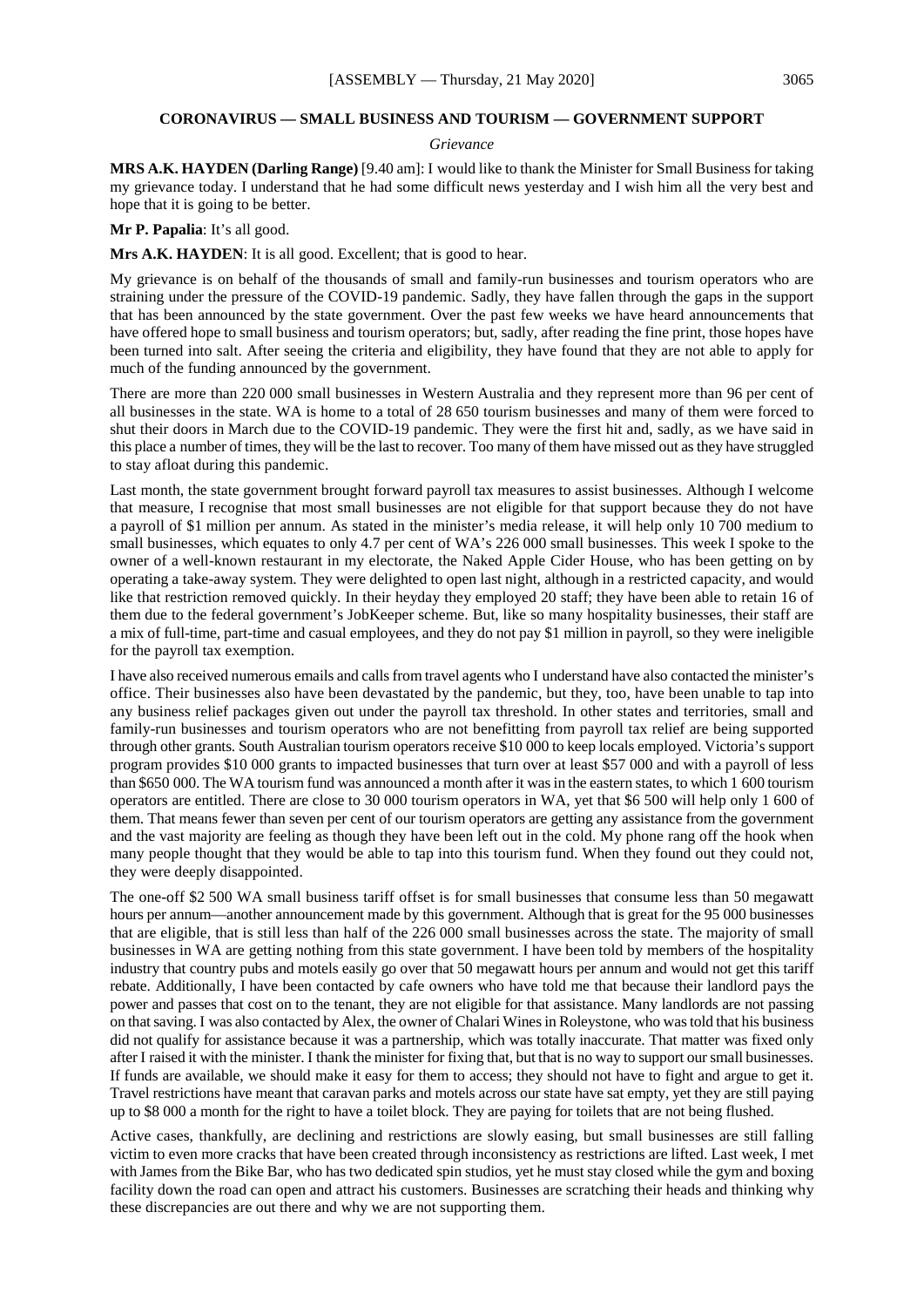Minister, prior to COVID-19 the tourism sector was the minister's and the Premier's poster boy. On its behalf, I am begging the government to not turn its back on it now. Stand up around the cabinet table for tourism and small business operators and fill in the gaps and provide relief. We need our small business tourism operators to be up and running so that we can climb out of this pandemic. They are the ones who will be employing Western Australians and we need to get behind them and support them now when they really need it.

**MR P. PAPALIA (Warnbro — Minister for Small Business)** [9.48 am]: I thank the member for her grievance and advocacy for tourism and other small businesses around the state. It is a terrible time. It is absolutely horrible to witness the impacts on businesses of all sizes, but particularly small businesses not just in Western Australia, but right around the globe. This is an extraordinary experience. Nobody living on the planet today has witnessed anything of the calibre or extent of the challenge that confronts us as a consequence of a pandemic that has resulted in an extraordinary economic challenge, the scale of which has not been since the Great Depression. The observations the member has made and the pain, fear and challenges that the member has articulated on behalf of the business community, I absolutely acknowledge. We are very focused on trying to assist as best we can.

I will refer at the outset to probably the last point the member made on some of the inconsistencies. What I believe and I think the government believes is the best possible course of action to assist everybody—not just small businesses—is to get people back to work in the safest possible fashion as soon as possible. That exceeds any sort of assistance we can possibly provide in terms of financial assistance or waiving of fees or charges or costs. Last night, in my absence, Hon Bill Johnston spoke in this place. I think he said that as a state government, our contribution equates to about nine per cent of the state's economy. Even if we doubled that, threw ourselves into incredible debt and paralysed our ability to respond to any other threats in the future through that massive increase in debt, that would have a small impact, and it would in no way replace the income that has been lost. It is not something that government can do. Even the federal government, with all its capacity, is incapable of replacing the income that has been lost. That is why it has repeatedly notified us all that JobKeeper is only going to last until the end of Q3. I understand the pain, and I have great sympathy and empathy for people who are experiencing what is going on at the moment, but we are not going to be able to give people a cheque to fill the gap. What we can do and have done is to, wherever possible, look towards assisting the federal government's response. The federal government has far greater revenue capacity to do things, and it has done a lot of things. We are trying to fill in the gaps with our \$1.8 billion state contribution.

Undeniably, in some cases, we are just not going to be able to do what people want us to do. We are not going to be able to replace that revenue. What we can do, as quickly as possible, in the safest possible manner, is open up the economy. That is the objective. I can tell people that absolutely everyone in government is focused on doing that. As soon as we can, we will be lifting restrictions further.

I remind people that the state government has made a \$1.8 billion contribution. No-one has missed out on everything. There are some people who have missed out on some things, but no-one in the state has not got some benefit from contributions by the state and federal governments. I understand that, despite that, people will still be doing it tough. As the member knows, this is happening everywhere in the world right now. Some businesses will just not be able to endure what they are confronting. There will be a changed environment when we return. The member referred to travel agents. I can imagine that will be an incredibly difficult sector to be part of, because the likelihood of international travel in the near term, for instance, is very low.

**Mrs A.K. Hayden**: They are getting no assistance.

**Mr P. PAPALIA**: No-one is getting no assistance. There has been a one-off \$2 500 credit on electricity bills for small businesses that consume less than 50 megawatts. The member's suggestion that some of the hotels miss out on that does not mean that all the other small businesses miss out as well. There are more than 90 000 small businesses across the state, as I understand from the contribution from Hon Bill Johnston last night. Tens of thousands of businesses are getting grants. There has been a one-off grant for \$17 500 for businesses with payroll between \$1 million and \$4 million. There are all sorts of contributions. We have talked about the tourism package. Of course, not every tourism business will be eligible to receive the grant. But the best thing we can do for tourism businesses is to open things up. I believe this winter, for instance, right now, businesses in the south west, the great southern and the wheatbelt can expect the biggest winter they have ever experienced.

**Mrs A.K. Hayden**: What about for the others?

**Mr P. PAPALIA**: For the businesses up north, we have a big focus on opening them up to the Perth market as soon as possible, because that is the big market they can access. But we cannot do that beyond the health advice. We announced that this phase would commence on 18 May, and we have had changes. Right now, one of the biggest critics of our borders and the like is the New South Wales government. I went to its website. On 15 May, its advice was to not leave Sydney. People in Sydney were not allowed to go on holidays. We are well in advance of the rest of the country. We are looking to make changes as soon as we possibly can, but we know that there is a two-week cycle with this disease. That is going to be a critical element. We are looking, and we will open up further to help businesses as soon as possible.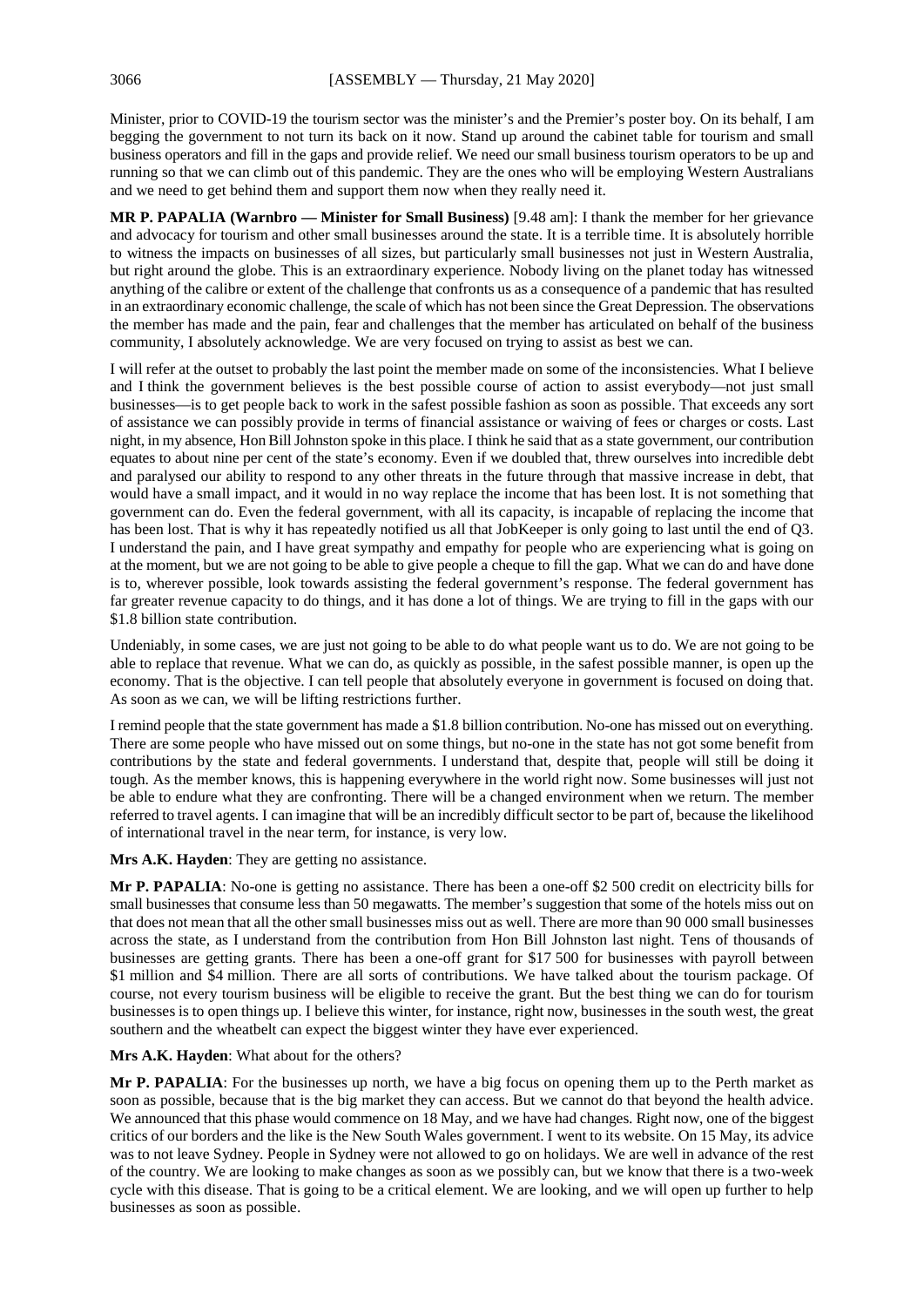#### **FREMANTLE TRAFFIC BRIDGE**

#### *Grievance*

**MRS L.M. O'MALLEY (Bicton)** [9.55 am]: My grievance today is to the Minister for Transport. I thank the minister for taking my grievance.

The Fremantle Traffic Bridge is a local icon. It is much more than just a bridge. It is symbolic of the history of Fremantle and the surrounding suburbs, including those in my electorate of Bicton. The traffic bridge is located at a site that has been a river crossing point since 1866, when an earlier bridge was built in the same spot by convict labour. The current bridge as it stands was built in 1939 by E.W. (Ernie) Godfrey, who was in charge of the bridges section at Main Roads from 1928 until his retirement in 1957. The traffic bridge has served us immensely well, but now the 88-year-old icon is at the end of its long and highly memorable life. The bridge, which was originally built as a temporary structure, has deteriorated and is rapidly becoming a liability. For the electorate of Bicton, the Fremantle Traffic Bridge is an important local connection point across the river as the only other nearby river crossing in the 12 kilometres between the Stirling Bridge and East Fremantle and the Narrows Bridge in Perth. The bridge has the capacity to divert 30 000 vehicles a day away from Stirling Bridge, thereby easing congestion for Bicton locals commuting to and from work, study and leisure, to visit our closest beaches at Port and Leighton Beach and beyond, or the many other reasons we southerners cross to the north side of the Swan River and back.

The Fremantle Traffic Bridge is special to locals in many ways. For those who fish, it is knowing the best spot to catch dinner. For young people, it is a rite of passage to walk across the wooden plank ways. For others, it is a spot to take beautiful photographs and reflect on the history of the roman numerals on the old timber pylons. Another vital element to the bridge upgrade is that it will improve safety for Bicton boaties. As a water-loving electorate, local boat owners have told me that the current misaligned pylons make navigation difficult, and they look forward to improved access beneath future aligned structures. That is why constituents have contacted me seeking an update on our government's announcement last year that it had secured a 50–50 contribution from the commonwealth to fund the upgrade of the traffic bridge. I understand the \$230 million project will put an end to expensive interim repairs like those needed in 2016, when the pylons deteriorated, resulting in the temporary closure of the bridge.

Replacing the bridge will also be an opportunity to unlock the next phase of our government's commitment to expanding freight access into Fremantle, both for passengers and freight trains. The amount of container freight moving to and from the Fremantle inner harbour by rail is reaching record levels under our government, which is easing pressure on arterial roads to the port, particularly those that run through the Bicton electorate. The constraints caused by rail bridge capacity at the Swan River crossing in Fremantle will restrict further growth in the share of freight movements servicing Fremantle port by rail, which is another reason this project is so important to the people of Bicton and Fremantle. Given that the project will generate around 1 500 jobs, it seems even more pressing in light of COVID-19 to get progress underway as soon as we can.

Local cyclists and walkers in Bicton are particularly excited about the inclusion of modern standard cycling facilities and a dedicated pedestrian walkway. They have also expressed concern about any potential delays to the project. For locals in Bicton, this project will improve access for freight, cars, pedestrians, cyclists and boat users. Therefore, on their behalf, I ask the minister for an update on the progress of this vital and necessary project.

**MS R. SAFFIOTI (West Swan — Minister for Transport)** [9.59 am]: I thank the member for Bicton for her grievance and interest in this very significant project. We have a lot of projects on our agenda, but the Fremantle Traffic Bridge project is the most challenging and interesting one. It is not every day we get to build a new river crossing. I am happy to say that we have already built one with the Matagarup Bridge, but this one is a very exciting project. The Fremantle Traffic Bridge is iconic to Fremantle and its surrounds, but it is nearing the end of its life and we all understand that it has to be replaced with a more modern, functional bridge.

This project is one of the most interesting and challenging projects. I will outline some of the constraints to building this new bridge that are currently being worked on, but I will initially highlight what this new bridge will bring to the area. A new bridge will expand rail capacity, as the member explained, through the building of a new rail bridge as well as the principal shared path, which will connect through to Perth. Our PSP through the western suburbs has been very popular so far. We have finished stage 1 and we are about to commence work on stage 2 this year, which will connect the path through to the Fremantle PSP. A new dedicated PSP will run from Fremantle through to Perth. We have seen a massive uptake in the usage of the cycling path since it was constructed. Significant numbers of cyclists are already using the PSP, and we are very excited about moving to stage 2 and stage 3 of that project. The member expressed concerns about the PSP. We will provide a dedicated PSP and connect that with the western suburbs PSP that goes all the way into the city.

I want to talk about some of the constraints to building the new Fremantle Traffic Bridge and what we plan to do over the next few months. As the member knows, it is a very busy part of the river. That is one of the factors that needs to be taken into consideration in both the design of the bridge and the way it is built. We know that the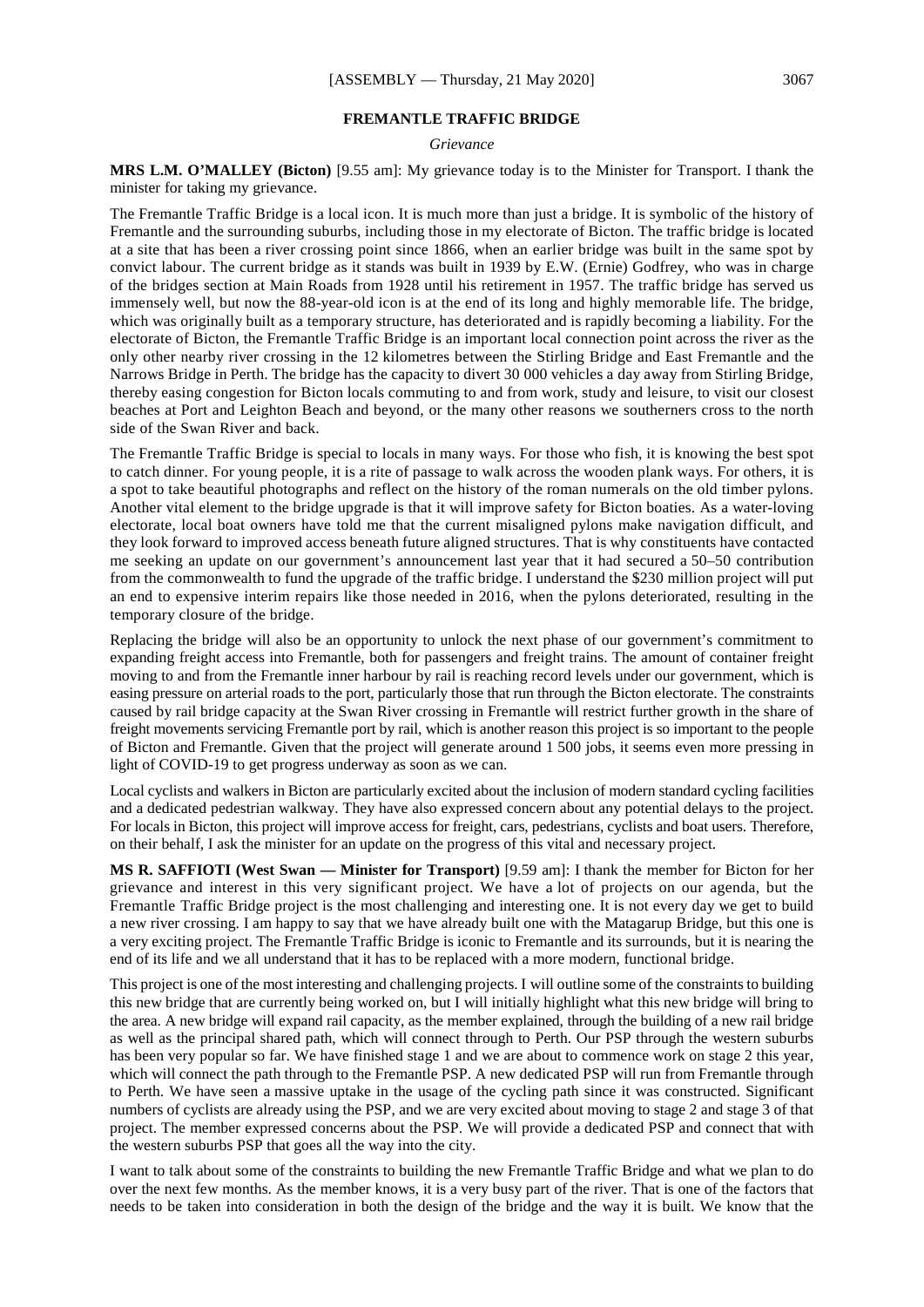Fremantle Port Authority uses a particular part of the river there, so we are very keen not to impact or stop river usage and traffic during the construction of the bridge. We also want to ensure that the new design facilitates easier navigation for all those boaties in the member for Bicton's electorate in particular.

The other key constraint are the rail lines being used by both freight and passenger trains. We cannot have lengthy closures of those lines, particularly the freight line. Stopping those freight lines from operating for a long period would have a significant impact on both the budget and freight and rail. That is another constraint that we are working through. There will potentially be some small stoppages, but we are currently working through that. They would not be lengthy and nor would they significantly impact freight movements.

The third constraint on the construction of this bridge is keeping the road bridge open for as long as we can. If traffic is not able to use the Fremantle Traffic Bridge, it would impact the Stirling Highway bridge and other areas significantly. That is another constraint that we are working through.

As the member can tell, it is a challenging project and we have to be really wary of freight rail lines in particular, and their gradient, how that operates, and also the curvature of the tracks because they cannot do a 90-degree turn as we have found in our planning.

**Mr R.H. Cook**: The trains aren't trying hard enough.

**Ms R. SAFFIOTI**: No. They do not tuck their tummy in as they turn around. That is another constraint we are working on with regard to how we align the road and new rail lines.

I am pleased to say that a preliminary concept plan has been designed and we have consulted with the stakeholder reference group and the Heritage Council of Western Australia. We are about to start further onsite investigations. In the coming months, there will be a lot more activity, and environmental, heritage and geotechnical surveys will be undertaken. We will see some activity on the river and around the bridge as all the surveys required to start this project are carried out. We will also undertake community consultation in the upcoming months and hopefully commence a tender process in July. The contract structure going to market will be in the form of an alliance project because of the challenges and difficulties with this project. When we go to market, one of the key aspects is that we will ask a construction firm to partner with an architectural firm. This will allow us to marry engineering, architectural and budget requirements into one process. With the Matagarup Bridge, those three things operated separately—what could be done from an engineering perspective, an architectural perspective and a budget perspective. Those three things were married very late in the process. We will learn from those mistakes and bring the engineers, the architects and the finance people together earlier so that we understand what is doable, and how we can marry the constructability with how the bridge looks. The project will garner a lot of attention on how it looks and works with Fremantle.

## **WESTERN AUSTRALIAN FUTURE FUND AMENDMENT (FUTURE HEALTH RESEARCH AND INNOVATION FUND) BILL 2019**

*Returned*

Bill returned from the Council with amendments.

*As to Consideration in Detail*

## On motion by **Mr R.H. Cook (Minister for Health)**, resolved —

That the Council's amendments be considered in detail forthwith.

*Council's Amendments — Consideration in Detail*

The amendments made by the Council were as follows —

No 1

Clause 7, page 4, after line 19 — To insert —

(iii) if, the budget papers for the financial year have not been tabled in the Legislative Assembly before the commencement of the financial year — the statement tabled under section  $9(B)$ ;

## No 2

Clause 9, page 8, after line 2 — To insert —

(3A) Subsections (1) to (3) are subject to section 4CA.

No 3

Clause 9, page 9, after line 5 — To insert —

- (9) When deciding the following matters, the Minister for Health must, as the Minister for Health considers appropriate, give priority to qualifying activities that relate to human coronaviruses with pandemic potential —
	- (a) what arrangements to make or approve under subsection (1) for operation during the financial year beginning on 1 July 2020;
	- (b) how money standing to the credit of the FHRI Account is to be applied during that financial year.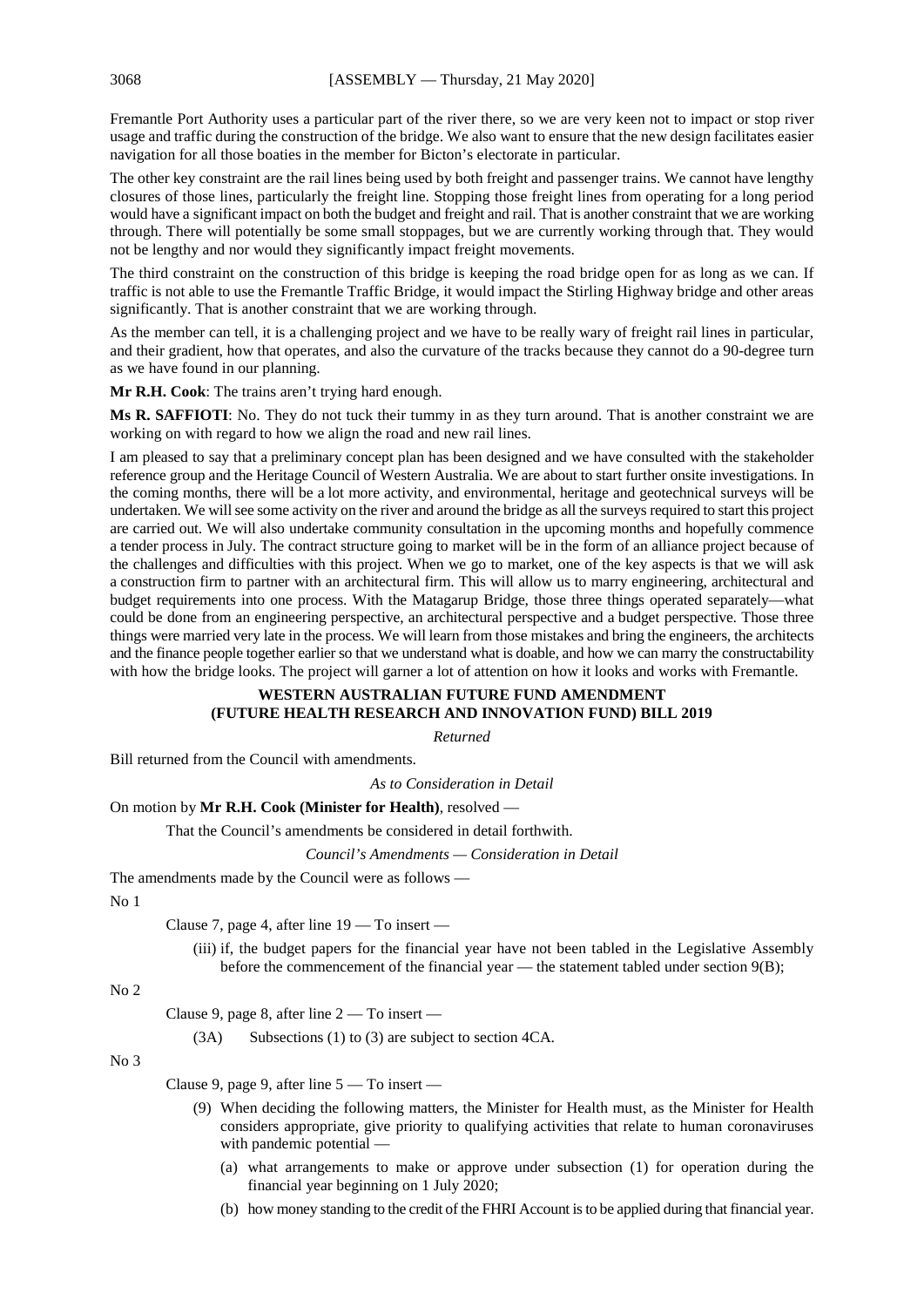Clause 9, page 9, after line 5 — To insert —

#### **4CA. Requirements to be met before FHRI Account applied**

- (1) Before making or approving arrangements under section 4C(1) that will operate during a financial year, or applying during a financial year money standing to the credit of the FHRI Account under section 4C, the Minister for Health must —
	- (a) direct the advisory group to make a recommendation on how money standing to the credit of the FHRI Account should be applied during the financial year under section 4C; and
	- (b) consider the advisory group's recommendation.
- (2) A direction under subsection  $(1)(a)$  may
	- (a) include proposals for how money standing to the credit of the FHRI Account is to be applied during the financial year under section 4C; and
	- (b) require the advisory group's recommendation to state 1 of the following
		- (i) that money standing to the credit of the FHRI Account should be applied during the financial year in accordance with the proposals;
		- (ii) that money standing to the credit of the FHRI Account should not be applied during the financial year in accordance with the proposals;
		- (iii) that money standing to the credit of the FHRI Account should be applied during the financial year in accordance with the proposals as the proposals are modified as specified in the recommendation.
- (3) Within 14 days after the day on which the Minister for Health receives a recommendation for the purposes of subsection  $(1)(a)$ , the Minister for Health must cause the following documents to be laid before each House of Parliament —
	- (a) a copy of the Minister for Health's direction to the advisory group to make the recommendation;
	- (b) a copy of the recommendation.
- (4) Subsection  $(5)$  applies if
	- (a) at the beginning of the 14-day period referred to in subsection (3), a House of Parliament is not sitting; and
	- (b) in the Minister for Health's opinion, the House will not sit before the end of the period.
- (5) If this subsection applies
	- (a) the Minister for Health must, before the end of the period, send the documents to the Clerk of the House; and
	- (b) when a document is sent to the Clerk it is taken to have been laid before the House; and
	- (c) the laying of a document that is taken to have occurred under paragraph (b) must be recorded in the Minutes, or Votes and Proceedings, of the House on the first sitting day of the House after the Clerk receives the document.

## No 5

Clause 9, page 10, line 29 to page 11, line  $8 -$  To delete the lines and substitute  $-$ 

- (2) The function of the advisory group is as follows
	- (a) as and when directed by the Minister for Health, to make a recommendation for a financial year for the purposes of section  $4CA(1)(a)$ ;
	- (b) as and when directed by the Minister for Health or the FHRI Account Department, to provide other advice or assistance in relation to 1 or both of the following —
		- (i) furthering, or facilitating the furthering of, the purpose referred to in section  $4A(1)$ ;
		- (ii) other matters relating to any function of the Minister for Health under section 4A or section 4C (including any regulations made for the purposes of section 4C(3)).

Clause 9, page 13, lines  $1$  to  $4 -$  To delete the lines.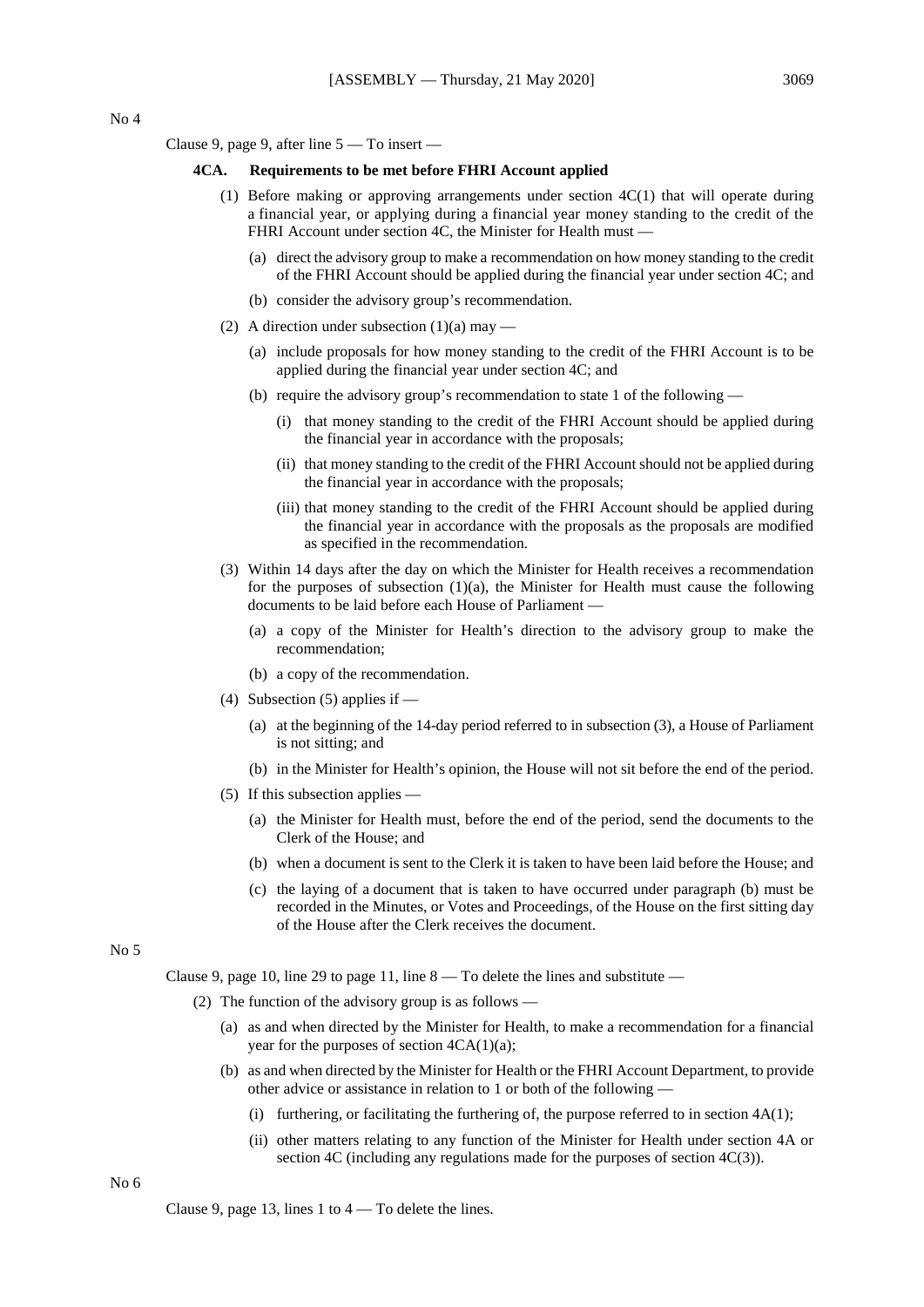$N_0$  7

Clause 9, page 14, after line 15 — To insert —

#### **4H. Conflicts of interest**

- (1) For each member of the advisory group under section  $4F(3)(c)$  to (f), the conditions referred to in section  $4G(1)(d)$  must include a condition that does the following -
	- (a) requires the member to disclose any actual, or potential, material conflict of interest that the member has arising out of the advisory group's function;
	- (b) specifies when, how and to whom the disclosure must be made;
	- (c) specifies any other steps that the member must take in relation to the conflict of interest.
- (2) The Minister for Health must ensure that a condition of the kind described in subsection (1) applies to any alternate member appointed under section 4G(6).
- (3) In cases where the Minister for Health considers it appropriate for a condition to apply, the Minister for Health must ensure that a condition similar to that described in subsection (1) applies to any person, other than a public service officer, who has a role of providing assistance to the advisory group.
- (4) The CEO must do the following
	- (a) keep a record of
		- (i) each disclosure that is made by a member of the advisory group, or another person, under a condition that applies to the member or person as required under subsection  $(1)$ ,  $(2)$  or  $(3)$ ; and
		- (ii) any other steps that are taken in relation to any actual, or potential, conflict of interest that is disclosed;
	- (b) make a summary of the record available, on request, for inspection.
- (5) The regulations may prescribe how a summary of the record is to be made available under subsection  $(4)(b)$ .

No 8

Clause 14, page 17, after line  $26 - To$  insert —

## **9B. Estimate of income to be laid before each House of Parliament in certain circumstances**

- (1) If the budget papers for a financial year will not be tabled in the Legislative Assembly before the commencement of the financial year, the Treasurer must, before the commencement of the financial year, cause a statement setting out an estimate of the income that will be derived during the financial year from the investment of money standing to the credit of the FHRI Fund, to be laid before each House of Parliament.
- (2) If subsection (1) requires the Treasurer to cause a document to be laid before a House of Parliament and the House is not sitting, the Treasurer may give the document to the Clerk of the House.
- (3) A document given to the Clerk of a House under subsection (2) is taken to have been laid before the House.
- (4) The laying of a document before a House that is taken to have occurred under subsection (3) must be recorded in the Minutes, or Votes and Proceedings, of the House on the first sitting day of the House after the Clerk receives the document.

## No 9

New Clause 16A, page 18, after line 24 — To insert —

#### **16A. Section 10A inserted**

After section 10 insert:

#### **10A. Governance framework**

(1) In this section —

*FHRI scheme* means the scheme of this Act for supporting, and facilitating support for, qualifying activities through —

- (a) the operation of the FHRI Account and the FHRI Fund; and
- (b) the exercise and performance of related functions by the Minister for Health, the Treasurer, the advisory group and others;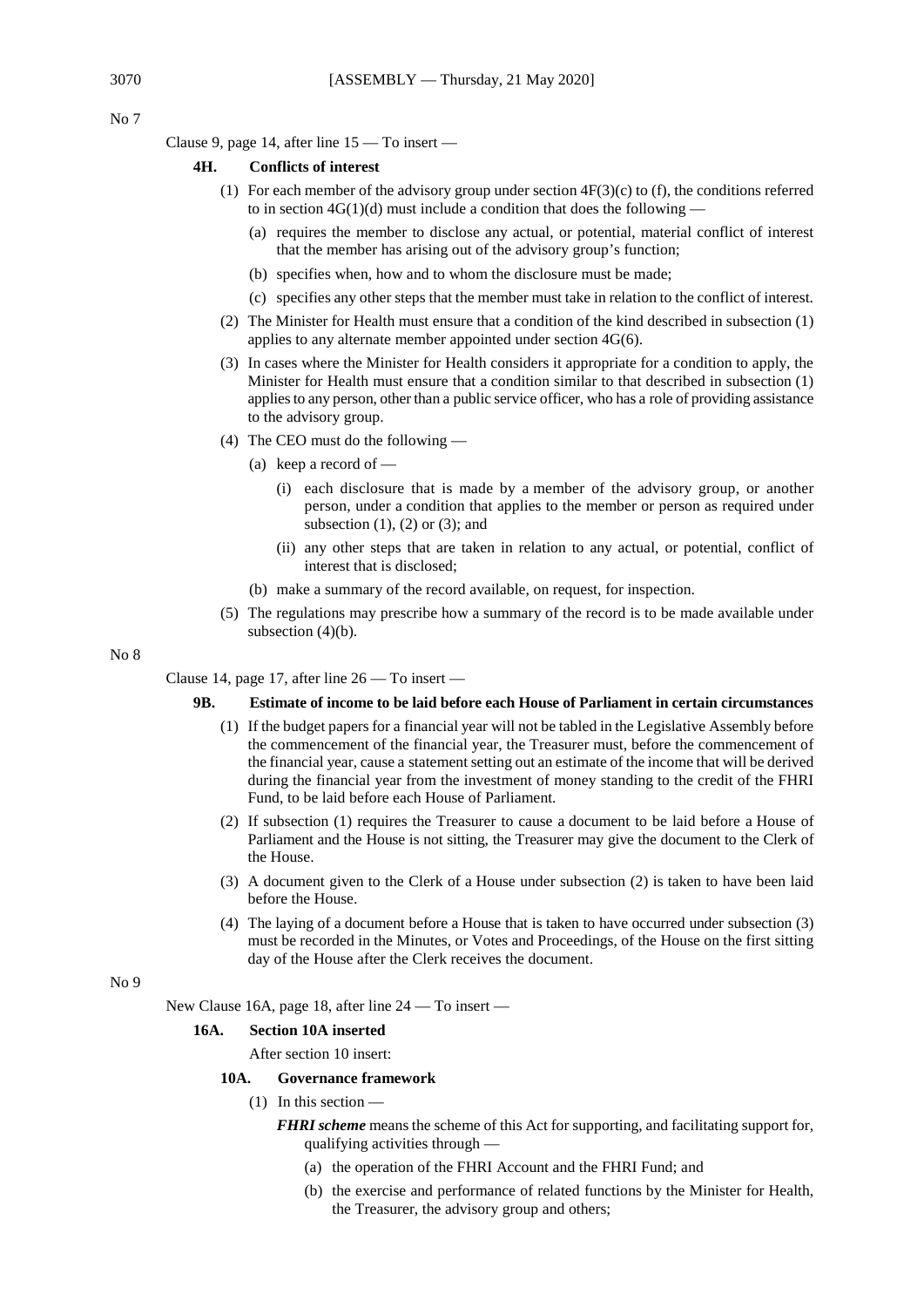*governance framework* means the framework referred to in subsection (2);

*priorities* means the priorities referred to in subsection (3)(b);

*strategic arrangement* means an arrangement that is made or approved under section 4C(1) and that the Minister for Health considers to be of strategic importance to the operation of the FHRI scheme;

*strategic document* means a document, other than the strategy or priorities, that is prepared under the governance framework and that the Minister for Health considers to be of strategic importance to the operation of the FHRI scheme;

*strategy* means the strategy referred to in subsection (3)(a).

- (2) The Minister for Health must prepare and maintain a framework for the governance of the FHRI scheme.
- (3) The governance framework must (without limitation) do the following
	- (a) provide for the preparation and maintaining of a strategy for the operation of the FHRI scheme;
	- (b) provide for the setting of priorities for the operation of the FHRI scheme;
	- (c) include a framework for the making and approving of arrangements under section 4C(1) and the administration of arrangements made or approved.
- (4) The Minister for Health must cause the following to be laid before each House of Parliament —
	- (a) a copy of each of the following
		- (i) the governance framework;
		- (ii) the strategy;
		- (iii) the priorities;
		- (iv) if a document listed in subparagraphs (i) to (iii) is modified or replaced the modified or new document;
	- (b) a copy of each strategic document and, if a strategic document is modified, a copy of the modified document;
	- (c) details of each strategic arrangement and, if a strategic arrangement is modified, details of the modified arrangement.
- (5) The CEO must ensure that the current version of each of the following is publicly available on a website maintained by, or on behalf of, the FHRI Account Department —
	- (a) the governance framework;
	- (b) the strategy;
	- (c) the priorities;
	- (d) each strategic document;
	- (e) the details of each strategic arrangement.

#### **Mr R.H. COOK** — by leave: I move —

That the amendments made by the Council be agreed to.

The Western Australian Future Fund Amendment (Future Health Research and Innovation Fund) Bill 2019 has now been considered by the Legislative Council—some would say in great detail; I think we clocked up 8.5 hours on clause 1. It has been considered in great detail and I commend the Legislative Council for its diligence. I am at least relieved that it has come before us at this point in time. I seek the support of members for amendments 1 to 9. These were put up during debate and are a combination of amendments from Hon Martin Aldridge, Hon Alison Xamon and the parliamentary secretary, Hon Alanna Clohesy, who moved one amendment on behalf of the government. With the indulgence of the Deputy Speaker, I will just go through these amendments.

Amendments 1 and 8 were moved by Hon Martin Aldridge. Those two amendments relate to new section 9B, which extends the definition of "forecast investment income". New section 9B(1) states -

If the budget papers for a financial year will not be tabled in the Legislative Assembly before the commencement of the financial year, the Treasurer must, before the commencement of the financial year, cause a statement setting out an estimate of the income that will be derived during the financial year from the investment of money standing to the credit of the FHRI Fund …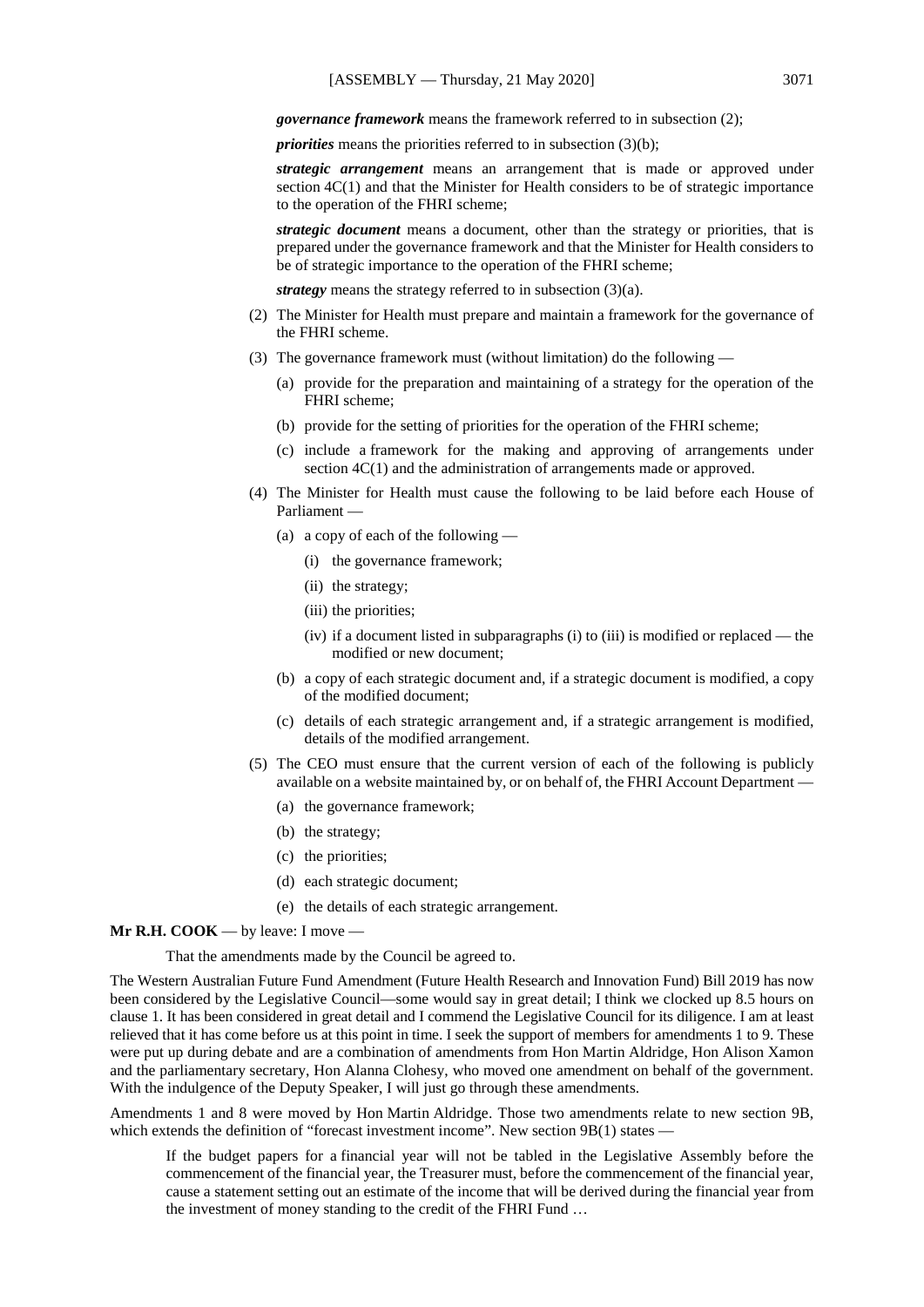The statement must be made and tabled in both houses of Parliament. If neither house is sitting, alternative arrangements for tabling may be made under proposed section 9B(2) to (4). That includes the submission to the Clerk in the other place and so on.

This, obviously, would be a fairly specific set of circumstances, such as this year's late budget. I do not expect this clause to be utilised that often because it goes to the issue of providing Parliament with good notice about the funds that would be dedicated to the account in the event that they do not have the usual budget papers in May each year. It was a reasonable request and that is why we were very happy to support it. Pandemics allowing, let us hope that we do not have late budgets all that often.

**Ms M.J. Davies**: In election years.

**Mr R.H. COOK**: That is a good point, member for Central Wheatbelt. Budgets are often late in election years, so maybe that will be utilised once every four years.

Amendments 2, 4 and 5 will enshrine in legislation the role of the advisory group. Members will recall that during debate I tabled the governance structure for the future health research and innovation fund. The actual role of the advisory group will now be in the legislation. The government does not oppose these amendments. A range of amendments give effect to that idea.

Amendment 3 will amend clause 9. It requires the Minister for Health to prioritise the funding of research and innovation, including commercialisation of human coronaviruses with pandemic potential, from the future health research and innovation fund for the financial year commencing 1 July 2020. This amendment was moved by the government.

**Mr D.A. TEMPLEMAN**: I want to speak about the amendments, but I rise now to alert the house that I have been told by the Clerk that we need an absolute majority present in the house before we put the amendments to ensure that we comply with the standing orders. The Clerk explained to me that an absolute majority will sanction the process. Whilst I am speaking and members are gathering, these amendments are important for consideration. When we have an absolute majority, I assume the Deputy Speaker will be able to note that, and that will then ensure that we comply with the passing of these amendments once debate on them has concluded.

**The DEPUTY SPEAKER:** That was an extremely valuable contribution! Thank you.

**Mr R.H. COOK**: I have never heard him talk so slowly, I must say! Thank you, Leader of the House. I note that there will be some questions. It will take a little while, members, so please bear with us.

Amendment 3 was moved by the government. Obviously, we expect coronaviruses to be an important focus in the first instance in relation to the operation of this bill. For that purpose, we moved this amendment. Proposed section  $4C(9)(a)$  and (b) is intended to enable the minister to make funding decisions outside the recommendations of the advisory group, and the governance framework is intended to apply to the future health research and innovation fund.

**The DEPUTY SPEAKER**: Members, please be quiet.

**Mr R.H. COOK**: A point of interest is that this refers to "human coronaviruses with pandemic potential" to allow for any mutations of COVID-19.

Amendments 6 and 7 also relate to clause 9. These amendments were moved by Hon Alison Xamon and deal with conflicts of interest in the operation of the advisory group. They are straightforward and enshrine principles that were already important.

Amendment 9 relates to the governance framework. The government supports this amendment as it inserts a new section 10A that requires the Minister for Health to prepare and maintain a governance framework for the future health research and innovation scheme. This amendment also requires the minister to table the governance framework and a number of supporting documents in both houses of Parliament. There is a requirement to also table modifications and replacements to these documents; however, this does not include minor changes that are made to address such matters as formatting or spelling errors.

That is the effect of amendments 1 to 9. The amendments have the government's support; indeed, the government sponsored one of them. They go to important matters that were considered at some length by members in the other place.

**Ms M.J. DAVIES**: My understanding is that we are dealing with these amendments en bloc. Do we have the opportunity to provide notice to government members so that we are adhering to the requirements of the house prior to calling for a vote?

**The DEPUTY SPEAKER**: Yes, that is a good assumption.

**Ms M.J. DAVIES**: Thank you. The majority of amendments, as the minister has laid out, came from the National Party in the Legislative Council. I note that although those amendments were supported, the National Party does not ultimately support the bill. We still do not believe that the intent is correct. However, we think the amendments improve the bill, understanding that it will be passed in this place. We thank those members who participated. The government has indicated that it will be supporting those amendments in this place.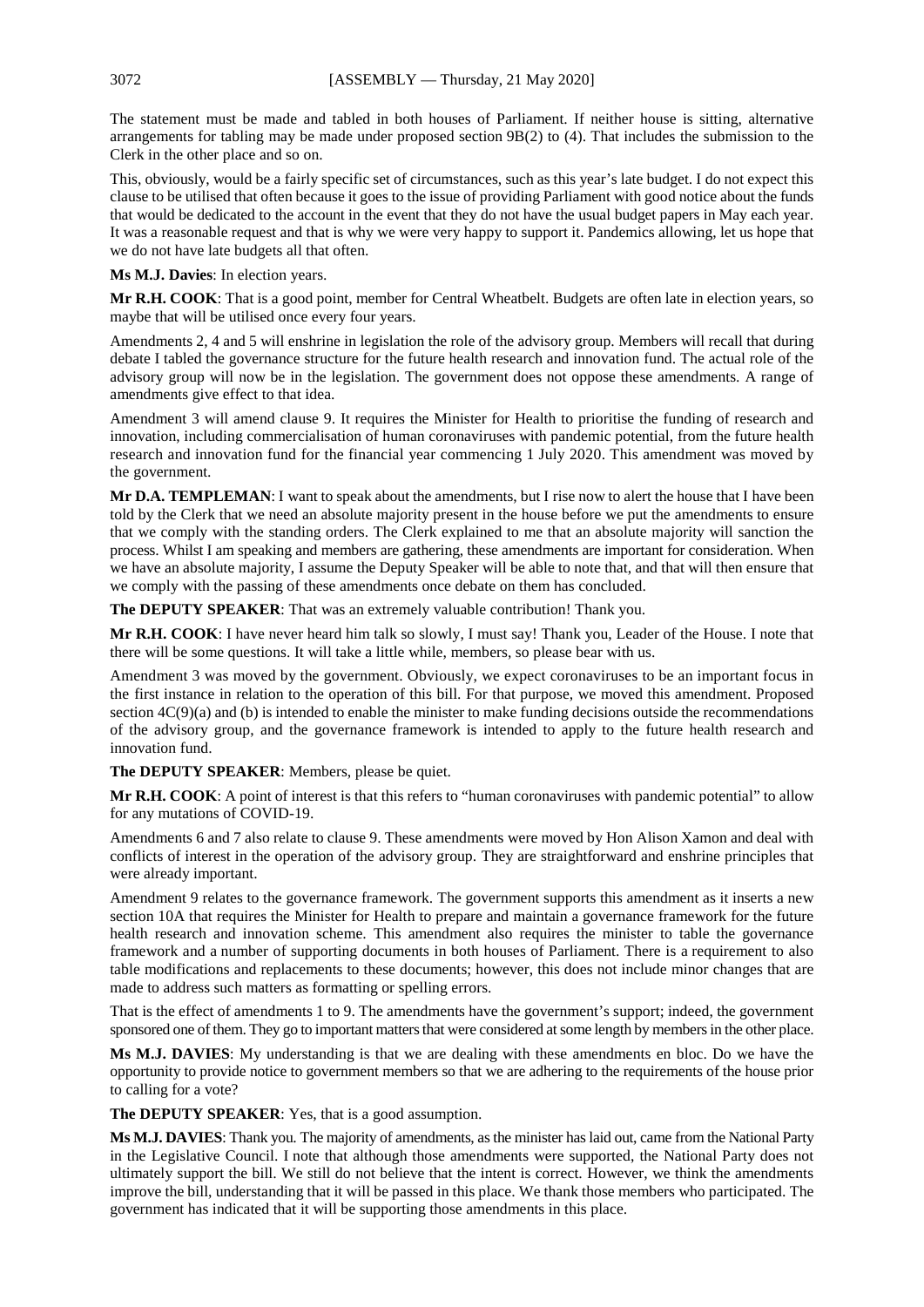Hon Martin Aldridge, the Nationals' health spokesperson, worked through these amendments in great detail. He bundled together that late-budget provision, as the minister outlined, which related to the initiation of this bill, but then also contemplated that there would be provision for the potential for late budgets in state election years. This issue was identified in an exchange between the Parliamentary Secretary to the Minister for Health and Hon Martin Aldridge during Committee of the Whole. The amendment to clause 7 did not anticipate the occurrence of a late budget being delivered. Hon Martin Aldridge's assumption was that if there were no budget papers, no cash would be available to the future health research and innovation account. He quite rightly noted that that will occur this year as a result of the state emergency and the budget being pushed back to October and also every other year in which a general election occurs. That has been the case since the advent of fixed-term elections since 2013. That problem would be faced in the very first two years of the account's operation. I understand that during the debate in the Legislative Council, the government said that it had a workaround for that and would be able to manage it. That was not acceptable to the Nationals. This amendment strengthens the bill and makes sure that it will operate as intended, because we will face that situation this year and in every year when there is a general election. From that perspective, I can see that the government argued in the other place for a 30-day discretion, post 1 July, to allow the tabling of a statement on the special purpose account so that financial obligations on the contracts could be staggered to avoid payments between 1 July and the late state budget. We did not agree with that, and this amendment makes that completely avoidable. We thank the government for accepting the amendment because we think it strengthens the bill.

Hon Martin Aldridge moved quite an extensive amendment to clause 9 on the governance framework relating to the advisory group and the requirements to be met before the future health research and innovation fund is applied. In the Nationals' view, the amendment strengthens the governance provisions by providing transparency in the decision-making process. Whilst the government argued in this place that the legislation provided for a rigorous and robust governance framework, it was not until the Greens moved an amendment with the words "governance framework" in the other place that we saw that addressed specifically in the bill.

**Mr D.T. REDMAN**: I would like to hear more from Leader of the National Party.

**Ms M.J. DAVIES**: Thank you, member. This amendment mirrors similar provisions that have been built into the Road Safety Council Act 2002, which administers the road trauma trust account. It does not in any way diminish the ministerial decision-making power or ministerial discretion. However, it requires the minister of the day to seek the advice of and consider the recommendations made by the independent expert advisory group. That was not part of the process prior to this amendment being agreed to. Otherwise, the sole function of the advisory group, which can be found at proposed section  $4F(2)$ , was that it only provide advice that the minister requested for the purpose of the fund. The amendment means that the advice of the advisory group has to be sought and the minister of the day has to take that advice into consideration. In practice, if the minister of the day did not seek advice from the advisory group, which I am sure would not happen, but this is about putting belt and braces on this type of legislation, the advisory group would have no role to play. That did not seem to us to be the intention of what the government put forward and it would not have been good governance. From our perspective, this amendment has strengthened the role of the advisory group and will ensure that future governments will take the advisory group's advice. There is precedence for this in the provision relating to the road trauma trust account in the Road Safety Council Act. A very reasonable example was provided in the other place about how the decision was made to purchase a \$20 million helicopter for the police using funds from the road trauma trust account. The decision-making process was very murky and I do not think that the advice that would have been provided at the time by the group that was responsible for administering that fund would have been adhered to. Without this provision, the minister could deliberately ignore the advice simply by not asking for it. That is a very circuitous way of explaining why the provision is there, but there are examples of how it has been utilised in other bills with other funds.

On behalf of the Nationals, Hon Martin Aldridge moved an amendment to clause 9 to avoid short-term cost shifting. The minister very graciously provided an undertaking in the other place that any of the programs that are being funded will not be subsumed by this funding in the short term. As I understand it—the Minister for Health can clarify it for me—the Department of Health will continue to fund those programs in the short term. Obviously, once we get through the program—this is much like royalties for regions; what is believed to be cost shifting and what is not becomes discretionary—the programs that are embedded and are being funded by the Department of Health will continue to be funded by the Department of Health and that, going forward, the decisions will follow the processes set out in this bill. I think the member has made a very sensible recommendation and we appreciate that the minister has agreed to ensure that it will be undertaken. Sorry, that was not an amendment. My apologies to the minister for confusing the house. It was discussed but we did not want to embed it in the legislation. We appreciate that the minister gave an undertaking in writing to ensure that would not happen. For the purposes of *Hansard*, I clarify my remarks. I have an abandoned amendment on the last page of my notes from Hon Martin Aldridge. Members will appreciate that there were a number of amendments. Members of the Legislative Council worked very diligently through this legislation to strengthen it.

**Mr D.T. REDMAN**: I am still very keen to hear more comments from the Leader of the National Party.

**Mr D.A. Templeman**: She is losing me a bit!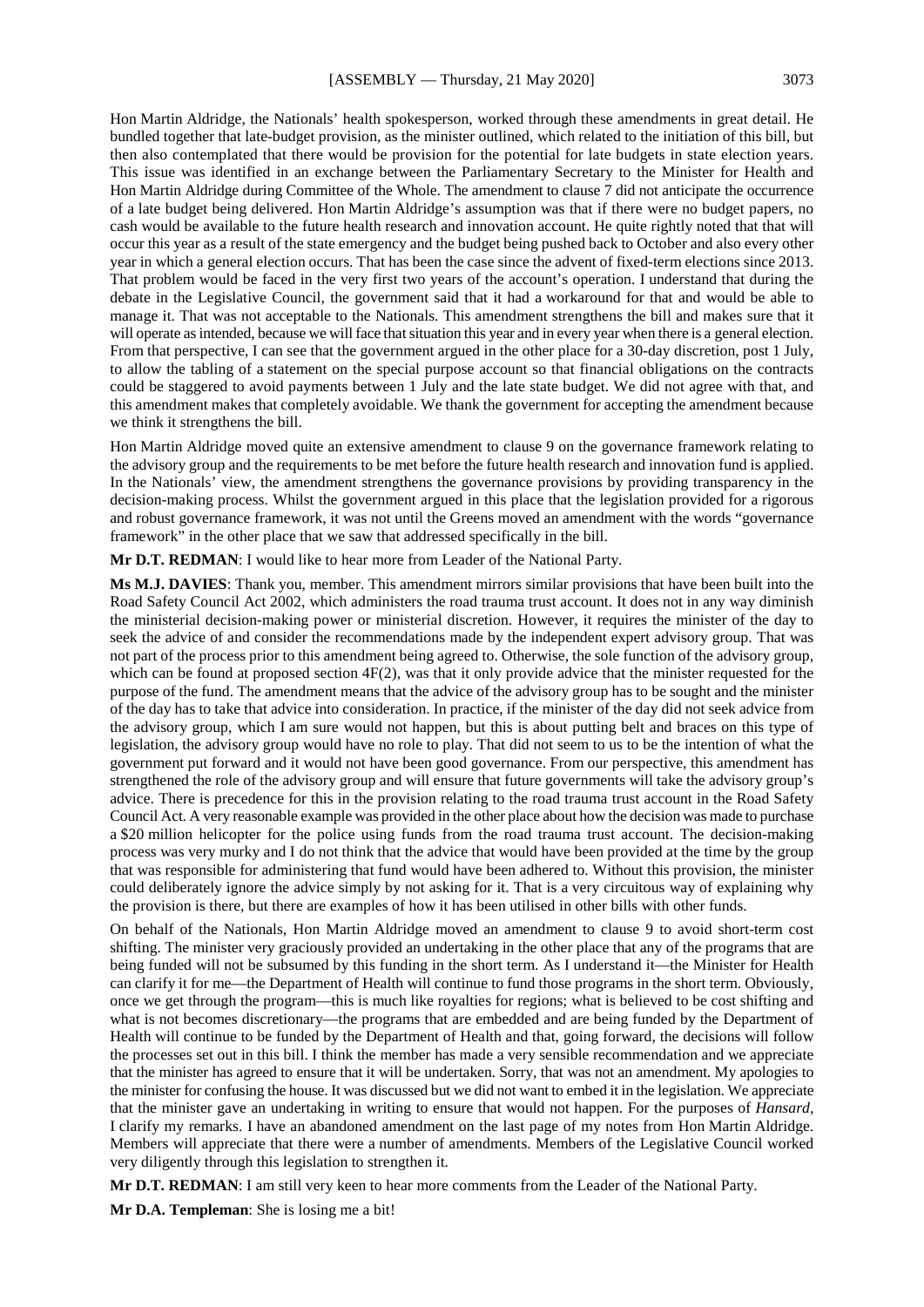**Ms M.J. DAVIES**: I just lost myself, Leader of the House! I appreciate that; I am sorry. As the minister noted in his preamble to these amendments, this has been played out over a number of days in some detail in the other house. As I said, the amendments have strengthened the bill and I commend Hon Martin Aldridge for working his way through this legislation.

Ultimately, I have to say that the Nationals do not support the repurposing of this account. We made that very clear in the debate in this place in the first instance, but that has not stopped us from engaging with the minister and those who were responsible for putting this legislation together. It is very disappointing—this has been canvassed on a number of occasions—that there was strong disagreement from those on the other side, particularly the Treasurer, when we created the future fund. It was seeded by royalties for regions funding and its purpose was to ensure that future generations would benefit from what we are doing now by mining our very valuable resources. I will concede that it is hard to argue that most people in Western Australia would not support research into health and what this funding will be directed to, but that sets aside the fact that the future fund had a purpose and that it was not supposed to come into play until 2032. When it was created, it was designed to deliver ongoing funding for future generations from non-renewable resources. I hope that the research that is undertaken as a result of being able to direct these funds into it, as we argued but ultimately failed in this place, benefits people in regional Western Australia. We have serious issues in regional communities that will benefit from having a light shone on them and from receiving funding from the creation of accounts such as this one. If the advisory group and the minister take that on board as we work through this, through the governance process and through the strengthened amendments, it will be very much appreciated, because I think this is a once-in-a-lifetime opportunity to deal with some of those vexatious and wicked problems that we face in regional Western Australia, bearing in mind that this fund was created using royalties for regions funding from non-renewable resources and, ultimately, has been repurposed by this Labor government.

**Mr Z.R.F. KIRKUP**: I follow my good friends in the Nationals WA and the Leader of the Nationals in speaking to these amendments that have been brought down from the Legislative Council. I have a couple of comments. I appreciate that we are dealing with the amendments en bloc. The point of dealing with them en bloc is that the government does not have to maintain an absolute majority when each amendment is moved. I am glad that we will do that only once rather than a number of times.

I would like to thank the minister and his advisers, particularly Gino Marinucci, for the work done in liaising on the Western Australian Future Fund Amendment (Future Health Research and Innovation Fund) Bill, which was debated and amended in the Legislative Council, and the negotiations thereafter. I thank the minister and his team in particular for that work. I thank my Legislative Council colleague Hon Nick Goiran for holding the floor as the Legislative Council lead speaker on health and the work he did there to go through this very extensive bill, which was introduced by the government in this place in 2019. Of course, as the Leader of the Nationals rightly pointed out, the Western Australian Future Fund was established by the Liberal–National government for a completely different purpose from what this bill is now seeking to achieve and will undoubtedly achieve once it passes both houses and is granted assent. Ultimately, I feel that the Liberal Party supports this new purpose in light of the health and medical research outcomes, although it may not have been the intent of what we anticipated. We note that it was an election commitment of the government and, as such, we have certainly provided no resistance. I was very keen for this bill to be supported to ensure investment into medical research in Western Australia. It is important to note that our medical research teams and specialist institutions in Western Australia do an amazing job. We have seen that with the DETECT program in schools and the like and the research subsequently undertaken as a result of the COVID pandemic.

I will quickly go through some of the clauses. I do not anticipate speaking again unless the minister raises something that I want to question. We will let the minister run out the clock for five and then let members back in, if that makes sense. That will be the extent of my contribution unless the minister comes up with something I believe needs questioning further. The Leader of the Nationals WA outlined all the amendments moved by Hon Martin Aldridge in the other place. There is no point in my rehashing them. Hon Martin Aldridge has done an extensive job with the number of amendments moved. I note that the National Party moved an amendment on the floor of the Legislative Assembly during the consideration in detail debate and that a range of refinements were effectively made to that intent in the upper house. The National Party has taken a relatively consistent approach to that.

#### **Ms M.J. Davies** interjected.

**Mr Z.R.F. KIRKUP**: I was with the Leader of the Nationals the whole way, as the Liberal Party always will be with the National Party. The amendments I am very keen to talk about were those moved by Hon Alison Xamon about conflicts of interest. These amendments are of particular note, because this was raised during our contribution to the debate. A number of concerns were raised about large sums of money being expended by the government and I think there is a need to make sure we focus on potential conflicts of interest. The member for Nedlands talked about the development of Infrastructure Western Australia and the need to ensure that there is a rigorous regime to deal with perceived conflicts of interest. When we contributed to the debate on the bill on 13 November, we were very keen to ensure that there was a better way to manage potential conflicts of interest around this fund.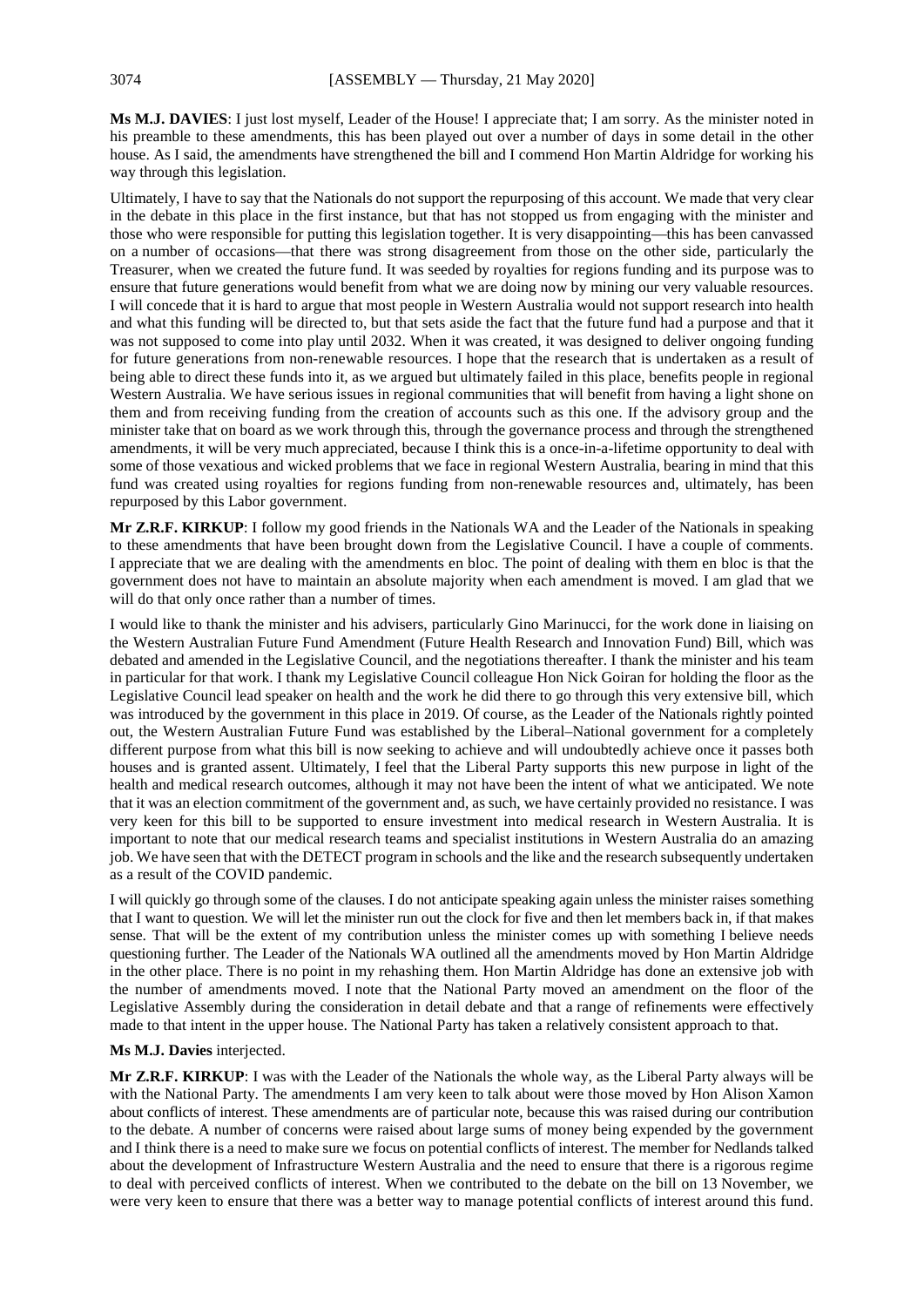There will be significant expenditure. Perth is a very small town and the medical research community is undoubtedly also small. The ability for us to manage disclosure requirements and to ensure steps are taken to identify any potential conflicts of interest —

**Mr W.R. MARMION**: I would like to hear more from the member for Dawesville.

**Mr Z.R.F. KIRKUP**: Thank you very much, member for Nedlands. There is a need for records to be kept of disclosure made by members of the advisory group. Steps also need to be taken to ensure that any potential conflicts of interest and how they are handled are disclosed. We also need to ensure that a summary of the records is available on request for inspection. That is a key part of any opposition as we look to any expenditure required to be spent by a government through whatever process. It is important that conflict-of-interest registers are maintained and can be accessed publicly. Of course, the opposition can ask questions during question time and submit freedom of information applications, but they might go only so far, especially with respect to FOI. The Freedom of Information Act 1992 contains safeguards for commercial interests and personal information in some respects. I appreciate that the government has accepted this amendment by Hon Alison Xamon to ensure that a record is maintained and can be available on request for inspection. I think that is a good thing. The other point made a number of times is that the involvement of the CEO of the Department of Health in this will undoubtedly allow rigorous oversight to be maintained of those disclosures and potential conflicts of interest. We must be aware that the pool of people required to oversee this will be very, very small. We have certainly indicated that we will look very closely at the selection of people who will be involved in that process to ensure that even at the ministerial–executive level, there is very little overlap within Western Australia, even in pre-existing relationships, that might develop as a result of people's background in medical research. The ability for us to pull from a small pool of experts warrants a strengthened conflict-of-interest clause.

## **Mr W.R. Marmion**: It would be difficult.

**Mr Z.R.F. KIRKUP**: I imagine it will be, member for Nedlands; it will be particularly difficult to find those experts when dealing with such a nuanced project. I appreciate the amendments moved by Hon Alison Xamon and supported by the Liberal Party in the other place.

The other amendment I would like to talk about—I am probably running through my time—is the COVID-19 amendment moved by the government. I have not had the opportunity to seek the minister's counsel on why that amendment was warranted.

## **Mr R.H. Cook** interjected.

**Mr Z.R.F. KIRKUP**: I think it is amendment 3 to clause 9 on page 9. Can the minister take the opportunity to explain to the chamber the relationship with COVID-19? I appreciate that it was explained by the minister's representative in the other place, but given we are considering that amendment here, it is prudent that its relationship to COVID-19 is explained so that we can get a better understanding. When the amendment was moved, it was suggested that the government was seeking to attach some COVID urgency to it. Because of that, I am keen for the minister to provide some further explanation to the house about that amendment moved by the government in the other place.

Ultimately, I am pleased that this will provide investment in medical research in Western Australia, particularly during this time. I am always in awe of the ingenuity and entrepreneurship of Western Australians, particularly their ability to go above and beyond in the sense of a greater spirit of humanity. I think they do that often in medical research. What I love about Western Australia is that we name our hospitals after notable people. These people who are often talked about across the kitchen table are often medical researchers, medical scientists and doctors themselves. I think that is brilliant. It is a great reflection on the maturity of our society when we reflect on the contributions made by great Western Australians who are looking after us and the world as a whole. We are very lucky to have some Nobel laureates in Western Australia and outstanding contributions from great medical researchers such as Professor Wood and Professor Stanley. They are amazing people who continue to do great work and I think they should be supported. Although I appreciate that this was not the intent of the future fund at its inception, it is great that the government has been able to use the foresight the Liberal–National government had some years ago to make sure that we can invest these funds in medical research. Hopefully, it will make a great contribution, not just now in the short term while COVID is with us, but also into the long term.

On a final note, it is the intent of the government, and the legislation reflects this, that there should be a particular focus on Aboriginal health as much as possible. That is an important aspect of this bill and one that we all support. I hope that will be a significant part of the expenditure as part of these amendments and the bill itself.

**Mr R.H. COOK**: I thank members for their comments and questions on the Western Australian Future Fund Amendment (Future Health Research and Innovation Fund) Bill 2019. I will address briefly the questions of the member for Dawesville about the COVID-19 clause. The clause is about enshrining a clear legislative pathway to ensure funding can be allocated to COVID-19 research and innovation and other research and innovation associated with coronaviruses with pandemic potential. The member will recall that in the context of the bill, the government is limited to the recommendations of the advisory group, for very good reason. It is because we do not want this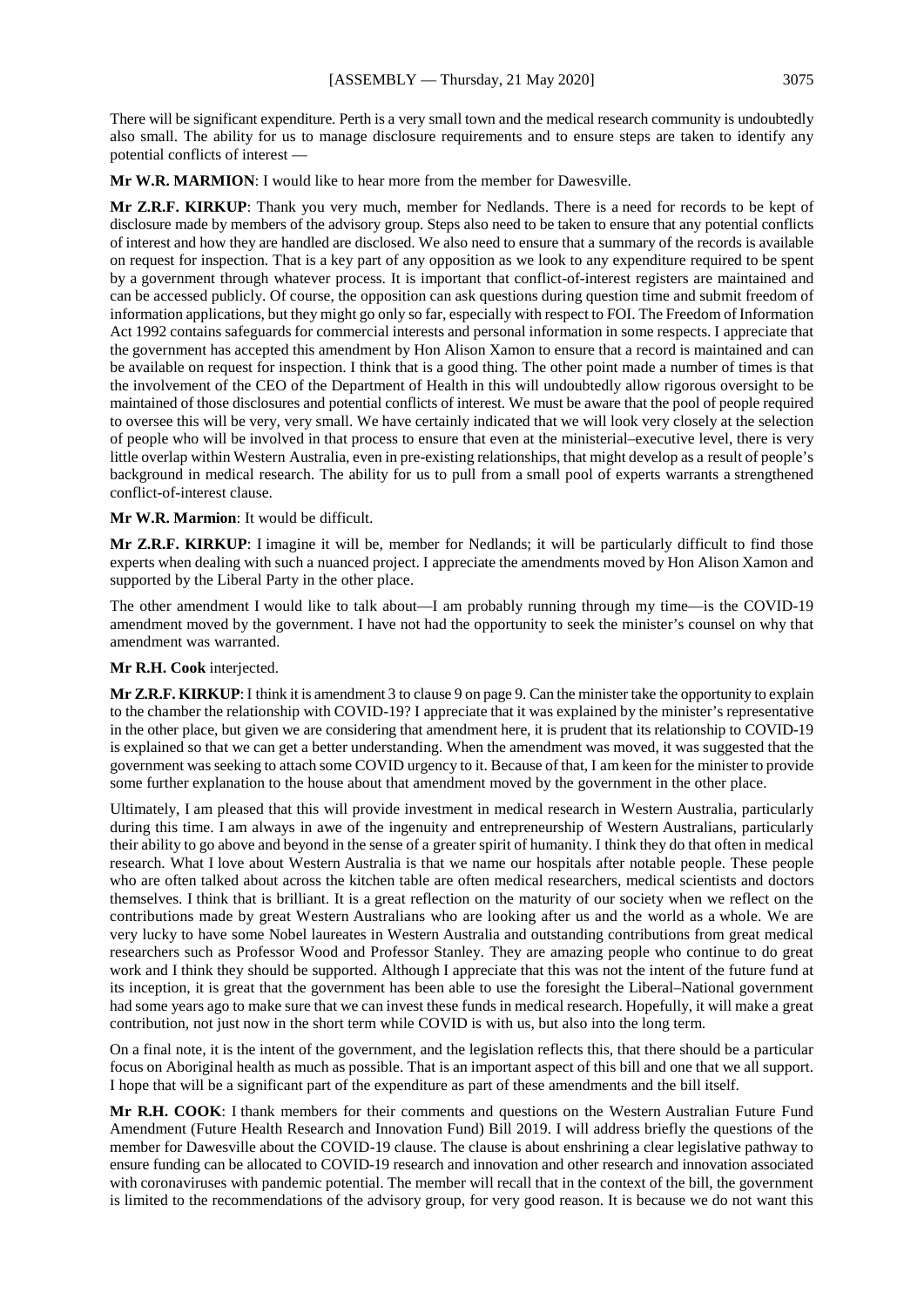to be the plaything of a politician. We want this to be a bit like the Infrastructure Western Australia process. We want this to be about long-term, world-class, world-leading medical research and innovation. Like everyone on the globe, we recognise that at the moment the COVID-19 pandemic is front and centre and should be the absolute focus for us. In that context, this amendment relinquishes the obligation to be strapped to the advice of the advisory council for the first year alone because we recognise that the coronavirus is front and centre of everyone in medical research at the moment and should receive the full attention of our efforts. We therefore expected it to attract the agreement of all sides that this should be subject to the temporary orders to debate legislation with a COVID-19 focus. The member's side ultimately was not agreeable to that. I found that extraordinary, but we persevered to ensure that we can move forward. I thought we should move forward a bit quicker; nevertheless, here we are.

I acknowledge the important role that regional health will play in the future of the state. From that perspective, the member for Central Wheatbelt will recall from earlier debate that we have enshrined the role of a person with a regional health background, Aboriginal health background and community health background to be part of the advisory group. That is an important acknowledgment of not only the priority that regional health plays, and obviously the role that royalties for regions played in the seed funding, but also that Western Australia is a world leader in remote health care. We should capitalise on that strength and make sure we can move forward. I am sorry that this falls short of the member's support. This was a central election commitment and I think it is worthy of at least grudging acknowledgement that we have done the right thing by the WA electorate. Nevertheless, I appreciate the focus the member's party has provided to the bill to improve it as best as she sees fit.

In conclusion, I thank members of those parties that are supporting the bill. In particular, I acknowledge the member for Dawesville, who has been helpful and supportive of getting this bill through.

#### A member interjected.

**Mr R.H. COOK**: I think he is almost becoming part of the health fraternity. He understands the importance of this. I appreciate his assistance, albeit limited that assistance can be when dealing with the upper house! Wow—it is extraordinary! It could watch the Legislative Assembly and really see how a proper house of review and legislation operates. Nevertheless, I thank members of the Legislative Council for their consideration as well.

I thank also Daphne, Michael, Leanne and Lita, who come from different departments, for their support and advice during this legislation.

#### [Member's time extended.]

**Mr R.H. COOK**: I think Leanne is from the Department of Treasury, so it has been great to bring together an eclectic team. I thank the Premier for his support on this policy. This was a key focus and key commitment for us during the election campaign and this legislation has the capacity to revolutionise the way medical research is done in Western Australia. It will improve patient care. It will ensure that we do not continue to diversify our economy. It will attract and retain the best and brightest we can in medical research expertise in the state and it will ensure that Western Australian patients experience the very latest in health care and technology and innovation. This is important legislation. It will not just double the amount of resources that are available for medical research, but it will attract the best researchers. It will revolutionise the way we do medical research and it will make Western Australia world-class and world-leading in medical research and innovation.

I have a final thank you before I conclude. I thank those members of the research community who have travelled with us on this journey, particularly Professor Bruce Robinson, who told me to go to Canada to look at the important role the heritage trust has played in making Alberta, a western-based isolated province in Canada, a world-leader in medical research. I thank him for that and for his ongoing guidance. I thank also Professor Barry Marshall and Professor Jonathan Carapetis for their original endorsement of this legislation; Professor Gary Geelhoed from the Western Australian Health Translation Network for his great work and the guidance it has played; Mr Ashley Reid from the Cancer Council WA; and, of course, Professor Fiona Stanley for her guidance and continued support. I thank the medical research community, championed by the Australian Medical Association in Western Australia. I thank the association for its ongoing support and continued vigilance to ensure that we did everything it wanted us to do! We have not done everything it wanted us to do, but I certainly appreciate its support. I thank also Mr Gino Marinucci from my office who has been an absolute stalwart in assisting me to get this legislation through. I thank all members for their support. This is perhaps the second most important piece of legislation I have managed to put through in this term and I am really pleased we got there. This is an important commitment to the WA people. It is an important commitment to our medical research community and to the Western Australian economy and it will make a huge contribution. I commend the amendments to the house.

I table the explanatory memorandum on these amendments, which I neglected to do beforehand.

**The DEPUTY SPEAKER**: To be cautious, I have counted the house and am satisfied an absolute majority is present.

#### [See paper [3400.](https://www.parliament.wa.gov.au/publications/tabledpapers.nsf/displaypaper/4013400a828fa2ec2635afb14825856f00333125/$file/3400.pdf)]

**Question put and passed with an absolute majority; the Council's amendments agreed to. The Council acquainted accordingly.**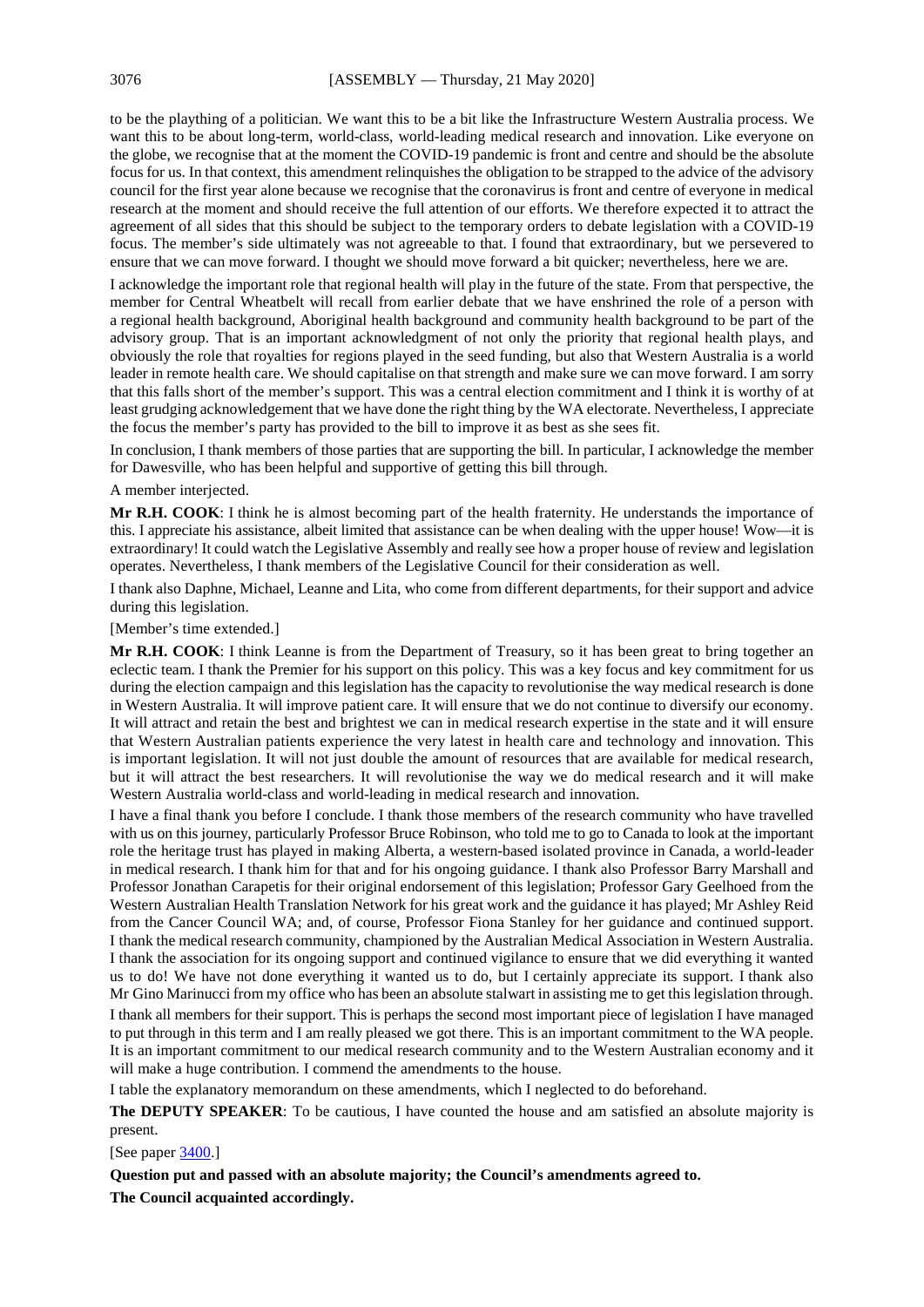## **CHILDREN AND COMMUNITY SERVICES AMENDMENT BILL 2019**

*Third Reading*

Resumed from 20 May.

**MR D.J. KELLY (Bassendean — Minister for Water)** [10.48 am]: I began my speech on the third reading of this legislation yesterday. I put on record some information that I had acquired in recently times, largely concerning sexual abuse by the Christian Brothers and, in particular, Brother Danny McMahon, who taught at a number of Western Australian schools. The Children and Community Services Amendment Bill 2019 introduces mandatory reporting for ministers of religion. One of the reasons the royal commission recommended that mandatory reporting be extended to ministers of religion was so that there might be a culture change in those religious institutions where the royal commission found that sexual abuse of children was prevalent. The royal commission found that there was a culture of cover-ups, if you like, in many of those institutions. Information about incidents of child sexual abuse was not only not reported, but actually covered up. The royal commission found that that was the culture in many of those institutions. It therefore recommended that mandatory reporting be extended to ministers of religion as one way of changing the culture in those organisations.

I think that is very important because from the incidents in Western Australia that I have become aware of in recent times at schools run by the Christian Brothers, it is clear that there was a culture of compliance and of covering up some of the most horrendous examples of sexual abuse that can be imagined. My concern is that strong elements of that culture still exist. Direct governance of schools in Western Australia that were previously directly run by the Christian Brothers has been handed over to a new organisation called Edmund Rice Education Australia, which I think was put together in 2007. People who are familiar with the Christian Brothers will know that Edmund Rice was the founder of the Christian Brothers order.

In 2007, the Christian Brothers order transferred the governance of all its schools to Edmund Rice Education Australia. One might ask why that was done. Some might suggest that the Christian Brothers knew that they faced an avalanche of civil litigation from victims of sexual abuse in their schools, and that this move was a way of transferring the assets of the schools away from the Christian Brothers and into a different body to make it more difficult for victims of sexual abuse to gain access to those assets. The Christian Brothers would say that the new organisation was set up because the number of Christian Brothers in Australia is declining and, therefore, a new organisation needed to be established to ensure the ongoing survival of the schools.

Whichever of those stories is correct, my concern is that Edmund Rice Education Australia still has very strong elements of the old Christian Brothers culture, and that has the potential to hinder victims of sexual abuse in those schools, and teachers and staff associated with those schools, coming forward and being whistleblowers, if you like. Despite the royal commission finding that up to 20 per cent of Christian Brothers were abusers, very few whistleblowers are out there. Yesterday, I raised the point that the victims I have spoken to in recent times from schools like Trinity College, Aquinas College, and Christian Brothers College Fremantle, where I went to school, have often asked the question: people could see what was going on in those schools, so why did people not come forward? Why did the adults operating in those schools not come forward and put a stop to it? In the case of Brother McMahon, for example, it was obvious to 14-year-old children that he was abusing students. Why did other staff members not come forward? They did not come forward because the culture of the Catholic Church, and the Christian Brothers in particular, was that people just did not come forward and criticise the church or the Christian Brothers. That was the culture in those schools.

Edmund Rice Education Australia, which now runs those schools, continues to champion the heritage of the Christian Brothers. The very name of the organisation refers to the founder of the Christian Brothers order. It speaks very glowingly in all its publications about Edmund Rice as its founder. I have looked at the websites of those schools in recent days, and to this day they all continue to champion the Christian Brothers order and the positive things it has done for schools like Aquinas, Trinity and Aranmore Catholic College. Very little, if anything, is said about the Christian Brothers order and its history of abuse here in Western Australia.

I will give members an example from the website of Aquinas College. There are lots of former Aquinians in this chamber; I think the member for Churchlands is one. Under the heading "Mission, Vision and Values", the website states —

Aquinas College is a Catholic school for boys in the Edmund Rice tradition. It is a member of Edmund Rice Education Australia (EREA) which encompasses all schools with Christian Brothers' heritage.

The College acknowledges the significant contribution Christian Brothers have made to Aquinas' traditions since 1894.

That is a very glowing and positive comment on what Christian Brothers have done for Aquinas College. According to the royal commission, we know that at least 20 per cent of the Christian Brothers actually abused children. It was not a case of one or two bad apples; the Christian Brothers systematically abused children in this state. This happened at Christian Brothers orphanages, such as Bindoon, Castledare and Clontarf. The conditions there were horrific—absolutely horrific—and those were the findings of the royal commission.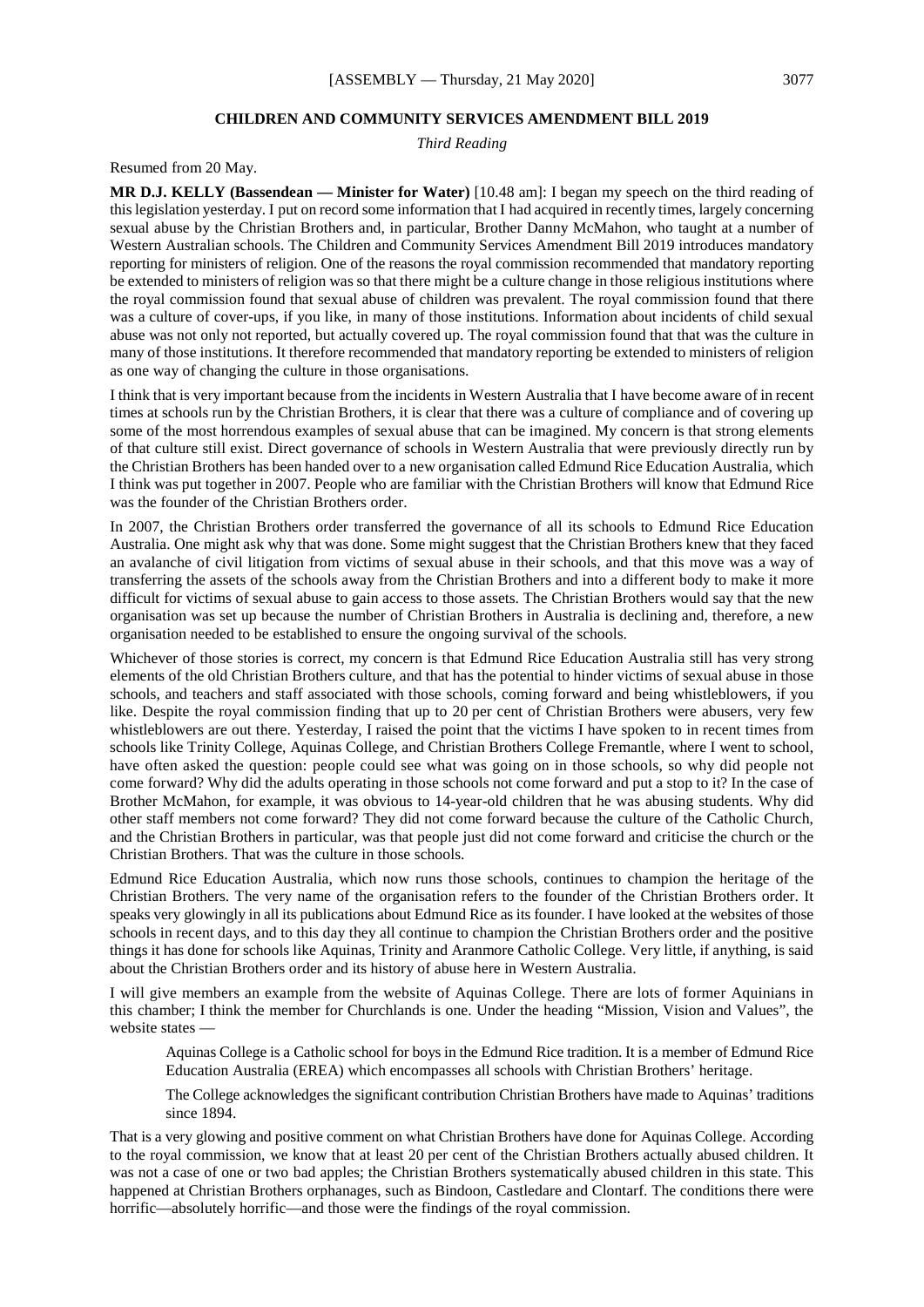Prior to the royal commission, schools could argue, "Look, it was one bad apple. It was a bad Brother here and a bad Brother there. The Christian Brothers really were champions of fairness and they built our schools." Now that we have had a royal commission and it has found that the conditions in the orphanages run by the Christian Brothers were horrendous and that 20 per cent—I think 22 per cent is the exact figure the royal commission found—of Christian Brothers across Australia were abusers, it is no longer tenable, in my view, for the schools that were previously run by the Christian Brothers in this state and around Australia to continue to champion the heritage of the Christian Brothers. That is an absolute insult to the victims. We heard of Christian Brother after Christian Brother abusing children and we then heard of the hierarchy of the Christian Brothers continuing to facilitate that abuse.

Brother Tony Shanahan, who was the head of the Christian Brothers in this state in the 1990s, gave evidence to the royal commission that the Christian Brothers got their first reports of abuse in Western Australia back in 1919, and there was evidence that that abuse continued in every decade from then until the royal commission. In my view, it is no longer tenable for schools such as my old school, CBC Fremantle, Aquinas or Trinity to continue to champion the history of the Christian Brothers. As I have said, firstly it is an insult to the victims; and, secondly, it perpetuates a culture in those schools of not coming forward to blow the whistle on child abuse, because the Christian Brothers were synonymous with the abuse of children for so long. I hope that those schools and the new organisation Edmund Rice Education Australia, which now runs those schools, seriously considers the way in which they promote themselves going forward and how they view their heritage. Removing the promotion of the Christian Brothers from the point of view of victims and a culture change, in my view, would be a very positive step.

I would like to say that I am aware of a number of victims, former students of the Christian Brothers, who are now coming forward and taking common law legal action to sue for damages. That option is now open to victims because the statute of limitations was removed last year when this government passed legislation to facilitate that. Two victims of the Christian Brothers have now successfully sued at common law and a number of other victims are going through that process. In the most recent case, the Christian Brothers did not cover themselves in glory. John Lawrence was a victim of one of the orphanages—a children's home. The brothers admitted that they had abused him as a child, but they argued that because he had come to them as an orphan, his life was already damaged and he was not going to amount to much; therefore, his compensation should be less than he was claiming. Thankfully, the judge in that case, Mark Herron, found against the brothers and awarded him \$1.39 million. I hope that the Christian Brothers learn from that experience, and as other victims come forward and seek to sue at common law, the Christian Brothers, whose track record right back to the 1990s when people first started coming forward, has been to spare no expense at frustrating claims—that is not my view; it is, again, the evidence before the recent royal commission—will negotiate and settle those claims in a fair and just way, rather than use every legal avenue they have to frustrate those claims.

Finally, I would like to again thank the minister for bringing forward this legislation. It is an important part in the protection of children in this state. The extension of mandatory reporting to ministers of religion is a particularly important part of that protection. I sincerely hope that all religious organisations will now be bound by mandatory reporting, including the Catholic Church, and face up to their responsibilities, face up to their past and embrace this new mandatory reporting. I know that Catholic Archbishop Costelloe has said that he opposes mandatory reporting for religious organisations. I hope that once this legislation passes, he reconsiders his position. I hope the Catholic Church reconsiders its position and puts the protection of children first, as it should be.

**MR R.S. LOVE (Moore — Deputy Leader of the Nationals WA)** [11.03 am]: I thank the house for the opportunity to speak on the third reading of the Children and Community Services Amendment Bill 2019. I will not take too long and will stick to the matters that were dealt with in consideration in detail more strictly than the previous speaker. I start by thanking the Minister for Child Protection and her staff for the calm and very informative responses to the issues that were raised throughout consideration in detail. I thank her for her concern for the welfare of children throughout Western Australia.

I would like to put on the record the fact that the Nationals WA will be supporting the aspects of this bill that the previous speaker just touched upon—that is, putting in place some of the recommendations of the Royal Commission into Institutional Responses to Child Sexual Abuse. We know that as part of that, a minister of religion will become an occupation in which it will be mandatory to report child sexual abuse as it becomes known to them. Consideration in detail drew out some of the circumstances around that and some of the details about how that might operate. I think that that was a worthwhile discussion and I thank the minister again for her work and her efforts to explain that.

The bill also seeks to implement 41 recommendations of a statutory review of the Children and Community Services Act 2004. In that regard, I think that there has been a little bit more dispute from the community around those provisions. In particular, clause 32 of the bill will insert a new section 81 into the act. During discussion of that clause in consideration in detail, I raised with the minister a statement of concern the Noongar Family Safety and Wellbeing Council and the Secretariat of the National Aboriginal and Torres Strait Islander Child Care had raised and asked the minister to speak on that. SNAICC and the Noongar Family Safety and Wellbeing Council advocates for the incorporation of what is known as Aboriginal family-led decision-making into the legislation. I read from their statement of concern —

The additional requirement of further consultation —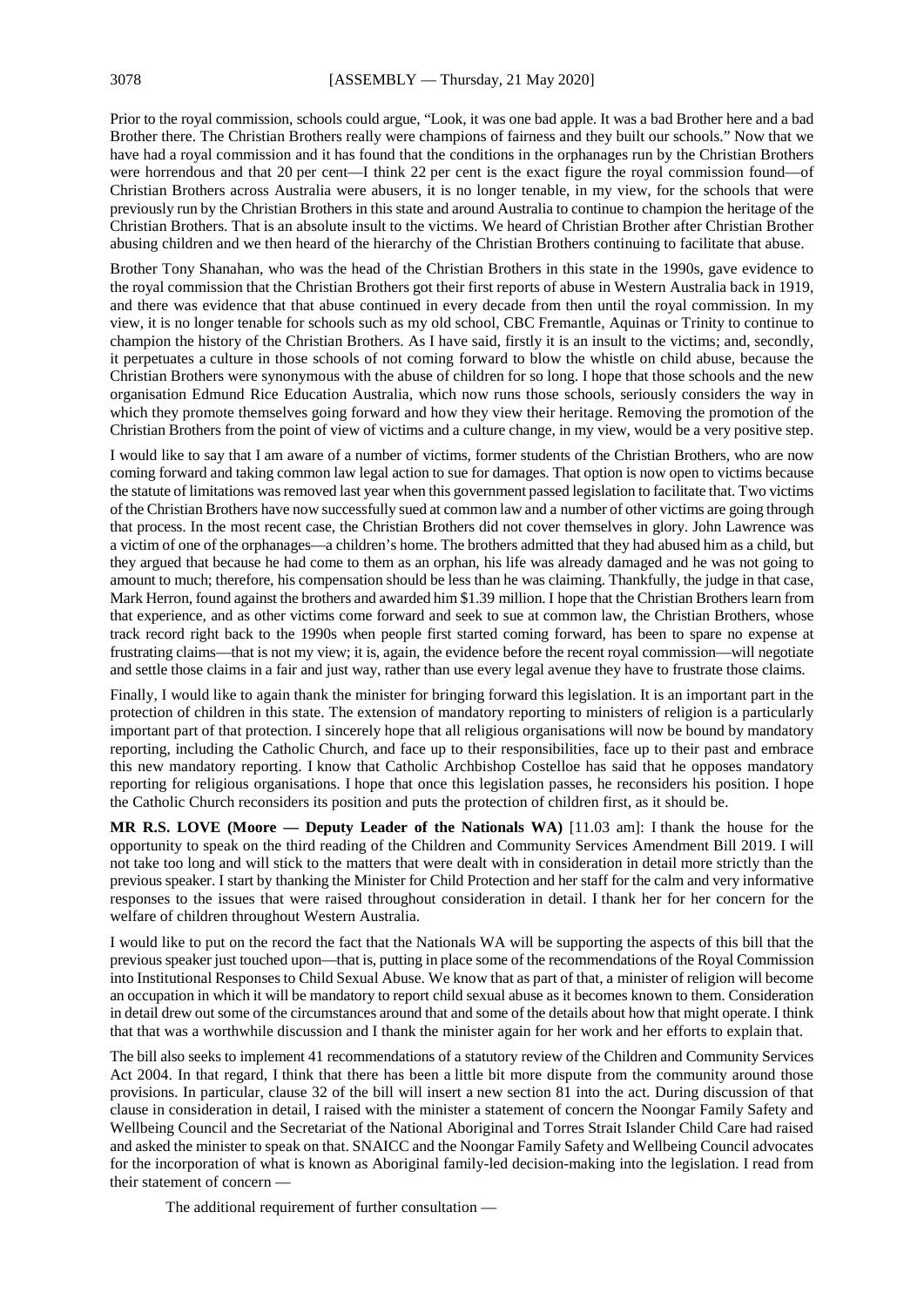#### In this bill —

… is also problematic in the absence of a clear requirement of an AFLDM process.

It goes on to state —

Legislation in other states has established clear requirements for independent Aboriginal and Torres Strait Islander representatives or organisations to facilitate the participation of a child's extended family in significant decisions for a child's care and protection. We refer specifically to model provisions including the *Child, Youth and Families Act* … (Vic) and the *Child Protection* Act … (Qld) …

In her response, the minister said—I am not directly quoting the minister but taking some guidance from what was recorded in *Hansard*—under the current provisions of section 81, the following people had to be consulted: an Aboriginal practice leader or other relevant Aboriginal officer; an Aboriginal person who in the opinion of the CEO has relevant knowledge of the child; the child's family and the child's community; and an Aboriginal agency that has relevant knowledge of the child, the child's family and the child's community. Not only should one of those persons be consulted, but all of those persons should be consulted. I think the minister feels as though the bill will significantly strengthen the consultation process rather than lessen it, and that there will be no misunderstanding between the position of SNAICC and the minister. The Minister for Aboriginal Affairs, who is just coming into the chamber, also outlined that position.

The Minister for Child Protection also said that her department would implement Aboriginal family-led decision-making and was committed to doing that without the need to amend the act. She also said that the department would trial that approach and that nothing in the act would preclude that from happening. She also said that there are other ways of ensuring that that would be put in place. Since the minister made those statements, the Nationals WA have been approached by those groups, as I think the minister would know. One of my colleagues in the upper house, Hon Jacqui Boydell, met with representatives of those groups. Their view is that they would like some changes made to the bill to incorporate Aboriginal family-led decision-making. The Nationals have not taken a firm position on what they put forward, but we will consider those matters as this bill goes through the other place. We will keep an eye on the bill, with a view to the concerns of that group, and keep an open mind as the bill is discussed in the other place. I thank the minister, whom we will no doubt hear from in winding up the third reading.

**MS S.F. McGURK (Fremantle — Minister for Child Protection)** [11.10 am] — in reply: I thank all members for their contributions to the third reading debate on the Children and Community Services Amendment Bill 2019. I have no further response to make, except to say that I look forward to following the debate in the other place. I think the expression I used in my earlier contribution to the third reading debate is that we should not let the perfect get in the way of the good. I firmly believe that the initiatives in this bill will form a very solid foundation on which to build genuine Aboriginal engagement in decision-making and protections for families and their children, with a view to those children having not only ongoing safety as a fundamental and unequivocal right, but also a connection to their culture, community and country. The amendments contained in this bill will form those solid foundations. As I have said before, and as the Minister for Aboriginal Affairs has said, I am concerned that some of the advocacy for Aboriginal family-led decision-making is based on misinformation about what is contained in the bill. It is important that people get their facts straight about what the bill will provide. I look forward to continuing to work with Aboriginal people around the state, including Noongar groups, to enable children and their families to be safe, happy and healthy.

Question put and passed.

Bill read a third time and transmitted to the Council.

#### **PLANNING AND DEVELOPMENT AMENDMENT BILL 2020**

*Second Reading*

Resumed from 20 May.

**MS C.M. ROWE (Belmont)** [11.13 am]: I rise to make a brief contribution to the debate on the Planning and Development Amendment Bill 2020. COVID-19 has undoubtedly had a really severe impact on the Western Australian economy, particularly for the incomprehensible number of Western Australians who have lost their jobs or suddenly found themselves to be dramatically underemployed. At a time when our state is facing the worst economic crisis since possibly the Great Depression, I would like to congratulate the Minister for Planning for bringing forward a significant bill that will, hopefully, stimulate much economic activity. After many years of extensive consultation, the amendments proposed in the bill seek to stimulate the economy, create vital job opportunities and, importantly, remove unnecessary and burdensome red-tape restrictions. The Planning and Development Amendment Bill 2020 will not only assist our state's economy on the long road to recovery, but also implement a more flexible, responsive and contemporary planning system. This contemporary planning system will benefit many, including small business owners, homeowners who are seeking to build patios and pergolas, and community members who want to partake in a more extensive and consistent consultation process on planning right across our community. Numerous elements of the bill seek to simultaneously bring about beneficial planning reforms—and quite sweeping reforms at that. The bill also provides an urgent response to COVID-19 in an economic sense, in how it relates to planning and development.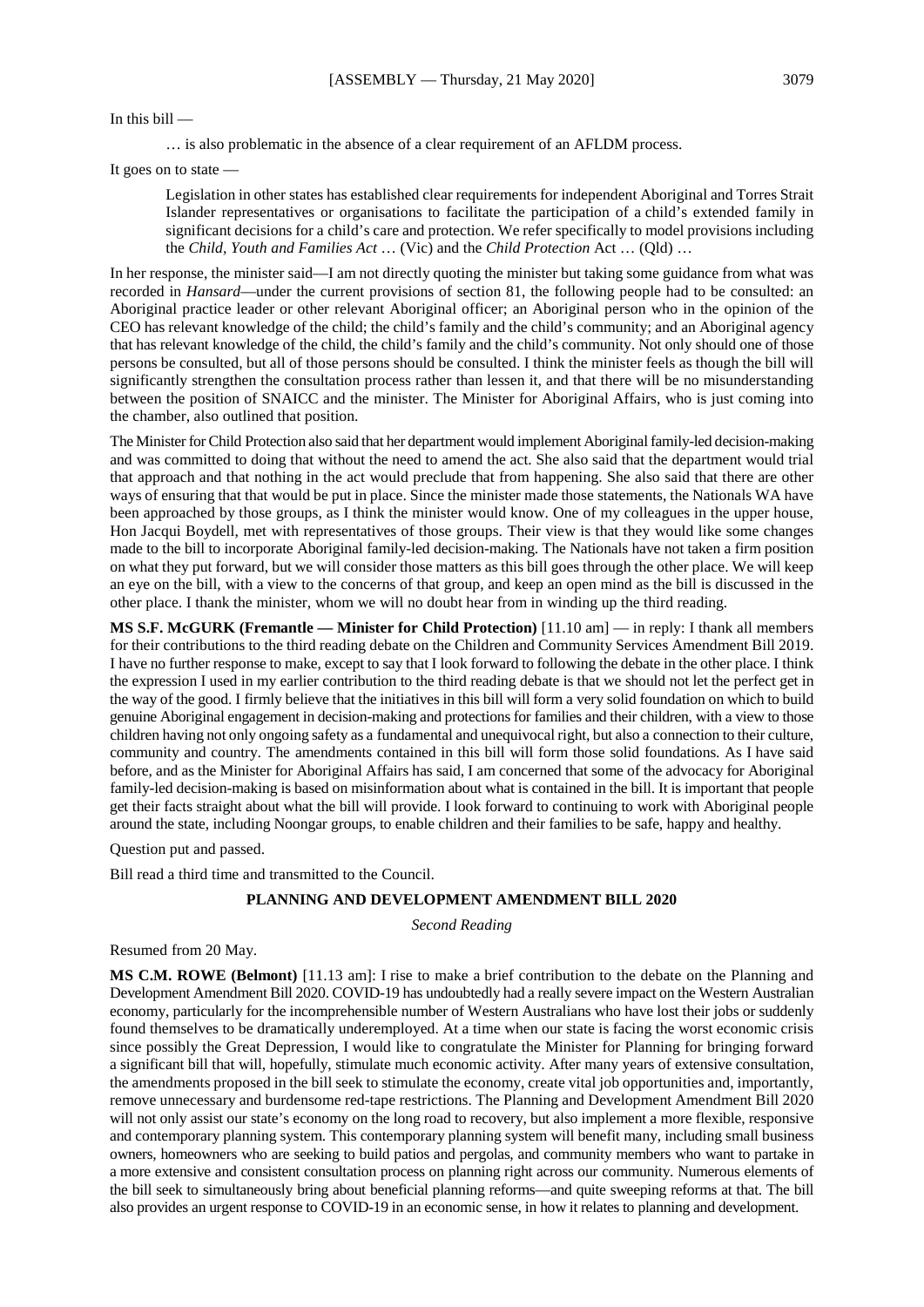One of the significant changes in this bill relates to community engagement, which will be of great interest to many locals in my electorate. As the member for Belmont, I have witnessed community members actively and enthusiastically partaking in planning and consultation with local councils right across the electorate. They have a really strong desire to contribute to the future of their street, suburb and community. However, locals in my electorate do not feel that this has been adequately afforded to them in relation to planning. This bill seeks to improve community engagement and consultation by elevating local planning strategies, introducing consistent and transparent consultation practices and ensuring that real community benefits flow from major developments. That is a critical part of the bill, and I really welcome that element. This has been absent from my electorate in recent years, so it will be of great interest to people right across Belmont. These changes will ensure that there is meaningful community consultation. The critical word here is "meaningful", because certainly in my electorate of Belmont, there has not been a welcome or fulsome approach to community consultation in the past. I know that the council has been working on improving that area. This will also alleviate confusion and ensure that there are no sudden surprises about the types of development that can occur within our suburbs. Again, that will be very much welcomed across my electorate.

Constituents often come to see me about developments that have gone ahead. The horse has bolted in relation to consultation, but they really had no opportunity to have any input. If there was an opportunity for consultation, from their point of view it was insufficient or came too late because the project was going ahead regardless. I would like to illustrate this by example. When I was newly elected to the seat of Belmont, late one night, while I was sitting in Parliament, I received a phone call from a constituent who was incredibly distressed because a 24-hour truck stop and service station was going to be built a couple of houses up from where she lived. She had no idea when she bought in this quiet part of my electorate that that would ever be a possibility under the planning scheme. Of course, there was no opportunity for any of the locals who were directly affected by that decision to have any input in the decision—it went straight through the council and was approved by the State Administrative Tribunal. It was very disappointing for locals. In fact, I think this constituent may have moved out of the area because she felt completely robbed of having any say in her community. Her view, which I agree with, was that having a 24-hour truck stop and service station on the corner of her street would not only dramatically affect the amenity of the area but also have a direct impact on her capacity to enjoy peace and quiet in her own home. Members can imagine that this development would cause significant noise disruption through all hours of the day and night. That is one of many examples. I could go on, but I will not.

Community consultation is a really important element of the bill and will be very much welcomed by my constituency of Belmont. This bill will ultimately give residents a greater say in setting the future vision of their community. That is an important element as well, as it will give people an opportunity to feel a sense of ownership of the look and feel of the communities in which they live, play and work. This is principally done by extending the minimum period of community consultation for local planning strategies from 21 to 35 days. That will allow a greater time in which to provide feedback, and will also improve the opportunity for feedback because documents will be available online rather than having to be inspected in person. That is a much more modern and contemporary approach. These reforms will influence people's ability and inclination to provide feedback in the consultation process and have a direct say on the shape and look of our community, which is great.

I will give another example of a broader approach to consultation. Before I was elected as the member for Belmont, I worked with the Belmont Community Group and locals in Ascot Waters who approached me to help them campaign to stop a development going ahead in their neck of the woods. Ascot Waters is a particularly beautiful part of my electorate right on the Swan River. A lot of restrictions determine what residential developments can go ahead in that area. The area contains low-rise residential developments and underground power; it has been very thoughtfully planned and there is a lot of consistency and continuity around the design of residential homes in Ascot Waters.

When the council proposed to build a 15-storey high-rise development for aged care—CraigCare was going to develop it—the locals were absolutely outraged, not because they did not want to have an aged-care facility in their neighbourhood, but because they had been robbed of the opportunity to have a say in what it might look like. This development was going to be thrust upon them by the council and they felt very aggrieved by that process. One of the flaws that came through from the consultation process that was offered by the council was the fact that consultation had been offered to the community by way of advertising in the local paper. Unfortunately, the local paper has never been delivered to Ascot Waters so they were not even aware of it. This process will, hopefully, not occur again because the bill mandates that planning authorities will have to consult with not just the properties immediately affected by the development, but a radius of properties that might be a few streets away. The bill provides a toolkit for planning authorities that outlines the process and the steps that need to occur so that an opportunity is provided for constituents to have a say. Locals who want to engage in that process can then have a positive effect on the outcome.

Our reforms ensure a consistent, statewide consultation process. This is important for all development applications. The reforms include the mandating of a radius model, which I just touched on, for major development applications and scheme amendments with clear requirements on the information provided to landowners and residents. New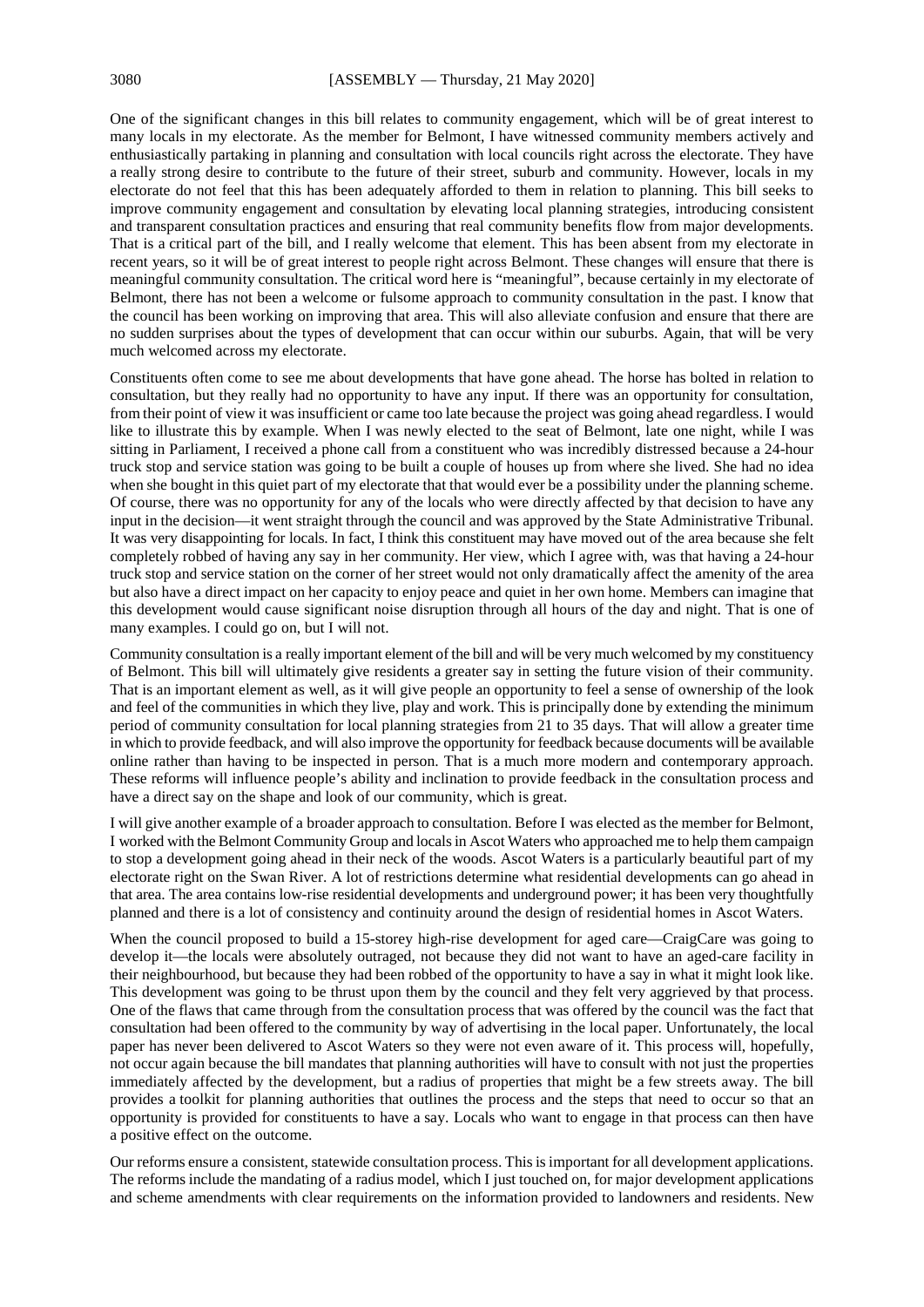requirements exist for onsite signage displaying an image of the proposed built form. This is really a great idea so that people can visualise what the development will look like rather than it being an abstract idea. We all have different ideas of what things might eventually look like, so having that image on display will be fantastic. This applies to all developments over \$2 million. A community engagement toolkit will be developed for all planning authorities to provide consistent and contemporary best practice guidance on how and when to engage during the planning process. A real bugbear for so many of my constituents is that they find out about a development going ahead once it is well and truly down the line of that development process. For them to have the opportunity to have early input and have their say is really critical to this process. It is really welcomed, certainly by my constituency.

Another important change is the amendments that pertain to small and medium businesses and small residential projects. Small and medium businesses are the backbone of our economy and a major employer for many Western Australians. These proposed amendments will assist in stimulating our economy when it is needed the most. They will reduce red tape, streamline approvals and remove barriers surrounding unnecessary paperwork and approvals for simple and straightforward projects. One of the most important elements to this is the amendment that will axe planning approvals for small home renovations in a variety of circumstances. For instance, if a home owner wishes to erect a patio and it meets set, defined criteria, they will be able to apply directly for a building permit from their local council without requiring planning approval. This will make improvements easier for home owners and tradespeople. These reforms are very much long overdue and will allow households to get their projects underway more quickly and with less red tape and less expense. For far too long, household projects such as a backyard pergola have been delayed and denied unnecessarily because of this red tape. This major reform will make a significant difference for home owners right across the state and it will provide a real and substantial benefit to our community.

The transition to the next stage of Design WA will come as a welcome relief to many constituents in my electorate. Under the previous government an ad hoc change was made to the residential design codes in 2010. In Belmont, this has at times resulted in poor design outcomes and limited tree canopy. The council is genuinely trying to address this issue but we are still battling it. Belmont has some of the lowest tree canopy coverage of any metropolitan area. Some of the other design outcomes are poor amenity, a lack of access to natural sunlight and ventilation, and mostly, unfortunately, an overdevelopment right across the city of Belmont in the form of medium to high-rise density infill. The proliferation of this overdevelopment with specifically insufficient tree canopy across the community has generated significant community concern in my electorate. This matter is continually raised with me by many people from not only Ascot Waters, but also Redcliffe and Cloverdale. I will give another example of this. A proposed development in my community called the Golden Gateway has been on the cards for some time. The consultation and the development process has been rather opaque and, because of that, has created a lot of distrust. I do not know if that is misplaced distrust or not, but I will try to give credit to the council. It is trying to consult but the time frames have been unclear and how it has gone about communicating the consultation period and the final outcome has been insufficient. As a result, constituents have come to me deeply concerned because, yet again, the implication is that another high-rise development will be thrust upon them by their council. The community certainly feels that it has more than its fair share of high-rise developments. The City of Belmont has met its infill quotas so it has certainly done its bit there, but enough is enough. The community has really reached tipping point. It does not want more high-rises. The Golden Gateway has been boiling along over the years and, according to my constituents, the consultation has been quite inadequate. One of their biggest issues with the high-rise is the amenity and how that will impact the community, and also the design that seems to be completely bereft of any kind of public open space, mature tree retention and parklands. The community desperately wants to see more of that. One of the biggest things out of this bill will be a legacy for the minister in making sure major projects have to consider the community and give back—how they can benefit the community. I know my constituents will be genuinely pleased to hear that.

The McGowan government has launched the biggest change for apartment design in WA by introducing Design WA. I congratulate the Minister for Planning for leading the way on this. It is an excellent reform. Design WA will significantly lift the design quality of apartments across all local governments. It sets out prescribed requirements for deep soil zones to encourage greater vegetation retention canopy and seeks to ensure better designed places for existing and new residences. I am absolutely relieved at the inclusion of these provisions in the bill, especially given that Belmont has one of the lowest tree canopy coverages in the metropolitan area.

#### [Member's time extended.]

**Ms C.M. ROWE**: One of the desired outcomes of these changes through Design WA is that designs enhance our communities and generate environments that benefit the community they are being developed in. It will also leave a positive legacy for future generations. This is such an important mandate included in the bill.

The bill also seeks to improve the design quality of medium-density developments and includes multi-unit, two and three–storey developments. Several improvements have also been made to the development assessment panel system to reduce the conflicts of interests of panel members and provide members of the community with greater access to meetings. I think these are very much welcome and are in line with community expectations around the DAP system.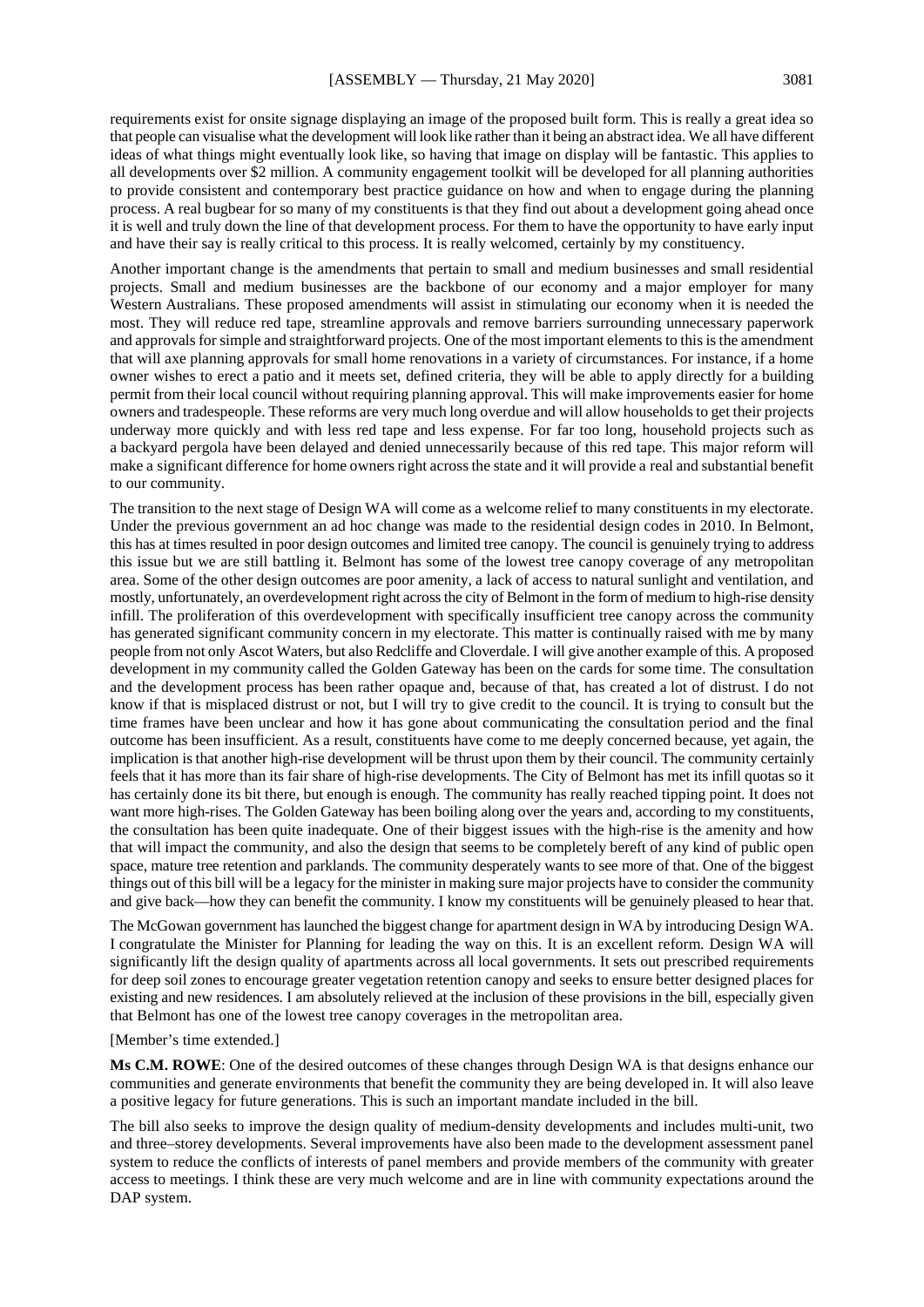I am really proud to be part of a government that is reshaping the future of residential design and producing better outcomes for Western Australia, particularly in my electorate of Belmont. I am proud of the government's measures on business rent relief and fast-tracking our infrastructure projects in the wake of the COVID-19 pandemic. I feel that this is yet another really positive step forward in helping our economy get back on track. We are doing all we can now, obviously, to get the economy back on track. This is one important part of a suite of bills we have already introduced to address this. Importantly, this bill addresses long overdue red tape and regulation issues. Before us today, we have a landmark bill that will create jobs and, hopefully, get our economy back on track and improve design right across WA. I would like to commend this bill to the house.

**MR J.N. CAREY (Perth — Parliamentary Secretary)** [11.32 am]: It is my pleasure to speak about this landmark bill, the Planning and Development Amendment Bill 2020. I do it in my burgundy pants that apparently garnered some attention from 6PR radio this morning. It is usually the member for Dawesville's clothing that gets media attention!

Several members interjected.

**Mr J.N. CAREY**: He did wear the Colonel's suit. Kentucky Fried Chicken always tastes good!

I am deeply proud to have worked with the minister who has driven this exciting agenda, as her parliamentary secretary on planning reform. I have a passion for planning. I know that some people would roll their eyes, but planning shapes the way our city is designed and the way people live. It makes and breaks whether a community is healthy and whether it is economic. It really is the key instrument of government to ensure that a community grows, and is vibrant and dynamic and supports small business. That is why I am passionate about it. It is also, hopefully, acknowledged that I come to this position with some insight as both a former mayor, for four years, and one of the few members in this chamber who has sat on a development assessment panel and made decisions on a regular basis. Many times, I have seen the difficulties that households and small business owners have had when dealing with local planning policies.

I want to tackle head-on some of the issues we have already seen publicly. I will do it in a respectful way to the opposition, stakeholders and so forth. We heard an argument yesterday that this is not a COVID-19 bill. We are in extraordinary times. We need to look at every which way to rethink. I think it was the Acting Speaker (Ms L. Mettam) who mentioned that in a post-COVID-19 world we do not need to use pre-post-COVID-19 thinking. I love that; it is a brilliant line! Nowhere is that more apparent than this area of planning reform. We need to think outside the box if we are to drive recovery.

Other than the mining industry, another key Western Australian industry is in development and construction, which employs 120 000 Western Australians. We need to help that economic recovery. I was concerned when I heard yesterday that there are too many empty houses and commercial complexes so we do not need this bill as an urgent response. I have to say this on the public record: that is not what industry is saying. I am not from the construction industry. I have not, like the member for Dawesville, worked in construction, but I believe the sector. A unison sector has said that we desperately need this.

I note that Linc Property co-founder Ben Lisle, who I believe is respected by all sides of politics, said that he believed the proposed new planning pathway for major projects would enable private investment as WA recovers from the COVID-19 pandemic.

I also note what Cath Hart from the Housing Industry Association of Western Australia said. Again, I would say that both sides of politics believe that this industry group is respectable and credible. She said that this bill is a very clever response to the situation we find ourselves in. The government has created ways to unlock projects that are in train and that consumers want to get done. It can enable that kind of growth as well. She thought this was really clever. When she was specifically asked on radio yesterday whether this will help with the recovery and create jobs, she said, "I really do. We hear stories of builders having more work stuck in council than they do onsite. They tear their hair out. You are not getting paid while it sits in council." I think it is fair to say that no-one will say that the Master Builders Association is a traditional ally of the Labor Party or has a great relationship with the union movement, but it said that these changes will allow decision-making when necessary, making it easier for businesses to operate in tough conditions, while also creating the foundations for engaged communities and smart future growth. It also stated —

"Cutting red tape, streamlining the planning process and ensuring consistency … for getting our state on the road to recovery and beyond.

We heard some arguments that this bill is not necessary, but the industry, in unison, has said that it will help recovery.

As the member for Perth, a capital city, I can say that in the last month during the COVID-19 pandemic, three applicants have come to me regarding tourism proposals on the Swan River. They want to get projects up, but understand this, members: they need to cut through a plethora of planning from agencies such as local government and environment, and sometimes Main Roads WA. We are hearing that this is not going to help recovery, yet still, while in the depths of the COVID-19 pandemic, applicants are pursuing projects because they look to the future. They understand that they have got to do the work now to try to get the projects up. Yes, we have COVID-19, and yes, it is tough times,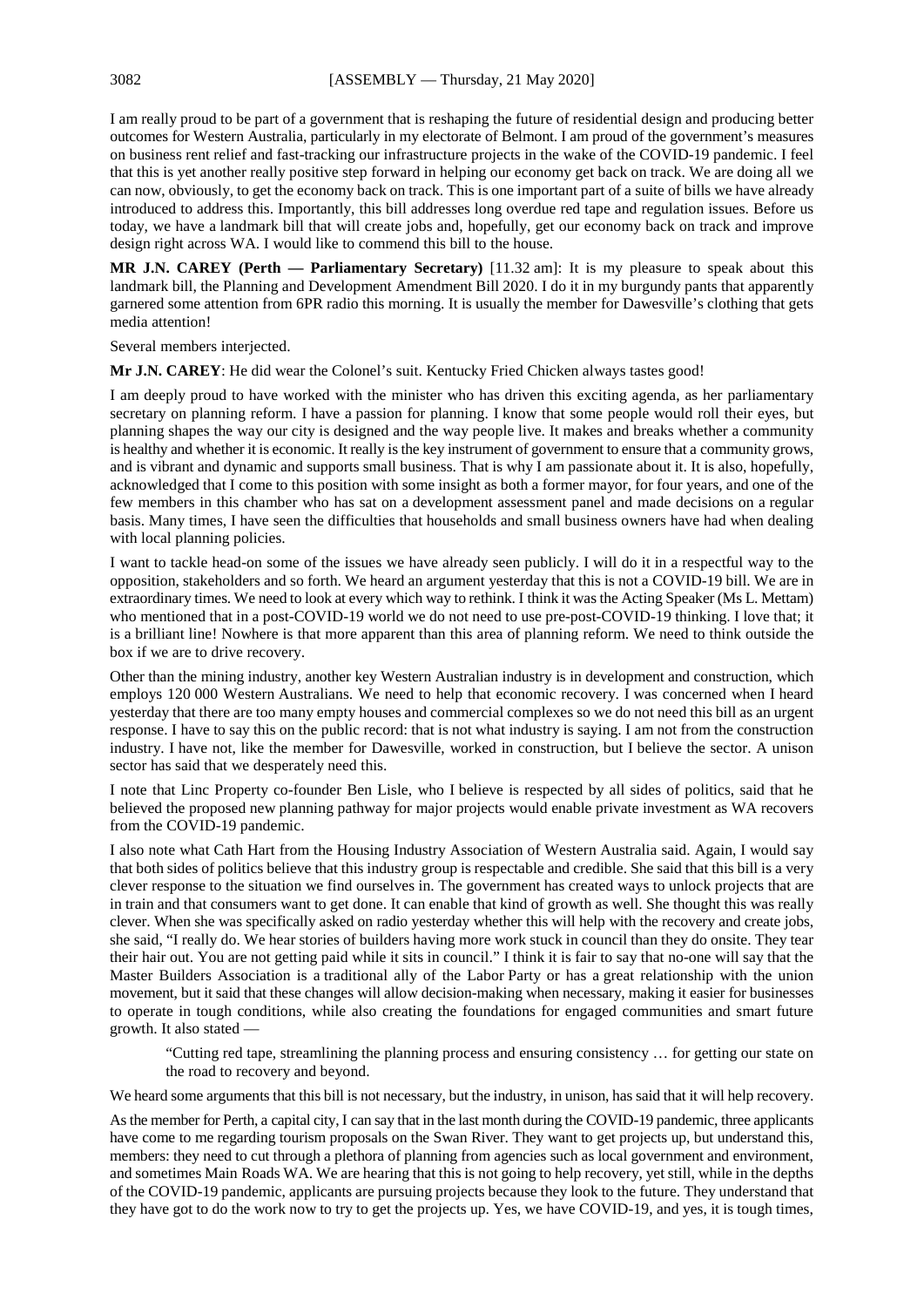but to say that this will not help with recovery does not reflect the situation. It also does not reflect the time that it takes to get approvals. Projects can take two to three years. Part of the problem is that there are local governments that clearly abuse the process. They use stop-the-clock measures. For those members who do not know, "stop the clock" is when a council asks for further information but stops it: "We've got to stop right here." They can do that multiple times. Although there may be a prescribed time frame, it goes well beyond that.

As the minister has pointed out, we are trying to shorten the time frame and bring the projects forward so that they might happen the next year rather than in four years, because that will mean jobs and construction. I also note what other states are doing. This is a bold proposal, but it has safeguards. All states are taking approaches to accelerate and streamline approvals. Other states allow their planning ministers to call in any project they want and make a determination. We used to do that under Graham Kierath. A previous Labor government scrapped that to bring more accountability, transparency and independence to the planning process. We are not proposing a model that is similar to the that in the other states. The South Australian Liberal government allows the planning minister, during the COVID pandemic—this was changed by regulation, not legislation—to pull out any development it thinks is being slowed down. It can be determined—although not by the minister—without any reference to the local government. They are extraordinary powers. Other states have further empowered their planning ministers, but we have not. We are saying that the WAPC should make the decisions about major projects. Contrary to some of the slights that have been made, the WAPC takes its role seriously. It has provided strategic advice under Liberal and Labor governments. I am demonstrating that we are not taking a free-for-all approach; we are suggesting using the WAPC rather than the planning minister. I think that is proper and appropriate.

I will talk about consultation because I have never seen such an exhaustive consultation process for reform in our state. The Minister for Planning has gone out of her way to give presentations and meet and engage with people. I am singing the minister's praises, but I say that sincerely. WAtoday—I am happy to table this—listed the time frame for this process. This process started in November 2017 and we engaged Evan Jones, an independent consultant, to run it. We encouraged debate; we did not hide from it. More than 5 000 individual responses were received, including hundreds from local governments. It was out in the public arena. We did face-to-face meetings and held workshops and presentations. We got sick and tired of talking about planning reform. Not many members in here got excited by it. My point is that the opposition cannot complain that this process has not been exhaustive or conducted in the public arena. The opposition cannot suggest that these proposals came from nowhere, because they have been discussed for a very long time. It has been a rigorous process.

#### **Mr A. Krsticevic**: Why is WALGA complaining, then?

**Mr J.N. CAREY**: WALGA has been included in the process for the whole time. More than a hundred local governments made submissions on planning reform. Members may know that I am not the biggest fan of WALGA, I am sorry. WALGA was not blindsided. Ministerial staff met with WALGA and departmental staff met with them back on 1 May. I liked the former Minister for Local Government Tony Simpson. As the Mayor of Vincent, I had a great relationship with him. I backed the Liberal reforms for transparency and accountability—a Labor mayor backing a Liberal minister. I met with the minister and became a great mouthpiece for him whenever he needed a council to bash WALGA. Tony and the previous Liberal–National government said that we needed reform to provide for more transparency and accountability. Which body opposed it? It was WALGA. The reforms were voted down at its conference. It consistently said that it did not need this type of reform. I am not surprised by WALGA's actions because, let us be frank, it is not a body of reform, new ideas or innovation. It consistently resists change. It did it under the previous Liberal government and it is doing it now. It does not want any of these changes. It does not want to abolish change of use for small business. It is still doing it now. A pet issue that opposition and Nationals MPs have raised with me personally is changing the regulations so that after 10 years, the position of CEO would have to go back to the market. I have heard Liberal MPs complain that CEOs stay too long in the position and take over an organisation. Renewal is needed and the market needs to be tested. That happens in the private sector all the time, but WALGA is opposing it. Who does it represent? Does it represent residents or constituencies or just its own interests? I will put the complaints of WALGA to one side because I am not surprised by them, frankly.

I will talk about design. People will be shocked, but I do occasionally agree with the members for Cottesloe and Bateman and even the member for Carine.

#### **Ms R. Saffioti**: Now you're going too far!

**Mr J.N. CAREY**: I am going too far! My Labor colleagues will never talk to me again.

The key purpose of planning should be good design. That is what I think everyone in this chamber genuinely wants. I know that is what the members for Cottesloe and Bateman want, and that is what I want. I want to see good design in our city and in our communities. Let us be frank, absolute crap has been produced—I do not know whether I am allowed to say that word! That is what has caused community concern. The member for Belmont raised this issue. I drove to Carine with the member for Carine—we did not crash—and met with local residents to talk about issues. I have also met with and spoken to the residents of Joondalup. Design is the key trigger for people's concerns, because we get poor buildings with poor outcomes. We have seen that everywhere.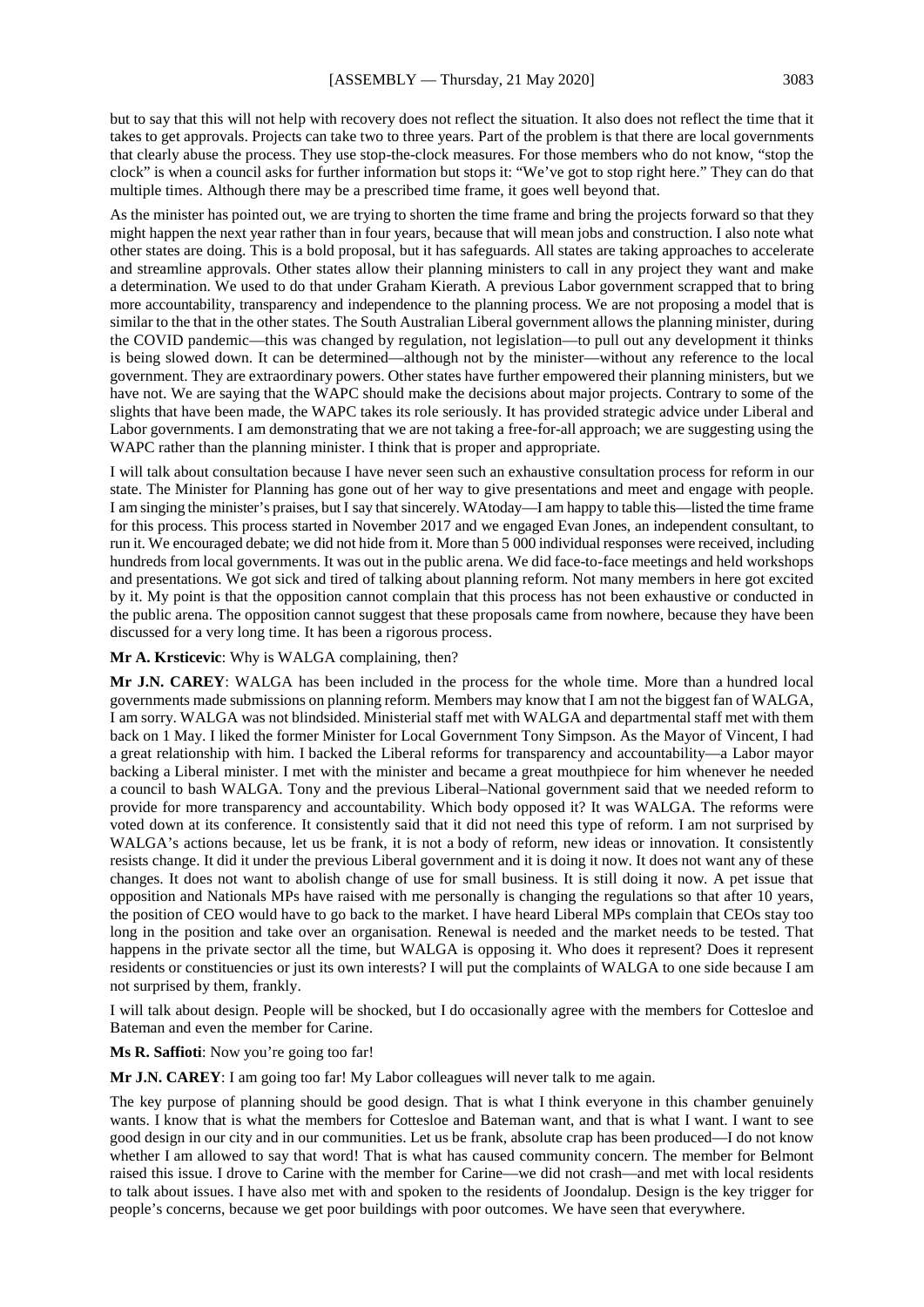One of the mistakes the previous government made—I am not saying this to trigger the opposition; I raise it sincerely was the crucial decision in 2010 to set an infill target and up-zone R30 to R40. That meant that land suddenly had multidwellings or units on it. Missing from that picture were mandatory design standards. That is why we see no trees and no landscaping in some parts of Cottesloe, Carine and my electorate. We have seen hotboxes built and as many units crammed on a site as they can get. No-one benefits from that. Not all of them could be flogged to the market either, because no-one wants to buy a second bedroom that gets no natural light. An incredible example I will share is of a second bedroom that got light only from the doorway to the lounge room. That is one of the key issues.

Our reform package brings in a suite of policies that act, effectively, as R-codes. We established Design WA. We have not seen the impact of that yet because, as the member for Dawesville and others know, it takes two or three years for those developments to be built. The developments in Melville, Cottesloe and elsewhere that members referred to were not done under Design WA. We will not see the recommended changes to apartments for a few years, although some local governments have implemented them. As a former Mayor of Vincent, I am proud to say that we had really strict design guidelines, so developers had to do certain things if they wanted a bonus. We had the highest landscaping requirements in Western Australia. I note that Joondalup, which played some silly politics, had no design guidelines. It said that it would wait for the state to do it. Multi-unit developments popped up in Joondalup and the council allowed the developers, who had not provided enough car parking because they had crammed so much on the site, to dig up the trees on the verge to put car parking in its place.

#### [Member's time extended.]

#### **Mr J.N. CAREY**: That cannot happen under Design WA.

We have done the top end, which involves those big developments, but now we are looking at group dwellings and double-storey units of 10 to 20 on a block. We will bring in mandatory benchmarks that will require basic standards for medium density. This is an incredibly good thing. It will address the particular issues that the member for Belmont raised. I want to be frank: developers do not necessarily like that. We heard yesterday an insinuation— I appreciate that it was in the heat of the debate—that it looked like this showed some sleazy deal with developers. Let us be very clear: although the developers like some parts of this passage, they do not like all parts, particularly design aspects. We will be setting very strong, clear benchmarks for apartments. It will be medium density for precincts, and I think everyone agrees with that. It is not just about looking at the individual buildings but at the whole suburb and the way it integrates. This is incredible reform; it will tackle design at its heart and its core. I suggest that the opposition really look at what we are proposing in that regard. This is good; the opposition should get behind it. I think it will deal in part also with some of the concerns about significant projects, because we want to see major well-designed projects that contribute to the overall vibrancy of any town centre.

I want to talk also about consultation. I think the Western Australian Local Government Association said that residents would not be consulted as part of this process or on major projects—wrong, wrong, wrong. In fact, this minister is seeking to strengthen community consultation across Western Australia. WALGA does not like it. WALGA does not like anything with consistency across the state. We know that, so I suspect it will oppose this. This will mandate the requirement across Western Australia for the same consultation practices. It will not matter whether someone lives in greenie Vincent, in Cottesloe or in the hills; they will be afforded the same respect with consultation. Some local governments will probably say that they consult—they go a bit over the top. Some completely under-consult, so we will be making it clear. This model is based on the City of Vincent model, which is the radius model. Yes; I am smiling, member for Carine. It is good. If members think about it, it makes sense. If the radius model is based on the height or the bulk of a development, the radius will be smaller or bigger according to the likely impact. A radius model does not try to overcomplicate things but as the minister pointed out, it does not go to just the neighbour next door or behind; it gets people in a precinct. I cannot see anyone wanting to oppose this change. Although I suspect developers may not like the radius model, they will at least know that in any part of Western Australia there is consistency. Developers understand that consistency can at least deliver them some type of certainty about a process. They might not want to consult or might not like the radius model—I do not think they do—but they understand at least that everywhere in Western Australia, there will be the same approach. That is good for decision-making, certainly in Western Australia.

I want to talk about small business in terms of the changes we are proposing in regulations. This is a package that I am explaining to members opposite and those elsewhere in the community. The minister has been very up-front. She has not said that the detail will be in regulations later. The minister has said, "Here are the legislative changes; there will be a phase 2 and this is what we are dealing with; here are two subsets of regulations and this is what we are planning to do in those regulations." It is pretty extraordinary. The small business changes will be in regulations, but it will mean, as we have heard, change-of-use fees will be abolished. That means that if a cafe just down from the office of the member for Dawesville knows there is likely to be a higher demand for hairdressing and beauty because of the member for Dawesville, the owner can change from a cafe to a beauty therapist and cafe because the member for Dawesville and all his staff will create the extra demand and they will not need planning approval to do that. It is currently an absurdity. It is one of the biggest disgraces of local government that some local governments can force a small business—I have heard of cases in which it has taken a year to open a cafe—on a main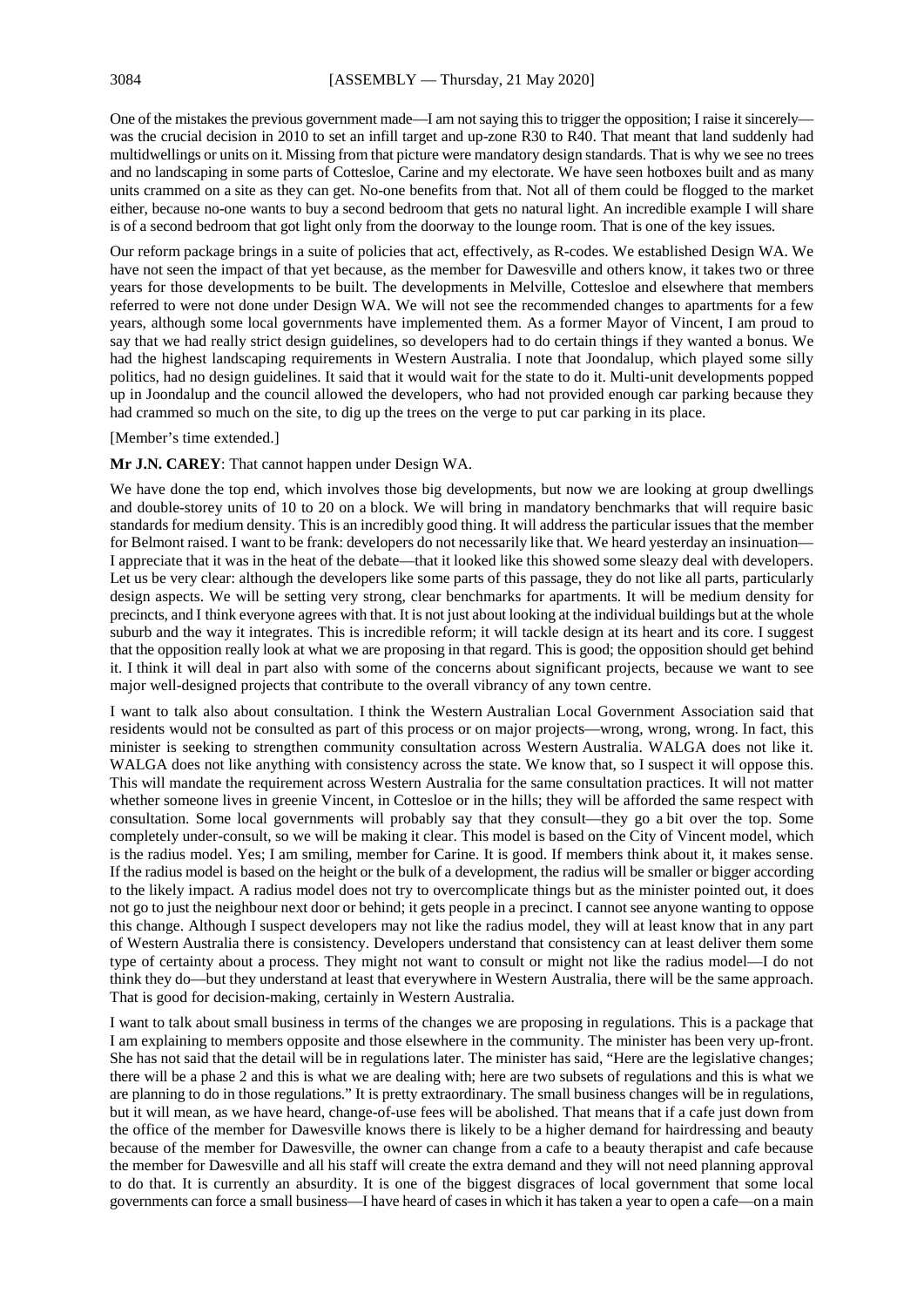street or in a town centre that wants to go from a retail shop to a cafe to go through a change-of-use application. That is outrageous. This sends people to the wall. I have seen business applicants not actually set up but walk

away. When seeking a change of use, they have to engage a planning consultant, which can cost \$5 000 to \$10 000 or more. In the case of Wines of While, I understand it cost them \$30 000 to \$40 000. It is outrageous that we inflict such a cost. When we ask local governments why they charge those fees, they cannot tell us. They do it for the sake of it. They have not decided to change, so we are abolishing that for a number of different uses in a number of locations. However, it will not apply to residential areas for the obvious reason that if it is in the middle of residences, it can have implications but it will apply to small bars and taverns under a certain size because some small bars require a tavern licence. These regulations are being drawn up. I say again to opposition members that if they have ideas about the change of use—I am sure they all have examples—please let us know if there are missing areas that require cuts to red tape for small business. I am happy to meet with them and to meet small business owners to talk about that.

The second part is cash in lieu, which is the other thing that really gets to me. When a person in a built-up area such as Subiaco or even Vincent seeks to change use, which might be from a cafe to a small bar, they are required to provide more car parking but if they cannot, they have to pay the council money. In Yokine, a person with, I think, a retail shop, wanted to change her shop to that of a beauty therapist and was hit with a \$50 000 bill. That is a killer for small business straightaway. The greatest irony about this is that local governments do not even spend the money. Even as the Mayor of Vincent, I would ask whether we had spent it on parking or anything else for those businesses. No. It is outrageous. A person could be hit with \$10 000 in planning fees and then with \$50 000 as a small business: "It ain't going to get off the ground. Forget about it." Local governments in Western Australia still try to justify this. I want to praise local governments. I have done a bit of WALGA bashing today and I will continue that fine sport; it deserves it. Although WALGA is stuck in the past and not pro-reform in any regard, some councils out there are doing the right thing. The first I want to acknowledge is a Liberal mayor, the member for Stirling, who is doing an outstanding job and is trying to cut red tape.

An opposition member interjected.

**Mr J.N. CAREY**: I did not hear that. He is cutting red tape. I spoke to him before the reforms came out and he is trying to —

An opposition member interjected.

**Mr J.N. CAREY**: It is the Mayor of Stirling. He is trying to cut red tape for small business. I know the City of Fremantle gets a hard slog but the mayor there is trying to cut red tape for small business, as it the Town of Victoria Park, the City of Bayswater and the City of Vincent. Under the commissioner, the City of Perth is bringing in reforms to abolish change-of-use fees. We can see all these reforms as a package and when we get into the detail, we can see that it is critical for the recovery of Western Australia. This is a COVID-19 response bill. It will drive economic activity, even down to the patios, which again some people mocked. By abolishing approvals for patios —

An opposition member: And garden sheds.

**Mr J.N. CAREY**: Yes, and garden sheds—I know the member wants to build a big one out the back. It applies to all those small things. Would members believe—I will end on this—that if they build a garden shed without approval in Western Australia and then get caught, they have to submit a retrospective application, but it is three times the fee. I do not know why. I know an old Italian lady whose shed fell down in a storm. She rebuilt her shed and the council, the City of Vincent, said that she had to take it down unless she got planning approval. She was distraught. My office is assisting her. That old Italian lady has to do a retrospective application and pay \$750.

Who can argue against these types of reform? This will clearly help tradies. Yes, people will still have to get a building permit—it still needs to be safe—but that is much easier to do. Taking three months to get approval for a deck or a pergola is extraordinary. Three months? These are the big issues—pergolas—that we have to deal with post-COVID-19, but it will cut red tape. Overall, I ask opposition members to please give serious consideration to this bill. We are prepared to work with them. They should look at the ideas for small business and change of use. However, we need that flexibility for major projects so that a recommendation can be made to the Western Australian Planning Commission. It may not be \$30 million, but if it is a great tourism project in Bunbury that will create jobs, it should be able to be accelerated. It could be a project on the Swan River for tourism. Tourism operators are already thinking ahead and we should accelerate those projects and get them into the system.

I again congratulate the minister. This is a bold package. It has been well discussed. There has been a lot of attention on planning reform. It has been discussed over the past three years and we should certainly get it through.

**MR R.R. WHITBY (Baldivis — Parliamentary Secretary)** [12.02 pm]: I rise to also comment on the Planning and Development Amendment Bill 2020. My perspective comes as a representative of a community on the outskirts of Perth. It is interesting to have the perspective of the community that lives on the fringe of Perth on the way our city is developing. The previous speaker well knows the issues that pertain to the inner suburbs—the inner ring. It is estimated that over the next 20 to 30 years, Perth will have to make room, find a space, for 800 000 new homes.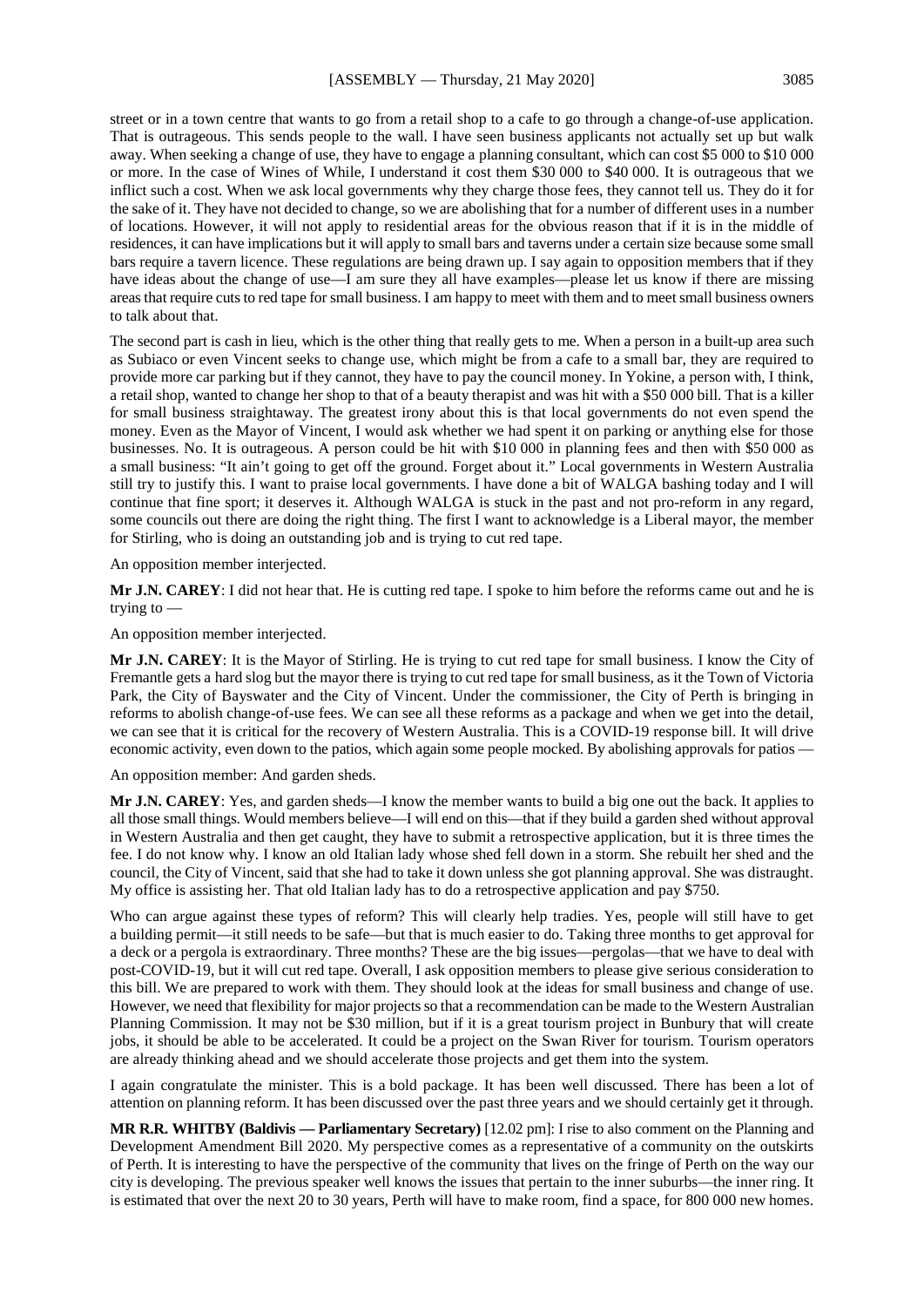The question must be asked: where will they go? I can tell members where they all should not go, and that is on the edge of Perth. They should not take up space where we currently have native vegetation and bushland. For too long in Perth we have seen the city simply expand ever out and continue to expand, particularly north and south along the coast to have that development spread very thinly. We know that is expensive. We know it is destructive of the environment. We know it is wasteful and we know it is not sustainable. We need to have a balance. We need sensible planning, a sensible balance, and this is what I believe this bill delivers.

We are not saying that a new suburb should never be developed. What we are saying, though, is that the development pendulum needs to swing back the other way somewhat, towards older established suburbs that still have room to grow. These are real issues in the electorate I represent, in the still-developing suburbs of Baldivis and Wellard in particular, because we see the bulldozers and we see the loss of trees—the beautiful old gum trees that have been in existence for decades and decades. We see the loss of a cooling canopy and we see the loss of native habitat for local fauna. As the minister has already said, this government has unfairly copped the blame by some critics for many of the bad development decisions we see around us. The reality is that those developments are the result of a planning system we inherited from previous governments. Previous governments made bad decisions and the consequences are being realised today.

We know there are big lag times, sometimes many years, between when council approvals are granted and when the actual developments start. These decisions from the past by both local and state governments are causing real community concerns today. As I said earlier, that pressure is being felt particularly in the outer ring. Councils make decisions to approve developments, often years before, that are guided by a planning system that needs fixing. The McGowan government is in power now. This is our time to be responsible. We are taking action. The minister is fixing a planning system that desperately needs attention, and that is what this bill is about.

I want to talk about community consultation because it is particularly important in my community as we have seen development impinge on the natural environment and many people have been concerned. Governments need to listen to the views of people in my community and in all communities, not just those select residents who live in some suburbs. The people of Baldivis have as much right to have a say and determine how their community should look and develop as anyone else. The people of Baldivis deserve to have a strong say and an early say. They deserve to know what is going on, rather than wake up one day and see the bulldozers moving in.

This legislation is designed to do just that. It is about giving local residents much more of a say, and sooner, so that they can help determine how their suburb develops. Little things, too, are important. One of the points of this legislation is that it would require a sign that has a photo or artwork of how a building will look when it is finished, rather than neighbours having to view the plans at council offices.

I come back to the initial question of how we accommodate 800 000 new homes in coming decades in this city. It is not simply about jamming in more homes on smaller blocks everywhere. It should not be a case of density for density's sake. Density needs to be done well. We have seen some shocking examples across Perth. Density is a good thing when it is done well. It comes down to good design and creating great spaces where people want to live and can live better. This is often overlooked, or deliberately ignored perhaps, by some who just want to maintain the status quo. They believe that suburbs that were designed and built a hundred years ago should be frozen museum pieces. In fact, the reality is that if they look at old photos of those suburbs, going back to the 1900s, they will find that those suburbs were not that terrific 100 years ago. I can give members an example. Recently, I spotted a picture of the intersection of Walcott and Beaufort Streets in Mt Lawley that was taken in 1903. The Acting Speaker (Ms M.M. Quirk) might have seen that same photo. I sent a copy to the member for Mount Lawley. If members stood on that corner today, they would think how much things had improved since 1903. Certainly it was less dense then, but there was also a lot of corrugated iron and an unsealed road. There were not the amenities and cafes we see now. The trees obviously were not as developed. It looked like a fairly rough and rugged environment compared with what we enjoy now at the busy and popular intersection. Change happens through the years. The suburbs that we love so much were never actually frozen or set in any one time; they have always evolved. The answer to bringing density to established suburbs is not about broadscale density or wholesale density, in which suburbs are treated with a one-size-fits-all approach. Places like Nollamara or Balga, where I grew up, have actually suffered the consequences of that.

A couple of years ago, I went back to my old home in Wardlow Way, Balga. It was a Housing Commission home, built in about 1970, and I wanted to see how it looked and maybe take the kids back to show them where dad grew up. To my horror, it was gone. It had been replaced by three units, probably three-bedroom units, on one block. The same thing was progressively happening up and down Wardlow Way. An issue I have become aware of there and in other communities is a situation in which a young couple move into one unit, in another there may be three young people sharing the rent, and in another there might be someone with teenage children. With three units on a very small block, one would be lucky to have two parking bays for each unit, and very quickly there could be up to 10 or a dozen cars belonging to people living in three units. Parking cannot be accommodated on site, so where do they park? They park out on the street. There are some cul-de-sacs in Waikiki in my electorate where, even with single-dwelling blocks, there is a build-up of cars crowding a small cul-de-sac. There are real issues in some suburbs, such as Nollamara and Balga, with trying to handle the number of vehicles in constricted spaces.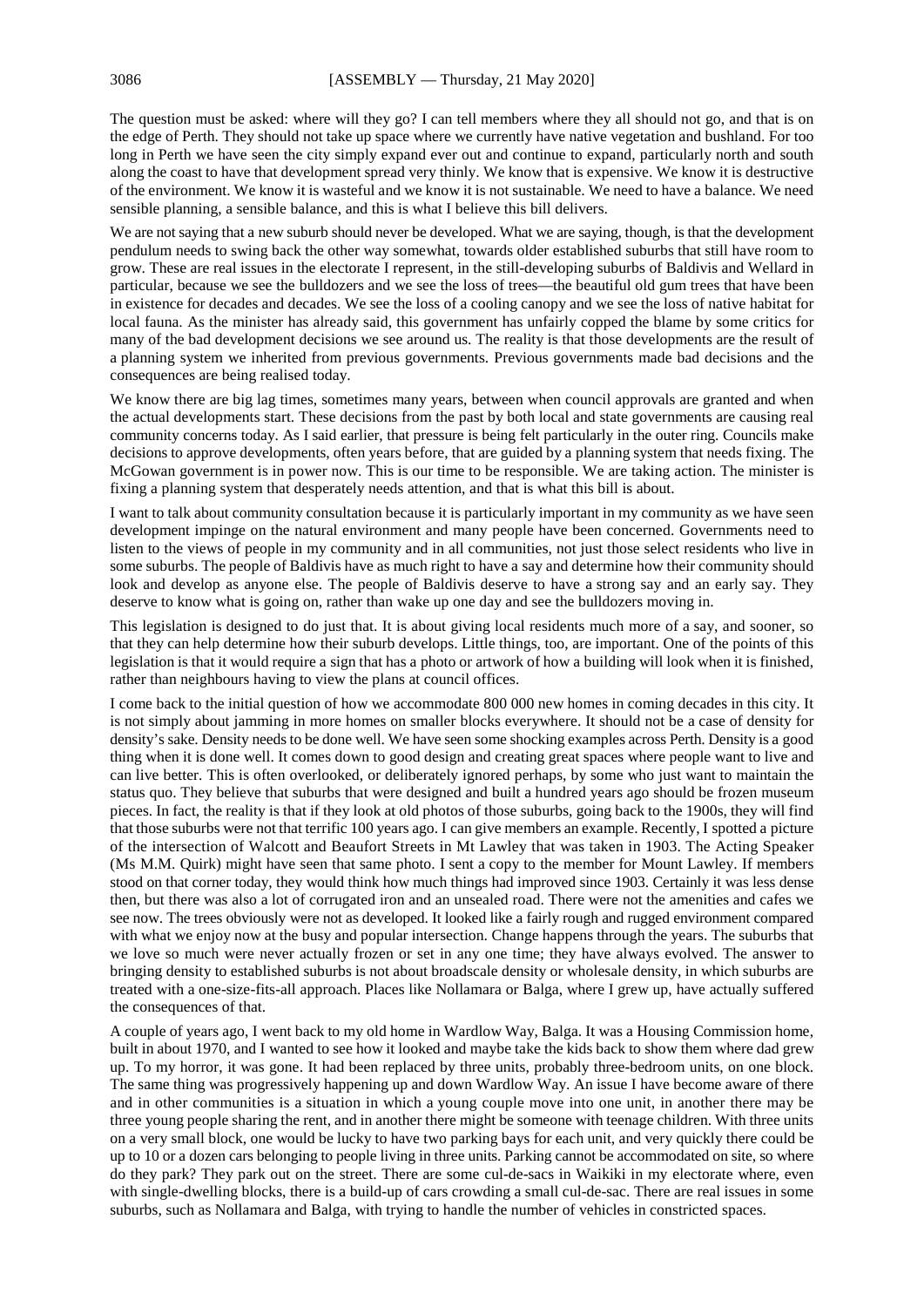That kind of density obviously has negative impacts on the people who live in those urban environments, but good planning means density around activity hubs. Well-designed suburbs already tend towards this. Sometimes it happens naturally—density hubs near transport, commercial zones or zones for certain activities. What some people in some suburbs do not understand, or do not want to understand, is that established, older suburbs have plenty of scope for hubs that deliver greater vibrancy and excitement for the people who live there. They also offer opportunities for jobs, business creation and commercial and cultural activities. They contribute to the amenity of an area; they make a suburb a better and more enjoyable place to live in.

Some of our older suburbs have grown these hubs organically through the decades. As I mentioned before, there are various cafe strips in Mt Lawley and Maylands, for instance, to name just a couple. How much better are those suburbs in providing amenity for local people because of that intensity of development in certain areas? We need this type of development to occur in established suburbs across Perth so that pressure is taken off the outer suburbs of Perth, like Baldivis and Wellard. It is simply not fair to expect suburbs like Baldivis and Wellard, which are still developing, to find all the space for our new homes when we know there is still room to grow in our established suburbs.

Mention has been made of some of the silly red tape that many of our councils still apply. There are 134 local government councils across Western Australia and some, not all, still require planning approvals for very basic back garden structures, such as pergolas or sheds, as a previous speaker mentioned. Of course we still need building permits because structures need to be safe, but do we really need planning approvals for a patio, a carport or shade sails? This is helpful for local governments, I think, because it allows them to get on with more important things. Councils need not get bogged down in incredibly minor backyard developments. They need to think more strategically about what they need to do to make our suburbs better; as if a new pergola at the back of someone's house should be an issue! It is also important to reduce the administration burden on councils and therefore reduce the costs that our councils face.

I will conclude now, but I just want to mention the COVID-19 aspects of the Planning and Development Amendment Bill 2020 and how they are important.

**The ACTING SPEAKER (Ms M.M. Quirk)**: Member for Carine! Just keep it down, please.

**Mr R.R. WHITBY**: The bill also deals with encouraging, enticing, promoting and hopefully delivering major projects of significance that can create economic activity and jobs during the COVID-19 recovery. I wanted today to concentrate on development and growth issues as they relate to my community, but COVID-19-related initiatives are also incredibly important for the electorate I represent because they provide job opportunities for the many tradies who live in the Baldivis electorate and also workers and small businesses, who are doing it very tough. With that, I commend the legislation to the house.

**MRS J.M.C. STOJKOVSKI (Kingsley)** [12.16 pm]: I would like to start my contribution by congratulating the Minister for Planning. There are some great reforms in this bill that are long overdue and will be welcomed in my community. With regard to my community, I know there has already been some chatter on the local Facebook pages about the impact this will have on housing opportunity areas in the City of Joondalup, but I want to clarify that most of the developments we get in our housing opportunity areas will actually not qualify for these new approvals pathways because the developments must be over the \$30 million mark or have 100 dwellings. That certainly has been a topic of conversation over the last two days, so to be really clear: most of the developments we will see in our housing opportunity areas will not qualify for this pathway.

Speaking of housing opportunity areas, I want to take members back 10 years to 2010, when the City of Joondalup prepared its local housing strategy and sent it off to be approved. The City then received advice from the former Liberal government that the housing opportunity areas proposed needed to respond more strongly to the state planning documents and policies. That meant that the government wanted more density in the suburbs of the City of Joondalup. This is when the situation started to get complicated for us, because at its meeting in December 2012, the council adopted the recommendation to undertake increased density zoning in housing opportunity areas. It said that it would consult with landowners that had been newly included in housing opportunity areas. It increased the size of the housing opportunity areas and it increased the density, but it decided at this meeting that it would only contact directly the people who had been newly included in these housing opportunity areas.

They sent a letter to them, advising them of the changes, but for the changes that were made to existing housing opportunity areas, where some properties were re-coded up, they informed all other landowners and residents purely via an advertisement in the local newspaper and a notice on the FAQ page of the City's website. To me, that was plainly and blatantly a tick-the-box process, aimed at meeting the bare minimum requirements of consultation without any true engagement with the affected communities. It did not allow owners to provide feedback on the proposed changes if they had previously been included in housing opportunity areas, unless they constantly checked the City's website or happened to read the paper on the day the advertisement was in there. The problem for us in the City of Joondalup is that the newspaper has sometimes had patchy distribution over the years, and a lot of owners did not actually get the newspaper when the advert was in it, effectively saying: "You were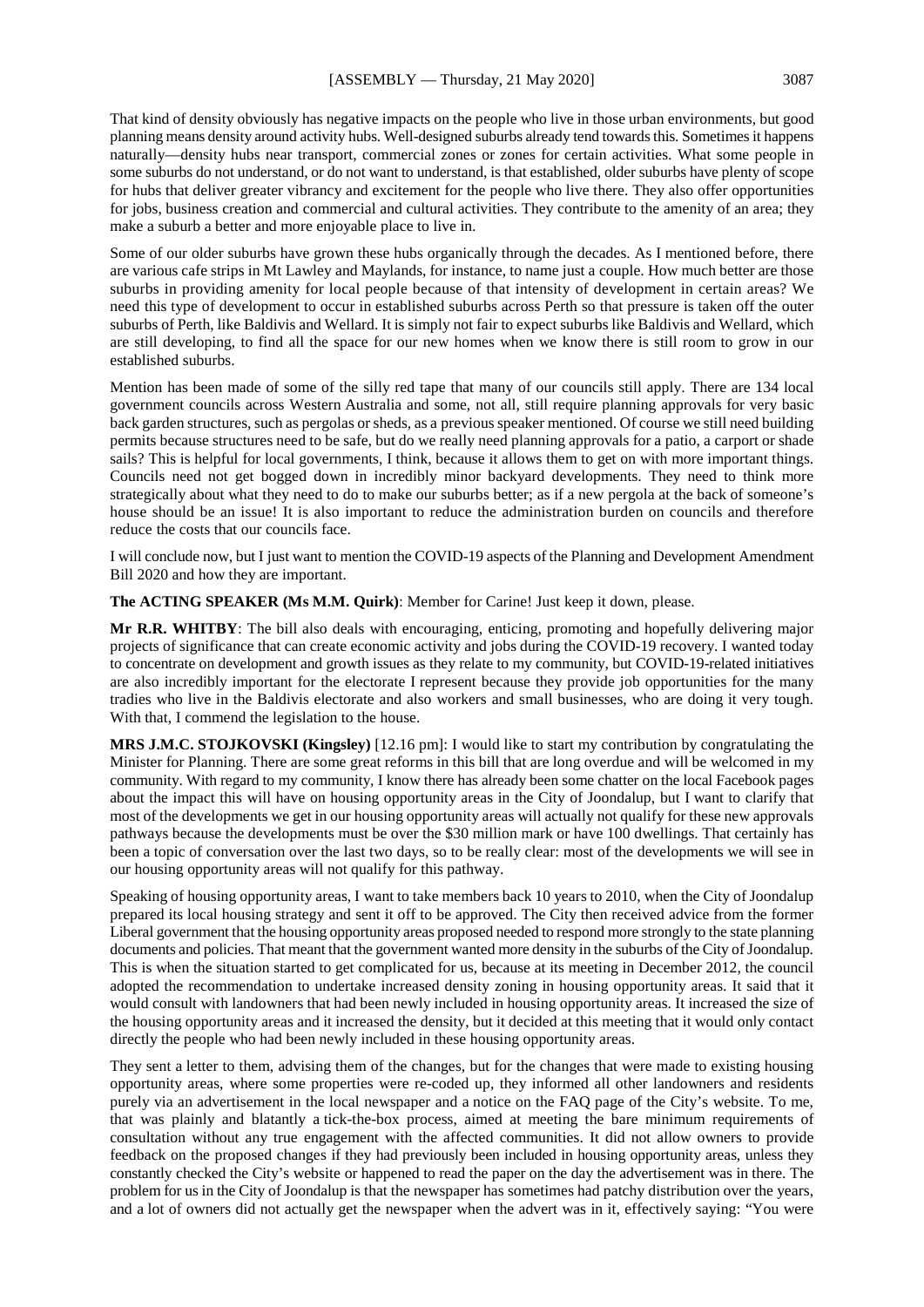previously R20; we propose you to be R40, and now we've changed it, you're going to be R60." They did not know that they had gone from R20 to R60. Also some owners did not know about it in the first place and were not given another opportunity to get involved. If someone sold their house during the time it took from the local housing strategy to be done to when the consultation was done to when it was changed, if there had been any change in ownership in the old part of the housing opportunity areas, the new owners would not be informed directly. They would buy in and would not know that the zones had changed.

After this so-called consultation on the local housing strategy, it was finally endorsed by the council in April 2013 and approved by the Western Australian Planning Commission in November 2013. It then came into effect in early 2016 and since then developments have occurred in the community. The community has rightly been raising concerns about not only the bulk and scale of these developments, but also their quality. The predominant housing type in my electorate is a four-by-two, single-storey house. Residents in the electorate were seeing, potentially next door in the R60 zone, a three-storey apartment block that overshadowed and overlooked their properties and was badly designed and of poor quality. This paved the way for wholescale damage to the look and feel of many of the suburbs in my electorate and, more broadly, in the City of Joondalup.

Residents had some really valid concerns about parking. The member for Perth spoke about parking, but these developments were not required to have onsite parking. It was just assumed that visitors would be able to park in the street or, when push came to shove, the residents would be able to pull up the verges, rip out the trees and put in embayment parking. That was very concerning for a lot of residents. The loss of trees and green space in the streets was very concerning. One suburb in my electorate is literally called Greenwood for a very good reason—there are lots of trees and a lot of green space in the suburb.

## A member: A good tavern.

#### **Mrs J.M.C. STOJKOVSKI**: There is a very good tavern.

The reason that people bought into these suburbs was being destroyed. They were seeing the destruction of spaces where their children played. A long time ago when I was a kid, tyre swings would hang out of trees on the front verges and all the kids in the street would play on them. Residents were seeing the destruction of their way of life. Quite clearly, they were upset and they came and discussed this with me. None of these elements was taken into account by the City of Joondalup and now it has to retrofit some guidelines. As the member for Perth rightly pointed out, the City kept saying, "We'll wait until the state government gives us guidelines." Even after guidelines have been brought in, it will take 18 months to two years for those proposals, under those guidelines, to be built.

The City of Joondalup did not want any guidelines. However, after much pressure from the member for Joondalup and me, we eventually got the minister to request that the City of Joondalup do some proper consultation with the community. In 2018, it went out and engaged a consultant and did some proper consultation. I know that some people in the community were not happy with that consultation, but the consultation was quite extensive and came up with these guidelines that the City is now trying to retrofit into a planning scheme that is already in action. We are already seeing properties being demolished and proposals being done.

The one thing that this raises for me—the clarity in this—is that clearly different local governments consult with the community in various ways. I am a strategic planner and I have been involved in consultations with the community. I very distinctly remember being six or seven months pregnant with my second child and standing for four hours at Wanneroo Central in the little space that we hired to do community consultation. We had written to every owner in our infill areas and said that we would be at Wanneroo Central at this time, on this day. We told them to come and talk to us and said that we would answer questions, show them maps and take down details so that if they had a specific question that we could not answer, we would get back to them. As members can imagine, being nearly seven months pregnant, it was quite a tiring four hours for me, but it was a really comprehensive way of engaging. That is one way of consulting, and putting an advert in a newspaper is another way, but they result in two totally different responses.

Under this new legislation, the community consultation toolkit for all planning authorities will be a key issue for my local community because it will provide guidance on how to engage with local communities. The fact that it will be across the board is a really good baseline for local governments. That is not to say that every local government should be doing everything exactly the same. They absolutely should respond to their local context, but it says that at a minimum we need to be doing these things or they need to be engaging in certain ways. I think that is a really great component of this legislation.

Signage requirements for proposed developments that cost over \$2 million will have to include an image. A lot of people cannot imagine what a three-storey building or a facade will look like from a description. Some people are visual people and need to be able to see it. I think that is a really great inclusion.

I turn now to the changes we are bringing in and the guidelines around medium density. I know that some great Design WA guidelines have been brought in for apartments, but the medium density guidelines will be very beneficial for my community, which has been appalled by the poor quality developments in the local community.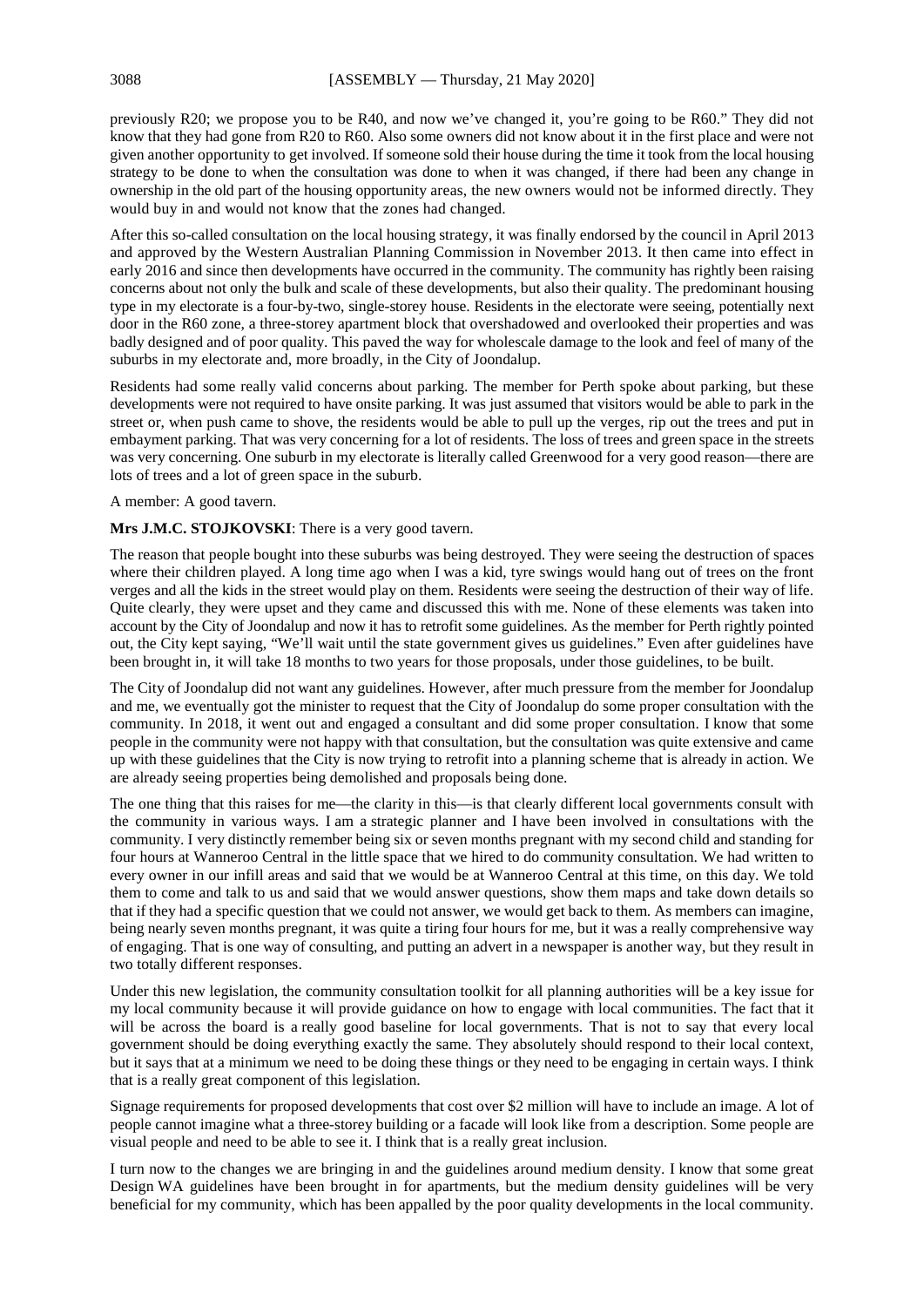With regard to subdivision, I think that the changes to the development contribution funds is really positive. I purchased a new build in a new area in Landsdale many, many years ago. We bought a brand-new house, built by a developer, and were told that there would be a beautiful park down the road. They said "park", but what they meant was public open space. For many, many years it ended up being a bit of scrub bushland. When we went back to the developer and asked when our park was going to be built, we were told that it was leaving it as a passive open space in which people could go bushwalking. That would have been great had there not been hectares of bushwalking land about half a kilometre away. I started that campaign just after my daughter was born. She is now 10 and a half years old, and I found out two weeks ago that that park has finally been completed. There are issues when developers do not do what they were supposed to do. The changes to the development contribution fund will be really good because it will mean that the funds will be used for the benefit of the local community—not the wider community; not, "I'm in Landsdale and it is being used in Yanchep because we are all in the City of Wanneroo", but actually for the local community. That is a really good change.

Development assessment panels are very interesting. I have had a lot of complaints about DAPs over the years. The major complaint that I have dealt with many times is being addressed in this legislation, which is fantastic. That major complaint has been about conflicts of interest. A consultant could sit on a DAP one week to determine an application and the next week—or sometimes even on the same day—they are a consultant for a proponent of a proposal. That is a conflict of interest. That person might be very good at compartmentalising and looking at this development as an approver and that development as a consultant, but the perceived conflict of interest can cause a lot of problems for people in the community. There are some great changes in the bill around DAPs, and I think that they will be very much welcomed in the community.

The small business changes will make an amazing difference for small businesses. I want to talk about the change of use. I worked at the City of Wanneroo and sometimes worked on the phone as the appointed project planner for the day. If a person came to the counter and wanted to chat to someone, somebody would always be appointed to talk to them. Many times they wanted to ask the following: "If I want to buy or lease this property, and then I have to apply for a change of use and you don't approve it, what happens?" The fact is that they are on the hook because if they buy the property and do not get the change of use approved, they have to figure out what business they will put into the property that complies with the current use, or they do not buy it. The reality is that they do not buy the property. This opportunity to change that use without the onerous application process is welcome. There is not a lot of difference in traffic or the way in which a property is used when its use is changed from a consulting room to a retail shop.

The cash-in-lieu requirements for car parking just kills small business. There is no way that they can comply with those requirements because they do not have that cash flow, especially if they are trying to move into a little shopping centre. If an established shopping centre has a set number of car parking bays, it is not going to be able to create extra bays, but the business is forced to pay money because it has not created extra car bays! It is nonsensical. This is a great change to the legislation.

The changes to small business planning approvals for minor home improvements, patios, sheds and shade sails will mean that people can crack on with renovations. Many small businesses in my electorate would love to get out there and start working with residents, but they are held up by planning approvals—it is ridiculous. When we bought our house in Woodvale nearly six years ago, we found that it had a patio that had not gained approval. We had to get retrospective approval for this patio even though we had not put it up and it was not our fault that it did not have approval—my husband is a builder and he wants everything in the right order. This change is great idea. It should be noted that this does not negate the need for building approvals. We still need to make sure that renovations are safe and sound; we cannot allow shoddy work. Standards will still apply but the ability to not have to go through a planning approval process is great.

I talk very quickly on this bill's COVID-19 economic response. We all acknowledge that over the last few weeks, many changes have been made around how to inject money into our economy. The government is trying to do everything possible to bolster our economy as we move into this recovery period. Cutting the red tape and streamlining the approvals process is essential to get private investment into our economy because it will create jobs. Requiring a commissioner to give due regard to other non-planning related matters such as community engagement and economic impact is important to allow these bigger projects to get going.

## [Member's time extended.]

**Mrs J.M.C. STOJKOVSKI**: One of the great things that has happened in the last two to three months is the evolution of small business. Our local small businesses have been innovative and adaptive: the local cafe decided to do takeaway tea parties because it could not have people dine in; the local gym and yoga studio went online because they were not allowed to have people in their studios; and gin distillers have made the move to produce hand sanitiser. We have shown ourselves to be a robust and adaptive economy. Our businesses are inventive and creative. We are giving private investors the opportunity to engage with and utilise those small businesses to nurture the economy and Western Australian industries. Too many times we hear how it is cheaper or easier to obtain a product or procure a service from overseas. The COVID-19 recovery time is an opportunity for our larger businesses to engage and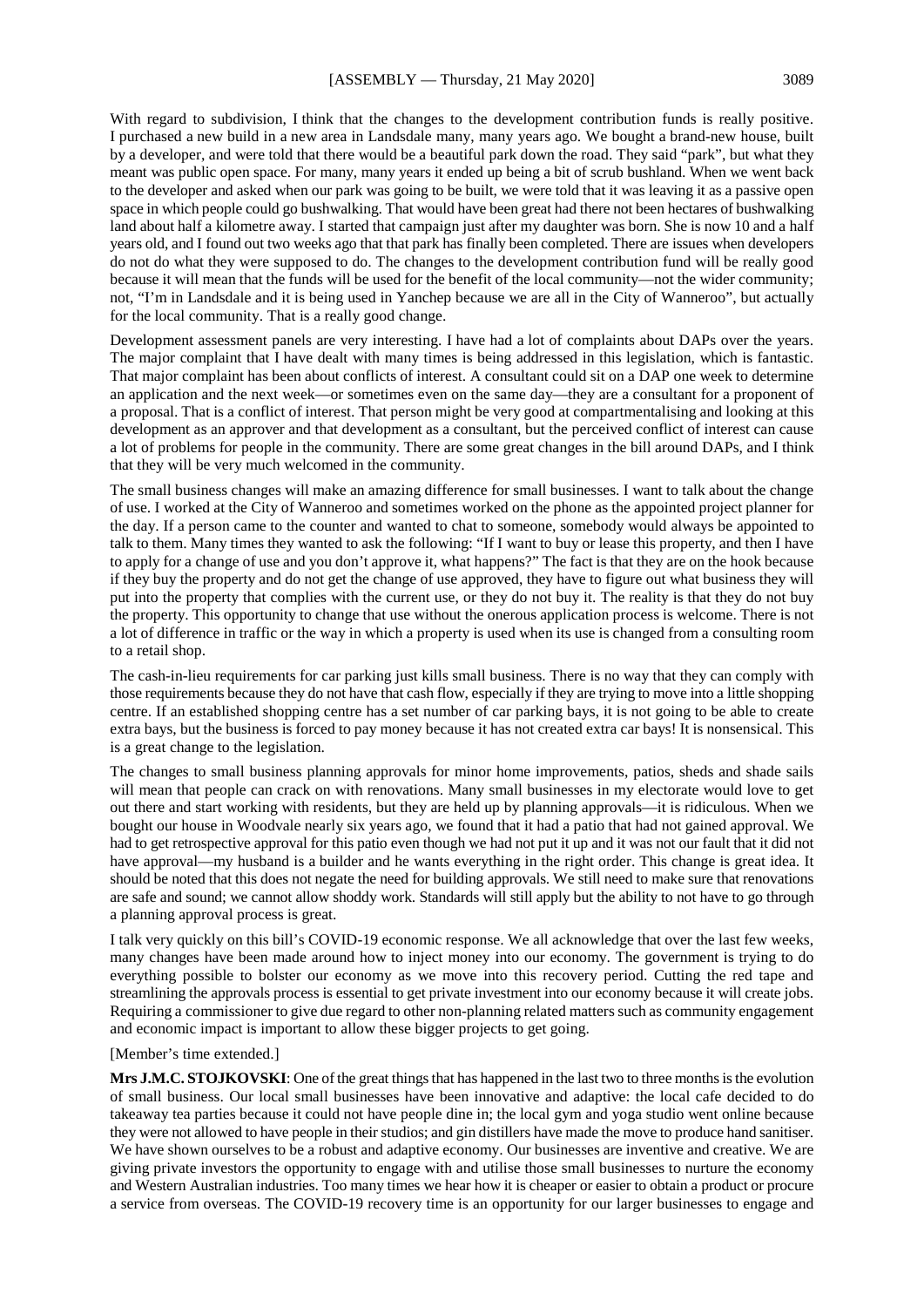nurture our local industries. Let us use this time to ensure that more Western Australians benefit from these planning changes. If local subcontractors and manufacturers get work from those projects, it will mean that more money is put back into our economy. As we move into the COVID-19 recovery mode, it is important that we take every opportunity we can to bolster our local economy so that we can get back on our feet, so that more Western Australians can get back to work, and so that we can be what we know we are: the best state in Australia, in quite arguably the best country in the world.

I commend the minister for the Planning and Development Amendment Bill 2020. She has ticked a lot of boxes. A lot of people will be happy with it and it will provide a lot of benefit to the community. I commend the bill to the house.

Debate adjourned, on motion by **Mr D.R. Michael**.

## **ENVIRONMENTAL PROTECTION AMENDMENT BILL 2020 ENVIRONMENTAL PROTECTION AMENDMENT BILL (NO. 2) 2020**

#### *Cognate Debate*

Leave granted for the Environmental Protection Amendment Bill 2020 and the Environmental Protection Amendment Bill (No. 2) 2020 to be considered cognately, and for the Environmental Protection Amendment Bill 2020 to be the principal bill.

*Second Reading — Cognate Debate*

Resumed from 16 April.

**DR D.J. HONEY (Cottesloe)** [12.36 pm]: I rise to speak on the Environmental Protection Amendment Bill 2020. The opposition will be supporting this bill and I will be the lead speaker for the debate. The gestation of this bill has been over quite some period. My understanding is that the changes in this bill go back to suggested changes under the previous government. The Liberal Party was already aware of significant parts of this bill before it came before this place. I wish to cover a few aspects of the bill. It is not a trivial matter to go through the bill; it contains almost 200 pages and the blue bill contains almost 400 pages. I will be going through the blue bill and referring to parts of it in this debate.

The improvement of regulatory processes under part 4 is broadly welcomed by industry. It apparently supports the introduction of cost recovery. I will talk about this a little more, but I think that it supports that in the context of improved performance from the approval process. Its concern is that we see an increase in cost, but not a commensurate increase in performance. The improvement in the area of timely approvals is as much about execution within the existing framework as it is with establishing the new framework. I will give a specific example of that by way of approvals for high-risk water licences. In 2016–17, the approval time for high-risk water licences was 57 days. In the last *Budget Statements* it was reported that the approval time for those licences had increased to around 213 days. The minister would know that for most projects that are going ahead, many companies will not commit final capital until the approvals process is committed. Those sorts of delays end up being net delays in the whole project; it is not something that occurs within some other time line. There needs to be strong ministerial oversight to ensure that the proposed changes in these bills leads to real reductions in approval times, especially in light of the COVID-19 crisis, which has devastated a large part of the economy.

In terms of urgency, the implementation of parts of these bills offers the potential, at least, to stimulate more economic development in the state. In other cases, people have said things will change, but in this case, if mining projects and other developments are approved in a more timely manner, that will generate jobs and wealth throughout our community. I certainly support it from that point of view.

The proposed changes in part II of the principal bill to allow the assessment of cumulative environmental impacts makes sense. This change comes with the ability to recover costs from relative businesses in a particular region. The introduction of charges in part VIIB, which will be effectively completely controlled by the Department of Water and Environmental Regulation, raises some natural concerns that those charges could become excessive and support particular studies. An intrinsic force of nature drives all organisations to want to grow. If there is a source of revenue and there is not adequate control over that, interests could become "needs" in terms of agencies having to undertake studies. Again, it requires strong ministerial oversight to ensure that we do not have a situation in which the agency organically grows itself through these charges. It may be doing things that are interesting, but lots of things are interesting. Members will know that I have broad interests; scientists in particular tend to want to look at things in detail. However, we need to make sure that that process is controlled. Outside ministerial oversight, I cannot see any intrinsic control mechanism in the bill. I am told that similar changes under the commonwealth legislation have not led to excessive costs. Perhaps that gives some reassurance that it will not do that in this case.

My colleague Hon Dr Steve Thomas will be going through the bill in forensic detail in the other place and proposing some amendments. I will not foreshadow those amendments here. I am not going to delay progress here by duplicating that process.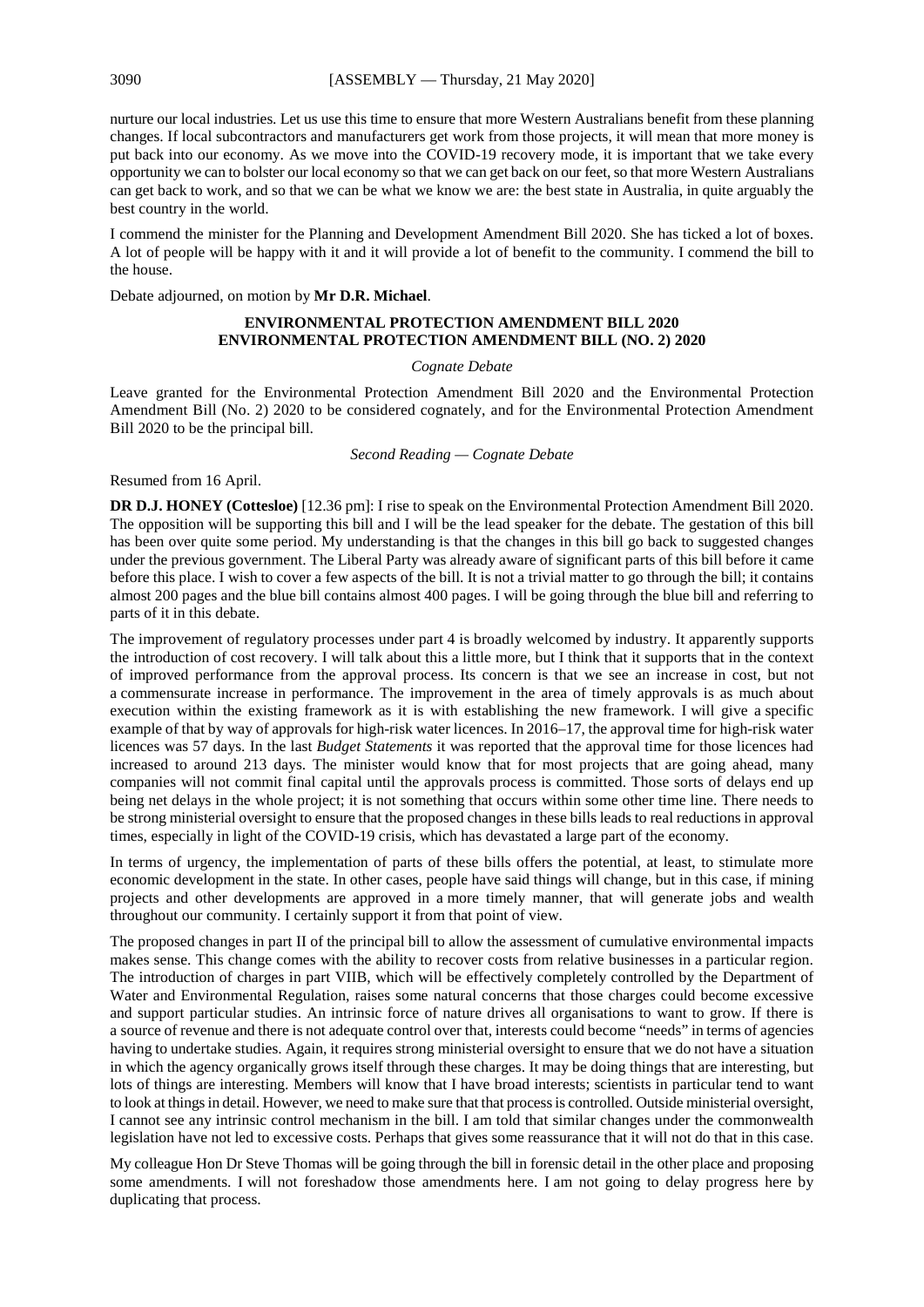This bill will improve the act. I confirm my support for it. With the indulgence of the Acting Speaker, I want to go through some of the principal bill's clauses. I refer to section 3A of the act, "Terms used relating to pollution and environmental harm". This is an opportunity to discuss the difference between "pollution" and "contamination". A real problem has occurred in the way that environmental impacts are assessed. "Contamination" is the perturbation of a natural environment. In fact, we are contaminating the air in this chamber with carbon dioxide emissions. All of us have slight radioactivity in our body and we are all adding to the radioactive load within this building. Few people would say that we should not be doing what we are doing. Some people might, but I think most people would say that we should be doing what we are doing. Although we are contaminating the environment, we are not harming it. Pollution causes harm to the environment or to people, animals or plants. It is causing harm at a significant level. The trouble is that these two terms have come to mean the same thing. In some people's minds, any contamination is pollution. If we go to that extreme, almost all activity will be stopped. To sensibly manage the environment and also allow sensible development, we have to accept that some activities may contaminate the environment. I do not think any of us contend that we should allow activities to pollute the environment. We should be very careful not to confuse those two terms as meaning the same thing.

Proposed section 3A will change the threshold amount from \$20 000 to \$100 000. It would be very difficult to do anything in a small clearing or whatever that probably did not trigger the old \$20 000 limit. This is a sensible change. It lets the agency focus on matters that are serious and does not get the regulators involved in minor activity.

I do not mean to confuse the parliamentary secretary, but I am going to jump ahead and make comments on specific parts of the blue bill. I will go to section 38 under part IV. I am unsure whether the parliamentary secretary has the blue bill in front of him, but I can give him the page number—it is page 48. Proposed section 38, "Referral of proposals", refers to whether proposals will be referred to an agency. I have a specific question and concern about this. Perhaps we can deal with it during consideration in detail. Proposed section 38(1) states —

The proponent of a significant proposal, or any other person, may refer the proposal to the Authority.

I guess what concerns me specifically in that wording is "any other person". There are about seven billion "any other persons" in the world. I am sure it is not the intention to open this up to the world. It seems to refer to anyone, anywhere. If a proposal is going through even though it has not been referred, someone can say, "This should be referred to the agency." I want clarification on that. I am sure there is a good reason for that wording, but it struck me that that is a bit loose.

I refer to proposed section 38C, on page 50 of the blue bill, "Proponent may amend a referred proposal". This is a very sensible amendment; it is a sensible change. If a proponent is progressing with a proposal and they realise that things need to be changed, they can amend that referred proposal. That will save time and save wasted effort on the part of the agency.

If we go to proposed section 38G on page 53 of the blue bill, "Authority must decide whether to assess a referred proposal", there appears to be a sensible limit there, making it time bound—it has to be done within 28 days. That seems to be a mechanism to try to make sure things are sped up and that things do not sit on desks for an extended period. A great concern of industry about proposals being assessed is the so-called stop-the-clock trigger; that is, if an agency has a query of another agency, or there are other triggers, proposals are stopped. I have been told that whilst proposals have to be considered within a timely manner, whether it is 60 or 90 days, because of this stop-the-clock provision, the consideration period can go on for a year. A great majority of the time a proposal is being considered is when the clock has stopped. I know that is a considerable frustration for industry. I am not sure whether there are stop-the-clock triggers, if you like, in this proposed section, but it seems very sensible that the environmental agency is bound to deal with a matter in a timely manner. Again, that seems to be a sensible addition to the act.

Proposed section 45A of the bill covers the implementation of conditions. Proposed section 45A(1)(b) concerns offsets, and states —

at the proponent's expense, take environmental protection, abatement or restoration measures on the subject land, or on other land, in order to directly or indirectly offset the impacts of the implementation of the proposal on the environment;

A straightforward, literal interpretation of that is that the environmental agency can force the proponent to implement certain actions. I wonder what government control there is over this. I am concerned that sometimes there can be overreach. I will refer to a personal experience in this area. One of the concerns is that sometimes these requirements are not scientifically based but are based on an idiosyncratic view of an officer about certain things that have to be done. If businesses can be compelled to do that, it may go well beyond the purpose that is required. I think it is important to have oversight.

Debate interrupted, pursuant to standing orders.

[Continued on page 3103.]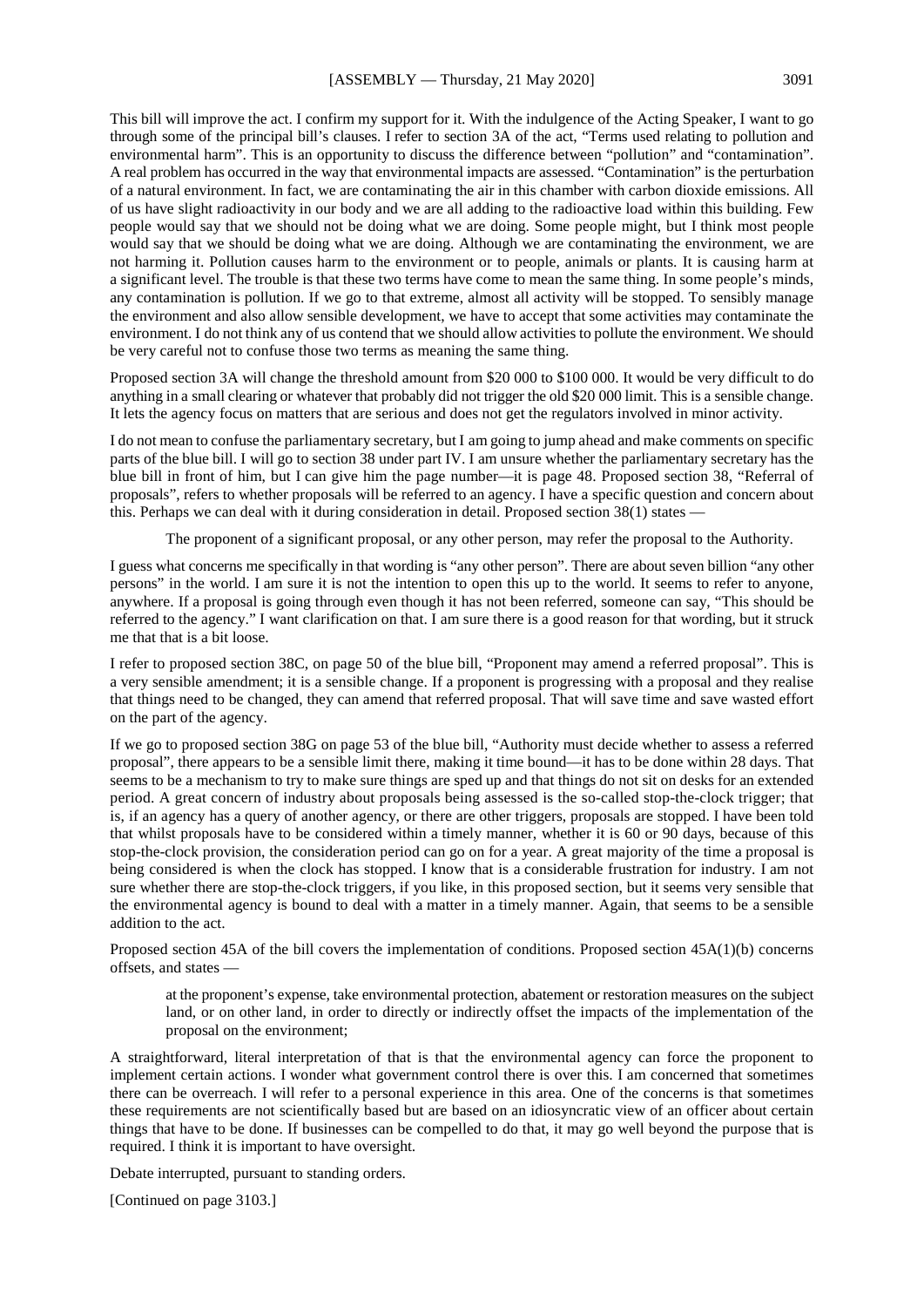#### **CORONAVIRUS — LOCAL GOVERNMENT RESPONSE — CITY OF STIRLING**

*Statement by Member for Maylands*

**MS L.L. BAKER (Maylands — Deputy Speaker)** [12.51 pm]: I would like to congratulate the City of Stirling and Mayor Mark Irwin, councillors Bianca Sandri and David Lagan, and other councillors and city staff for announcing the \$43.7 million boost for households, businesses and the community to assist in the recovery phase of the COVID-19 pandemic. Primarily funded through drawing down on the city's reserves, the city has strategically reprioritised projects to provide maximum relief. This includes a ratepayer financial relief package of \$4.9 million, comprising a rate freeze, a removal of interest instalment and arrangement fees, flexible payment options and a suspension of debt collection activities. The business activation package is worth \$7 million and includes a rent rebate for small businesses and other measures. The city's community package of \$2.9 million includes a community group assistance fund, a reduction in facility hire fees for community groups and, importantly, a reduction in animal registration fees. The city has also initiated a capital investment package worth \$28.9 million, which includes park upgrades, sporting facility refurbishments and cycleways. This is on top of a \$2.1 million package that includes the development of a small business hotline, partnerships with business foundations, a reduction in meal fees for recipients of the home and community care program and the Commonwealth Home Support Programme, and a partnership with Vinnies WA to provide emergency food packages.

## **BLACK COCKATOOS — COCKATUBES**

#### *Statement by Member for Darling Range*

**MRS A.K. HAYDEN (Darling Range)** [12.53 pm]: I take this opportunity to update the house on an amazing local volunteer initiative that I raised a few months ago and to thank everyone involved in the construction and delivery of more than a hundred artificial nesting tubes called Cockatubes. Following the catastrophic bushfires this summer, I was proud to join Landcare SJ, the Peel–Harvey Catchment Council and their volunteers to construct 110 Cockatubes to support the native cockatoo population. Everything was going smoothly right up until the orders came in thick and fast. The question was how we would deliver that many large tubes. Fortunately, I was able to ask my good friend and federal colleague, the Minister for Defence, Senator Linda Reynolds. Linda was fully supportive from the very start and engaged the Australian Defence Force to assist. COVID-19 was an additional challenge that none of us anticipated, but I am pleased to say that all 110 Cockatubes have now reached their destinations, which include Kangaroo Island, East Gippsland, Queensland and New South Wales. A big thankyou must go to everyone who donated, volunteered and pulled together to make this happen. A special thankyou to Francis Smit and Alan Elliott from Landcare SJ, who coordinated the construction, and to the men and women of our Defence Force who loaded the Cockatubes in Mundijong and oversaw their safe delivery. This is another example of our community working together to achieve great things, and I could not be prouder.

## **BLETCHLEY PARK PRIMARY SCHOOL**

## *Statement by Member for Southern River*

**MR T.J. HEALY (Southern River)** [12.54 pm]: My name is Terry Healy, the member for Southern River, and I rise to address this chamber about the hard work and resilience of all students across my community, but today especially, I mention the year 6 students of Bletchley Park Primary School in Southern River. This has been a year like no other. We have had to do things differently to keep everyone safe. That has meant that many year 6 students have missed out on certain events in their final year of primary school. On behalf of Mark McGowan and I, thank you for the sacrifices you have made, and for all the work your teachers and educators, your families and you have done to now return to study and to return to the classroom and re-engage your teaching and learning. Thank you for continually doing your best—to be, to think and to grow. It is the Bletchley way and we appreciate what you do. We know you have missed out on winter and summer carnivals and interschool cross-country, and we are not currently holding assemblies.

Thank you, year 6 students, for your resilience. You have shown maturity and kindness. Mrs Bouska, your principal, tells me that each year 6 has stepped up and shown guidance to our younger school members. I would also like to thank our elected student councillors and faction captains: Jeeva Liju, our head boy; Priyanshi Trivedi, our head girl; student councillors, Aleeza Bajwa, Sean Kennedy, Beatrix Keith-Magee, Shriya Bhat, Rishi Das and Sanjay Jojo; faction captains for Bradman, Oliver Mortensen and Taliah Quinn; faction captains for Farmer, Tai Wilson and Angelina Gregoire; faction captains for Fraser, Alex Gillet and Rylee North; and faction captains for Strickland, Adiel Chidukawni and Ashlee Barry.

Keep doing all that you have been doing and keep well. Thank you so much.

## **NATIONAL VOLUNTEER WEEK — GERALDTON**

#### *Statement by Member for Geraldton*

**MR I.C. BLAYNEY (Geraldton)** [12.56 pm]: Over 2 300 years ago, Greek philosopher Aristotle asked, "What is the essence of life? To serve others and to do good." This week, we recognise the inspiring, essential, and important role our volunteers play in serving others and doing good across Australia as part of National Volunteer Week 2020.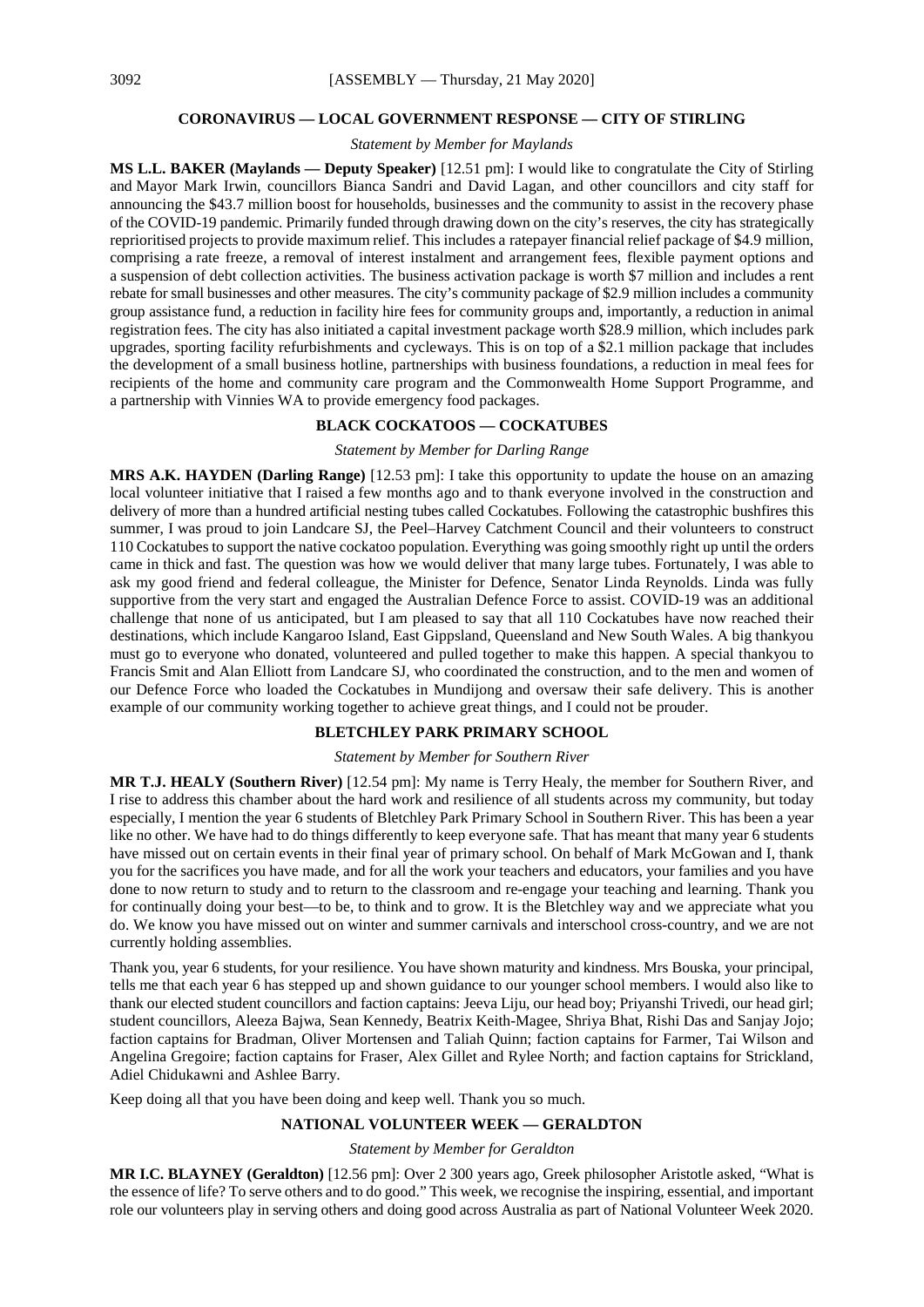Volunteering comes in many forms. Some volunteers are highly visible, like our emergency service organisations St John Ambulance, volunteer fire and rescue services, bush fire brigades and volunteer marine rescue groups. We thank you for your efforts in keeping our communities safe, particularly our regional communities, which often do not have paid ambulance officers or firefighters, and must rely on our dedicated volunteers to step up and defend our communities in times of crisis. I spent 25 years volunteering with my local bush fire brigade, and I give my thanks to the almost 300 emergency services volunteers who serve and support the electorate of Geraldton. Other volunteers work quietly behind the scenes. They serve on school P&C committees, volunteer for our sporting associations, help organise regional events and agricultural shows, promote the arts and culture and provide important services for our communities through programs like Foodbank and Meals on Wheels.

To all our volunteers, on behalf of the Nationals WA and the regional towns and cities we represent, I wish to say a big thankyou to all of you for what you do.

#### **SHIRLEY HAYWARD — TRIBUTE**

*Statement by Member for Bunbury*

**MR D.T. PUNCH (Bunbury)** [12.57 pm]: In the course of our working careers we meet people who are very special. Today I want to acknowledge Shirley Hayward, who passed away in February this year. Shirley was born on an Aboriginal reserve in Narrogin in 1941. Like many young Aboriginal people, Shirley was caught up in the controls and policies of the then Native Welfare Department and had to leave home at an early age. I do not want to dwell too much on these early times as I came to know Shirley much later, other than to say that her experiences resulted in a lifelong commitment to her community, to advancing and helping Aboriginal people and to the importance of family.

I met Shirley and her husband Norm when they were carers at the Kooloongaruna group home in Collie in the 1980s. I am not sure of the total number of children Shirley and Norm cared for but I know of at least 20. Children came into care for a number of reasons but Shirley was able to maintain their links with family, with culture and with pride in their Aboriginality. She was a fierce advocate for each child and a fierce advocate for each family, continually looking for ways to build links. When Shirley retired from caring, it really was not retirement. She and Norm remained a part of the lives of the many children they had cared for and made sure that a sense of belonging through being part of community, of culture and of home was always there.

Shirley was also passionate about the advancement of Aboriginal women. She established the Yorga Group, which brought a focus on Aboriginal culture, community and the relationship to land. Through Norman and Shirley, I began to understand the importance of culture, law, language and land, and I acknowledge Shirley for the amazing contribution she made to the Collie community.

## **NATIONAL VOLUNTEER WEEK**

#### *Statement by Member for Dawesville*

**MR Z.R.F. KIRKUP (Dawesville)** [12.59 pm]: In the spirit of National Volunteer Week 2020, I would like to recognise all the volunteers from across Mandurah who do an outstanding job in making our community the very best it can be. I do not have enough time to thank them all, but in the context of COVID-19 I would like to highlight in particular the contributions of the Falcon Lions Club, and in particular its president, Ian Derrick, who has been invaluable in helping with the COVID-19 outreach program. I would also like to thank the more than 800 volunteers who have helped hundreds of seniors in not only my district but also Murray–Wellington and Mandurah, and who have come to our office offering their support. I would also like to thank Vicki and the team at the Peel Volunteer Resource Centre for their continued help to register and offer administrative support to reduce the risk for all volunteers involved.

During COVID-19, I have been grateful for the community support of Kaye Seeber and Mum's Cottage, People Who Care in Mandurah, Befriend, Pat Thomas House, Peel Community Kitchen, Chorus, Halls Head Farmer Jacks and Pets of Older Persons. All have been exceptionally helpful during this crisis. I would also like to thank the many health volunteers who work at Peel Health Campus and at the St John Ambulance Dawesville depot, a volunteer organisation that I am now proud to be part of and whose members have had to gear up and face COVID-19. There are a number of other organisations that I do not have time to recognise but which continue to serve and protect our community in times of crisis—particularly Mandurah Southern Districts Volunteer Bush Fire Brigade, Falcon Volunteer Fire and Rescue and Port Bouvard Surf Life Saving Club. I am so proud to represent and look out for Mandurah, and I thank all those who continue to volunteer to make the community the very best it can be.

#### *Sitting suspended from 1.00 to 2.00 pm*

#### **QUESTIONS WITHOUT NOTICE**

#### CORONAVIRUS — HEALTH SYSTEM RESPONSE

## **336. Mrs L.M. HARVEY to the Premier:**

Can the Premier confirm whether the COVID-19 health response strategy has changed from suppression and flattening the curve to complete eradication of COVID in WA; and, if so, when did that occur?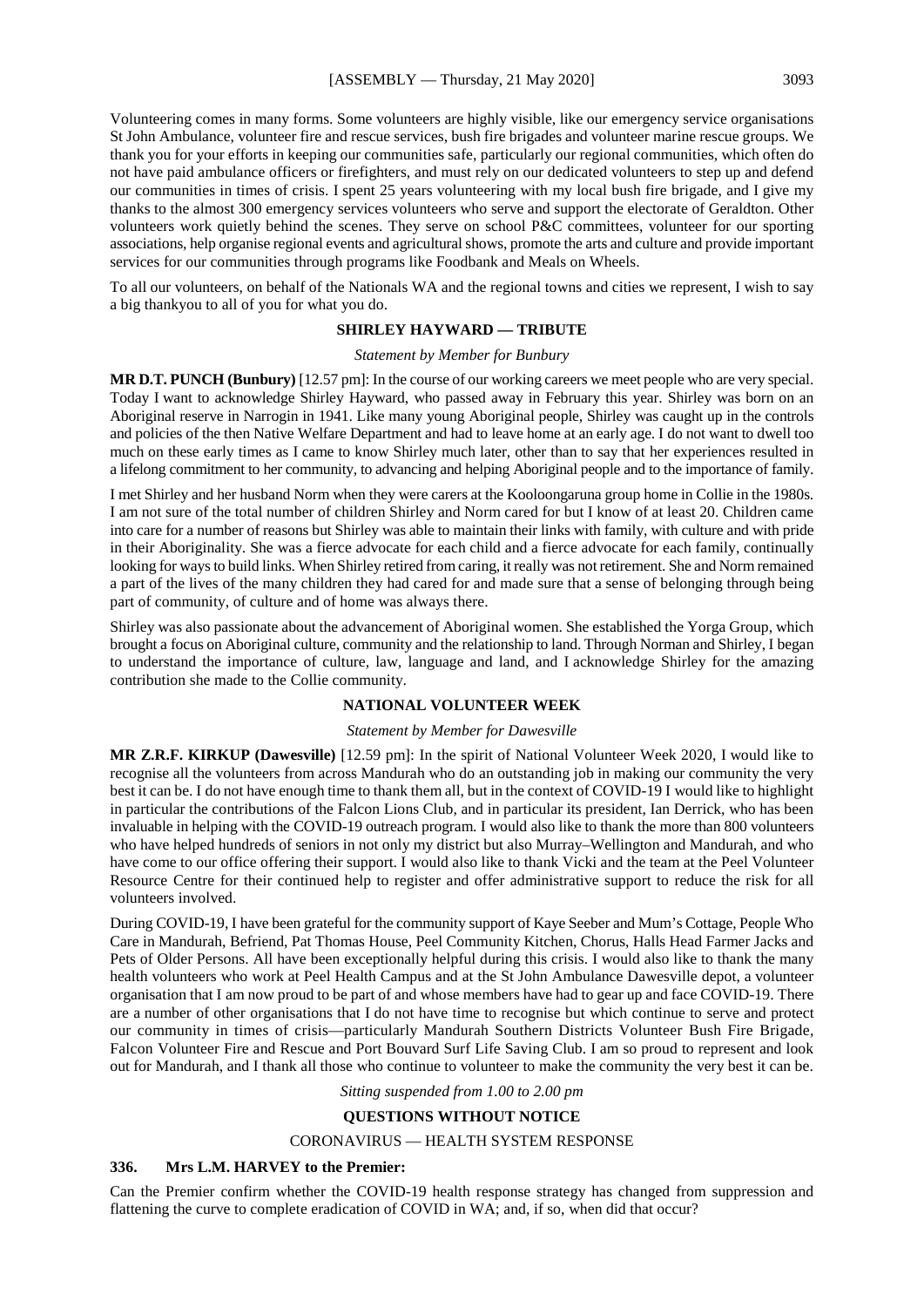#### **Mr M. McGOWAN replied:**

At national cabinet, as a nation, we have discussed and been committed to suppressing and flattening the curve as much as humanly possible. Clearly, in the case of Western Australia, like South Australia and the Northern Territory, we have been very successful as a state. Our population has embraced the measures necessary to drive down the rate of infection. Our infection levels are now very low. The main threats to the state are international visitors and potential infection from the more infected states of New South Wales and Victoria.

## CORONAVIRUS — HEALTH SYSTEM RESPONSE

#### **337. Mrs L.M. HARVEY to the Premier:**

I have a supplementary question. Given that answer, and given that interstate borders are closed, there is no community spread in Western Australia and only three cases—none in hospital—when will the Premier open up intrastate borders?

## **Mr M. McGOWAN replied:**

It is a good question. We are working to do that as soon as we can within health advice. I want to read the statement issued yesterday by the Chief Health Officer, Dr Andrew Robertson. He said -

This graduated response, including lifting of the regional borders in stages, is designed to be sustainable and to minimise spread, if it were to occur, and enable rapid response to any outbreaks. If effective, there will be no requirement to close hospitality, community or sports sectors again in response to isolated outbreaks.

The health advice that we have received is to do things in a graduated way. The state was divided into 13 regions; it went down to four on Monday, and we expect there will be further changes in coming weeks.

#### CORONAVIRUS — INTERSTATE BORDER RESTRICTIONS

## **338. MR S.J. PRICE to the Premier:**

I refer to the government's decision to keep WA's border with the east closed as it continues to successfully contain the spread of COVID-19. Can the Premier outline to the house the health advice as to why the state border needs to remain closed and what will need to happen before consideration can be given to reopening interstate travel?

#### **Mr M. McGOWAN replied:**

I thank the member for Forrestfield for the question. Throughout the pandemic over the last three months, we have been guided by the advice of Western Australia's Chief Health Officer, Dr Andrew Robertson, and that has not changed. I meet or speak with Dr Robertson every single day, as does the Minister for Health. The health advice that we have received has been outstanding, and as a consequence the state has been a beneficiary, with very low levels of infection. The advice from the Chief Health Officer—he has been very aware of the impact on things across the state—has been based on long historical experience of dealing with pandemics around the world, with historic examples going back many years.

As I said, as a state and as a people, we have been highly effective in controlling the COVID-19 outbreak in Western Australia. The border arrangements have not only reduced the number of cases of COVID-19 coming from interstate, but they have also helped drive down the rate of the spread of the virus in Western Australia. We have three active cases in Western Australia, all directly related to travellers to the state. In other states—in particular, New South Wales and Victoria—we are seeing continued COVID-19 outbreaks. There have been about 83 new reported cases in those states in the last seven days. Although we have had very few, if not any, in the last week, New South Wales and Victoria have identified 83 new cases and have obviously seen various areas of community spread. I was advised today that one case was a traveller from Melbourne to Sydney.

We are very keen to ensure that we do not allow the spread of the virus, both from interstate and overseas, into Western Australia. We have accepted the advice of Dr Andy Robertson during this pandemic. His advice was published yesterday. That advice was very clear: the interstate border is an important weapon in Western Australia's arsenal to protect our people from potential infection from New South Wales and Victoria. Other states have done something similar, particularly Queensland, South Australia, the Northern Territory and Tasmania. I think it has been relatively effective in all those jurisdictions as well, certainly in the case of South Australia and the Northern Territory. The western two-thirds of Australia have had better outcomes than other parts of the country.

Four days ago, we announced a range of relaxation measures, which were more generous and comprehensive than what other states had put in place, and we also started lifting our internal borders within Western Australia. We have not lifted all of them as yet, even though I know it is difficult for many people across the regions. When we have the confidence that it is the time to do it, that is when we will do it. I do not think that will be too far away. Just a moment ago, I read the advice of the Chief Health Officer. I know that many people, like the opposition leader, have been calling for the lifting of the interstate border. We are not going to do that at this point. When we think the time is right and there are low levels of spread or no community spread in the eastern states, that is the time to lift the interstate border restrictions, and we will not be doing it before then.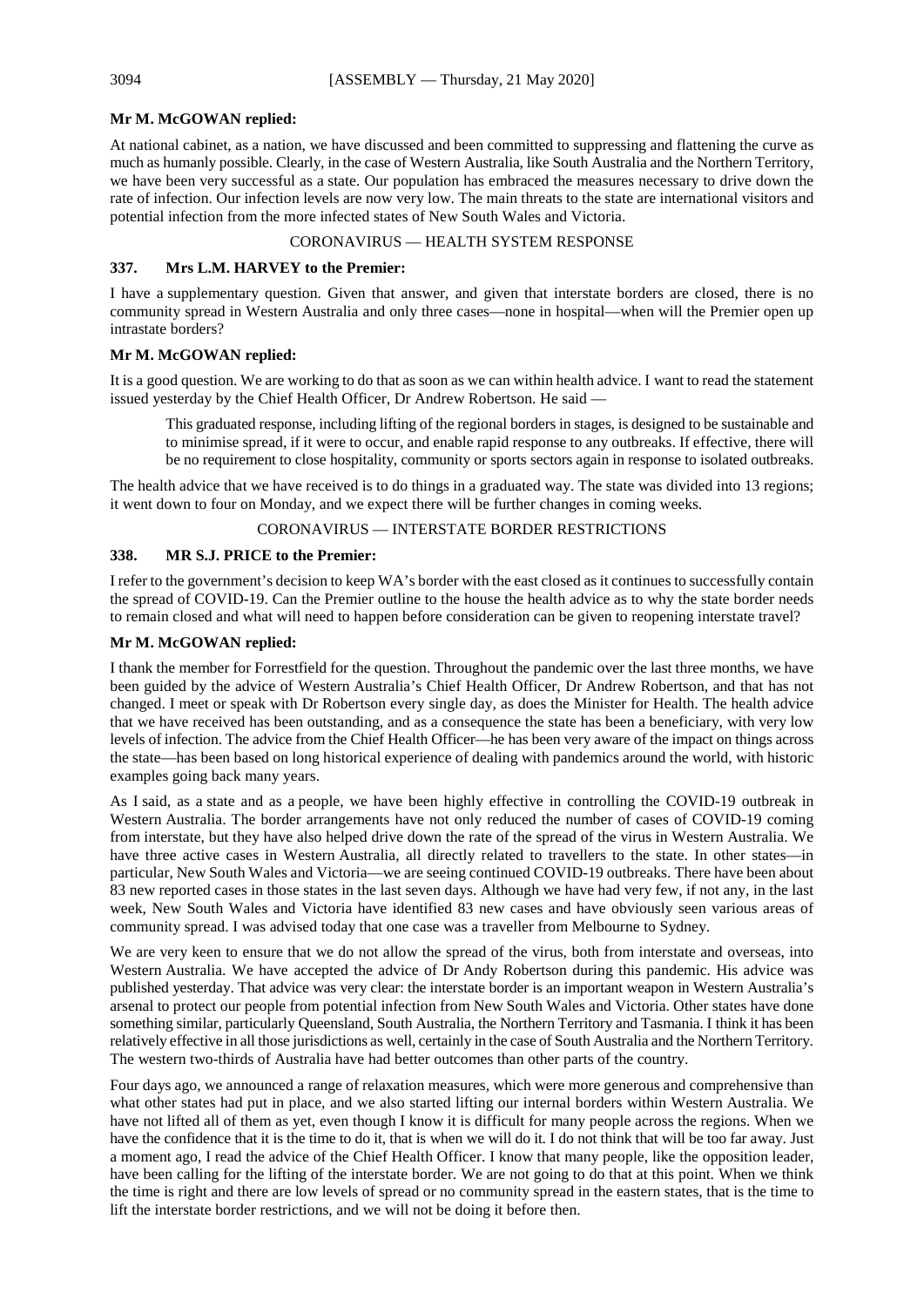## DEPARTMENT OF HEALTH — ST JOHN AMBULANCE CONTRACT

## **339. Mr Z.R.F. KIRKUP to the Minister for Health:**

I refer to the minister's media statement of 26 June 2018 regarding a two-year contract extension for St John Ambulance WA, in which he promised to deliver improved patient outcomes. Has the government signed a new ambulance contract that reflects better outcomes for patients or is it true that he has done nothing over the last two years and as a result just unfairly rolled over the existing contact for our vital ambulance services in Western Australia?

## **Mr R.H. COOK replied:**

I thank the member for the question; it is an important one. St John Ambulance provides a vital service to the Western Australian community, making sure that Western Australians can get to hospital within a speedy and clinically safe period of time, but it also plays other roles in primary care at events and so on. It is important we ensure that the contract between the Western Australian government and St John Ambulance meets the need of a rapidly changing community and health setting. Indeed, at the moment our health setting is changing more rapidly than we could possibly imagine. The COVID-19 pandemic represents a significant risk with changes over the past few months and changes coming in the next 12 months. From that perspective of a changing landscape, and the point of view of resources involved in renegotiating the contract, we proposed to St John Ambulance that we do a one-year extension to make sure that we can accommodate all the changes coming forward. St John came back to us and said, "Can we make this a two-year extension?", and we said yes. We think that is a fair thing. The other aspect of it is ultimately we need to make sure that the St John Ambulance contract meets the needs of a modern health landscape. One of the things we are particularly concerned about is the way that ambulance services are provided in regional and country communities. We put far too much pressure on our volunteers, both with patient evacuation from sites and patient transport between smaller communities and larger hospitals. From that perspective, we are trying to look at some reforms in the contract so that WA country patients have much better clinical oversight and a much better service. We are also looking at other aspects of the contract, in particular the transport of mental health patients between hospitals. Because of the demand on St John Ambulance, sometimes we are not getting a timely response to requests for mental health patients, so we have looked at some reforms to that.

Michelle Fyfe has recently been appointed as the chief executive officer of St John Ambulance. She is doing an outstanding job. She was a career police officer with an outstanding career in the WA Police Force, and is now the CEO of St John Ambulance. She is bringing fresh thinking, new approaches and a great deal of quality leadership to the organisation. I am very excited about what the Department of Health in partnership with St John Ambulance can achieve, but we will not rush the contract. It is a very big one, and at the request of St John Ambulance with the mutual agreement of both parties, we decided to extend it by another two years so that it has some financial certainty going forward. We will certainly use the next 12 months to finalise the negotiations.

## DEPARTMENT OF HEALTH — ST JOHN AMBULANCE CONTRACT

## **340. Mr Z.R.F. KIRKUP to the Minister for Health:**

I have a supplementary question. I thank the minister for that response. I agree with him about the rapidly changing environment, but it has taken two years to get to a point at which the government will just roll over for another two years. How is it fair that the government continues to treat our career and volunteer ambulance officers with such contempt, given the rapidly changing health environment that COVID-19 has presented, and the historic ambulance ramping we have had under this McGowan-led government?

#### **Mr R.H. COOK replied:**

Over the last couple of years, we have been undertaking the WA country ambulance review. That is about protecting our volunteers, not treating them with contempt. The importance of the country ambulance review was to make sure that we have a more sustainable approach to the delivery of ambulance services in our rural and regional communities. It is not treating them with contempt; on the contrary, it is treating them with the respect they deserve, making sure that we have a sustainable ambulance service right across the state, but in particular making sure that country patients get the same level of care, oversight and clinical oversight that patients in the metropolitan area take for granted. We will not be rushed. It is a \$170 million contract—a very important contract that matters. Lives depend on it. We will do it carefully and as well as we can in the context of the COVID-19 pandemic, but we will not be rushed.

## PLANNING REFORMS

## **341. Ms E. HAMILTON to the Minister for Planning:**

I refer to the McGowan government's proposed planning reforms, announced yesterday, that aim to urgently support business and drive economic activity as WA recovers from COVID-19.

- (1) Can the minister advise the house how WA's building and construction industries have responded to these major reforms?
- (2) Can the minister outline to the house what these industries have said about the impact these reforms will have on jobs and businesses, particularly those in my electorate of Joondalup?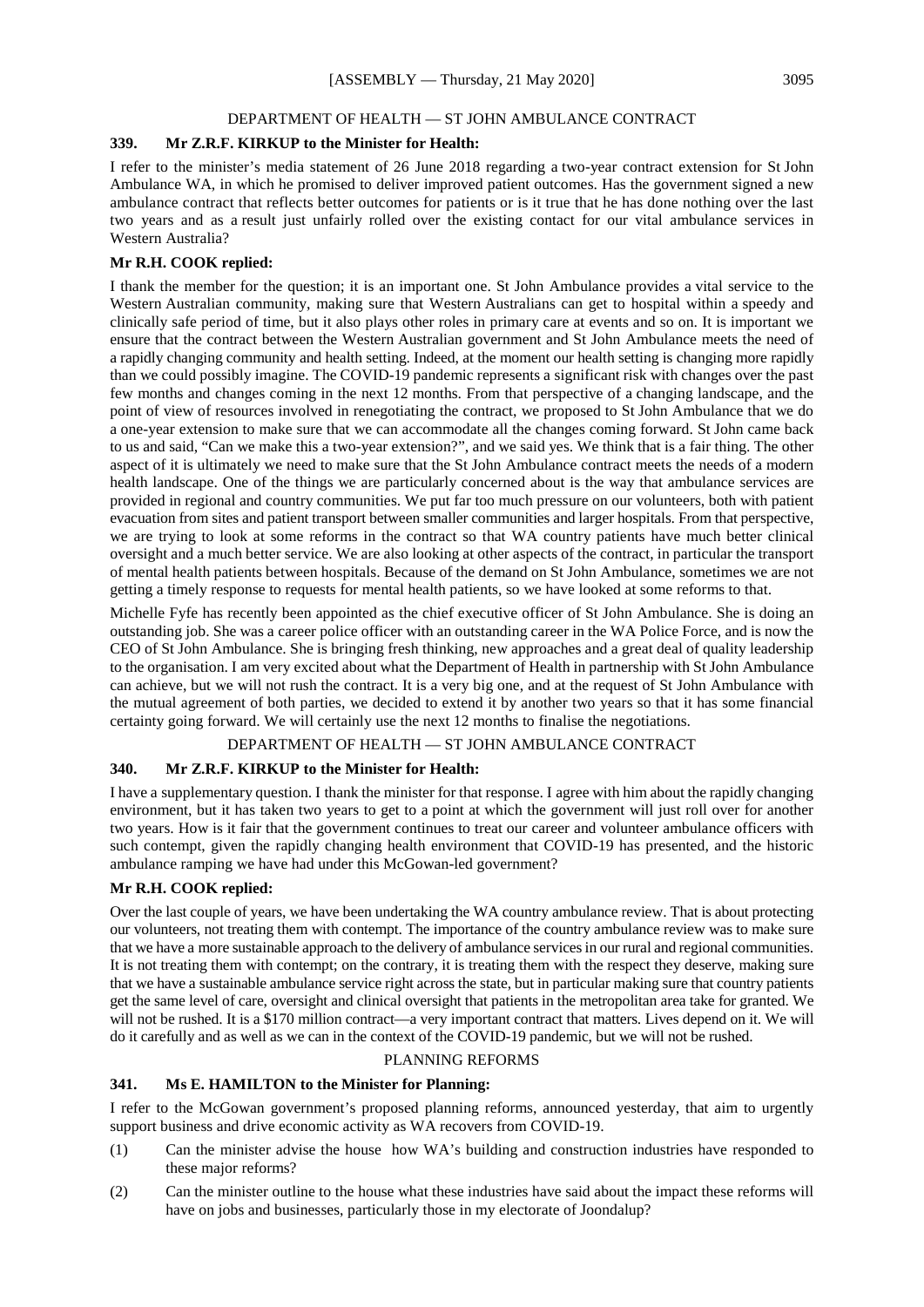## **Ms R. SAFFIOTI replied:**

(1)–(2) I thank the member for Joondalup for that question, and her concern and interest in planning in her electorate. The member for Joondalup has been so engaged on planning issues. As part of our package announced yesterday, it was really good to include some solutions to the issues that have occurred throughout Joondalup, for example better community engagement at the front end on a radius model to make sure everyone understands what is being proposed in that area; signage for major developments; and, of course, elevating local planning strategies to involve the community at the front end. It has been those real life experiences of members from this side, and also small business and the community, that have led us to the range of reforms that we are introducing.

It is sweeping reform, whether it is community engagement, red tape for small business, or home owners wanting to make a little modification to their homes. I welcome the support from construction and housing industry groups from all over Western Australia. I will go through some of the comments. Many of these groups would not be from the so-called "Labor Party base". I will start off with the Chamber of Commerce and Industry of Western Australia. It came out and said —

WA small businesses will be better able to adapt in the wake of COVID-19 following a significant overhaul of planning regulations announced by the State Government today.

…

Abolishing change-of-use approvals is an important step to enable business adaptivity and growth …

We look forward to further engaging with the CCI as we finalise those regulations to make sure small business in Western Australia can prosper and adapt to what is very much an ever changing environment. Then we have the Property Council WA, again, not what we would say is involved in the Labor Party base, which states —

Property Council WA Executive Director Sandra Brewer has —

Several members interjected.

**The SPEAKER**: Members, the minister can do a very good job on her own.

**Ms R. SAFFIOTI**: I think she was a member of the Cottesloe branch, but not of the Labor Party! It continues —

… praised the State Government's decision to streamline Covid-19 recovery plans for the property sector, saying this will get more West Australians back to work quicker.

I would say the executive director of the Housing Industry Association of Western Australia, Cath Hart, is also not a traditional Labor Party person. The HIA media statement says —

HIA WA's Executive Director Cath Hart has welcomed the bold planning agenda outlined by Premier Mark McGowan and Planning Minister Rita Saffioti today.

The Urban Development Institute of Australia says —

The … (UDIA WA) has welcomed the introduction of a suite of planning reforms by the Minister for Planning today that are aimed at boosting economic activity and driving jobs growth in response to the impact of COVID-19.

The Master Builders Association, again not traditional Labor Party supporters, says —

"Cutting red tape, streamlining the planning process and ensuring consistency are vital for getting our state on the road to recovery and beyond.

"The changes will allow urgent decision making where necessary, making it easier for businesses to operate in tough conditions now, while also creating the foundations for engaged communities and smart future growth.

As members can see, these reforms have been well considered over many years and we have the specific initiative to create jobs now for major developments.

I am so keen to work with all members in this house, the Nationals WA and the Liberal Party, on this issue. I look forward to the engagement. There are different sections of the Liberal Party, and my parliamentary secretary and I will be working through every section of the Liberal Party to see whether we can get the support, in this house and in the other place, for a package of reforms that is widely supported and welcomed throughout Western Australia.

## BUSHFIRES — KATANNING AND SOUTH WEST

## **342. Mr P.J. RUNDLE to the Minister for Emergency Services:**

I refer to the minister's failure to secure grants from the federal government's \$2 billion bushfire recovery fund, despite over 1 million hectares being burnt in Western Australia over the summer.

(1) With last week's announcement of \$149.7 million towards the bushfire recovery for species and landscapes program, will the minister finally stand up for fire-affected communities and get WA on the grants list?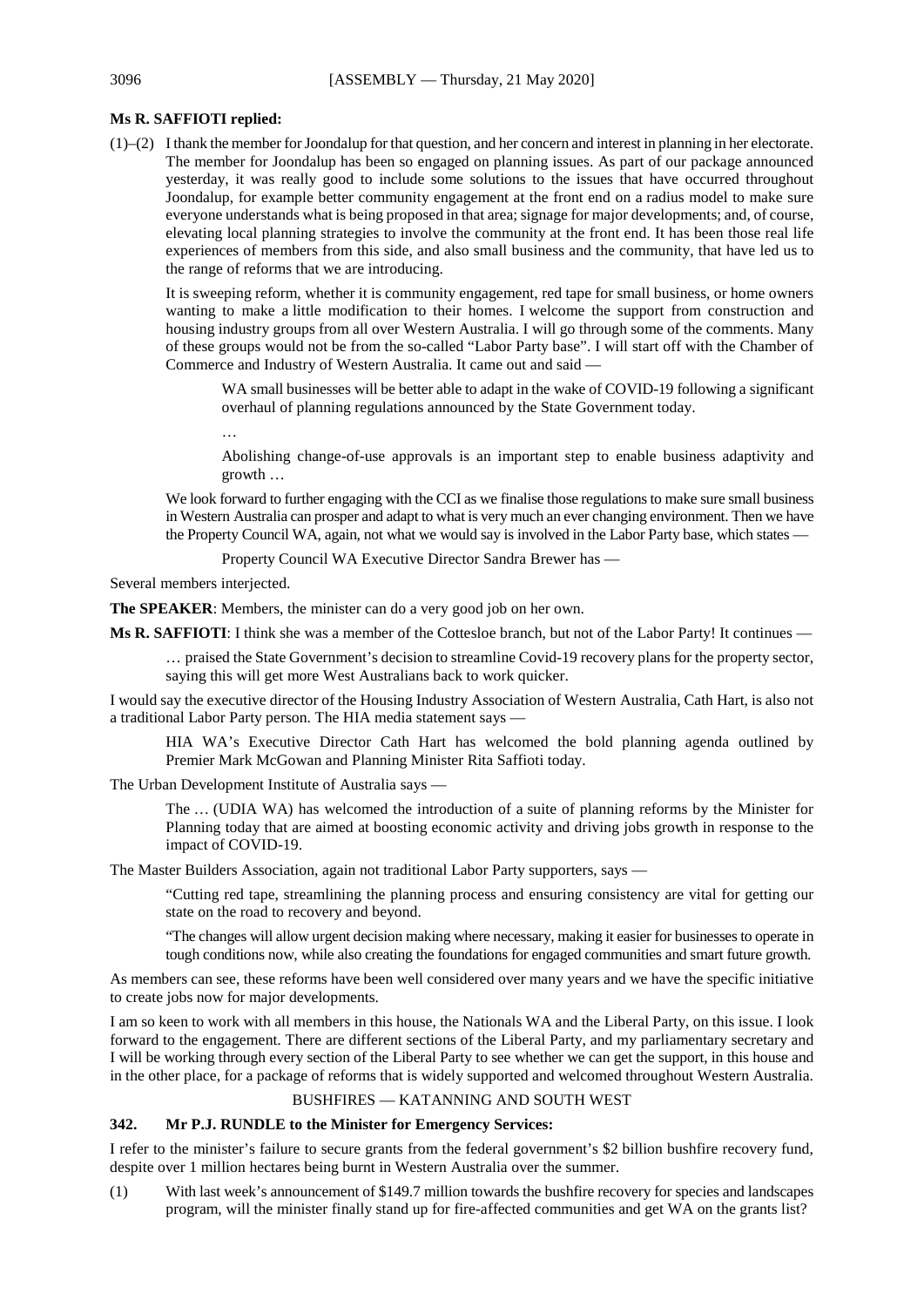(2) Considering there is a complex recovery phase for 40 000 hectares burnt in the Stirling Range National Park, will the minister support the local community and help it access federal funding?

## **Mr F.M. LOGAN replied:**

(1)–(2) I thank the member for his question. It is the second question from the member on this very subject. No matter how many times I say it to him, it literally goes in one ear and out the other. I do not know why.

The member asked me why I do not stand up for Western Australia for those people affected by the summer bushfires and get our hands on the money that was allocated particularly for the bushfires in the eastern states, primarily, as the member knows, by the Prime Minister. I have written twice to the federal minister for emergency services, David Littleproud, who is in the same political party as the member. I have written twice to him, once for the Shire of Dundas, because of the impact of the fire on its highway, and once over the fire in Katanning, in the member's electorate, as well. I have told the member this in Parliament.

**Mr P.J. Rundle**: Every other state has managed to get on the list.

**Mr F.M. LOGAN**: There is a big difference.

Several members interjected.

#### **The SPEAKER**: Members!

**Mr F.M. LOGAN**: There is a very, very big difference between the fires that affected Queensland, New South Wales, Victoria and Tasmania, and the fire in the Stirling Range National Park. There is a significant difference. There were not 2 000 homes lost. Please, if the member wants to say this sort of crazy stuff, he should go out there and publicly say it and call on his parliamentary colleagues in the National Party federally. He should do that comparison and see what response he gets—see what the response is from David Littleproud! But I have taken up the issues for the town of Katanning, for the people around Katanning who were affected by that fire, and for the member. I got an answer the other day from David Littleproud in his letter of 22 April. I will read this out so that the member clearly understands what the rules are. I cannot pull that money out of David Littleproud's pocket unless he agrees. Here are the rules. The letter states —

The Australian Government only provides support for bushfire events which have been notified under the jointly funded Disaster Recovery Funding Arrangements (DRFA). Under the DRFA, a state may notify the Australian Government of an eligible disaster if:

- 1. a coordinated multi-agency response was required, and
- 2. state expenditure on eligible measures exceeds the small disaster criterion of \$240,000.

It did not reach \$240 000. The fire was in a park that belongs to the state government —

## **Mr P.J. Rundle** interjected.

#### **The SPEAKER**: Member for Roe!

**Mr F.M. LOGAN**: — and the state government has put back all the infrastructure that was affected by that fire. Up in Norseman, as I explained to both the president and the CEO of Norseman, no matter how much we tried to help that shire in trying to get to that category level of \$240 000, we were not able to do it. It is the same in the member's electorate as well. I have asked the federal government to consider waiving that type of criteria. That is the answer. The answer is no.

David Littleproud is a colleague of the member's political party. I would urge the member, if he wants it changed, to take it up with him.

## BUSHFIRES — KATANNING AND SOUTH WEST

## **343. Mr P.J. RUNDLE to the Minister for Emergency Services:**

I have a supplementary question. That is why I informed the minister of last week's announcement of \$600 million, of which \$149.7 million is for the recovery for species and landscapes program, which suits the Stirling Range National Park. Will the minister inform the house of any positive outcomes from the meeting he said the Premier had with the Council of Australian Governments on 12 March regarding support for bushfire victims?

**The SPEAKER**: Member, just in future, short, sharp, and it has to be with the previous question.

## **Mr F.M. LOGAN replied:**

Thank you, Mr Speaker. As the member knows, time at that COAG meeting was taken up primarily with COVID-19, as it should have been. There was a small exchange, so I believe. That is the sort of question the member needs to put to the Premier. There was a small exchange and an agreement about where we go on the bushfire review. Can I just give the member this information: at the moment, there are three investigations underway. There is the royal commission into national disasters and bushfires; there is a CSIRO investigation into climate change and its impact on disasters, particularly natural disasters; and there is a Senate inquiry into the 2019–20 bushfires and the response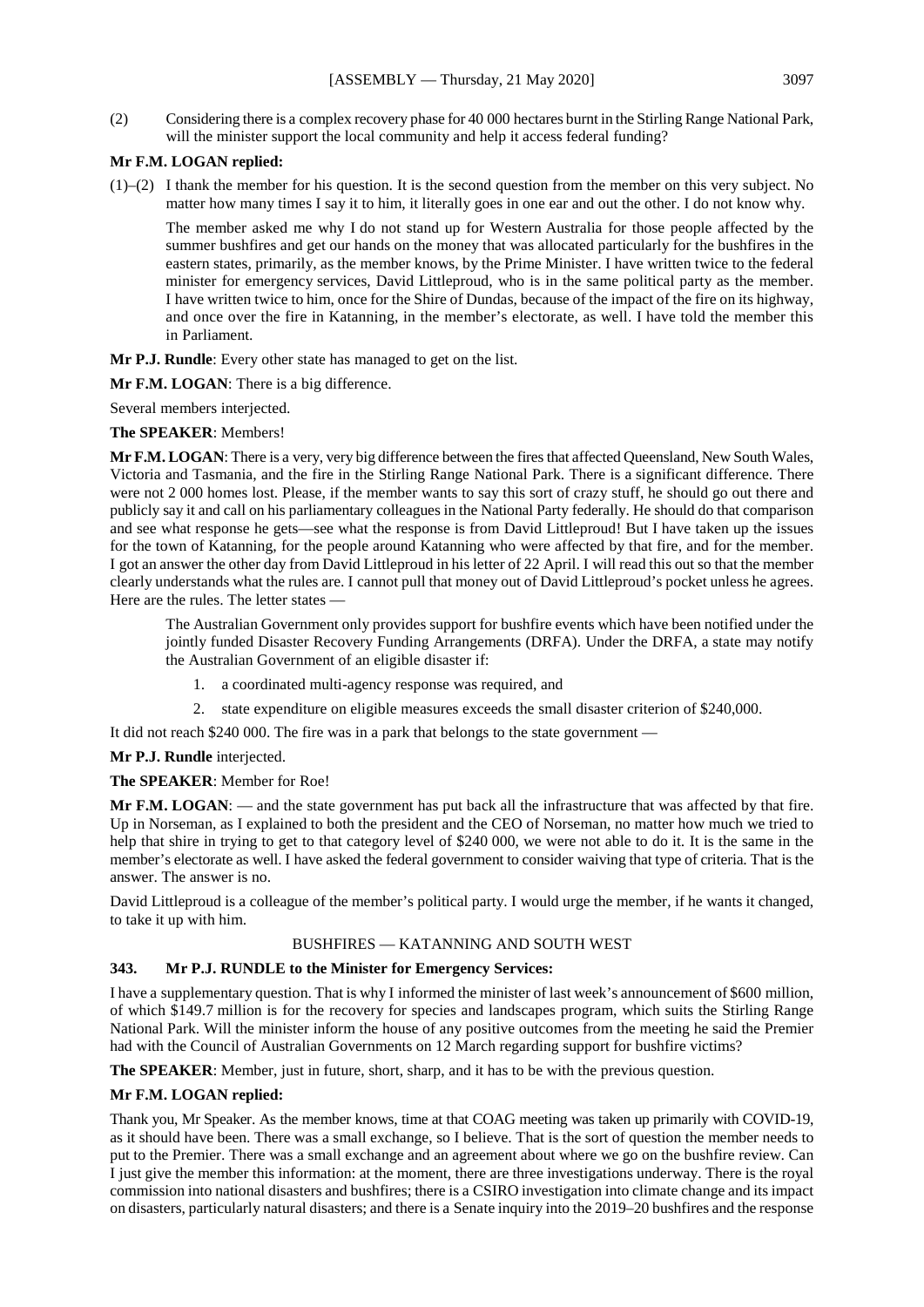to those bushfires. There is the establishment of the National Bushfire Recovery Agency by the federal government, and Emergency Management Australia is doing a review of the national disaster recovery funding, which is where the member should take up the issue about that criteria, and there is a bushfire action plan underway. All those things are currently in play at the moment. The issues that we have here in Western Australia, particularly the issues the Shire of Dundas has raised with me and the member's issues, we will put those on the table and we have put them on the table to see if we can get some flexibility for local governments and for the state government in how we actually access federal government funding.

## CONSTRUCTION INDUSTRY

#### **344. Ms C.M. ROWE to the Treasurer:**

I refer to the McGowan government's effort to protect the local construction industry through both stamp duty rebates for off-the-plan apartments and its proposed planning reforms. Can the Treasurer outline to the house why these initiatives are so important in supporting the local economy through the COVID-19 pandemic?

## **Mr B.S. WYATT replied:**

I thank the member for Belmont for that very, very good question. In the just over three years that we have been in government, a lot of effort has gone into supporting jobs, a lot of effort has gone into supporting the construction sector, and not a budget has gone by that has not had something to try to encourage the housing industry amongst others, commercial and residential, back into a period of growth. Along the way, I must admit, some of that has been quite difficult. At every point, I have had complaint and critique from the Western Australian Liberal Party, to the point where sometimes I do not know who they are. When I try to cut taxes, I get yelled at. When we have a tight wages policy, I get yelled at. When we reduce government departments, I get yelled at. When we have a jobs target, the shadow Treasurer calls it a scam and I get yelled at. I do not know who they are, but I need them to know who they are. Yesterday, I was delighted when the member for Bateman, the shadow Treasurer, had an opinion piece published in *The West Australian*. It gave me the chance after three years to try to work out who the WA Liberal Party is. I was very interested in one paragraph in particular. The member for Bateman said —

We must also simplify government red and green tape to support and grow WA industry and encourage business investment.

That is a great idea! That is exactly what we need! Indeed, just yesterday, the Minister for Planning, who can only be described as the Muhammad Ali of planning reform, dropped into Parliament I think one of the most significant reform proposals it has seen in a long time that would do that very thing—simplify government red and green tape to support WA industry and encourage business investment. The Minister for Planning, as we all know, is not shy about taking on a fight. She is not shy about entering the ring, whether it be budget fights or here in the chamber itself.

I suspect she was intending to absorb a few punches yesterday, but did not realise it was going to be a bit of a rope-a-dope performance. My friend the member for Cottesloe—the George Foreman of yesterday's fight wandered down to the lectern and said a number of things of some interest, I must admit. He not only strongly critiqued the urgency of the legislation, but actually went further —

## *Point of Order*

**Mr Z.R.F. KIRKUP**: I am curious about whether the Treasurer is about to quote from an uncorrected *Hansard*.

**Mr B.S. WYATT**: I am quoting from my notes. I am quoting from the extensive notes that I took yesterday, member for Dawesville.

**The SPEAKER**: There is no point of order.

#### *Debate Resumed*

**Mr B.S. WYATT**: Not only did he say that there is no demand for anything, but "Mr Foreman" went on to say this —

**The SPEAKER**: Member!

**Mr B.S. WYATT**: I apologise.

**The SPEAKER**: Please use the member for Cottesloe.

**Mr B.S. WYATT**: The member for Cottesloe went even further to say, I quote, "No building of commercial properties will be required because those existing premises are available." Not only is the shadow Treasurer saying we must simplify red and green tape—the key point is when. It is at some point in the future when there is demand for those construction activities. I was very surprised to see the Liberal Party take that position. Clearly, to free up that 80 to 85 per cent of the economy that is the private sector, the government needs to get out of the way.

Again, I do not know who the Liberal Party is. We need to ensure that the private sector can spend and has confidence that its decisions will be supported by government quickly and efficiently and that they will get through. I assure members that the Minister for Planning's reforms will do those very things. I know the Liberal Party can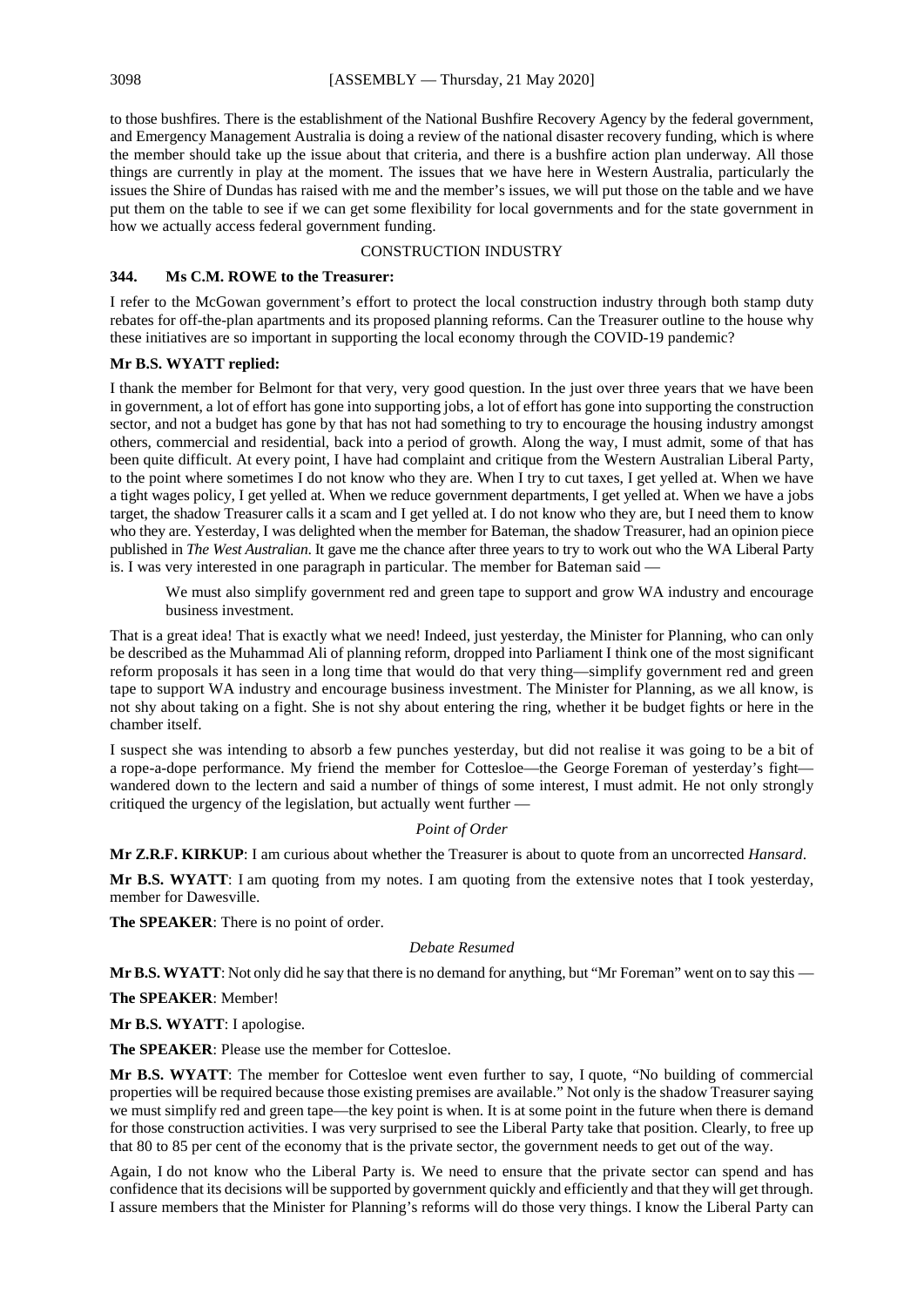do it; I saw it on Tuesday night when we debated some very good reforms in the Procurement Bill. I say to all members of the Liberal Party: Get on board. I think you know it is the right thing to do; there are just gonna be some digestion problems along the way.

Several members interjected.

**The SPEAKER**: Members!

#### CORONAVIRUS — PUBLIC TRANSPORT

## **345. Ms L. METTAM to the Premier:**

I refer to comments made by the Minister for Transport this morning on ABC radio that social distancing is no longer required on public transport.

- (1) Can the Premier explain to the house why it is safe for Western Australians to travel in close proximity for extended periods on public transport without social distancing?
- (2) Will the Premier please table the health advice so that the public can better understand the decision?

## **Mr M. McGOWAN replied:**

 $(1)$ – $(2)$  I am unaware of the comments. I just had a quick chat with the minister. She advises me that what she said on air this morning was consistent with advice from the Chief Health Officer.

We have advised people to go back to work. We have told people that it is safe to go back to work. We have students back at school. We also have to get people to work. As of a couple of days ago, we had patronage on public transport running at greater than 60 per cent, and I suspect that it is higher than that now. As I pointed out previously in this chamber, or perhaps outside, other states are telling people not to catch public transport. We are saying something different, because, unlike other states, we have very low levels of spread of the virus in Western Australia. That is why we put in place our interstate border to protect our state as best we can. I urge the Liberal Party to support us in that rather than take the side of the New South Wales Premier.

## CORONAVIRUS — PUBLIC TRANSPORT

## **346. Ms L. METTAM to the Premier:**

I have a supplementary question. Is the Premier going to table the health advice, and why is social distancing not a major risk on public transport, yet it is the major reason that many Western Australian small businesses remain closed or have their trade restricted?

## **Mr M. McGOWAN replied:**

I am advised that the advice upon which the minister is relying is published on the Public Transport Authority website. As I have said on a number of occasions, we are putting in place a graduated and careful response. Nothing is perfect or ideal, and as we go through this process, there will be inconsistencies. That has been the case for the last three months. I have said that every day; nothing is perfect. There were only two perfect solutions in which everything was entirely consistent. One was to do nothing. The other was that everyone was locked into their homes and not allowed out. Those are the two perfect solutions. Other than that, everything has nuance and points of criticism. That is a process we have been through, and I have explained that, many, many times. The reality is that Western Australians overwhelmingly, unlike people in other states and countries, have done the right thing. We have relied upon the good sense, good grace and courtesy, politeness and willingness of Western Australians to do the right thing as we go along.

We have obviously opened up small businesses to a greater degree than any other state. We have allowed more activity in our businesses than has any other state in Australia, and we expect we will be able to do more, assuming continued low rates of infection, in the future.

The real crisis, and the one for which, no doubt, the opposition would lay lots of criticism on the government would be if we were to ignore the medical advice and the state were to have an outbreak. Then opposition members would come in here demanding to know why we did that. We have worked very constructively. I have an hour-long meeting every morning with the Chief Health Officer of Western Australia—every morning, Monday through to Sunday. Seven days a week, I meet with the Chief Health Officer, either in person or online, for an hour, and on many days for more than an hour, to discuss all these issues. The Minister for Health does so as well every day with the Commissioner of Police. We do that every day and we often have more than one conversation or meeting throughout the course of the day. We understand this is a pretty big issue, and we understand that many people have suffered as a consequence. We want to alleviate that suffering as soon as we can within the health advice, but we do not want to do something outside of health advice and then again have to close businesses or communities or regions. I think that is eminently sensible, although it lends itself to some criticism from people around the state. I notice people in some parts of Western Australia are critical—some violently critical—but we are trying to do the right thing by the health and welfare of the people of Western Australia and that will allow us to get our economy up as soon as we can and protect us from people interstate or overseas who might bring the virus here.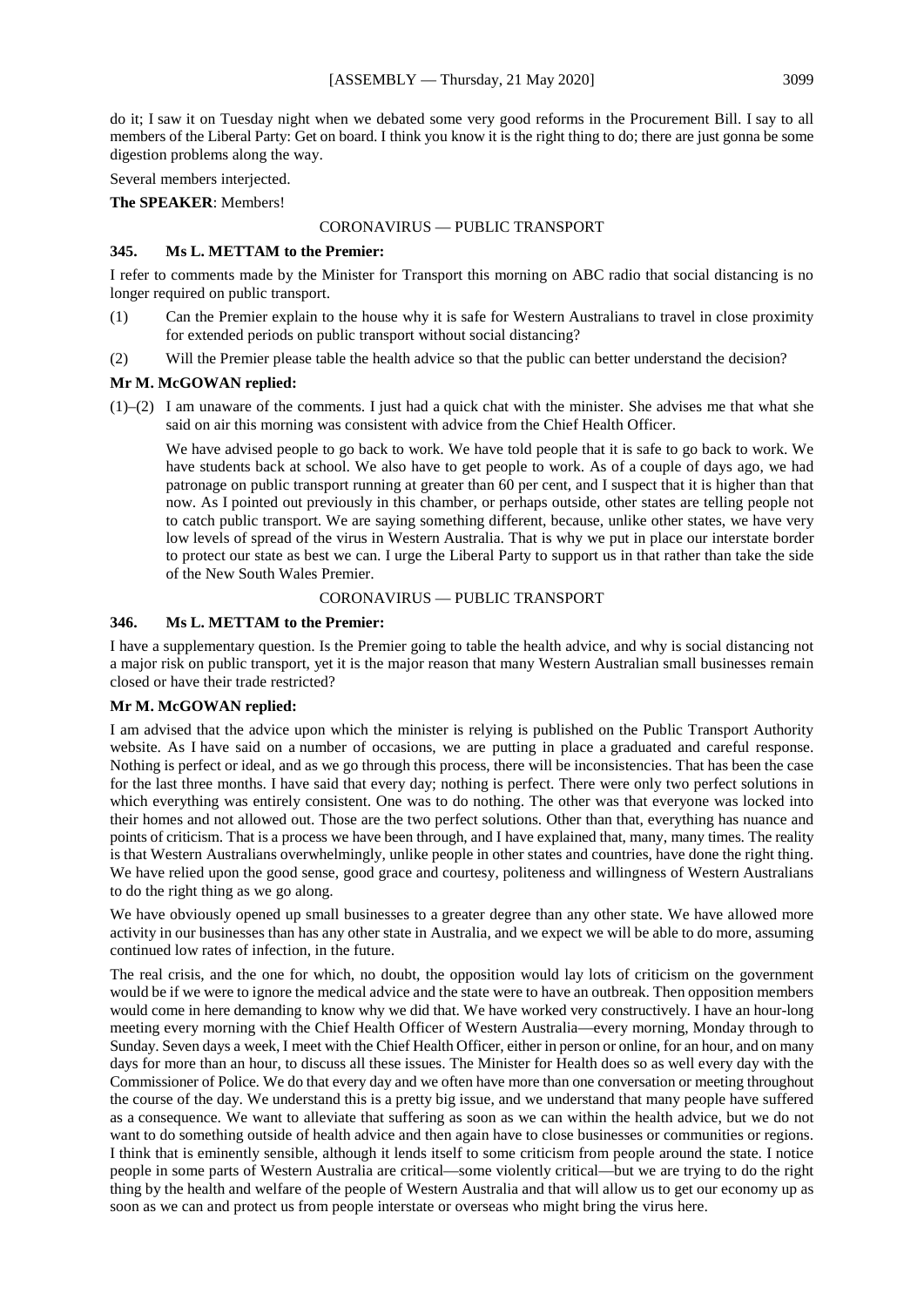## CORONAVIRUS — COMMUNITY SPORTING AND RECREATIONAL FACILITIES FUND

## **347. Ms A. SANDERSON to the Minister for Sport and Recreation:**

I refer to the government's decision to bring forward grants from the community sporting and recreation facilities fund in order to support the economy as it recovers from COVID-19. Can the minister outline to the house what this will mean for local not-for-profit sport, recreation and community groups, including those in the electorate of Morley?

## **Mr M.P. MURRAY replied:**

I thank the member for her question and her support for building of community sporting infrastructure projects, such as Des Penman Reserve, which the Deputy Premier and I were lucky enough to visit this morning.

## **Mr R.H. Cook** interjected.

## **The SPEAKER**: Keep going, minister.

**Mr M.P. MURRAY**: It was a great gathering at Des Penman Reserve to see the progress of a former grant that had been given to that reserve. In attendance was Des Headland, a former Fremantle Dockers supporter, and women footballers. The women, who were premiers last year, will get some value out of the new building, because there will now be women's facilities, which they did not have before.

It was pleasing to announce that the McGowan state government will be fast-tracking the next round of funding applications to the community sporting and recreational facilities fund. That will enable sporting and recreation infrastructure projects to be applied for and brought forward. People will be able to apply for funding earlier than previously planned. The reason is that we will be able to get jobs on the ground and projects out there that we know we need for our recovery from the COVID-19 pandemic. The state is very aware that we need to rattle the tin, I suppose, to get money and jobs out in the community, because we have a spike in the unemployment rate coming. The Prime Minister has talked many times about the unemployment rate that will come. In bringing forward this funding, local government will contribute one-third to most of these projects, along with the community, so that our \$12 million will end up being a boost to the economy of \$36 million, which will be spread across the state, in country and city areas, when people apply. It is with great pleasure that we are now bringing that forward.

I ask every member in this house to bring this information to the local governments and sporting bodies in their electorates so that a fair sprinkle of people will be aware that this has been brought forward, and there will not be disagreements afterwards because they did not know about it. I implore members in this place today to make sure that their communities know about it. I know that it will be oversubscribed, but we will try to make sure that it is spread across the whole community to give people those jobs on the ground. This morning at Des Penman Reserve, it was great to see the building still going on and to see the tradies there. There were carpenters, electricians and someone with a very loud buzz-saw, which made it difficult to speak at times. It just about blew out my hearing aid!

Following on from the grants for women's facilities that we introduced last year, we are now bringing forward another initiative to allow remote Aboriginal communities to apply for up to 100 per cent of their project costs in certain circumstances. That is to encourage applicants from those communities, who struggle at times to create the proper process in their own minds, to be able to apply for these grants. Looking at grants over the years, it is very evident to me that some communities have not received anything. Halls Creek is an example. Over the last five or six years, it has received only \$35 000 of funding. That is a bit of a disappointment to me. If members ask the reasons why, it is because some people do not have the backup to be able to apply for that funding. I think it is very important to do that and to give those communities a bit of a leg-up so that they are able to apply. For those communities, the turnover of shire CEOs is very high, so the continuity is not there. I look forward to seeing that initiative come forward so we can help out some of those communities. Speeding up the process will also help create jobs on the ground, and many of them will be in country areas. I look forward to seeing that being done. The early opening of this grant program is about getting the ball rolling for the recovery process from the recent COVID-19 problems. Let us work very hard and make sure that shires and others are out there and job ready so we can get jobs on the ground before our unemployment rate gets hit out of the park.

#### CORONAVIRUS — SCHOOLS — TRUANCY OFFICERS

## **348. Mr I.C. BLAYNEY to the Premier:**

The break in schooling due to COVID-19 has resulted in a drop in attendance at some of Geraldton's schools. Instead of threatening parents with a \$1 000 fine for their child's non-attendance, will the Premier consider a more meaningful and long-term solution, such as reinstating school truancy officers, who would be responsible for tracking attendance and managing absent children?

## **Mr M. McGOWAN replied:**

The premise of the question is incorrect. I have worked constructively, as has the Minister for Education and Training, with school communities across Western Australia and with individual schools in order to get attendance back up.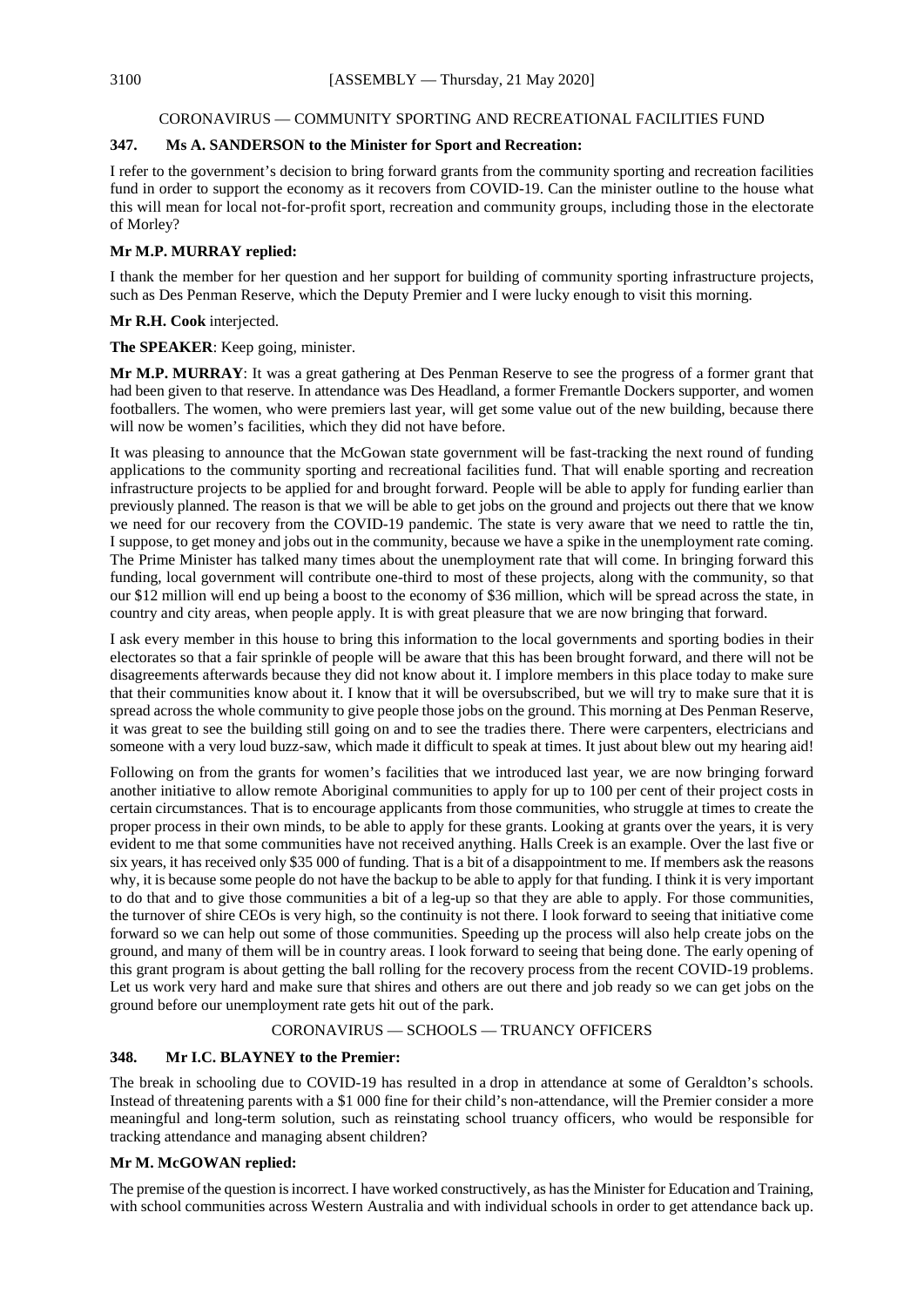We now have attendance at over 90 per cent. The last figure I heard for Victoria was around three per cent. For New South Wales, it was somewhere around 30 per cent, and Queensland was the same. Maybe those figures are growing a little, but we have over 90 per cent attendance.

We worked constructively, but we had to make decisions. We said that education is best conducted in the classroom at school in a face-to-face environment, and that we needed our workforce to go back in a safe way. That is what has happened. After three weeks, we reviewed the choice arrangement, which already had attendance at over 80 per cent, and said that mandatory attendance would come back, as is normal in the school environment, with an exemption for vulnerable students, students with a vulnerable family member, or students who are unwell. Mandatory attendance is back. I do not accept the premise of the member's question. I think that the Western Australian government, in particular the education minister, has managed the situation well and has secured attendance at school. That has allowed thousands upon thousands of families to go back to work. Schooling is incredibly important in getting our economy back up.

As part of doing that, we announced additional resources. Some of those were specifically directed towards families who might have some difficulty in getting their children back to school. From memory, we announced two categories of staff: a group of teachers to work with families who might have difficulty getting their children back to school, and another group of teachers to work with students who might be in the vulnerable category—by that, I mean people who might have an illness, or have a family member who has an autoimmune condition or whatever it might be, so they do not feel that it is right for them to be back at school at this time. There were two categories of teachers to work in that area, with about 20 additional staff in one and 40 additional staff in the other.

With over 90 per cent attendance, which was basically the norm prior to COVID-19, we have largely got people back at school.

I have not received any advice to this effect—I expect that I would have if it had occurred—but I am not aware of any fines having been issued. I do not accept the premise of the member's question. I think that the Western Australian government has shown considerable bravery compared with governments in the eastern states and has made policy decisions that have got schools back and education happening, and are getting kids educated more quickly. We have provided support to children who may have difficulty getting back, and have allowed for parents to get back to work.

#### CORONAVIRUS — SCHOOLS — TRUANCY OFFICERS

#### **349. Mr I.C. BLAYNEY to the Premier:**

I have a supplementary question. Given that some of these children come from disadvantaged families, does the Premier think that a fine option would be more effective?

#### **Mr M. McGOWAN replied:**

The answer is clearly no. As I just said, I have not been advised of any families who have been fined for non-attendance of students at this time. Attendance is at the normal rate, which is over 90 per cent. I received advice the other day that for boarding colleges it is 70 per cent or thereabouts, so it is climbing very significantly. When we opened the residential colleges a few weeks ago, attendance on the first day was, from memory, about 30 per cent. That is now up to about 70 per cent. When we brought schools back, on the first day, I think attendance rates were somewhere between 50 per cent and 60 per cent, but I am relying on my memory.

#### **Mr B.S. Wyatt**: It was 58 per cent.

**Mr M. McGOWAN**: It was 58 per cent. It is now above 90 per cent, so we are happy with that outcome. I know that parents are happy with that outcome. When the minister for education had a roundtable meeting with the State School Teachers' Union of WA, educators, principals and the like, prior to implementing the mandated requirement for attendance at school, she said, and I think that it was published, that there was universal agreement on mandatory attendance at school. The Western Australian community has worked well together. The education minister has led this, and we have got schools back in a way that the eastern states have not.

## CORONAVIRUS — HOSPITALITY INDUSTRY — GOVERNMENT RESPONSE

## **350. Ms S.E. WINTON to the Minister for Racing and Gaming:**

I refer to the significant impact that COVID-19 has had on Western Australian small businesses. Can the minister outline to the house what measures the McGowan government has taken to support small businesses, particularly those in our liquor and hospitality industry?

## **Mr P. PAPALIA replied:**

I thank the member for Wanneroo for her question and her very clear, bold, strong support for small businesses right across Western Australia. The state government has committed some \$1.8 billion toward support of sustainment and recovery measures right across all sectors in the state. A huge proportion of that spend has been focused on small business. We have recently announced measures for the tourism sector. The liquor licensing and hospitality sector in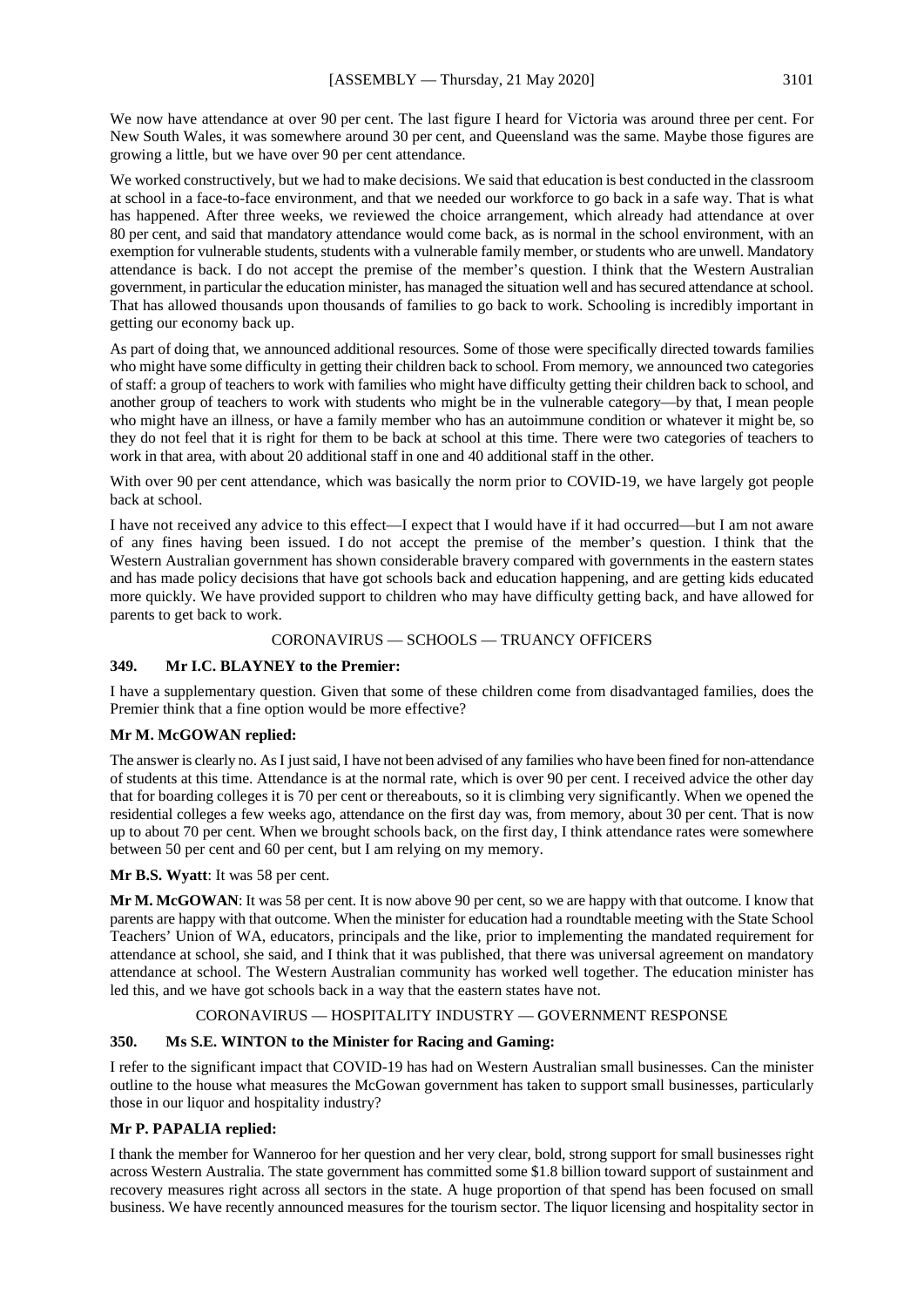particular have been impacted significantly by some of the COVID-19 measures, and they were very abruptly impacted. Many of them were required to shut at very short notice, and we are aware of that. We have been taking measures from the moment those businesses were impacted to enable them, where possible, to continue to trade in some form so that they are able to be ready to come into the recovery. I am very pleased to acknowledge the efforts of the Department of Local Government, Sport and Cultural Industries and the director of Liquor Licensing. The director general of the department, Duncan Ord, is also the director of Liquor Licensing. He is an outstanding public servant, and his team has done incredibly well. Like many public servants in the state, they have been focused on supporting the community during this tough time. They swept into action immediately, creating and processing temporary six-month occasional licences to allow packaged liquor of up to one bottle of wine and a sixpack to be provided with takeaway or delivered meals for restaurants, bars and like that would not otherwise have been able to trade had the department not created and very quickly processed those licences. I can report that since March, 2 794 licences have been issued to 590 premises. That is 590 small businesses such as restaurants and small bars that we have been able to help to keep customers and revenue coming in and to keep WA people employed. There were 27 occasional restricted licences granted to hotels and taverns to authorise the sale of packaged liquor on Good Friday, and 30 occasional licence approvals were granted in remote areas to allow for bulk sales to station owners and other eligible people while statewide section 31 notices were in place. The occasional licences were fast-tracked through a streamlined process and at no cost to those receiving them. All annual liquor licensing fees were either waived at the outset, if they not been paid already, or refunded. Those measures represent \$3.4 million worth of support by the state government. I am very happy that they have been so effectively employed.

Also, of course, we cannot go without acknowledging the fact that Western Australia has led the nation with the most generous lifting of restrictions on the hospitality sector. In Western Australia groups of up to 20 people are allowed in venues, restaurants, cafes and bars acting as restaurants if they are ordering liquor ancillary to a meal. In other states, in every other jurisdiction except the Northern Territory, 10 people are allowed in hospitality venues. We see measures in place in Victoria. It is being trumpeted that on 1 June people in Victoria will be able to go back into a bar, cafe or restaurant, but at the moment people there have no opportunity to do that. Businesses in Victoria are still waiting for that support from their state government, but we have given it. That is because we have been able to employ such effective measures as the hard border, our tracing and our control of COVID-19. That has resulted in this great outcome, and will enable further liberalisation, providing we keep the hard border with the east, where there is community transfer of the disease, and providing some of those calling for lifting that measure are ignored. If they had their way, everything would be in jeopardy, so I am very grateful to the Western Australian business community for its understanding and forbearance in these difficult times. It can rest assured that we have its best interests at heart.

#### CORONAVIRUS — RESTRICTIONS

## **351. Mrs A.K. HAYDEN to the Premier:**

Can the Premier please explain to the small businesses of Western Australia why 20 people sitting down for a meal for half an hour is safer from a social-distancing perspective than 20 people standing up and having a beer for half an hour in a venue?

## **Mr M. McGOWAN replied:**

Obviously, the health advice we received is that if we open up bars, cafes and restaurants, having people seated is a safer environment than having them moving around. I think that is pretty clear. That is the advice accepted by all of the states. That is the advice provided by the Chief Health Officer of Australia and it is the advice accepted by the Premiers of the other states, including the Liberal Premiers. That is the advice provided by the Chief Health Officer. I urge the member not to politicise this.

## CORONAVIRUS — RESTRICTIONS

#### **352. Mrs A.K. HAYDEN to the Premier:**

I have a supplementary question.

If the decision is based on health advice, why do the social distancing rules vary between retail, hospitality and tourism small businesses—especially in our closed regions such as Kalgoorlie, Broome and Geraldton—yet none of them apply to crowded buses or trains? Surely that risk is a lot higher.

#### **Mr M. McGOWAN replied:**

The member has obviously not been following this debate, and this has been going on now for three months. We have accepted the health advice as we have gone along. Nothing in this environment has been perfect, none of the solutions have been perfect and nothing is entirely consistent in this environment in any state in Australia or any country in the world. We have tried to ensure that we have had as little mixing and as much social distancing as possible, particularly over the period when the virus was at its strongest in Australia and Western Australia. I note that the rate of the spread of the virus is increasing in many countries around the world, and thousands of people are dying every single day. In the United States I note that there are still hundreds, if not thousands, of people dying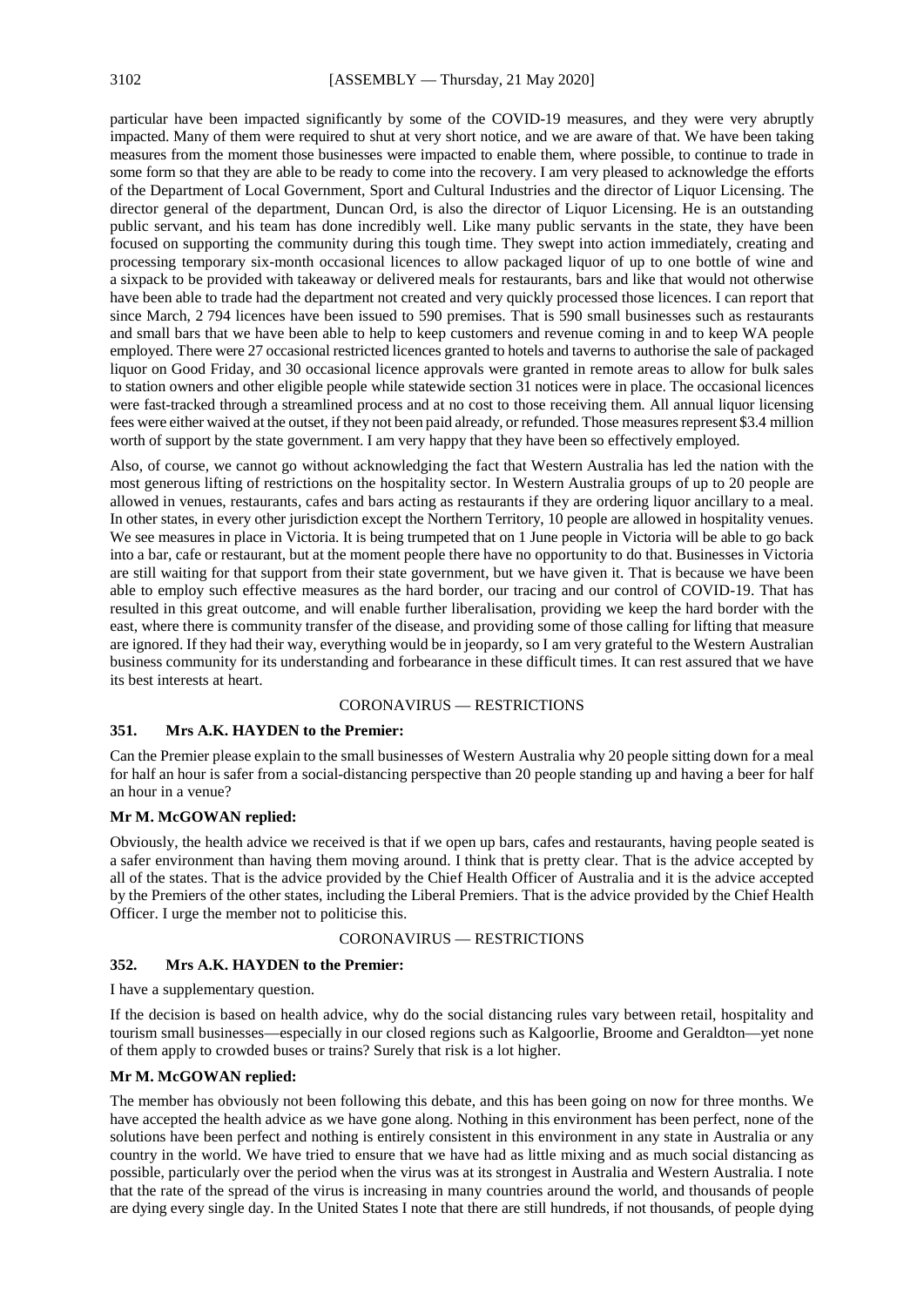every single day. In Britain it is the same. In parts of Europe it is the same. I dread to think what is going on in parts of South America, Africa, India, Indonesia, Asia or even in Russia. I dread to think what is going on. It is unreported, probably because most journalists have left those places and because the way of judging and collecting statistics is not to the standard that we have in Australia, but it would be appalling. The good thing is that the measures we have put in place in Australia, and in particular in Western Australia, have worked, and we have avoided the thousands of deaths. We have avoided the thousands of deaths because of the measures we have put in place. If the member wants to try to politicise that, be it on her head.

I visit a number of businesses and I am very apologetic. I am very apologetic to businesses I visit. I am very sorry about what has happened. I am embarrassed by what we have had to do. It is a terrible situation, and some of the measures we had to put in place have been shocking. At the start of this process we had to do it, and I did it as part of the national cabinet with all of the other Premiers, chief ministers and the Prime Minister. It was appalling; it was terrible. I could not sleep. It was absolutely appalling. I was shocked and appalled by the measures we had to put in place, but every time I raise it with a business and I apologise to them, they all say that they understand, because as a nation and a state we have avoided some of those shocking situations that have been seen in other countries around the world. We have avoided the deaths of people's parents, we have avoided the deaths of people with disabilities and we have avoided some of the deaths of people whose immune systems might be compromised. That is what has occurred in Australia and Western Australia. Overwhelmingly, I think people are understanding and have embraced the changes we have put in place. I urge the Liberal Party to stop politicising this.

**The SPEAKER**: That is the end of question time.

## **ENVIRONMENTAL PROTECTION AMENDMENT BILL 2020 ENVIRONMENTAL PROTECTION AMENDMENT BILL (NO. 2) 2020**

*Second Reading — Cognate Debate*

Resumed from an earlier stage of the sitting.

**DR D.J. HONEY** (Cottesloe) [2.58 pm]: Just to remind members, as I know they have been riveted by the debate on the Environmental Protection Amendment Bill 2020 and the Environmental Protection Amendment Bill (No. 2) 2020 so far, I was considering proposed section 45A on page 76 going over to page 77 of the blue Environmental Protection Amendment Bill 2020. There is an industry concern, and it is something I saw in my previous career before I came to Parliament, that there is a creep in offsets. For example, the original ratio used to offset bush being cleared was about three to one. That ratio suddenly seemed to creep to four to one, five to one, six to one and even higher. It was clear that the Department of Water and Environmental Regulation had a wish list of land that it wanted to buy, and it appears that was driving a requirement for higher and higher offsets. That concerns me on a couple of levels. Firstly, I think the Shire of Gingin will end up being offset. I do not know how many operational farms are left in Gingin. I suspect there are none left because they have all been bought principally as offsets as a consequence of property development in Perth. Those offset properties cause a great deal of concern for the people who are trying to run farms. It appears that there is not an adequate control program for vermin or introduced weeds on many of those properties. That has to be dealt with. Simply clearing the coastal plain and transferring all the offsets to the wheatbelt or areas close to the city is not necessarily the best outcome. In particular, we need to control the ratio of those offsets; otherwise, it will end up being a hostage situation. When a proponent is trying to put forward a project, time is money. Businesses might be compelled to deal with offsets that are becoming more extreme but do not actually deal with the environmental concerns at the time. Pragmatically, developers will just push ahead with them. We perhaps need to have a better look at that area in terms of the appropriate offset ratio, so that we do not get offset creep, whether it is of land, money or some other thing.

I want to talk next about proposed division 2A, "Payments relating to proposals", on page 95 of the blue bill. I touched on this a little earlier in my introductory comments. Proposed section 48AA(1) allows for the prescribing of —

… fees or charges that are payable by proponents in prescribed circumstances in relation to the referral, assessment and implementation of proposals under Division 1 or 2.

I am sure that the departmental secretary and the minister have had some solicitations on this. This really is an area in which there has to be performance to match. I have great respect for departmental officers, but I also know that departments want to grow. That happens in all organisations. People in private enterprise also want to grow their area. This is obviously a way for the department to get money. It may be for research programs or officers to do particular things, but there is a risk of agency creep and it needs to be controlled. I understand that these fees will be set by regulation and will be disallowable, so I guess the minister has included some form of control to make sure that there is some parliamentary review of those fees. That is a positive in the bill.

The other part of the Environmental Protection Act that I wish to talk about is part V, "Environmental regulation". Section 49, on page 110 of the blue bill, is headed "Causing pollution or unreasonable emissions". I am a little perturbed by the definition of "unreasonable emission". I will read it for members. It states —

*unreasonable emission* means an emission or transmission of noise, odour or electromagnetic radiation which unreasonably interferes with the health, welfare —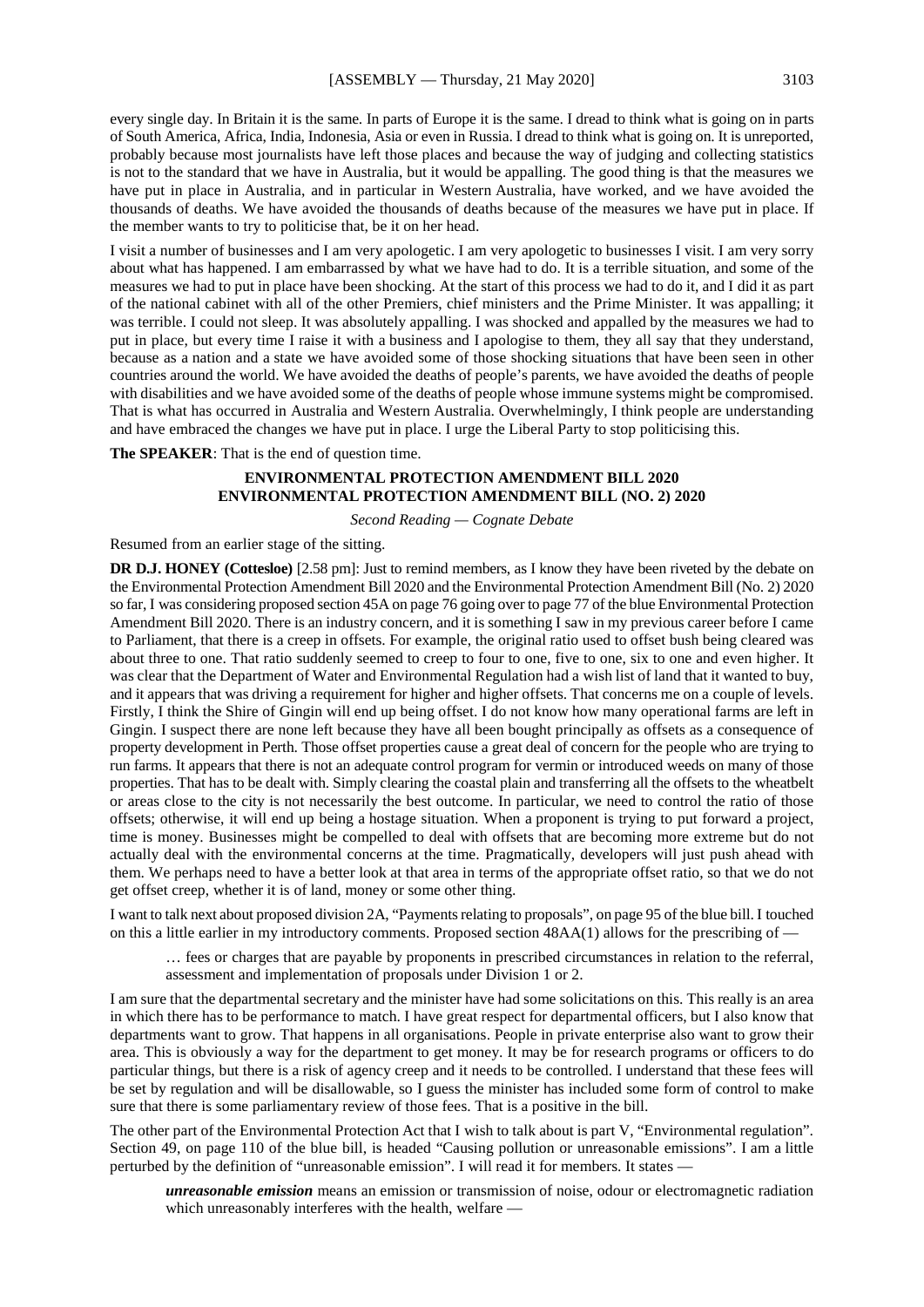This is the bit I am concerned about —

convenience, comfort or amenity of any person.

That is an enormously broad definition, and I will explain why. An unreasonable emission includes something that impacts the convenience, comfort or amenity of any person. The breadth of that definition causes me a great deal of concern because there will be serious consequences for causing an unreasonable emission. I will go a little forward and perhaps then come back. Section 49(4) states —

A person who intentionally or with criminal negligence —

- (a) emits an unreasonable emission from any premises; or
- (b) causes an unreasonable emission to be emitted from any premises,

commits an offence.

Furthermore, subsection (5) states —

A person who —

- (a) emits an unreasonable emission from any premises; or
- (b) causes an unreasonable emission to be emitted from any premises,

commits an offence.

Subsection (4) deals with someone who is perhaps careless or does not care, but subsection (5) effectively says that it does not matter how it happens—if it happens, someone will have committed an offence, whether they knew it or not. These are serious offences. The offence they could commit is to affect the convenience, comfort or amenity of any person. That is a low bar. What is "amenity" of a person? Let us say I am walking past a fish factory and I can smell the odour of processed fish coming out. I might find that extremely unpleasant and it affects my comfort. I might feel very uncomfortable. It might even make me feel nauseous. I might say that it is affecting my amenity. Someone could potentially be committing an offence. With environmental regulation, we seem to be heading to a position in which businesses can have no impact or effect whatsoever. If that is the measure, it will shut down businesses. I could talk about people sitting in this room. The Leader of the House is currently eradiating me with potentially fatal radioactive emissions from his body. I hate to tell the Leader of the House this, but he has polonium, uranium and thorium inside him. The photons, or at least the particles emitted, could potentially cause a cancer in me. I am obviously giving a ridiculous example. It is a true example, but it obviously takes something to a ridiculous extreme. The thrust is that we have an impact on every other person in this room. The emissions from driving our cars impact on the environment. Some of those emissions could potentially harm a person. We will see how this is dealt with in the upper house, but I am very concerned about this provision. I think it risks being too broad. I think it risks creating offences when no offence has occurred. I appreciate that this is an existing provision in the act, but perhaps there is an opportunity to improve it. I do not think we could amend it through this bill unless we inserted another clause in the bill by amendment, but I wanted to highlight my concern that there is a progressively lower and lower hurdle for creating an offence.

I go to proposed section 51DA on page 117 of the blue bill. I want to make a brief comment on this. It is titled "Referral of proposed clearing to CEO for decision on whether a clearing permit should be obtained". I believe the intention of this proposed section is to simplify that process. It is something that needs simplifying. There is a real concern, particularly in regional areas but also in Perth, that sometimes doing simple acts—we have talked today about the need to get things done faster—becomes too complex. As I said, I understand that the intention of this proposed section is to simplify that process. I certainly hope that that turns out to be the case. Later on I will make specific comment about fire permits, because I think there is a major problem with obtaining fire permits.

I will move on to division 3 and proposed section 52, which is on page 141 of the blue bill. Licences is a topic all of its own. Some of the parliamentary secretary's departmental officers would know that in my previous life I had some reasonably intimate involvement in this area. I hear what is being said about how licences are going to change and progress and how we are going to get unification, but I am not sure—certainly based on the conversations I have had with industry—that that is happening. There is a major issue that was supposed to have been dealt with, and, hopefully, it will be progressively dealt with by the department—that is, idiosyncratic conditions. A field officer can come out and set a condition and, to set a condition, it takes that field officer about as long as it takes to write a few words on a bit of paper, but removing that condition, regardless of its substance, takes an enormous amount of effort. In fact, many organisations simply give up; it is so hard and they are so concerned that they might offend the department and lose the ability to negotiate on other conditions that they give up on it. We see highly idiosyncratic decisions that do not have a basis in science if they are examined in any detail. I will give members an example. I remember vividly in my previous life Alcoa's environmental people having an argument with an officer—who had a degree, apparently—who insisted that the water level in a lake be measured in multiple locations and then the levels averaged in case there were differences. This was a small body of water.

**Mr R.S. Love** interjected.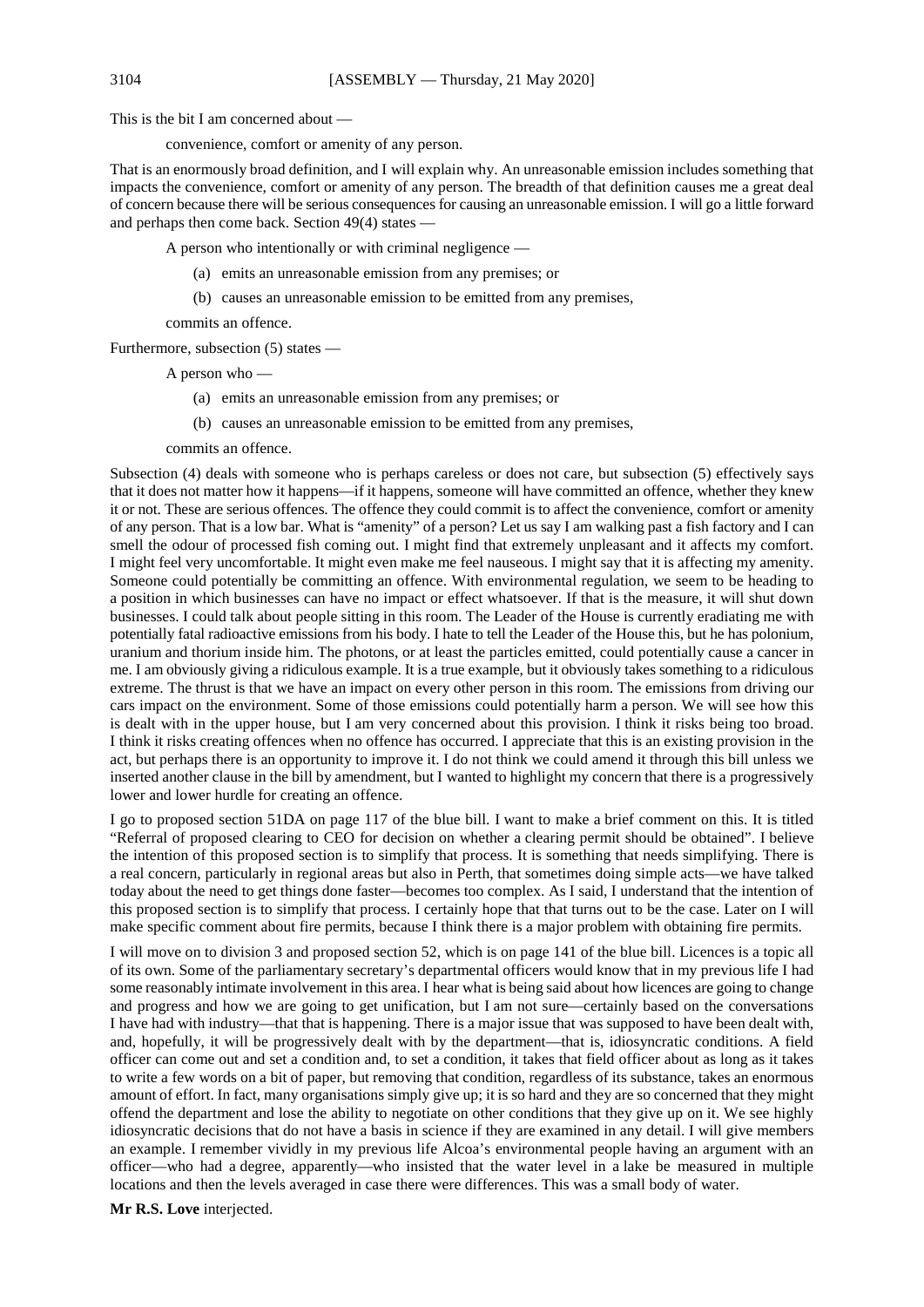**Dr D.J. HONEY**: The member knows how water is; it is sort of up and down like the Himalayas. I doubt that any of the learned people in this room would have done that; nevertheless, that was done and it required some argument to remove that condition from the licence.

The other thing we see is pattern bargaining. For example, a company that does not have its own internal resources or consultant resources to deal with matters may agree to a condition that is a want, not a scientific need, but then that is used as a basis for future licences and the justification is that it was in the previous licence. Pattern bargaining is very common with licences. We see particular bents in a department, as there are naturally—people have different views of the world—creeping into licences when, in fact, if there was a genuine, hard scientific analysis of it, there would not be a justification for it. We see a proliferation of conditions in licences and it seems that the more conditions there are, the better. It just becomes destructive, and I will talk a little about that in a summary at the end.

There is unnecessary monitoring. We end up with monitoring that is simply not required; there is no purpose to it whatsoever. It is not reasonable. The particular emission does not occur or has not occurred for a significant time and is not likely to, but the monitoring is still required. What does the cost of compliance boil down to? I spent 24 years working for mining companies, but I spent the last 18 years of my career outside of this place in line management roles. In the areas that I worked in, we employed a significant number of environmental staff who spent most of their time improving the environmental performance of the particular plants and locations. Sometimes it is funny when you hear an external view of organisations, but I can tell members that, typically, the environmental staff and managers in mining companies are environmental zealots. These are not hired guns who just do their master's bidding. These people in these organisations are passionate about improving the environment, and I think of some of the large plants in the south west. However, now the environmental staff spend almost all their time simply dealing with compliance, with no focus on environmental improvement because they simply do not have time. There is so much effort and focus on compliance. The problem with compliance is that if something is not done, either by mistake or inadvertently, it is potentially a serious offence. The overwhelming majority of companies in Western Australia and Australia take compliance very seriously. Again, in my previous life, it was one thing that went all the way to the very top of the organisation. If there was noncompliance, the board, in fact, was informed about it. These are very serious things in businesses; hence, they put enormous focus on it. Those resources were not going into improving environmental performance in the plant, even though, year on year, nothing changed. The cost is phenomenal—millions of dollars for one of the locations on the Kwinana strip. Each of those locations would spend millions of dollars purely on compliance monitoring. That does not help the environment. Nothing is changing. In fact, I am sure that the minister's excellent staff would know that the officers here today would know that emissions have reduced substantially in that area, but that is true for most businesses. Most businesses have a big focus on reducing emissions. I think that ends up being a waste of resources. I have heard lots of words to say that this will be improved. I hope that one of the outcomes of this change to division 3 of the act is that there is much more focus on conditions that will prevent a real risk to the environment. Otherwise, let those organisations spend their environmental budget on improving environmental performance, not simply reporting on this increasing list of compliance requirements over time.

The parliamentary secretary will be pleased to know that I am moving on in reasonable chunks. I move on to division 5, "Defences", on page 193. I certainly welcome that. It is a very positive thing to see that clarified. The defences referred to in that division are sensible and provide a basis for reasonable people, or for good people who are doing the reasonable thing, to defend their actions. I know it is not the intention of the parliamentary secretary or the minister to punish people who are trying to do the right thing but maybe make a mistake. However, clearly, people who do the wrong thing knowingly and belligerently, and perhaps for profit, should be punished. It is certainly good to see that clarification in the legislation.

I now move on to section 79, "Unreasonable noise emissions from premises", which is outlined on page 203 of the blue bill. I do not have any recommendations or suggestions about improving that, but I thought it was worthy to make the comment that that is an enormously difficult area to manage. Perhaps my colleague in the other place Hon Dr Steve Thomas will have some ideas. I think this area needs work over time. Is there a better way to do this? It is so subjective. The costs of complying with this issue are enormous for some businesses. Equally, I appreciate that a noise that some of us may ignore can place an unbearable burden on someone's life and make their life a misery. Perhaps it is an area that needs more science. I do not have any suggestions on how that section can be changed. It is an existing section in the act, with some very small amendments. It is certainly a vexatious issue for industry to deal with.

Part VB, "Environmental protection covenants", is a new section, and set out on page 216 of the blue bill. That seems to be a sensible change. As with all such things, the devil will be in the detail. It seems to be a reasonable way for the minister to satisfy himself or herself that the proposal will protect the environment.

I move to part VI, "Enforcement", and section 87, on page 223 of the blue bill. This is an existing section of the act, with some minor amendments. There has been some strengthening of the entry powers. I am not sure whether it needs reference in the act or whether it is part of a procedure. There are very substantial safety risks for untrained people entering industrial facilities. Although it may seem wise for people to enter a site, I have been in the situation of a potentially collapsing dam when government officers wanted to encroach on the area, and it was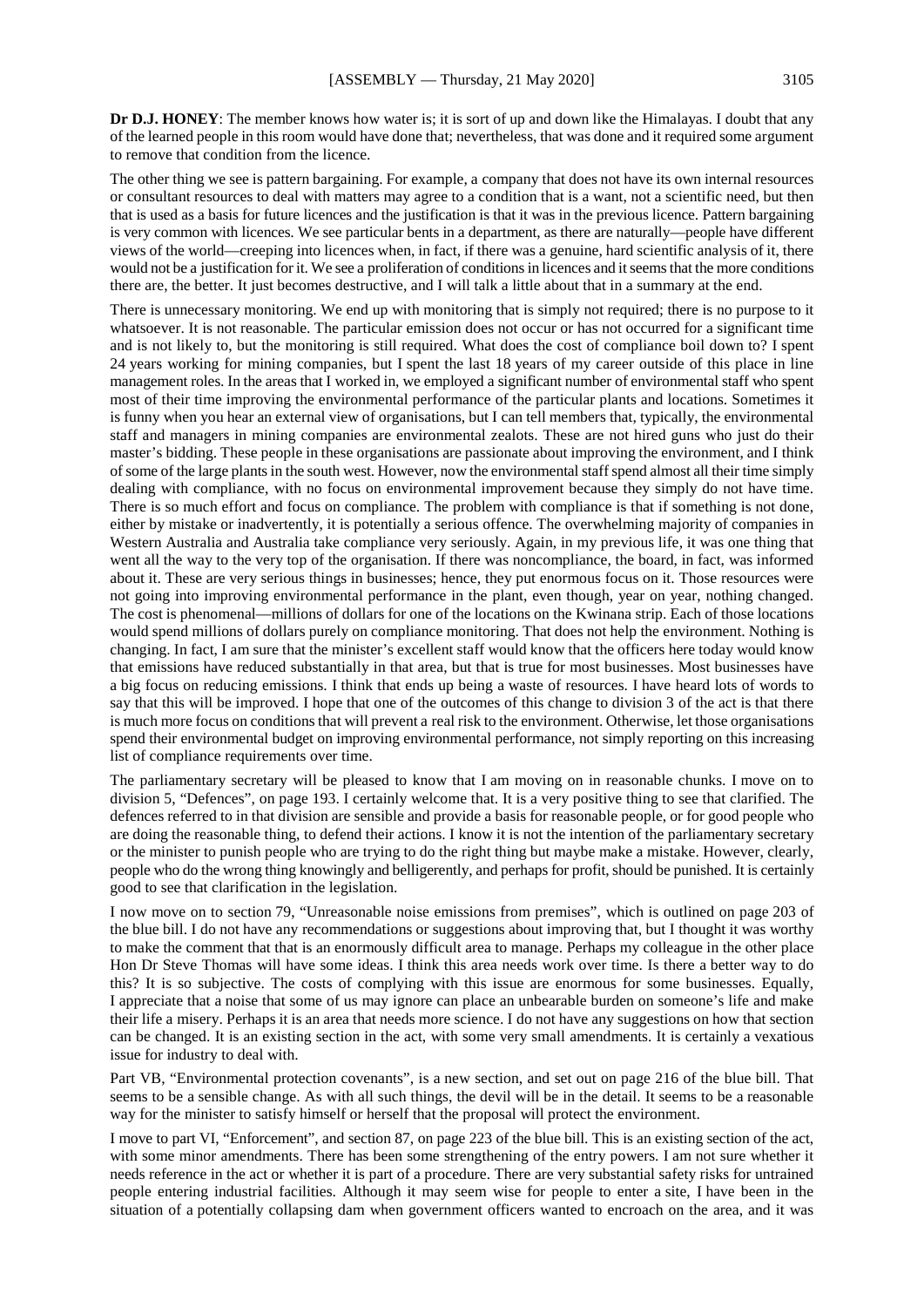simply profoundly unsafe for them to do so. As I said, I am not sure whether that needs to be in the bill but it needs to be taken care of. It is very legitimate that organisations may say that an untrained person simply cannot enter an area. However, we recognise that it is very important that businesses exclude people from sites to prevent discovery of their acts. Clearly, we need that entry power.

Also, enforcement needs to be timely and done in a proper way. I was aware of one incident in which it was asserted that there was a serious contamination of the environment. The department of environment officers chose to let that apparent emission—it turned out not to be an emission—occur for 24 hours just so they could come down in person and nab it happening. In that case, if it had been an emission, as the officers suspected it was, it would have ended up contaminating Peel Inlet. It would have been very serious. Rather than ringing up the organisation and asking whether it was an emission; and, if so, asking the organisation to stop it, the officers waited almost 24 hours before they flew down in helicopters and whatever to catch them in the act. I was profoundly shocked by that action. I thought it was highly irresponsible at that time. Enforcement needs to be timely. I hope that is the worst example that any of us have ever heard of. At the time, I was pretty taken aback by that.

I wish to dwell a little on the landfill levy. I refer to part VIIA on page 276 of the blue bill. The legislation was introduced by a previous Liberal government.

#### **Mr W.R. Marmion**: Yes.

**Dr D.J. HONEY**: I thank the member for Nedlands. Obviously, there has been bipartisan support for this. The clear aim of the legislation was to force people who generate waste to maximise the amount of material that is recycled and reused. However, a matter that has been brought to my attention is a major concern about levy avoidance. I have been informed that the levy avoidance is so significant that the economic viability of reputable companies that responsibly recycle materials or otherwise landfill unrecyclable material is being threatened. It is being threatened because unscrupulous operators are receiving material as recyclable material that is not recyclable. It has been put to me that in some cases very substantial volumes of material are utterly unrecyclable or only a very small part of it can be recycled. Because it has been claimed as being recyclable material, no levy is applied. In fact, I was told that as of almost today, some operators are charging only \$26 a cubic metre for material that is not recyclable; it is all going to landfill but is being claimed as recyclable.

I have raised this matter with the Minister for Environment. He is a very hardworking and good minister who works hard to do his job properly. The minister has passed that information on to the department, and I will follow up with some more information. This relates a little bit to penalties for avoidance of that levy. I think there needs to be a substantial review of penalties for avoidance of that levy. Some excellent businesses operate in Western Australia, which are outstanding in the way they recycle material. They have invested millions of dollars in recycling plants. Because of this large-scale avoidance that is occurring, those plants are sitting there almost idle. Organisations that should know better and should do more due diligence are taking advantage of these very low-cost operators that patently are not recycling material. As I said, I have certainly passed specific details on to the minister. I know that the minister takes that very seriously and is very concerned. I am making no assertions about the lack of willingness on the part of government in this matter. I believe that the people I have spoken to are reputable. I believe that this is occurring on a significant scale.

I turn to section 110G, "Evading levy", of the act. I think the levy is about \$90 a cubic metre for landfill material or something like that. It is a very significant amount. It is a very significant disincentive for people to dump material that could be reused or recovered in some way.

**Mr W.R. Marmion**: They drive it across the border.

**Dr D.J. HONEY**: That is right; they drive interstate.

It is a very significant levy. I think everyone in this place supports it as being very sensible. The penalty is set out in the second paragraph of section 110G(1). It was not amended in the bill. The penalty is \$5 000 and treble the amount evaded or attempted to be evaded. I say to the parliamentary secretary that perhaps in a future revision of the bill, we could look at that penalty and perhaps make it far more substantial. It has been put to me that the people who are avoiding this levy are making considerable profits because of what they are doing. What is far more concerning is that it threatens the economic viability of some excellent companies that have excellent sorting and recycling facilities.

I move on to proposed part VIIB "Environmental monitoring programmes" on page 281 of the blue bill. This new part is trying to look at those situations in which there are many emitters in an area; for example, in Port Hedland there are many potential emitters of dust. I understand this proposed part was perhaps inspired by the issues Port Hedland is having with dust. The department could set up a monitoring program and then apportion those charges out to various businesses. That sounds like a reasonable thing to do. For members who have been actively involved in this area, they would also know that the department will sometimes enter into an agreement with an organisation. For example, one of the reasons the Kwinana Industries Council—the parliamentary secretary is very familiar with the Kwinana Industries Council—was set up was to facilitate joint monitoring initially for sulphur dioxide emissions, and then it perhaps broadened to some other things, and that was done with the department's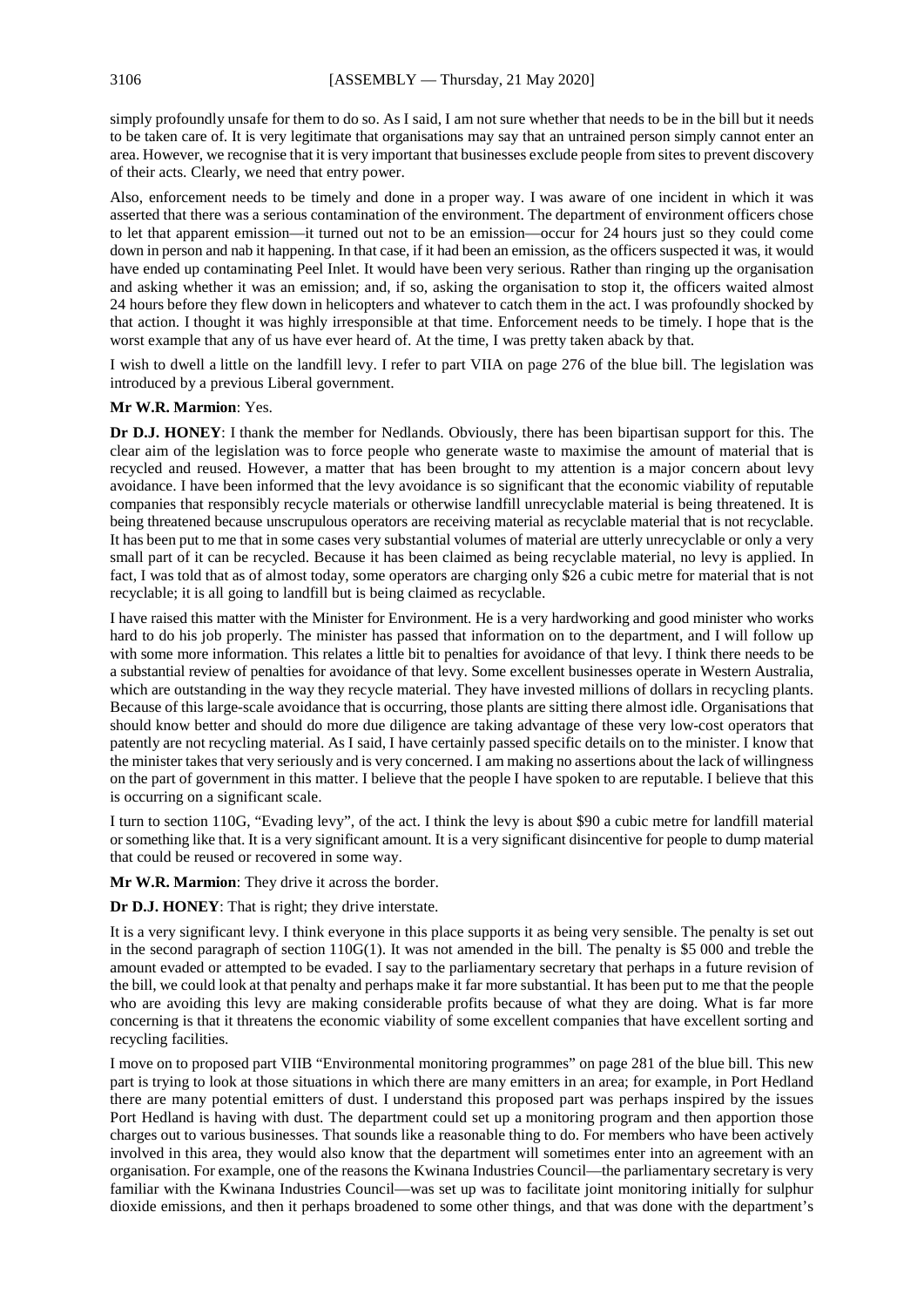agreement. My only caution is that there has to be strong ministerial oversight; this must be a genuine service. This cannot be monitoring for a whim, it has to be monitoring for a genuine emission concern, not part of someone's research project or their general thesis. I do not think anything could be written in the bill around that, but it is something that needs continuous ministerial oversight to make sure that the appropriate amount of monitoring is

I move on to proposed part VIIIA, "Bilateral agreements with the commonwealth", on page 302 it of the blue bill. We talk about things that will help business in this state, and I would say that all industry is metaphorically leaping with joy and doing cartwheels about this prospect because, as many members in this place who are interested in this area would know, there are cases that effectively go through a thorough and complete environmental review at the state level and then a duplicate process occurs at a commonwealth level, which is enormously frustrating and costly. There can be nuance, and what is presented to the commonwealth is not necessarily a regurgitation of what was presented to the state; it may have some subtlety to it that requires something else. However, the worst part is the timeliness of it. It is crippling. We are very strong supporters and applaud the inclusion of this in the legislation. It is very important to get this going. I understand that this is only part of the equation and that perhaps the commonwealth was very enthusiastic about it at the start, but once perhaps some empires were challenged, there has been some slowdown in the progress of it. I would very strongly encourage the parliamentary secretary and the minister to pursue this with our full support, in any way that we can help. Industry is very excited to remove this burden. Removing a year's delay on a major project can be worth millions and millions of dollars to the state. We all know that time is money, but doing things in a timely fashion also means it can get up. We have seen the situation at the moment with Albemarle putting its project at Kemerton not on hold, but slowing it right down because the lithium market has peaked and fallen off the peak. I understand that the state government did an enormous amount of work to facilitate very fast approval for that project, so it is not a criticism of the state government, but if that project could have got going more quickly, that plant would now be running and have hundreds of people employed. Collie and at least Bunbury and other towns would be benefiting right now from that extra money flowing into their coffers, and the state would be benefiting from its exports. Anything that can be done to improve the speed of these approvals is good, and clearly the bilateral agreements, in which the state could carry out those critical federal approvals or it could be done in parallel in a very timely manner, is something that will benefit this state and all of us. I certainly welcome the inclusion in the legislation.

I move on to page 332 of the blue bill, schedule 2, proposed item 36B, which states —

Establishing or recognising the scheme or system for the accreditation of persons as environmental practitioners for purposes related to this Act.

That is an area is that has caused considerable concern amongst industry in the state. The minister has apparently said that registration of in-house personnel would be voluntary; however, it appears that that is not in the bill. It may be implicit, but it is not implicit. I am intrigued to know what guarantees have been given.

**Mr R.R. Whitby**: What part are you referring to?

**Dr D.J. HONEY**: Proposed item 36B —

being carried out.

Establishing or recognising the scheme or system for the accreditation of persons as environmental practitioners for purposes related to this Act.

**Mr R.R. Whitby**: It will be voluntary.

**Dr D.J. HONEY**: I just want to understand, by what mechanism? It is not clear in the legislation that that is the case. I am very happy to be educated. As the parliamentary secretary knows, we go through these things as best we can. Industry has expressed concern to me and our shadow minister about this.

**Mr R.R. Whitby**: We have acknowledged that feedback, and as a result it will be voluntary.

## **Dr D.J. HONEY**: Thank you very much.

I am almost there. I am moving on to schedule 6. I want to use this as an opportunity to discuss the issue of clearing permits in proposed items 15 and 16, on page 345 of the blue bill. I do not have a particular concern with those items; however, there is extreme consternation in regional communities and on regional farms about how difficult it is to gain a fire permit in those areas, and the requirements for flora and fauna studies. Because the shires are administering it, the shires are taking a cautious approach as they believe they have to do this to satisfy the department's requirements. The shires are requiring 25 page submissions for people to carry out burning on parts of farms or around buildings, and that is a significant concern in some of those areas.

Some members will be pleased to know that I do not have any more parts of the legislation to go through. As I said at the outset, we support this legislation and recognise that it represents a body of work that has probably gone back six or five years at least, with enormous effort from the department. I certainly thank the departmental officers and ministerial officers who have been involved in these changes. I recognise that the great majority of this legislation represents a significant step forward, and I reaffirm our support for it.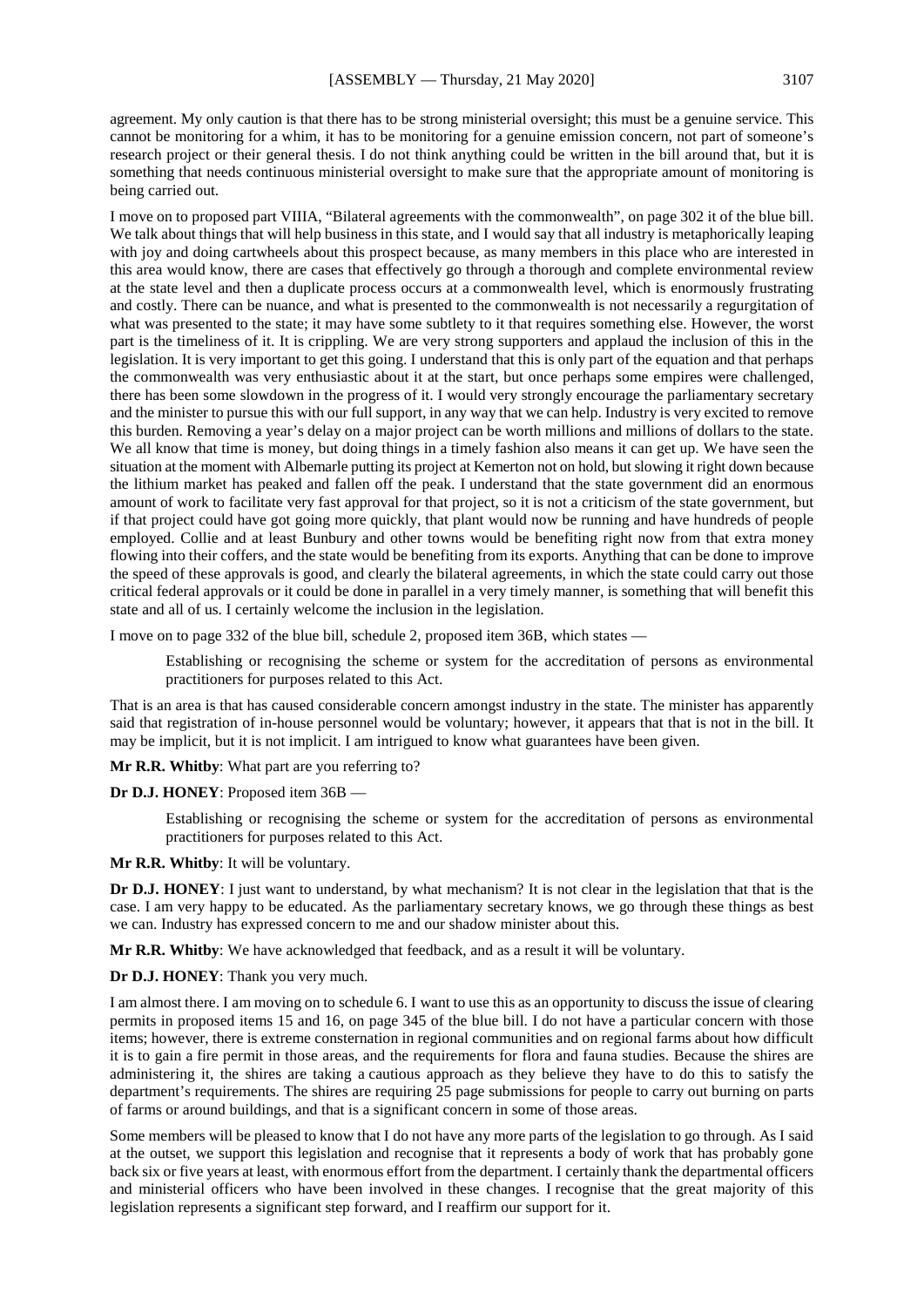**MR W.R. MARMION (Nedlands — Deputy Leader of the Opposition)** [3.39 pm]: I would like to add some comments on the Environmental Protection Amendment Bill 2020 and the Environmental Protection Amendment Bill (No. 2) 2020, which we support. I think any work done on the current environmental regulations and legislation would be an improvement. Indeed, a lot of this process started when the Liberal government was in power. I have a fair bit of background in environmental matters, so I will try to keep my comments to practical examples. I will try to avoid looking at the bills, but I have some points to make on them.

I go back to my Main Roads days, when we did not have environmental approvals. I have designed and built roads and done my own environmental approvals. In fact, environmental approvals came into Main Roads in the early 1980s, and we did them in-house. I remember the one-pager with five boxes to tick, and I just ticked them all—no problem. A brand-new level 3 enthusiastic young environmental gentleman—incidentally, his father was a director at Main Roads at the time; I will not mention his name, but I have a good memory for names—came down to go through my environmental assessment. He said, "You've ticked A", meaning there was no environmental impact on any of the aspects of the Great Northern Highway between Sandfire and Port Hedland. We reached the water course aspect. He said, "Aren't you cutting off the flow of water from one side of the road?" I said, yes, but I had a culvert going that would pick it up. He said, "Okay", and went away. That was the extent of the environmental approval for part of the Great Northern Highway.

We roll along to about 1985. The Environmental Protection Act came in around then. Main Roads was building the Great Northern Highway a bit further south of Port Hedland through the Karijini National Park. It was not my project. I think Main Roads did the very first, what I would call, very large public environmental review. In fact, the Commissioner of Main Roads was very proud of it. It was a very thick, massive document; it was probably the biggest document Main Roads had ever put out for a project, and we had not even built the road, which was to go straight through a gorge. The Great Northern Highway runs over a plateau and cuts straight through a gorge, which I do not think would be allowed today, but the cutting was such that it looked a bit like the surrounding environment. In fact, the engineering fraternity at Main Roads, which included me, was very proud of the engineering aspects of this road.

I have seen the environmental assessment process evolve since that time. I guess the most significant aspect that I was involved in was the Regional Forest Agreement, which I think started in 1997 and concluded in about 1999. It was a massive process. In fact, I was quite surprised when I looked on Google because I could get hold of about 40 documents from the 1990s on these small aspects of all forests in the south west. It is a good example of the massive amount of work that went into those projects. I think the aim was 15 per cent old-growth forest. There was a target of 15 per cent old growth of nominated species of trees. Karri and jarrah were the predominant ones, and I think tuart might have been, too. Interestingly, wandoo was not included. As the member for Cottesloe knows, wandoo is in the Darling Range over bauxite. A wandoo tree is a good indicator of where there is bauxite. Interestingly, wandoo was excluded. I was part of a four-person Western Australian committee. There were two people from what was called CALM or the Department of Conservation and Land Management—Syd Shea, who ran that department, and his tree expert—someone from the Department of Resources Development, and me from the Department of the Premier and Cabinet. Interestingly, Alcoa had a strong interest in wandoo not being included as one of the tree varieties, and it explained that a square metre of soil is about a hundred times more valuable as bauxite than a wandoo tree. Alcoa was very good because it was very environmentally conscious. It was very good at rejuvenating the Darling Range areas that it excavated. Indeed, I will not mention the name, but the person at Alcoa who ran the environmental side—Brian somebody—was a member of the Conservation Council of Western Australia, and I think he was the president of the World Wildlife Fund. The company had great environmental credentials, and I think it contributed to the Conservation Council in some monetary way. It was interesting to me that wandoo was not included.

On this issue, karri trees were the problem. Basically, someone logging for karri trees clear-fells. It looks terrible when a photo is taken. I think they leave a tree every 200 metres, and then they burn everything as the heat makes all the seeds rejuvenate. Syd Shea explained the process to me. I went to see it and it looked terrible. A photo of a karri area after it has been clear-felled for logging looks terrible. There was a big push.

One of the biggest environmental issues of the last three decades was the Regional Forest Agreement in Western Australia. Interestingly, the Liberal government lost the election after that agreement was signed and parties such as Liberals for Forests contested the election. It was a huge issue. Campaign advertisements containing pictures of trees were placed in *The West Australian.* The Boranup forest area of the south west was used as an example of why karri trees should not be cut down because they are so nice. Karri trees are wonderful; it is probably my favourite tree. The interesting thing is that Boranup is a regrowth forest. It looks so nice because all the trees are big and a uniform size. I remember going through this process. I worked for the then Premier, Richard Court. Environmental people came into this process. Syd Shea explained the 100-year life cycle of trees and how we managed our trees really well and that there was no problem. The environmental person we met said, "No, the life cycle of a tree is 600 years. It falls down; it rots; and there are animals." I could see that the then Premier decided that that was it; he was not going to meet anymore! We could not do a 600-year cycle in forestry, so that was the end of that argument. I remember that very well, as members can imagine.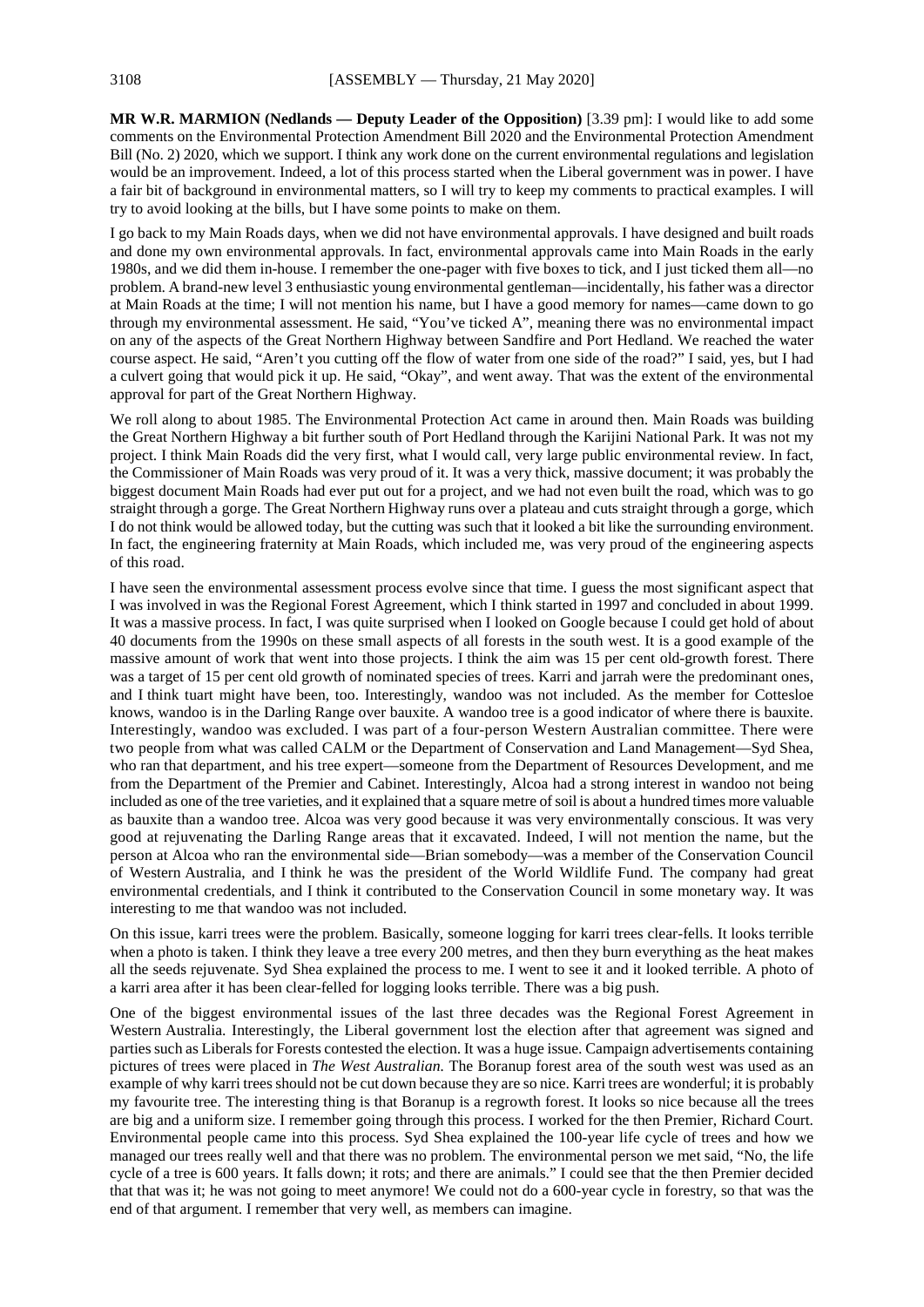As a private sector consultant, I sought Environmental Protection Authority approval for a Formula One–standard motor racing track beside the Preston River in Bunbury, and that got across the line. I have experience in using the EPA system and getting projects approved. Unfortunately, I also have other experience: when we started to subdivide land, there were banksias on another part of the land. The issue arose when we put the boundary through the large parcel, which had two bits. A rare orchid was found right on the boundary, so from an environmental aspect, the whole process stopped. The commerciality of it was a problem. If I had three hours, I could explain all that to members.

I became Minister for Environment in 2010. I had just become Minister for Environment, and I went on holiday at Christmas time, and then we had the Magellan Metals lead incident, and I had to come back from my holiday. I had taken the whole family down to Abbey Beach Resort for my five days of holidays. Two days in, I had to drive back to Perth and there were all these cameras to meet me. Ironically, there was no issue. The National Association of Testing Authorities had credited a laboratory that had forgotten to divide the results by 10. All the data that showed there was 10 times the lead pollution that there should be along the railway line between Kalgoorlie and Perth was the result of the NATA laboratory using a different filter and forgetting to divide the results by 10. There was no issue. They did isotopic testing of the lead and it was not even Magellan lead; it was from the red paint that had come off the trucks. Of course, that was never reported. When I became Deputy Leader of the Opposition, a young journalist from *The West Australian* said to me, "You've got a pretty bad track record as a Minister for Environment. That Magellan issue was terrible!" Anyway, I have a fair bit of experience in the environment portfolio.

I will very quickly go through some of the main areas of reform mentioned in the second reading speech. I congratulate the minister and the parliamentary secretary for a good second reading speech. I could read it and get the main points; it was not just motherhood statements. It was very good. I congratulate probably the staff for doing that.

Firstly, what are we trying to achieve with this legislation? We are trying to improve the process, because that is what frustrates people. Stopping the clock is a big thing. It was mentioned today in relation to local government, but it is worse for state government departments. Stopping the clock is one of the biggest things that happens. When we were in government, one of the things that frustrated me—I know it has been mentioned in press releases recently—was that documents produced by environmental consultants, which cost quite a lot of money, were repeated. Someone might do an assessment of a plant or some fauna and write a report, which might cost \$30 000, and then three years later, someone does another project close by and they get the assessment done again. This data needs to be captured and put on a database that everyone can access. We tried to do that—it was a failing of ours—so that all data could be captured. We wanted to capture data for not only the then Department of Environment and Conservation, but also the Departments of Mines and Petroleum, Water and Indigenous Affairs. We wanted to put all the data on one database so that a person wanting to do a project could go to the database and see all the information. The department would also know that the information was there. The department could see whether it needed a report on noise or whatever and could target the environmental information needed, rather than just telling the person to analyse everything. I understand that is one of the things the government will do to improve the process. I think that is a great idea.

I will just point out that one of the problems we had was that each department said that its database was the best. The department of mines would say that its database was the one we had to use, and the environment department would say that its was best. It got too hard. It must be so easy now; a first-year engineering student could develop an app to put it all together in one week. Surely, it can be done now.

My second point is on cost recovery. I was not the Minister for Environment when this was promulgated; I was Minister for Mines and Petroleum. I was a bit concerned about this, but we went through a bit of a consultation process. At the time, industry was not very enthusiastic about that. As the member for Cottesloe asked, will this mean that the approval process will speed up over time? This is always the problem. There is a suggestion that the department could get more money and put on more staff to speed up the process, but then analyse the project more. It is an issue for someone to manage. It is up to the CEO. It is up to the Syd Sheas and Keiran McNamaras of the world. I had many conversations with Keiran McNamara over many decades. Unfortunately, rest his soul, he passed away.

It is the triage effect. We need someone in the department with the knowledge of a person like Keiran McNamara and who has been around for a couple of decades and can look at a project and put it into category A, B or C. Category A could be projects with serious environmental impacts and the department it goes to would have to have a hard look at them. Category B could be projects that could have some implications, so the department should maybe look at noise or whatever aspect it is. Category C could be for projects that are going to go ahead, such as just dredging a port, which happens every five years—it is a state asset and we are not going to close down a port, so for goodness sake, the department should not spend too much time analysing the hell out of Esperance port. The department should have some commonsense when doing those assessments.

[Member's time extended.]

**Mr W.R. MARMION**: I will try to speed up. It is horrible being one of the last speakers on Thursday afternoon.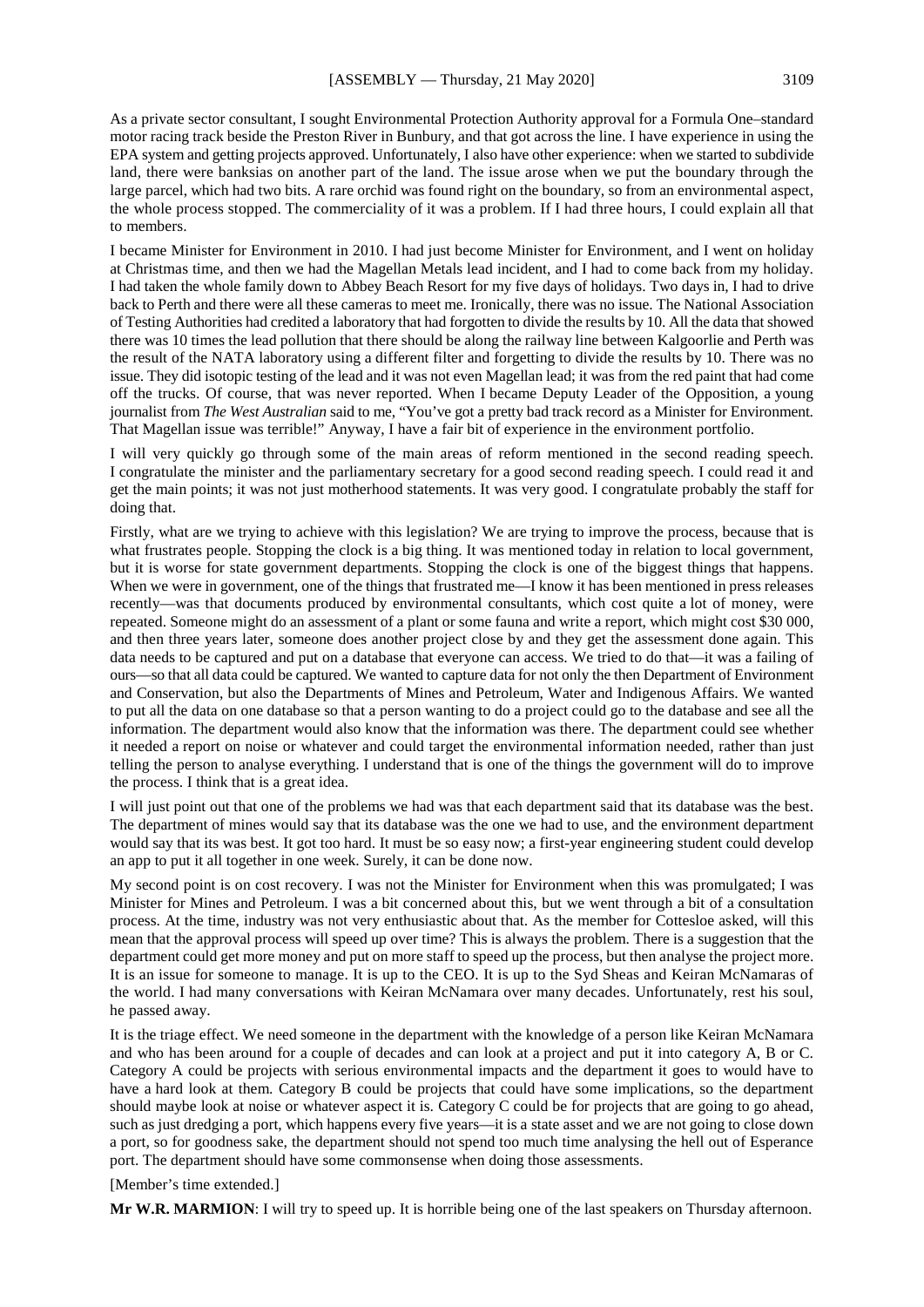Again, it is terrific if the government is going to improve strategic assessments. I think BHP has done this on its iron ore projects, so it has a steady stream of projects that have gone through the majority of the environmental assessment process. It does not want to do that and then find, when it gets to the specific project, that it still has to go through the normal process. Strategic assessments are important but they need to be looked at by the CEO.

Clearing provisions are very important. This document is just the guidelines on clearing. People can download the instructions on clearing. Indeed, back in my Main Roads days, we used to clear everything. We did not talk to anybody. We got the material off the side of the road from a burrow with a scraper and dumped it on the road to build up the road. Then we tied it down as best we could. In fact, if members were to fly over the Great Northern Highway in the Kimberley, they would see where the burrows were—we probably could have done a better job. It is neither here nor there, really. If we were in the south west and needed material to build a road, we would just go to a farm and find out if the farmer had taken out any gravel and take it from the farm. People cannot do that now, although there are exceptions.

I will give members one frustrating example on clearing. It is to do with landing an aeroplane at Bunbury Airport. Some Japanese investors were coming down to Bunbury to invest in a Formula One motor racing track in Picton, just out of Bunbury. We could not land at the Bunbury Airport because of the vegetation on the side of the road. I call it the North Boyanup road, but I think it might be part of the South Western Highway now. The vegetation had grown up on the side of the road right next to Bunbury Airport. The Civil Aviation Safety Authority said that only Cessnas could land. Planes that were the next size up, which could normally land there, could not. There was a V-shape that had to be complied with and a couple of tree branches had grown up. The local office of the Department of Environment in Bunbury said that the airport could not get a clearing permit. That was in about 2006, and it was really frustrating. What did we do? We landed the plane in Busselton, got a bus, and bused them up. The motor racing circuit was 400 metres from Bunbury Airport. We would have had to drive them around, but it was very close, so it was very frustrating. I got that off my chest!

Anything to do with clearing is an issue, especially in the Kimberley. In the Kimberley, if it rains, the clearing cannot even be found the next year. It depends on the situation. For Main Roads' camps, we always cleared to put a camp on the side of the road. In the south west, a clearing could not be found after a couple of years, but in the Kimberley it could not be found after one year.

The amendments to division 3 of part V are to improve the efficiency of regulations around emissions. I have an interesting story about that too, which is about Cockburn Cement. When I was the Minister for Environment, the member for Cockburn used to get up every single day and rattle on about all the pollution that Cockburn Cement was causing. I got in the car and drove down there. I noticed that the company had won a Golden Gecko award, by the way. In the foyer was the Golden Gecko award that it had won, but the member was jumping up and down. It had some good environmental credentials, with the Golden Gecko award, but I drove around the area. I met a lady who lived 900 metres away from the facility who was crying and was in tears. She said her health was suffering. She was 900 metres away, so she was inside the one-kilometre buffer. It was a brand-new house. The Minister for Planning, Hon Alannah MacTiernan, had approved a development that was within the one-kilometre buffer zone and that lady was really upset. I remember that very well. She would have had to leave.

Someone in the Department of Environment lived about two or three kilometres from Cockburn Cement, so I went to their house. They were an insider. They told me that there was dust there too, and there was. I went onto the roof. It was a Colorbond roof, but the emissions were corroding the roof. I went up the ladder and saw that he was dead right. Ironically, if someone had been really close—a certain distance—they would not have had the fallout, so the one-kilometre buffer was probably really a nonsense, because the emissions went further than that. Of course, it depended on which way the wind blew. Anyway, we solved the problem with a baghouse filter. The company spent \$24 million on a baghouse filter to reduce the emissions, and it worked fantastically. Cockburn Cement put real-time emissions data on its website so all the people around there who used to grizzle about it could see the data. From memory, the trigger to shut down the plant was about 150 parts per million at the stack.

It put a baghouse filter on it, for \$24 million, and at the stack it was emitting nine parts per million. The filter reduced the emissions to nine parts per million. I was the Minister for Environment, who was looking after part V of the act. Some paperwork came up and I asked what it was. I was told that the department wanted to reduce what it was to achieve in the regulations. I cannot recall the exact figure, but it was something like 20 parts per million. I asked why the department wanted to do that and was told that because the company was now achieving nine parts per million, the regulations were to be changed so that if the emissions reached 20 parts per million—do not hold me to that, because it could have been higher—the department could tell it off, or shut it down or whatever. I thought, "That'll look great in the press!" People do not understand what 20 parts per million, 50 parts per million or 150 parts per million means. They would just know that Cockburn Cement had exceeded the limit and it would be a front-page story. Anyway, to cut a long story short, that did not happen. The regulation stayed the same. Creep is a problem, and if the minister does not know the science and someone tells them to sign something, they could make the standard better than anything else in the world. Ministers have to be alert to that. I have some other examples but I am not going to mention them now.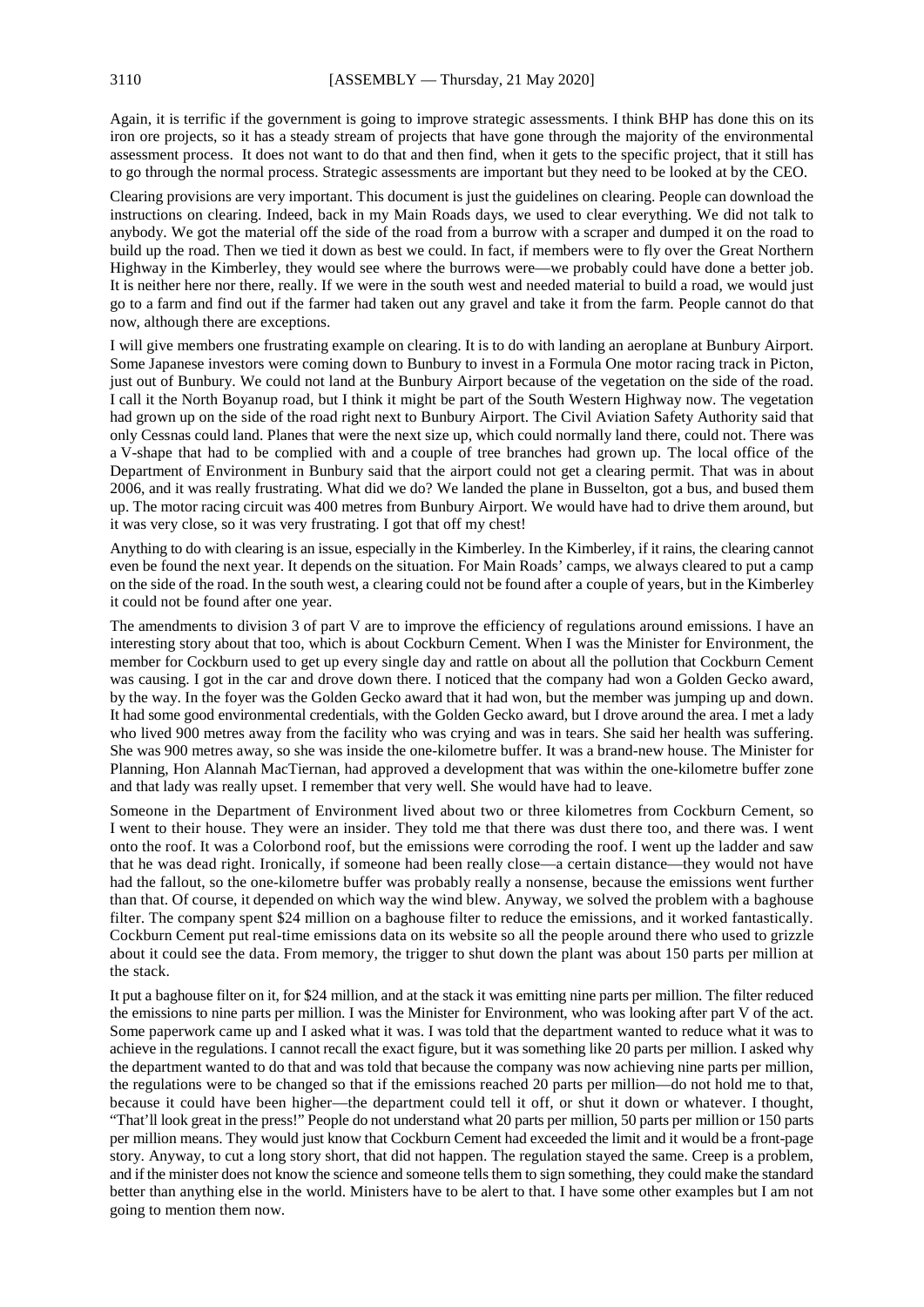**Dr D.J. Honey**: That is a powerful example, member, of why we need to maintain adequate buffers and not let people build houses inside them.

**Mr W.R. MARMION**: That is dead right.

**Mr R.S. Love**: That's the opposite of what you just said! You said it'd be okay if you were in the one-kilometre buffer.

**Mr W.R. MARMION**: The buffer should have been three kilometres.

**Mr D.A. Templeman** interjected.

**Mr W.R. MARMION**: I have only five minutes. I have four other points, but I will pick the best one. The CEO may enter into environmental protection covenants under the conditions in part IV, proposals—which is negotiation that can be done for a part IV approval—and part V, division 2, clearing permits. I imagine that this is an opportunity for a trade-off covenant. Someone needs to keep a handle on this. The member for Cottesloe mentioned this when he raised the subject of the town of Gingin. The parliamentary secretary will know that an offset quite often means an area 23 times the area that is being cleared. That is one of the worst-case scenarios. It may be more now, but in my day I think 23 times was the biggest. There can be offsets for a proposal and covenants that can be put on. There are a hundred national parks and the Minister for Environment will never get to them all unless they are the minister for 30 years. I think I went to about three national parks.

**Mr D.A. Templeman**: What was that? Which ones?

**Mr W.R. MARMION:** If there are a hundred national parks, how many did the member visit when he was the minister?

What are we doing? We are actually increasing them by 10 or 20 per cent. We are locking up more of Western Australia. I do not know how many hundreds of years from now it will be, but there will be no land left that is not in an offset or a covenant. There is a limited amount of land, so I think we have to be fairly strategic in this area. I hope someone is keeping a register and monitoring that, but I know that they are not.

**Mr R.S. Love**: I'm sure they are.

**Mr W.R. MARMION**: Yes, but not all of them. There is Bush Forever land and others, but I meant it needs to be done strategically. I know that there is a register for each one individually. It is a bit like medical research. The state puts a lot of money into medical research—the Harry Perkins Institute of Medical Research does some research and the University of Western Australia does research, but who has a handle on all the different bits of medical research? Three lots of medical teams, including researchers in the private sector, may be doing the same research and there is no collaboration. I am using that as an example. If we lock up areas of Western Australia in whatever way, with one department doing this and another department doing that, where is the strategy of someone looking at the big picture?

**Mr D.A. Templeman**: You're dancing around the table!

**Mr W.R. MARMION**: I know. I have been watching the member. I will start using my hands as well!

**Mr D.R. Michael**: I didn't know you liked centralised planning that much, comrade!

**Mr W.R. MARMION**: It is not centralised planning; it is coordination.

I will finish on bilateral assessments. It would be fantastic if we could get that across the line.

**Mr R.S. Love**: Except they are not across the line.

**Mr W.R. MARMION**: They will not get there, because, unfortunately, the commonwealth legislation overrides state legislation. I would love it to happen. I got involved in an intergovernmental agreement on exactly this and it lasted for about three months. Jim Limerick was the director of the Department of Industry and Resources and wrote the Intergovernmental Agreement on the Environment with the commonwealth. We signed off on it, but it had no statutory power. The idea was that either the state or the commonwealth would do the assessment, but when the first major project came along, the Australian and New Zealand Environmental Conservation Council was not happy with the state government assessment and went straight to the federal minister, who bought in and it was all over red rover.

**MR R.S. LOVE (Moore — Deputy Leader of the Nationals WA)** [4.09 pm]: I am very pleased to be here to contribute to the debate on the Environmental Protection Amendment Bill 2020 and the Environmental Protection Amendment Bill (No. 2) 2020. When I say I am pleased, I am pleased that I will finally get to discuss a matter that has been something of a dread to me for the past two weeks, because for the last 20 years I have been living the nightmare of being a farmer who has tried to operate under the clearing system that we have in this state. The proposed system is a great improvement and will bring some clarity that we perhaps did not have a few years ago. Where I come from in the Shire of Dandaragan, bush is still the predominant state of vegetation, and land for people to clear for agriculture was released as late as the 1970s. A number of farmers were hit with the changes that came in, and, sadly I must admit, there was a National Party agriculture minister at that stage. Many people throughout the region were unable to continue the clearing program that was essential for their business to thrive. A particular friend of mine was put in such a position that he was looking at going to jail because he was simply trying to do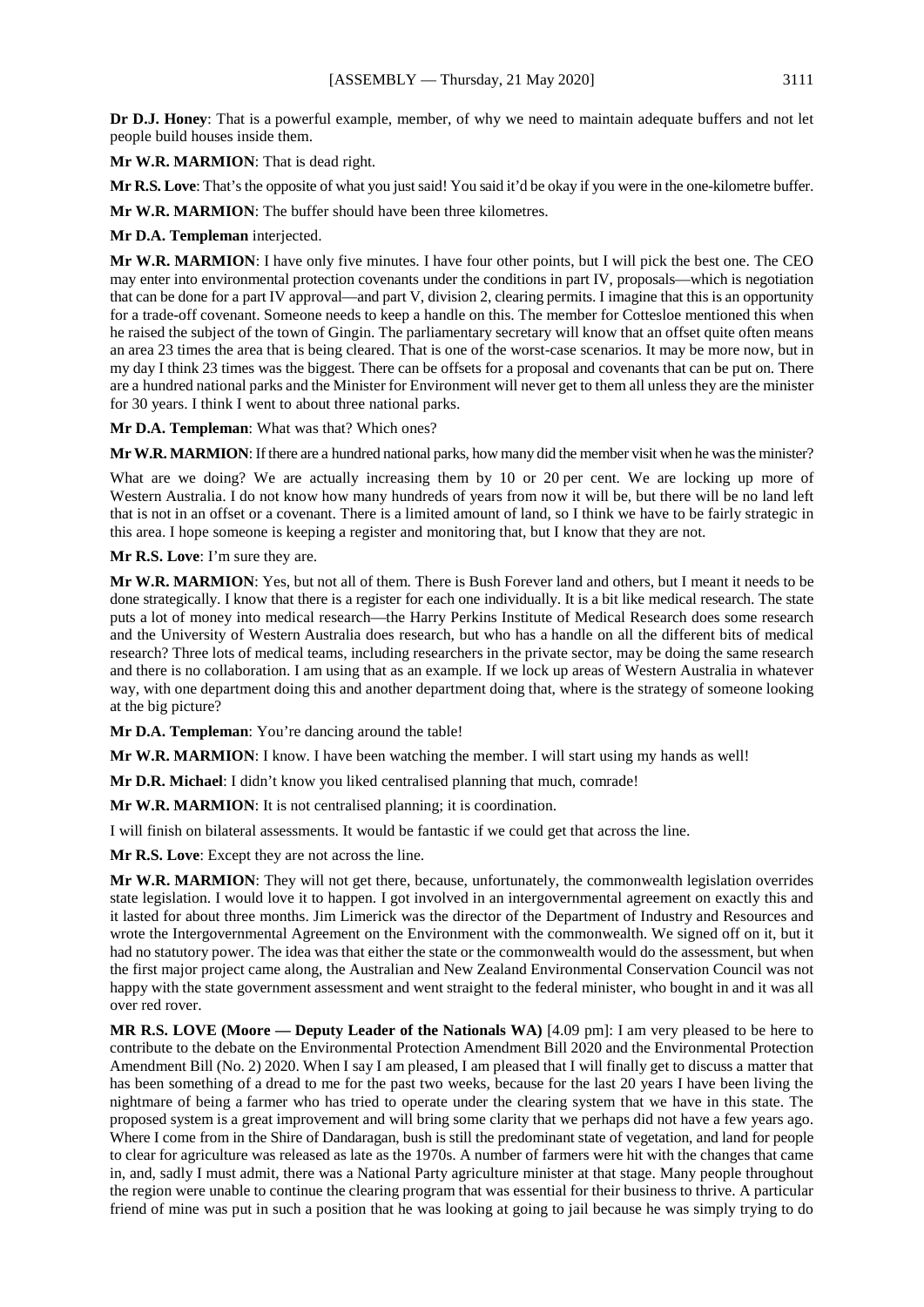his job of running his farm. As it was, in the end he was not found guilty of the offences that the department had accused him of, and the long letter that I wrote as shire president extolling his virtues as a human being and a decent citizen was not necessary to mitigate the sentence that we felt it was inevitable he was going to get. That is the sort of pressure that people have been put under for many, many years.

I think the member for Cottesloe touched upon environmentally sensitive areas in the electorate. I have all this down in my notes and I was going to go through it in a more structured way, but I will get this off my chest. Farmers back in the early 2000s were faced with a wetlands policy that was going to take in the Swan coastal plain from the boundary of the Shires of Coorow and Dandaragan all the way to Perth. All the wetlands in that area were going to be controlled and farmers would not have been able to access them. There was virtually a mini-revolution, there were meetings, and finally the policy was abandoned. What nobody knew was that a system of environmentally sensitive area registrations had been developed. That was introduced in 2005, and it was not until the unfortunate circumstances illustrated by Peter Swift and his troubles with clearing regulations came to light that many people realised that they were affected by these environmentally sensitive areas. When I was elected, I advocated on behalf of my constituents, a number of whom were very concerned when they found that they might have been in environmentally sensitive areas and what that would mean for their ability to carry on their business. There was no clarity about whether running cattle, for instance, on a declared environmentally sensitive area would be considered an offence under the provisions of the act. There was not much advice coming from the minister or the department at that time to alleviate people's concerns. What was even worse was that no-one had been notified that they were to be involved in this environmentally sensitive area and nobody could find out where to go to find out whether they were. There was a website, but my research officer, who is not without skills on a computer, spent weeks trying to access the maps on that website and could not get through. It was virtually impossible. It was virtually impossible for a person, a farmer, to understand whether they were in an environmentally sensitive area and what that meant if they were. All that time they were living under the cloud of possibly being found guilty of an offence and facing a severe penalty by simply going about the business their family had been doing in that area for up to 100 years. That is the type of circumstance that people in my electorate have gone through with some of the provisions of this act.

My well-structured contribution to this debate has now gone out the window, and I have forgotten where I am up to.

**Mr D.A. Templeman**: You are following on the same theme as the former speaker.

**Mr R.S. LOVE**: Yes, the same theme, but with much more lived experience.

Members were talking about the offset program, and I have a slightly different view on the offset program's effect throughout the area that I represent. Of course, for many people who were caught in that invidious situation of being unable to clear their land, the offset program became a form of de facto compensation for the purchase of some of their land, which was by then quite worthless to them. In fact, the Valuer-General had altered the unimproved valuations of their blocks so they would not have to pay rates on that portion of the land, which then made it quite difficult to understand how much the land was worth when they did come to purchase it. But at least it was some form of compensation for those people who had lost the ability to clear land. I put on the record that I was one of those people, and I had around 2 500 acres in that situation.

I will say this much for the current government about environmentally sensitive areas in the Shire of Gingin. One of the most oppressive policies to come forward in recent years in the time I have been involved in public life was the development of the Perth and Peel growth plan. It set out a pathway for development in the Perth and Peel area using a system of offsets that would involve the purchase of those environmentally sensitive areas in the Shire of Gingin and some of the shires surrounding Perth. That would have left large areas of the Shire of Gingin excluded from any economic activity. It would have affected the rate base of the Shire of Gingin and would have effectively stymied any economic growth in some of the electorate that I represent on the basis of enabling growth in the Perth and Peel area. When the Minister for Planning came in, she set that policy aside, and I wake up every day and thank her for doing it, because it has alleviated the problem that the Shire of Gingin, especially in my electorate, and the Shire of Chittering had under that circumstance.

With that, I will get back to the speech I have prepared. The Nationals WA will support both bills overall—the Environmental Protection Amendment Bill 2020 and Environmental Protection Amendment Bill (No. 2) 2020 which we are debating cognately. We will participate in consideration in detail, and no doubt when the bill gets to the other place, my colleague Hon Colin Holt will look at it with a great deal of interest. This bill upgrades an act that has been around for many years. It aims to simplify and reduce some of the unnecessary regulatory processes that we face. An exposure draft was released on 28 October 2019, and submissions closed on 28 January 2020. Again, as a farmer, I have to say that releasing a consultation program in the middle of harvest and closing it during the Christmas school holidays is probably not the best time to get some response from farming communities. I wonder why those times were chosen. Nonetheless, it has been done. There were 101 submissions received, and the summary report appeared on the website after the bill was introduced. I went looking for it and initially I could not find it, but I found it a bit later. It is not a bad outline of some of the things that were discussed and will no doubt inform the debate during the consideration in detail stage.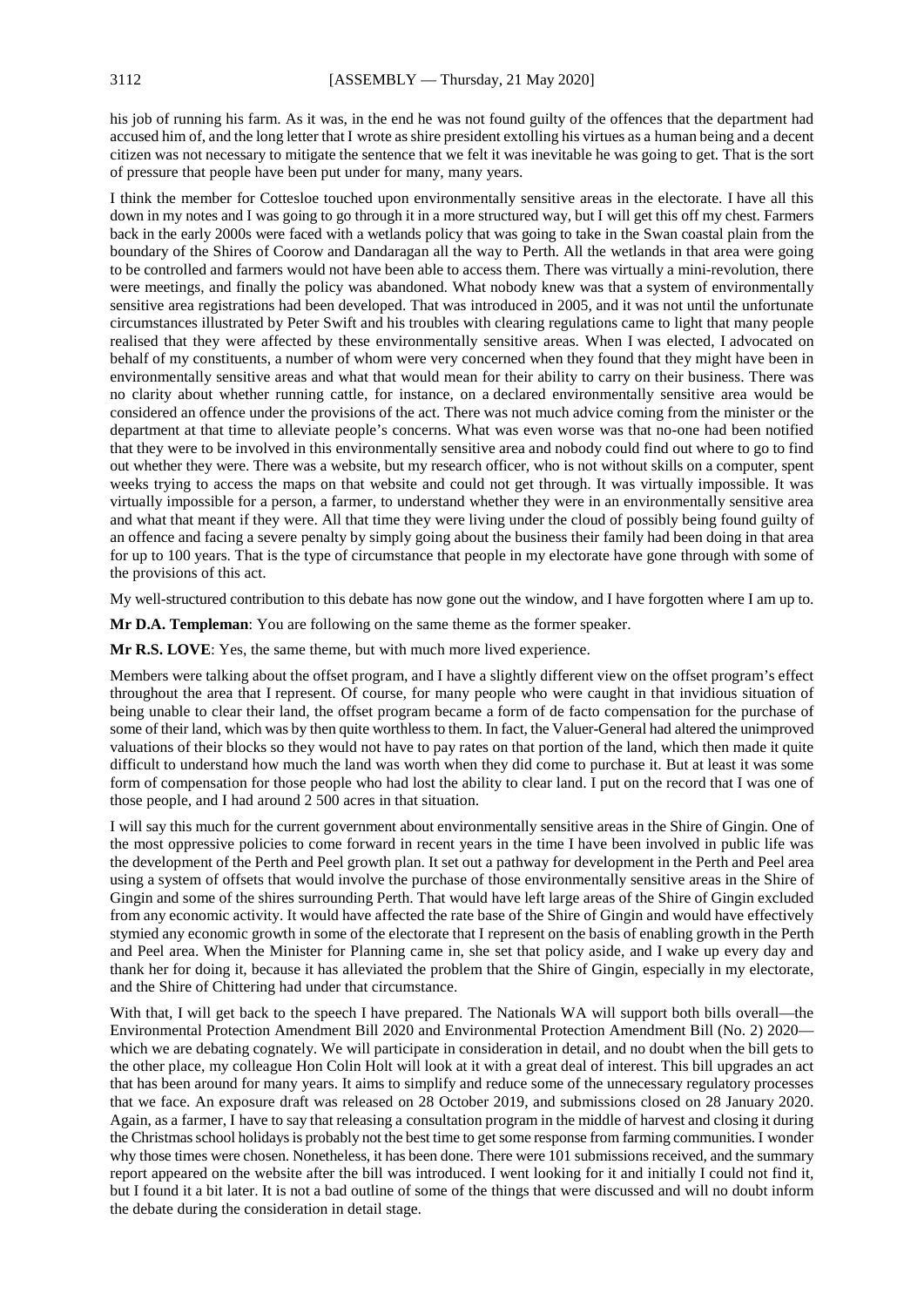We have heard from other members about some of the major changes. I will not again run through a whole list of things that are in the explanatory memorandum, but something that will be of particular interest is the cost-recovery processes. I know that local government has some concerns about its involvement in some of those cost-recovery processes, but in other ways I think it is a justifiable situation. As the member for Nedlands pointed out, the trick will be to ensure that this does not lead to a massive increase in the burden, simply because there is no downward pressure on the department in a cost sense to try to make sure that the approval requirements do not grow inordinately.

There are also changes to the clearing provisions. The ability to make a referral to the CEO about whether a permit is needed will be interesting. This will not affect the regulatory framework around some of the current exemptions for farmers. I know that consultation on native vegetation clearing was done around the same time as this wider consultation. Some of the commentsI saw from that were a bit worrying, such as about trying to limit the five-hectare rule and other things in those regulations. From a practical point of view, it would be quite a disaster if farmers were to lose those things. There are changes to some of the defences. There is the ability to provide modified penalties. There is quite a steep increase in some of the penalties for certain offences and also some recognition or clarity around the use of satellite imagery for detection, enforcement, monitoring and what have you. The introduction of the environmental protection covenants will be interesting, although, in reality, soil conservation notices have been attached as conditions in some other circumstances. It is not a radical departure and it could be quite a useful tool; it will be interesting to see how it will manifest. I am not entirely sure how it will work in practice on the ground, but it looks to be reasonable at the moment. We were given examples of the development of environmental monitoring programs, but these were mainly around large industrial sites. It has been raised with me that there could be some implications for agricultural areas. For instance, if salinity were to become an issue, would that somehow affect other people? I understand that someone will have to be a licence or permit holder to contribute to that, and maybe that would exempt farmers from being worried about that.

This bill facilitates, streamlines and lays the groundwork for a possible bilateral assessment and approval agreement with the commonwealth, which is welcome. That would meet all the requirements of the commonwealth as well. We would like to see that come to fruition. I understand that the commonwealth has to alter the Environment Protection and Biodiversity Conservation Act to make that work, so it is not just up to the Western Australian government and this bill to do that.

The bill also makes some changes to the publication requirements and to the way in which environmentally sensitive areas are notified. That is being put in the regulatory framework. There is also a head of power for the development of a program of accreditation of environmental practitioners, which other members have spoken about. There is a bit of uncertainty about what that means. I do not think it is a bad thing to recognise the expertise of people in that field. In some ways, I am quite happy to see that. At the same time, I understand there is some concern about what that might mean in practice and whether, over time, it will limit the ability of people to make applications without going to a limited pool of expensive consultants, which might make the process even more expensive than it is at the moment.

Nationals WA members are all regional members of Parliament. We all know that land use is a key issue in our electorates. It is not just about clearing; it is about all sorts of activities on the land. Clearing is an issue for farmers. It is an issue that impacts the ability of mines to operate, industry to be developed, infrastructure to be developed and town sites to be developed. A number of towns are surrounded by large areas of bush and crown land, so the expansion of town sites is somewhat difficult and tricky in many circumstances. There is a need for that to be recognised as well. Of course, we all acknowledge that the preservation of the environment is very important, not only because of its intrinsic value, but also because of the amenity it provides. Many people live in my electorate because of the environment. They enjoy the environment, as well as work and live in it. This bill addresses some of the issues that come across the desks of all MPs. I have spoken already about environmentally sensitive areas. That has been a huge issue in my electorate, along with other clearing circumstances. This bill is a way to recognise some of those issues.

The Shire of Gingin has been mentioned. Members may be aware that underneath the Shire of Gingin is a very large amount of groundwater. Extensive irrigation has been developed in some areas, but I have seen some ridiculous things happen, such as people not being able to clear the last couple of acres within a pivot-irrigation circle—they simply cannot get a clearing permit processed.

#### [Member's time extended.]

**Mr R.S. LOVE**: These are the types of issues where I think this process falls down. I will not name this person, but I will go through a precis that my office developed about this case. This family had established a market garden south of Perth and needed to expand. They knew Gingin was an area in which water was available, so they moved north to Gingin and started growing sweet potato, parsnips, eggplants, zucchini, broccoli and garlic. Coles, for one, was knocking on their door and pleading with them to expand their production as it could not get enough of these products locally. Without going looking for extra markets, they knew they could sell more than they could produce, but they needed to develop some of the additional land to meet that demand and allow for crop rotation et cetera. They had the necessary water licences. They had land with a rural zoning. They had 14 hectares in production.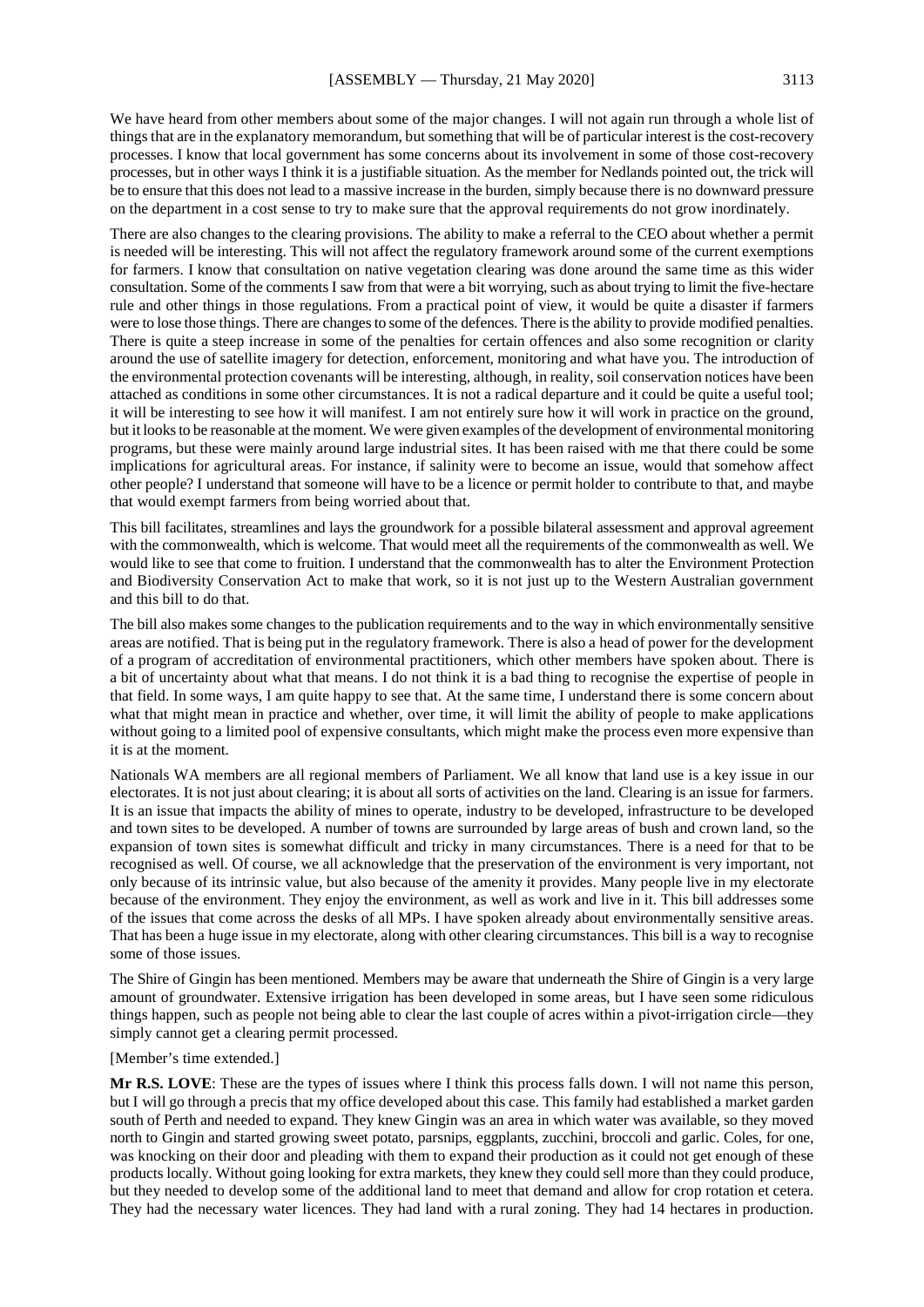They initially wanted to clear 12 hectares of the remaining 21 hectares of bushland on this property and offered to place a covenant over the balance. They were told that it would not be sufficient and that they would have to purchase offsets somewhere else—an additional 40 hectares on top of that. This was a small family business that was starting up and was already facing significant capital costs to expand. It had bought the property and wanted to expand the production area, which would probably involve putting in extra irrigation facilities. It just was not possible. There was a lot of argy-bargy going backwards and forwards. This is an area in which the local native vegetation content and cover is about 57 per cent of the landmass. This family's operation was in the wheatbelt. I know there has been discussion in here about cumulative impacts; they have been part of the assessment process for a long time. Farmers in that western area of the sand plain have been very poorly judged because they are trying to clear in a region that largely comprises salmon gum and other woodlands that were cleared generations ago. Nominally, they are in the same region. In fact, they should be assessed in a completely different region. The region in which the cumulative impact has been assessed needs to be looked at very carefully and not just assessed on development commission regions or by some other convenient measure. This person—he is in a large shire—has 57 per cent native vegetation clearance in his area. It got to the point that it was so costly, so bad and so hard that he abandoned the project and ended up selling. I do not think that is a great outcome. Potential business development in that area is lost and that person is no longer able to meet that extra demand that the supermarkets were looking for at the time. I do not see how that is a great outcome.

I will quickly read through some extracts of a letter I received from another farmer. This farmer is not in my electorate, but in that wheatbelt area that I spoke about. It states -

The Environmental Protection Act … restricts the clearing of native vegetation by farmers on private property for agricultural purposes. While there are improvements in the approval processes for well-resourced land developers and mining companies, there is no relief for family farmers. Applications and appeals from farmers are doomed to fail as the legislation is structured to deny, delay, deter and discourage farmers by imposing costly reports and offsets.

As members would be able to guess, this guy has tried and failed to get a program up. As I recall after discussing it with him, he was trying to grow jam trees and sandalwood on some country that was not much good for wheat farming in the area. I do not have much time to run through the whole of his circumstances, but he goes on to say -

The current and proposed legislation is structured to protect DWER from criticism and scrutiny while ruthlessly applying Schedule 5 and 6 of the EP Act. DWER should be required to detail the full economic and social cost being imposed on farmers and small businesses in wheatbelt communities when clearing applications and appeals from farmers are rejected.

Currently the appeals process is flawed and needs to be amended. The Appeals Convenor's role is not independent, transparent or accountable.

Nothing will change for farmers unless a new Application and Appeals system for farmers on private property is introduced.

Private property rights need to be recognised and compensation paid when DWER applies legislation that diminishes the value and productivity of privately owned farming land. Current and proposed legislation condones private property theft …

Farmers have limited time, expertise and resources to address the complexities in submitting clearing applications and dealing with appeal issues. A farmer cannot match the legal, human and financial resources available to DWER. Consequently, for farmers to be treated in a fair and equitable manner, a different approach to clearing applications and appeals is needed.

The State Government is well resourced to find alternative solutions by finding or regenerating rare flora and fauna on the …

Large percentage —

of the land the State currently owns.

…

It is appreciated the environment must be protected and conserved. There are better alternatives that should be considered rather than arbitrarily restricting farmers on private property. Farmers are also committed to protecting the environment, as their sustainability is directly dependent on soil and water conservation for yield. Effective legislation needs a pragmatic distinction between environmental protection and agricultural production. Local rural economies need to drive job creation and investment opportunities to enable regional centres to remain attractive places to live, visit and in which to do business.

After WWII and prior to the mineral boom, WA's economy prospered due to wheatbelt farmers. The EP Act's schedules and guidelines must work towards an outcome that produces opportunities for employment, investment and income growth in rural communities.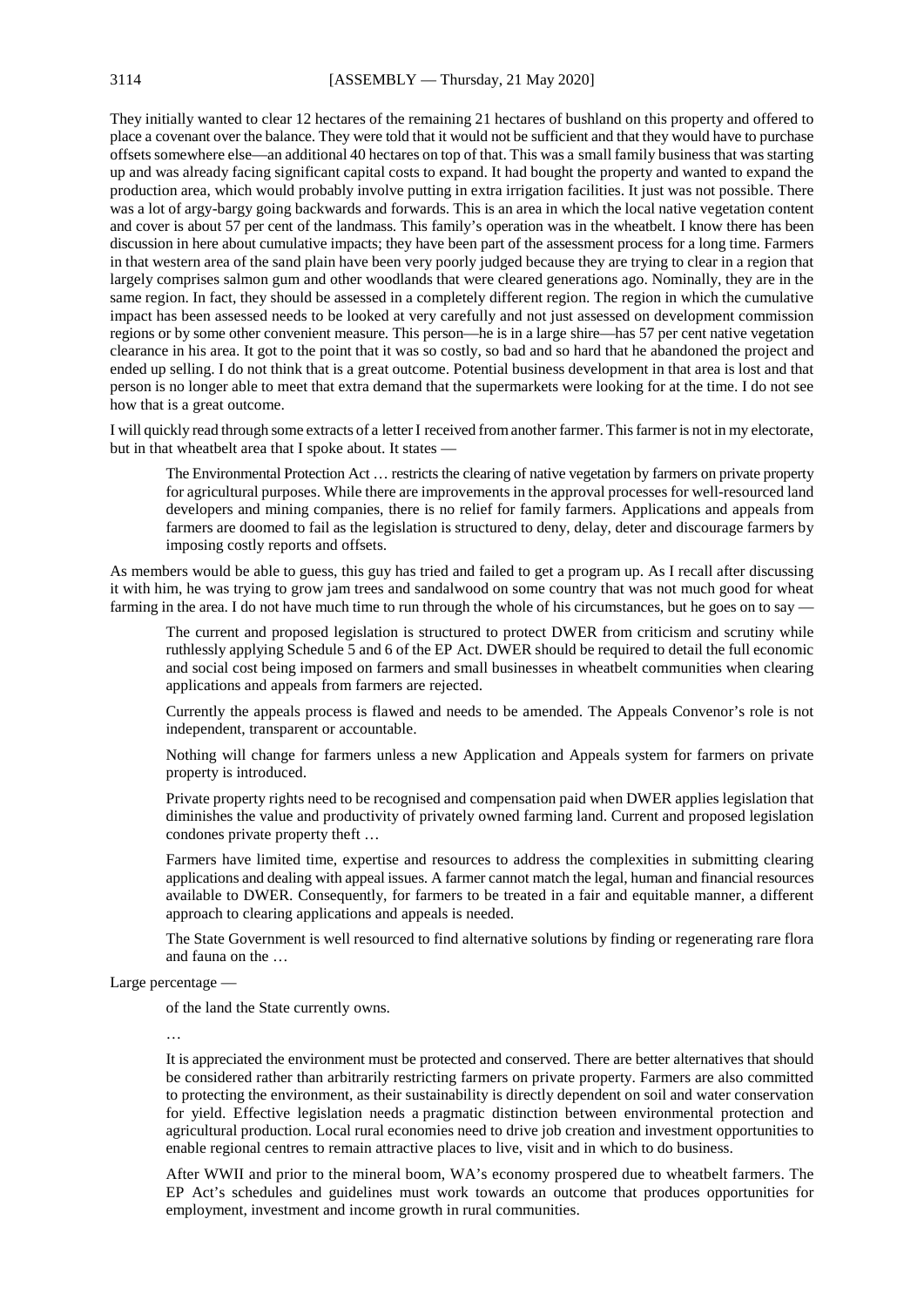That was the letter addressed to me as the environment spokesperson for the Nationals WA from a person who had that lived experience of trying to expand the family business, meeting considerable headwinds and, as I understand it, ultimately not being successful.

Both anecdotally and objectively, the current clearing permit system is frustrating and slow. The published performance target assessment for the department's handling of these assessments is 60 days. I think only 49 per cent of applications were dealt with in that time frame in 2018–19. This is an important matter for farmers, industry and, tellingly, in regional areas, it is important for roads et cetera for local governments. Again, that goes back to town site expansion and everything that local governments are involved in.

Local government is understandably concerned about the cost recovery provisions in this pair of bills. The activities undertaken by local government for which approvals, permits and assessments are required are generally for public benefit. There is no private benefit for a local government involved in any of this. It is not often a discretionary type of situation. A road improvement might need to occur for road safety. The benefits of that may extend well beyond the local government. It can extend to travellers coming through the area, so a range of people benefit from this local government expenditure. I think there is merit in exempting local government from the majority of these possible charges.

I have spoken already about the Perth and Peel growth plan and the situation relating to private property rights for rural landowners. I will briefly pay tribute to a former member for Moore—not Hon Grant Woodhams so much, my predecessor—the shire president of Dandaragan, Gary Snook. When Gary Snook was involved in Parliament, he was tireless in bringing together an understanding of just what was happening for farmers and their communities in the electorate of Moore. The electorate has expanded somewhat. The former Nationals member, Grant Woodhams, also had concerns in this area.

There is a long history in the electorate of this issue having a significant impact on residents and businesses, partly stemming from the fact that, as I said before, a lot of the country was released only in the 1970s. From the 1950s right up until the 1970s, a lot of that sand plain was released. People who own the land now and who are still farming that land were going through a gradual process of developing the country. Some people do not come in with a lot of money and they do what they can. It takes a lifetime to develop a farm when people have no money to come in with huge machines and just bowl everything over and develop it in a couple of seasons. For most of those families who came onto that scene later, on those last blocks, this had a devastating impact.

With the developing industry in the electorate, such as irrigation and other technologies, enabling farmers to move to different methods, even in broadacre agriculture—now there might be guidance mechanisms on machines and they are wider machines—there has been an awful lot of problems with people who, from time to time, have been in trouble over clearing isolated paddock trees, for instance, which is necessary. Once upon a time, farmers might be going around a paddock with a 14-disc plough and a 20-run combine, but now people are running 100-feet wide machinery and have machines that are satellite guided. Therefore, having trees in the landscape in the way they were traditionally cleared, especially on some of the country where large trees were left for shade when livestock was much more of a consideration, has come back to curse some of those farmers. I think there needs to be more consideration for programs without the hugely expensive offsets, such as I illustrated with the guy in Gingin; for instance, a covenant could be agreed for a like for like within the farmer's own land. An area of land that has a lesser value could be set aside for flora and may be even planted back, which would allow the more productive land to be developed without the need to really put the farmers through the mill in the way that they have been over the last generation.

**MR C.J. TALLENTIRE (Thornlie — Parliamentary Secretary)** [4.39 pm]: I am very pleased to give my reasons for my support of the Environmental Protection Amendment Bill 2020 and Environmental Protection Amendment Bill (No. 2) 2020. I am somewhat heartened by the tone of contributions from those opposite who are generally supportive of environmental regulation. I want to talk a little about environmental regulation. I also want to touch on how our Environmental Protection Act 1986 deals with matters of climate change, how it deals with biodiversity, and touch a little on the notion of a central repository for all the state's geospatial information.

Turning to the issue of environmental regulation, I often hear from people outside this chamber who I might describe as of a gung-ho pro-development mindset. Their view is that environmental regulation is green tape and something that should be got rid of. It is incumbent on every one of us here, all 59 of us, to be the advocates for good, sensible regulation that counters the many sad events and neglect of our environment across this state. When I think of the extent of soil and land degradation across this state, I still hear that the land degradation extent is across 18 million hectares of cultivated land, with the potential for about six million hectares, one-third of that, to go to salinity or some other form of degradation. The salinity problem was talked about a lot in the 1990s, and we even had a State Salinity Council. The rural sector, the farming community in particular, seemed to be saying that it is not such a problem, or were they in denial of it? I do not think the situation has changed. We do not have the miracle crops that can grow on highly saline grounds; that never eventuated. We still have a huge problem with salinity. We have introduced techniques around deep drainage that have limited the problem to some extent but that has shifted the problem from one property to another. That is a perfect example of why we need environmental regulation; we have to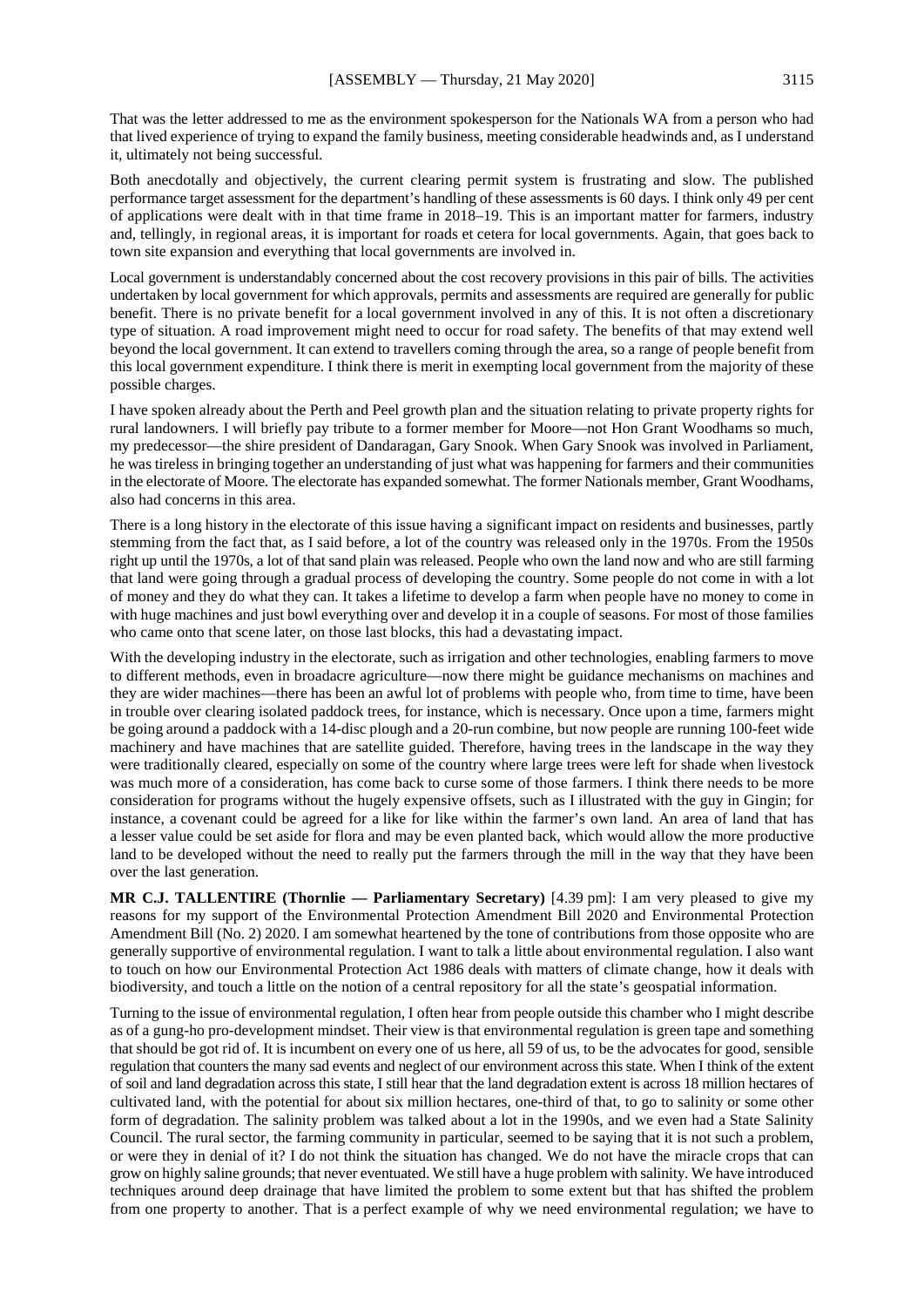accept that what happens on one person's farm will have an impact on another. If we do not regulate the whole of the land across a landscape scale, we will see unfair outcomes for other farmers, but also for other environmental values, which will be damaged or lost. Generally the trend is unfortunately downwards, but there are many other indicators as well: species lost; the number of species listed; matters of water and air quality; and climate change which I will come to.

I want to focus on the issue in the legislation around the so-called clearing provisions, which I would much prefer to see described as native vegetation protection laws. When it comes to the best surrogate we have for monitoring the health of biodiversity, if we want a quick snapshot of biodiversity health across the whole of the state of Western Australia, probably the simplest way to do it is to see what habitat is there and to do that, a quick assessment of the quality and health of vegetation types across the state—and I said types. I notice the member for Moore talked about his area, an area that is incredibly rich in biodiversity. I am sure he is rightly very proud of that. He talked about how across those kwongan vegetation types, sometimes he sees clearing proposals going through and people talk about how much vegetation remains in the Shires of Gingin and Dandaragan. That has to be done in a far more scientific way than looking at the arbitrary boundaries of local government areas. We have to be very scientific about it, in terms of ecosystem types and vegetation types, really distilling it down and seeing how much of a particular ecosystem type remains before we contemplate allowing someone to destroy more of it.

That is when we get into this interesting question of how much more we are prepared to lose. Of course, I have sympathy for those farmers who feel that they bought properties with an expectation of being able to clear land and destroy more environmental value and then have some sort of business activity, but it has to be said that—we have only to look at a satellite photo of Western Australia to see this—we have an abundance of cleared land. If somebody has ideas for a sandalwood plantation or some new crop that they want to try out, there is an abundance of cleared land available for them. They simply need to have the business capability to do a deal with the current owner to access, rent, share farm or enter into some sort of arrangement to develop their business. It is curious that the agricultural sector always has this mentality that people have to own land to have some sort of business. We need to go beyond that. If people have the business nous, they can develop it. It is interesting.

I do not want to focus on just the rural sector here; some of the most egregious examples of abuse of environment regulation, and this criticism of environmental regulation, has come from the very biggest corporations. I recall when the Gorgon proposal was first talked about for Barrow Island. It was couched as being a \$9 billion project. That was in the mid-2000s. By about 2015–16, I think it was up to a \$60 billion project. One of the explanations given by the senior executives of Chevron for this incredible cost blowout was environmental regulation. To go from \$9 billion to \$60 billion and then blame that on a combination of environmental regulation and I think the industrial relations issues that it had is absurd. When we hear people saying that they cannot cope with environmental regulation, often it is the case that the real problem is poor business management. Having established that environmental regulation is a good thing, it is something that we can be proud of and we can talk about as our antidote to the serious environmental loss that we have faced in this state. It is very important.

The new capability to look at cumulative impact assessments is very important, because under the environmental impact assessment process, part IV of the legislation, there has often been a tendency for a project to be looked at in isolation and for us to not have considered what might be happening in the whole region. That is when we have to take that cumulative impact, otherwise we could have a death by a thousand cuts scenario, which is very damaging and worrying. I first became aware of the need for this cumulative impact assessment approach when I was on a task force convened by Hon Alannah MacTiernan in, I think, 2003, looking at coastal developments and the need for us to be really careful about where we place coastal developments so that we did not have a cumulative impact. It is really heartening to see that at long last we have amended our legislation to include cumulative impact assessment.

I want to turn to climate change and especially relate this to the bilateral agreement process. This will be very interesting. One very sad bit of Western Australian, indeed Australian, history was given a great exposé on *Four Corners* on Monday night, in an excellent report by Michael Brissenden called "Climate Wars". It had some really great thinkers and contributors to Australian society and Australian public service, people such as Ken Henry, Peter Shergold and Martin Parkinson talking about, to use Ken Henry's words, how "power and ambition triumphed over the national interest", and that it was not about ideology. The failure to have decent climate change policy—in the words of Martin Parkinson, "What climate policy?"—has been power and ambition triumphing over the national interest.

I relate that to this legislation and the bilateral agreement because of an episode that happened in I think 2012. The Wheatstone project was a massive LNG project with 10 million tonnes of  $CO<sub>2</sub>$  emissions attributable to it annually. The then Minister for Environment, Hon Bill Marmion, was given advice by the Environmental Protection Authority that the state EPA should have some conditions on greenhouse gas emissions. Hon Bill Marmion saw that, at the time, we had an emissions trading scheme coming in federally under the Gillard government, and rightly said that the federal emissions trading scheme would control the emissions from this Chevron project, so we did not need greenhouse gas emission control provisions in the state approval. That was reasonable up until the disaster of the Abbott government that came in. Ken Henry was talking about this on Monday night. He said how angry he was at the grotesque events of mid-2014, when the Abbott government removed the ETS. All the comments were that it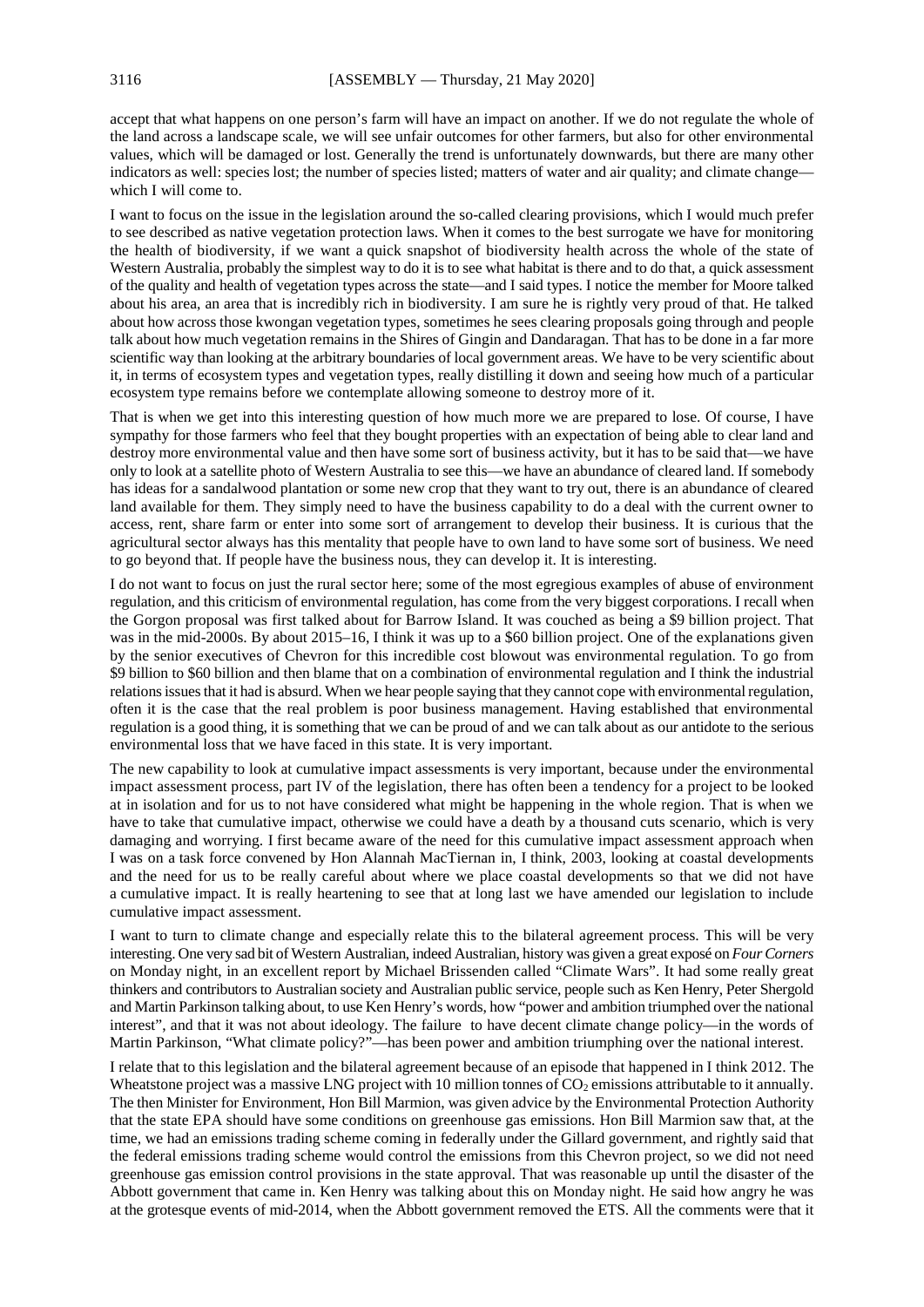was an extremely grim day for Australia. Once that happened, there was no longer an ETS to control projects like the Wheatstone project with its 10 million tonnes of emissions annually. There was no control. Did the state government of the day immediately seek to reinstate the controls on Wheatstone? No, it did not. I understand that there is an EPA investigation and report into this that is still ongoing; I am sure the matter will be dealt with in due course. But we had that frenzy climate change craziness around "axe the tax" and all that stuff. It just whipped up a whole frenzy of very low-grade debate, if we can barely call it that; I do not think we can. It was just a succession of populist slogans that have got us into this terrible impasse. I am hopeful that with this legislation and the connection that can be established with the assessment of major projects under the Environmental Protection Act and the Environment Protection and Biodiversity Conservation Act, the commonwealth legislation, we will not have an impasse like this arise again.

I am aware of the time. I just wanted to make some general comments on the need for a central repository of information—data that is gathered through the environmental impact assessment process, things like the geological survey, and all sorts of groundwater assessment studies that are done by the Department of Water and Environmental Regulation. There are all sorts of good studies. We need those to come together and be as accessible as possible. But that should be accessible using all the latest geographic information systems and technology. I have been hearing about this for years. There was the land monitor program of the CSIRO, the Western Australian Land Information Authority—all these things continue on in various guises. The actual information that can be fed into some overarching body gets better and better with the quality of remote sensing. We can have drones flying over areas with cameras using various remote-sensing equipment to detect and determine what species are present in an area. The powers are absolutely incredible. Some brilliant research is happening on this at our various universities. One faculty in particular—an engineering faculty at the University of Western Australia that I am soon to visit is doing some really exciting stuff so that we can continue to enhance and share the knowledge of our state. It is public knowledge; it should be shared. I know that there is some question about equity—a company may pay for some very expensive environmental reporting that can then be shared with perhaps an opponent—but I think we have to find a way around that. After all, the company is paying for that expensive environmental information so that they can exploit a natural resource that belongs to us all. That is a very reasonable thing.

That reminds me to touch on the issue of cost recovery, which is something that I fully support. Interestingly, the Barnett government did a curious thing here. I think in around 2014 and into the forward estimates, it built or put into the state budget \$3 million coming in from cost recovery on environmental impact assessments. It had that over three or four years but did not ever get around to bringing in the legislation to enable the cost recovery to take place. At last, we are going to see cost recovery, and I think that is very sensible. It is not only the proponents that go to great expense to get their projects up and pay for the environmental and consultancy work to be done, but also the state. Each time a proposal lobs into the office of the Environmental Protection Authority, a very extensive assessment is done, causing an enormous amount of public service time to be expended on a particular project. Regardless of its merits, it gets this incredibly expensive treatment from the state. I think it is only reasonable that the people who present these projects for assessment should be contributing to the cost, and there should be a cost recovery process in place.

I am very pleased that there is this interest in the house around environmental protection. I want to conclude by saying this. We must stop the silliness about getting rid of green tape. Necessary environmental regulation is a very good thing. Western Australians expect it from us, they expect no less, and this legislation will help us to deliver it.

**MR R.R. WHITBY (Baldivis — Parliamentary Secretary)** [4.56 pm] — in reply: I want to acknowledge the contributions this afternoon of all members who have spoken on the Environmental Protection Amendment Bill 2020 and the Environmental Protection Amendment Bill (No. 2) 2020. I note that all members have said that they support the legislation. We heard from the members for Cottesloe, Nedlands, Moore and Gosnells. I want to thank them all for their valuable contributions. I have listened to all their comments and I will respond to each member shortly, but, in general, there was wide support for the changes that we are bringing in.

It is important to remember that these bills form some of the most important pieces of legislation on the state's statute book, because they serve two vital key roles. Firstly, they seek to protect our unique and valuable Western Australian environment on behalf of all the people of the state. Of course, they establish processes by which vital projects can proceed, as well as other economic or industrial endeavours that underwrite the wealth and prosperity of our state. These are two vital considerations for us all and, of course, it is about finding the right balance.

This legislation dates back 30 years to the 1980s and was updated in the early 2000s during the Gallop government. The bills before us today are an accumulation of reviews, recommendations and consultations dating back to that last update. Much of the work that is evident in the bills today did indeed come from the Barnett government during its term. That work continued into the McGowan government, which has consulted widely and deeply with all stakeholders. This process included the release of an exposure draft bill, a discussion paper, and many meetings with stakeholder groups. It generated 101 submissions and there was broad support across stakeholders. Indeed, there is a keenness by many for these amendments to be enacted in the interests of efficiency, clarity and timeliness in the process for assessing applications, as well as providing certainty in protecting our environment. Essentially, the bills seek to modernise, update and streamline processes; introduce a cost recovery process based on the fairness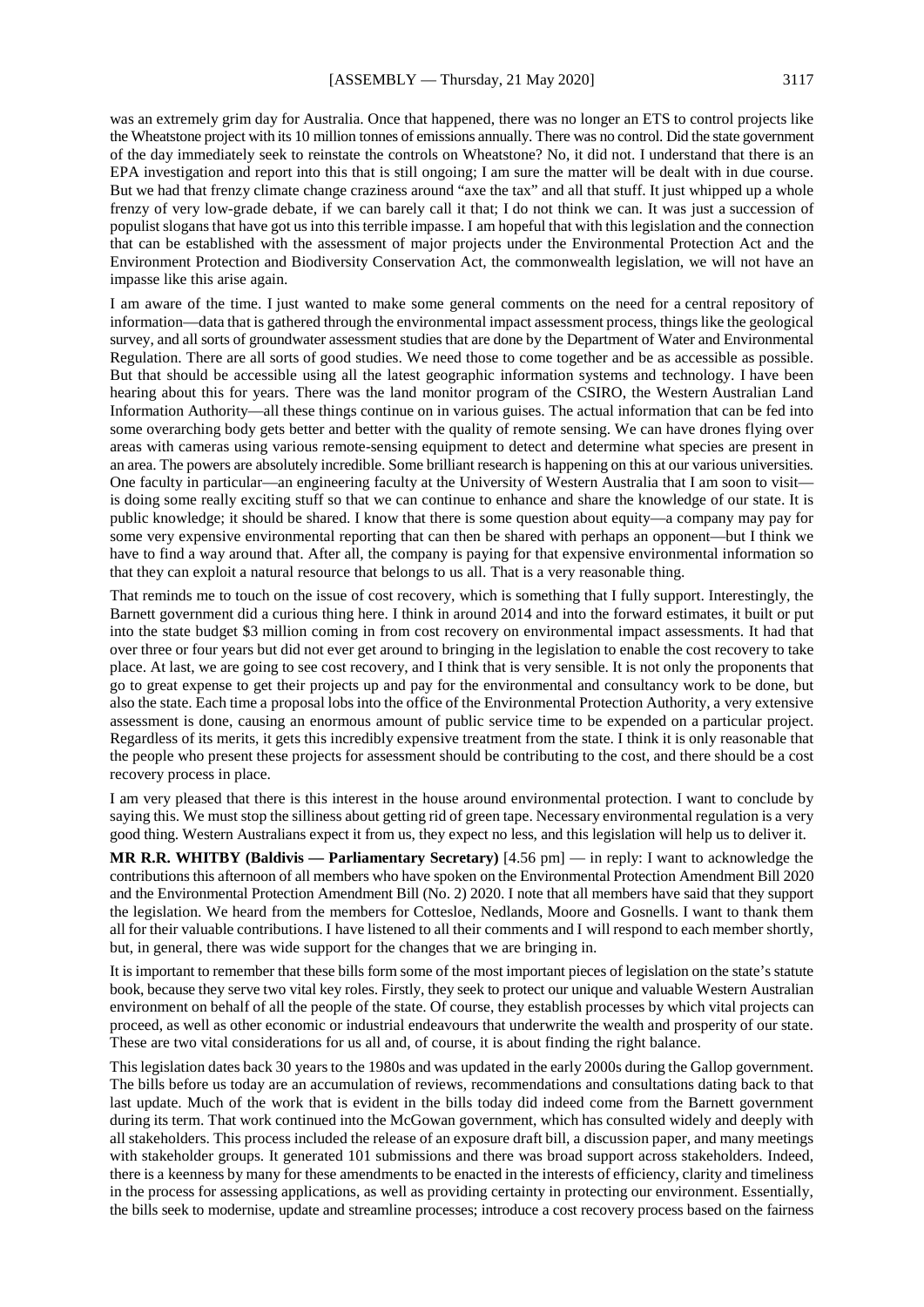of "user pays"; provide better clarity for all; provide more flexibility; improve investigation enforcement powers; provide for cumulative impact to be considered and monitored; streamline the operation of bilateral assessments and approvals with the commonwealth; and provide consistency in terms of transparency with publication requirements noting modern day communications.

The added importance to this bill is the need for greater efficiency and timeliness. In the time of COVID-19 we need to ensure appropriate mining and resource projects that employ thousands of Western Australians and that meet the environmental standards we expect can be delivered in a timely and efficient manner.

I want to go through members' contributions this afternoon. I note that the lead speaker, the member for Cottesloe, had a lot to say, and I will come to the member's contribution in a moment. After the member for Cottesloe, we heard from the member for Nedlands, who said he supported the reform. As is often the case with the member for Nedlands, he took us on a nostalgic journey to a time when the Main Roads Department was effectively the Environmental Protection Authority. Is was a very interesting time, when people could just bulldoze a road through a gorge in our north west, and as long as a box had been ticked in the member's then office at Main Roads, it would all be okay. He reminded us of Syd Shea and the forest wars. In his time as Minister for the Environment, there was of course the Magellan Metals lead fiasco.

#### **Mr W.R. Marmion** interjected.

**Mr R.R. WHITBY**: It was a fiasco in the way it turned out for the member, I guess. It just goes to prove once again that if you are a minister, you do not go away on holidays! In the member's case, it was not Hawaii; it was only Abbey beach, and just as well.

The member explained that there are a lot of things to like about this legislation, as indeed most members have. The member for Nedlands had some concerns, but overall praised what is being proposed.

The member for Moore drew on his experience as a man from the land, in Dandaragan, and pointed out some key concerns, including the impact of offset purchases on Gingin and other parts of Western Australia. The member had a concern about cost recovery and how that might lead to increasing the burden for farmers and other industry participants. The member expressed a concern about cumulative impact and the way that would be interpreted for historic clearing in parts of the wheatbelt. He then read the letter from a farmer, which we were eager to hearsomeone with real experience as a man of the land. I want to tell the member for Moore that there is currently an inquiry into private property rights that also deals with environmentally sensitive areas, and we await the outcome of that inquiry. The changes to the clearing provisions, including the referral system and the making of regulations for ESAs may, or are intended to, address many of the concerns the member raised.

I will also mention timeliness. The member for Moore talked about timeliness. The new referral system in this legislation will help improve timeliness by ensuring that regulatory resources are focused on clearing that has a significant impact. We do not want to be bogged down with minor issues; we want to put our energy and resources into major clearing. For farmers there will be the ability to refer clearing without the need for an application. That would also be welcome.

We all know that the member for Gosnells is a very passionate advocate for the environment, but as he let out in this chamber the other day —

**Mr C.J. Tallentire** interjected.

**Mr R.R. WHITBY**: I get confused. Sorry, member for Thornlie.

A member interjected.

**Mr R.R. WHITBY**: I am trying to catch up. I think the member for Thornlie was referred to as the member for Gosnells earlier today.

We know the member for Thornlie is a passionate advocate for the environment, but he understands that we need to strike a balance. The member let loose in the house, the other day I think, that he owns a chainsaw! That might be a revelation for many.

**Mr C.J. Tallentire**: It's a very important conservation tool.

**Mr R.R. WHITBY**: Indeed. The member also believes in that balance, and I was interested to hear his views on the *Four Corners* report, which I found very interesting as well.

I go to the member for Cottesloe. I certainly acknowledge and appreciate the contribution made by the member, given his many years in his former life involved with a sector that has a lot to do with the environment, working for Alcoa and the mining industry. The member endorsed a range of features of the bill and welcomed the improvements, some of which have their genesis, as I said, in the former Barnett government. The member also acknowledged that this legislation will have important COVID-19 stimulatory impacts on our economy and jobs, which we all welcome. We also agree with the member's comments that strong ministerial leadership is needed to deliver improved regulatory performance, and that is what we have in this bill.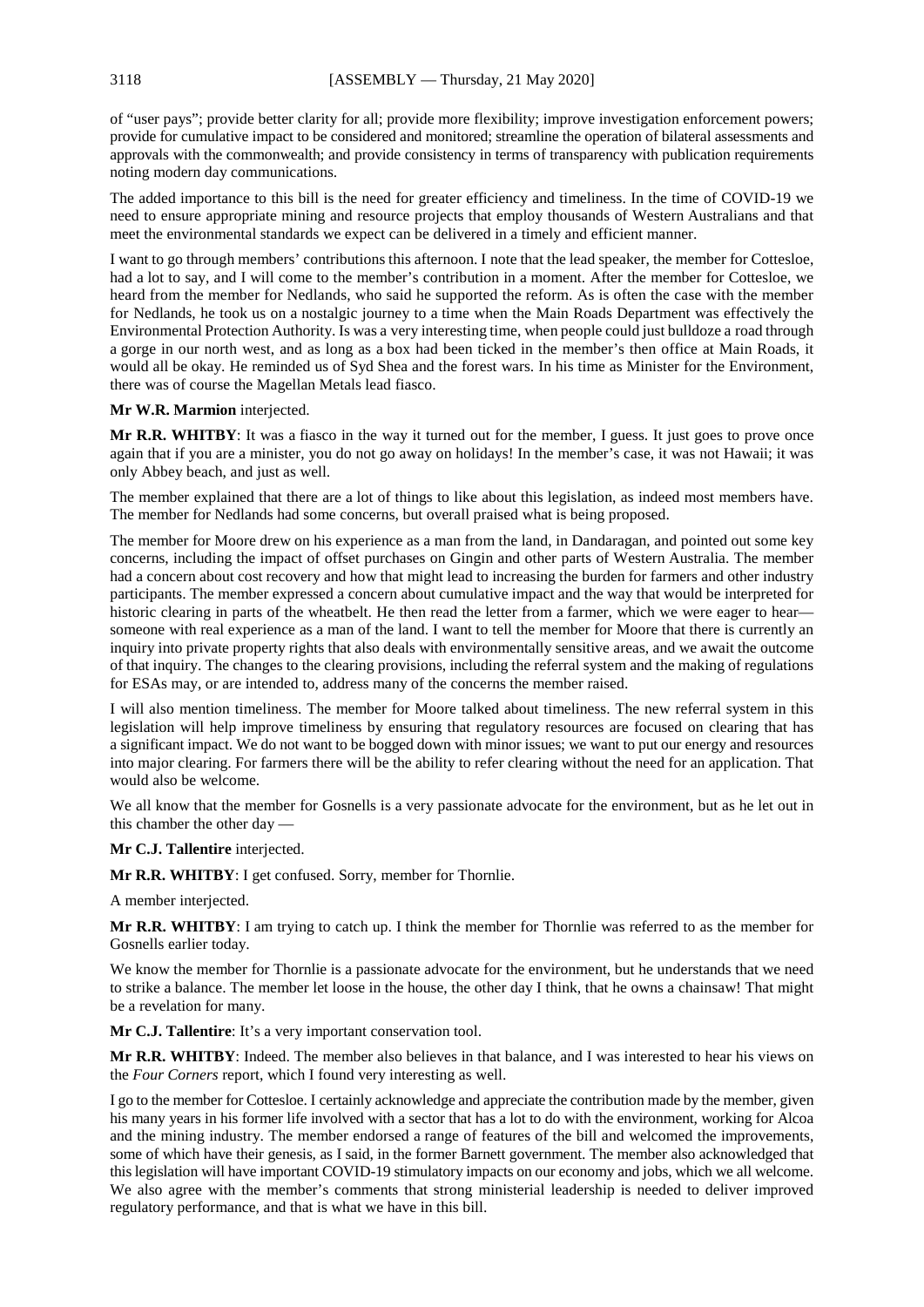I will go to some of the member specifics, because there were a couple. The member for Cottesloe raised concerns about proposed part VIIB and cost recovery for monitoring programs, and that changes may become excessive, that agency studies may be seen as essential and that there needs to be strong ministerial oversight. My response to the member is that all charges will be set through regulations and as such shall be the subject of scrutiny by Parliament. There will be consultation with stakeholders in developing the regulations and it will also only apply to part V, licensed premises. Like many of the head powers in this legislation, there is a commitment to consult in the development of these regulations.

I will continue to go through the member's contributions, but I would like to allay some of the concerns he raised today. It was certainly valid to raise them, but I think I can help to put the member's mind at ease on a number of them. In relation to cost recovery and the importance of ensuring improved time line performance, it is actually the certainty of funding that assists in improving time frames and allows the department to increase its effort with demand. The member for Cottesloe was concerned that section 38 of the act, in terms of referrals, which mentions the proponent or "any other person" could allow anyone to refer a proposal. He considers that that seems loose and would like an explanation for that. The response to that is that this is actually an existing provision that seems to have worked well for 30 years. We do not get strangers from some far-off place like Kazakhstan making referrals, and checks and balances are done by the Environmental Protection Authority before a project is considered to be a valid proposal.

On proposed new section 38G, on timing to assess proposals, the member for Cottesloe raised concerns that industry would be concerned about the stop-the-clock proposals. Indeed, that is a concern. The concern is that proposals could take years to be resolved if that stop-the-clock system is abused. The response is that there is a new stop-the-clock provision in proposed new section 38F that will tighten the use of the existing provision. It can be used for only a specified period, and if not met, the clock restarts regardless of whether it is received. We agree that timeliness of decision-making is important and timeliness of decisions is a key focus of these reforms. For example, cost recovery will support resourcing of assessment processes and timeliness is a key performance indicator for the EPA, so we are addressing the member's concern via this legislation. I might add that my own experience is that it is a key desire of the minister at every turn to increase the timeliness of responses for things like native clearing and other parts of the legislation he is responsible for. He is incredibly keen to build up that timeliness. It was a concern before COVID-19 and it is especially so now.

Proposed amendments to section 48A relate to the member's comments about proposed new 45A and the implementation of conditions and offsets that this could be used by agencies to force proponents to implement idiosyncratic views of individual officers. The response is that it is important to remember that under part IV of the Environmental Protection Act, these are ministerial decisions—government, not the agency—on consideration of the advice and recommendations of the EPA. The minister makes these decisions and any conditions of approval with other decision-making ministers.

The member raised that there is an industry concern of a creep in offsets. That issue was also raised by the member for Moore in terms of having a three to one ratio go up to six to one.

The issue was raised of the Environmental Protection Authority having a wish list of driving higher and higher offsets—an example given was that farms are being bought in Gingin to offset Perth development and that poor management of these properties leads to weed and vermin problems. I think that was the member for Moore's point.

**Mr R.S. Love**: I think I might have spoken about the weeds.

**Mr R.R. WHITBY**: In response, I am assured that these offsets are determined by science and that an offset calculator that considers a range of factors is used to determine the necessary offset. I also imagine that, regardless of conditions of ownership of an offset, there would still be some regulatory requirement for someone to control weeds and vermin on the land.

**Dr D.J. Honey**: The concern has been that although there may be a calculator, the calculator seems to be growing.

**Mr R.R. WHITBY**: Or that it is all in the same place.

**Dr D.J. Honey**: The formula is changing. That's the concern.

#### **Mr R.R. WHITBY**: Okay.

**Mr R.S. Love**: In terms of weed control, what is happening is that isolated pockets of land are being bought by the department all over the place and they do not manage these isolated pockets.

**Mr R.R. WHITBY**: I see. So the obligation would be on the state to maintain those and to do a better job of that.

**Mr R.S. Love**: That's the issue.

**Mr R.R. WHITBY**: Sure. The member for Cottesloe gave an interesting example about section 49 of walking past a fish factory and an unreasonable interference with someone's comfort. I am advised that would not meet the test. That would not provide the ability to shut down a fish factory. The provisions have not been changed by this bill and have been in place without issue since the Court government in 1998. The member raised a concern that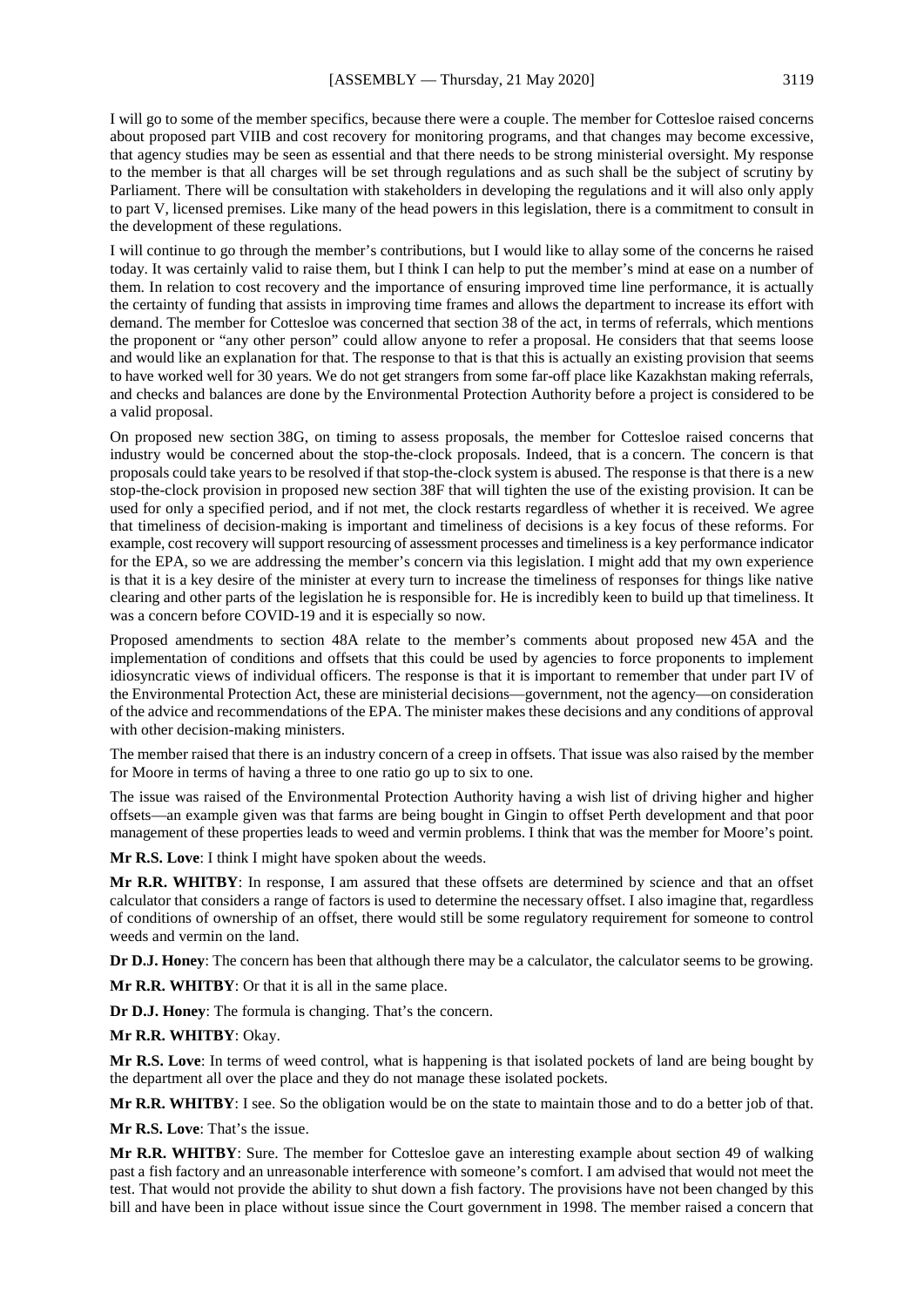simple clearing is too difficult. The changes that this bill delivers are intended to address this issue. The member mentioned about section 52 licences, he considers that concerns with idiosyncratic conditions have been addressed. The example was of water levels being in multiple locations. The response was that we agree that there is need for consistent licensing practices and the department has been working on improving its practices. Changes in the bill will help improve the administration of regulation.

I refer to part VI section 87, regarding safety risks of entry. We have consulted with the Department of Mines, Industry Regulation and Safety on the provisions dealing with powers of entry to ensure safety concerns can be addressed. The Department of Water and Environmental Regulation currently gives notice and complies with safety training requirements, except in circumstances of environmental emergencies. There is an awareness of the need for people who are not familiar with certain sites to be aware of safety issues involved that need to be addressed.

Issues with the landfill levy were raised. These are saving provisions and have been replaced by the waste levy, which is under the Waste Avoidance and Recovery Act. In time, we expect that these provisions will be repealed. We recognise that the levy can be improved and are consulting now on how to improve application of the levy and prevent levy evasion. A discussion paper titled "Closing the Loop" has been released and comments from stakeholders are being sought. Those concerns are being addressed elsewhere in government as we speak.

I refer to proposed item 36B, which will be in schedule 2. Accreditation has caused concern. The response is that the capacity to establish an accreditation scheme has not been included because industry, particularly the Association of Mining and Exploration Companies, has sought this provision for accreditation. This is also supported by environmental groups, who see the value in improving the integrity and quality of environmental reports. There are no provisions to make the scheme mandatory, as stated in the second reading speech. The scheme will be designed in close consultation with stakeholders.

Members made comments about clearing causing consternation because of the difficulty in obtaining fire permits. The response is that there is already an exemption in place to support burning for fire prevention outside the limited period under the Bush Fires Act under item 3 of regulation 5 under the Environmental Protection (Clearing of Native Vegetation) Regulations.

In closing, this legislation is about updating a very important piece of legislation. It is about creating a more efficient piece of legislation. This is a long-awaited reform and is supported by industry and environmental sectors. It has many welcome improvements on what we have now. I note today that it was supported by all speakers. I welcome that support and I commend the bill to the house.

Question put and passed.

Bill (Environmental Protection Amendment Bill 2020) read a second time.

Leave denied to proceed forthwith to third reading.

## **ENVIRONMENTAL PROTECTION AMENDMENT BILL (NO. 2) 2020**

*Second Reading*

Resumed from an earlier stage of the sitting.

Question put and passed.

Bill read a second time.

Leave denied to proceed forthwith to third reading.

## **BUILDING AND CONSTRUCTION INDUSTRY TRAINING FUND AND LEVY COLLECTION AMENDMENT BILL 2020**

*Returned*

Bill returned from the Council without amendment.

## **BILLS**

#### *Assent*

Message from the Governor received and read notifying assent to the following bills —

1. Prisons Amendment Bill 2020

2. Mandatory Testing (Infectious Diseases) Amendment (COVID-19 Response) Bill 2020

*House adjourned at 5.16 pm \_\_\_\_\_\_\_\_\_\_*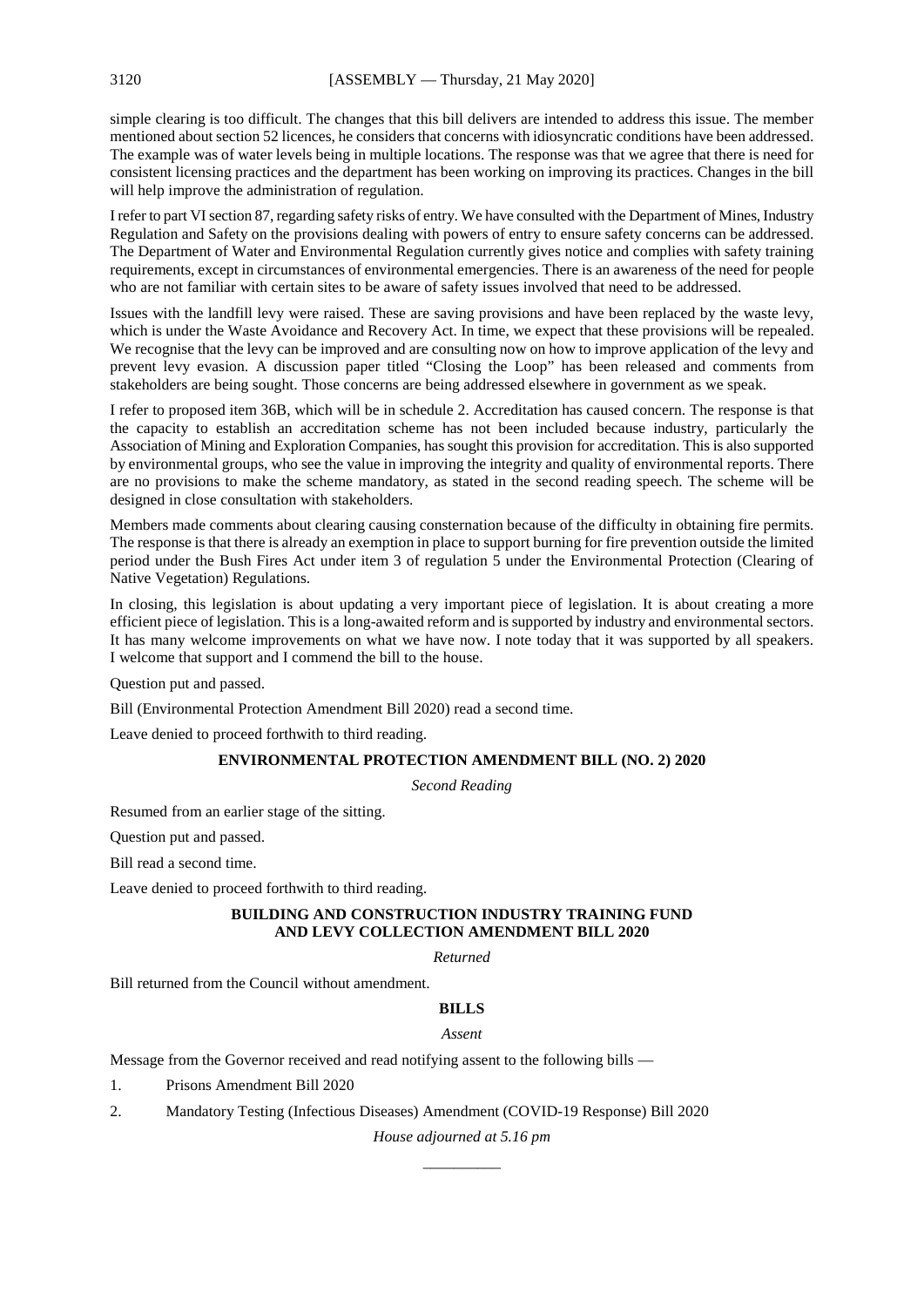## **QUESTIONS ON NOTICE**

#### Questions and answers are as supplied to Hansard.

## MINISTER FOR TRANSPORT — CGM COMMUNICATIONS — CONTACT

## **6038. Mrs L.M. Harvey to the Minister for Transport; Planning:**

Has the Minister, or any former or current Ministerial staff, met with or had any contact with representatives of registered lobbyist CGM Communications since October 2017 and if so:

- (a) What are the dates for each meeting or instance of contact;
- (b) Who did CGM Communications meet with or contact;
- (c) What was the topic of discussion for each meeting or instance of contact;
- (d) What third party, if any, was being represented by CGM Communications;
- (e) Was any follow-up action agreed to by the Minister or ministerial staff:
	- (i) If so, what action was agreed to; and
- (f) What form did the contact take (i.e. email, phone) for meetings, and where did they take place?

## **Ms R. Saffioti replied:**

- (a) 5 February 2018; 2 March 2018; 8 May 2018; 18 June 2018; 28 August 2018; 14 August 2018; 12 September 2018; 11 March 2019; 9 April 2019; 19 July 2019; 2 August 2019; 4 September 2019; 13 September 2019; 29 January 2020; 14 November 2018; 26 September 2018; 29 May 2018; 19 July 2018; 10 September 2018; 26 February 2019; 26 March 2019; 21 May 2019; 13 September, 18 October 2019; 24 January 2020; 29 January 2020; 9 December 2019
- (b) Minister; Chief of Staff; Policy Advisers; Ministerial Office Email; Ministerial Office Email; Ministerial Office Email; Ministerial Office Email; Ministerial Office Email; Ministerial Office Email, Policy Adviser; Ministerial Office Email; Ministerial Office Email; Policy Advisers; Ministerial Office Email; Ministerial Office Email; Ministerial Office Email; Ministerial Office Email; Policy Adviser; Parliamentary Secretary; Chief of Staff, Policy Adviser; Special Adviser, Policy Advisers; Policy Advisers; Policy Adviser; Policy Advisers; Policy Adviser; Policy Advisers; Policy Advisers; Policy Advisers; Media Adviser
- (c) Short Stay Accommodation; On-demand Transport Reform; Activity Centre Policy; Matagarup Bridge; Belmont Park; Invitation to event; Invitation to event; Invitation to event; Perth Parking Policy; Rail Suicide Prevention Roundtable; Community Football Showcase; Invitation to event; Invitation to launch of Element 27; Exmouth Gulf; Invitation to Event; Belmont Park; Perth Stadium Station; IGA Stores; Matagarup Bridge Lighting; Belmont Park; Belmont Park; Belmont Park; Karnup Planning Control Area; Nambeelup Business Park; Perth Parking Policy; Media statement
- (d) Australian Hotels Association; Complete Cab Care; Metcash; Perth Fashion Festival; Golden Group; Perth Fashion Festival; Perth Fashion Festival; Joondalup Hospital; DMG Property; Lifeline WA; WAFC; Perth Fashion Festival; Sentinel Real Estate Corporation; Gascoyne Gateway Ltd; Perth Fashion Festival; Golden Group; Golden Group; Metcash; Perth Fashion Festival; Golden Group; Golden Group; Golden Group; Golden Group; Golden Group; DMG Property; CGM
- (e) No; Meeting held on 31 May 2018; Meeting held on 29 August 2018; Letter from Chief of Staff; Meeting held with Parliamentary Secretary on 7 November 2018; Apologies sent; Invitation accepted; Invitation accepted; Meeting held with Parliamentary Secretary and Policy Advisers on 17 April 2019; Minister attended the roundtable; Apologies sent; Apologies sent; Invitation accepted; Meeting held on 21 April 2020; Invitation accepted following Integrity Unit approval; Meeting held with Parliamentary Secretary on 20 November 2018; No; No; Referred to Main Roads feature lighting guidelines; Follow up meeting held on 1 March 2019; Meeting held on 18 April 2019; No; Meeting held on 14 November 2019; No; Meeting held on 7 February 2020; No
- (f) Meeting; Email; Email; Email; Email; Email; Email; Email; Email; Email; Email; Email; Email; Email; Email; Email; Meeting; Meeting; Email; Meeting; Email; Email; Email; Email; Email; Email

ROADS — CAVES ROAD–YALLINGUP BEACH ROAD INTERSECTION — UPGRADES

## **6077. Ms L. Mettam to the Minister for Transport:**

I refer to the intersection of Caves Road onto Yallingup Beach Road/Caves Road, and I ask:

- (a) With respect to the proposed interim measure of a left-hand slip lane from Caves Road onto Yallingup Beach Road into Yallingup:
	- (i) Has any progress been made on this since 1 January 2019;